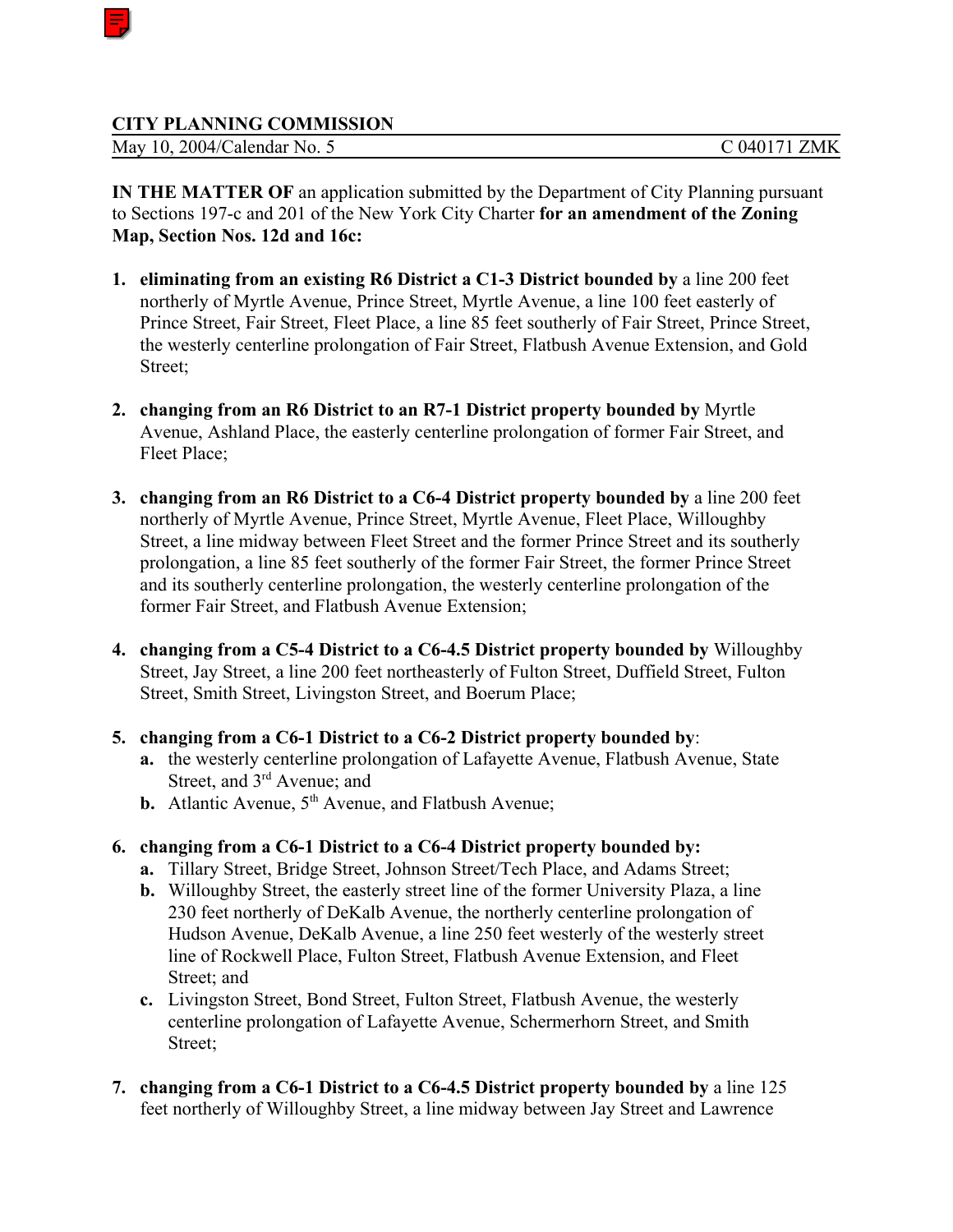Street, a line 175 feet northerly of Willoughby Street, Lawrence Street, a line 250 feet northerly of Willoughby Street, Duffield Street, Willoughby Street, Gold Street, a line 200 feet northerly of Willoughby Street, Flatbush Avenue Extension, Fulton Street, Duffield Street, a line 200 feet northeasterly of Fulton Street, and Jay Street;

- **8. changing from a C6-1A District to a C6-4 District property bounded by** Johnson Street/Tech Place, the southerly centerline prolongation of Bridge Street, a line 150 feet southerly of Johnson Street/Tech Place, a line 215 feet easterly of Jay Street, a line 360 feet southerly of Johnson Street/Tech Place, and Jay Street;
- **9. changing from a C8-2 District to a C6-4 District property bounded by** the westerly centerline prolongation of the former Fair Street, the former Prince Street and its southerly centerline prolongation, a line 85 feet southerly of the former Fair Street, a line midway between Fleet Street and the former Prince Street and its southerly prolongation, Willoughby Street, Fleet Street, and Flatbush Avenue Extension;
- **10. changing from an M1-1 District to a C6-4 District property bounded by** Tillary Street, Gold Street, a line 225 feet southerly of Tillary Street, Prince Street, a line 200 feet northerly of Myrtle Avenue, and Flatbush Avenue Extension;
- **11. changing from an M1-4 District to a C6-4 District property bounded by** Tillary Street, Prince Street, a line 225 feet southerly of Tillary Street, and Gold Street; and
- **12. establishing a Special Downtown Brooklyn District (DB) bounded by** Myrtle Avenue, Ashland Place, the centerline of the former Fair Street and its easterly prolongation, and the centerline of former Prince Street;

Borough of Brooklyn, Community District 2, as shown on a diagram (for illustrative purposes only) dated December 1, 2003, and which includes the CEQR designation E-124.

The application for an amendment of the Zoning Map was filed by the Department of City Planning on November 26, 2003, and revised on April 29, 2004, to create opportunities for new commercial, residential, academic, and cultural development in Downtown Brooklyn.

## **RELATED ACTIONS**

In addition to the amendment of the Zoning Map, which is the subject of this report, implementation of the proposal also requires action by the City Planning Commission on the following applications which are being considered concurrently with this application: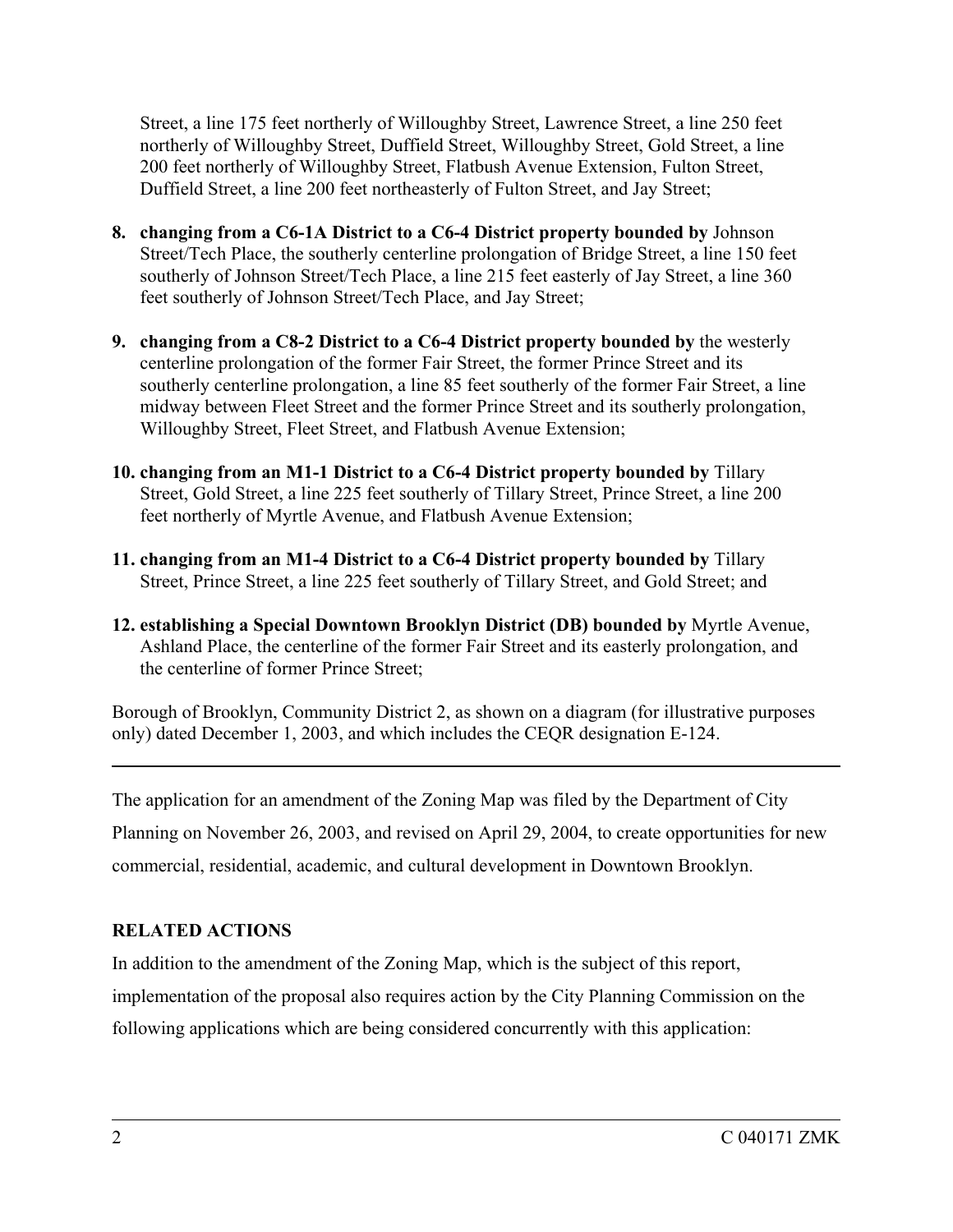|    |                  | 1. C 030514 MMK Elimination, discontinuance and closing of Pearl Street between<br>Willoughby Street and Fulton Street;                                                                                                                                        |
|----|------------------|----------------------------------------------------------------------------------------------------------------------------------------------------------------------------------------------------------------------------------------------------------------|
|    |                  | 2. C 030515 MMK Elimination, discontinuance and closing of Red Hook Lane between<br>Boerum Place and Fulton Street;                                                                                                                                            |
| 3. |                  | C 030516 MMK Widening of Willoughby Street between Albee Square and Flatbush<br>Avenue Extension;                                                                                                                                                              |
| 4. |                  | C 030517 MMK Elimination, discontinuance and closing of a portion of Fair Street, Prince<br>Street and Flatbush Avenue Extension; establishment and widening of<br>Fleet Place; widening of Myrtle Avenue; modification of a sewer<br>easement at Fleet Place; |
|    | 5. N 040172 ZRK  | Amendments of the Zoning Resolution Section 37-03 (Off Street)<br>Relocation or Renovation of a Subway Stair), Article VII, Chapter 4<br>(Special Permits by the City Planning Commission) and Article X,<br>Chapter 1 (Special Downtown Brooklyn District)    |
| 6. | C 040173 HUK     | Fifth amendment to the Brooklyn Center Urban Renewal Plan;                                                                                                                                                                                                     |
| 7. | C 040174 HUK     | Second amendment to the MetroTech Urban Renewal Plan;                                                                                                                                                                                                          |
|    | 8. C 040175 HUK  | Tenth amendment to the Atlantic Terminal Urban Renewal Plan;                                                                                                                                                                                                   |
|    | 9. N 040176 HGK  | Designation of properties in the Brooklyn Center Urban Renewal Plan;                                                                                                                                                                                           |
|    | 10. C 040177 HDK | Disposition of city-owned properties within the Brooklyn Center Urban<br>Renewal Area;                                                                                                                                                                         |
|    | 11. C 040178 HDK | Disposition of city-owned property within the MetroTech Urban Renewal<br>Area;                                                                                                                                                                                 |
|    | 12. C 040179 HDK | Disposition of city-owned properties within the Atlantic Terminal Urban<br>Renewal Area;                                                                                                                                                                       |
|    | 13. C 040180 PPK | Disposition of one city-owned property located at 370 Jay Street (Block<br>140, lot 111), pursuant to zoning;                                                                                                                                                  |
|    | 14. C 040181 ZSK | Special Permit for an unattended public parking garage on the southerly<br>side of Willoughby Street between Duffield Street and Gold Street, in a<br>C6-4.5 District;                                                                                         |
|    | 15. C 040182 ZSK | Special Permit for an attended public parking garage with a maximum<br>capacity of 465 spaces on property generally bounded by Fulton Street,<br>Ashland Place, Lafayette Street and Rockwell Place, in a C6-4 District;                                       |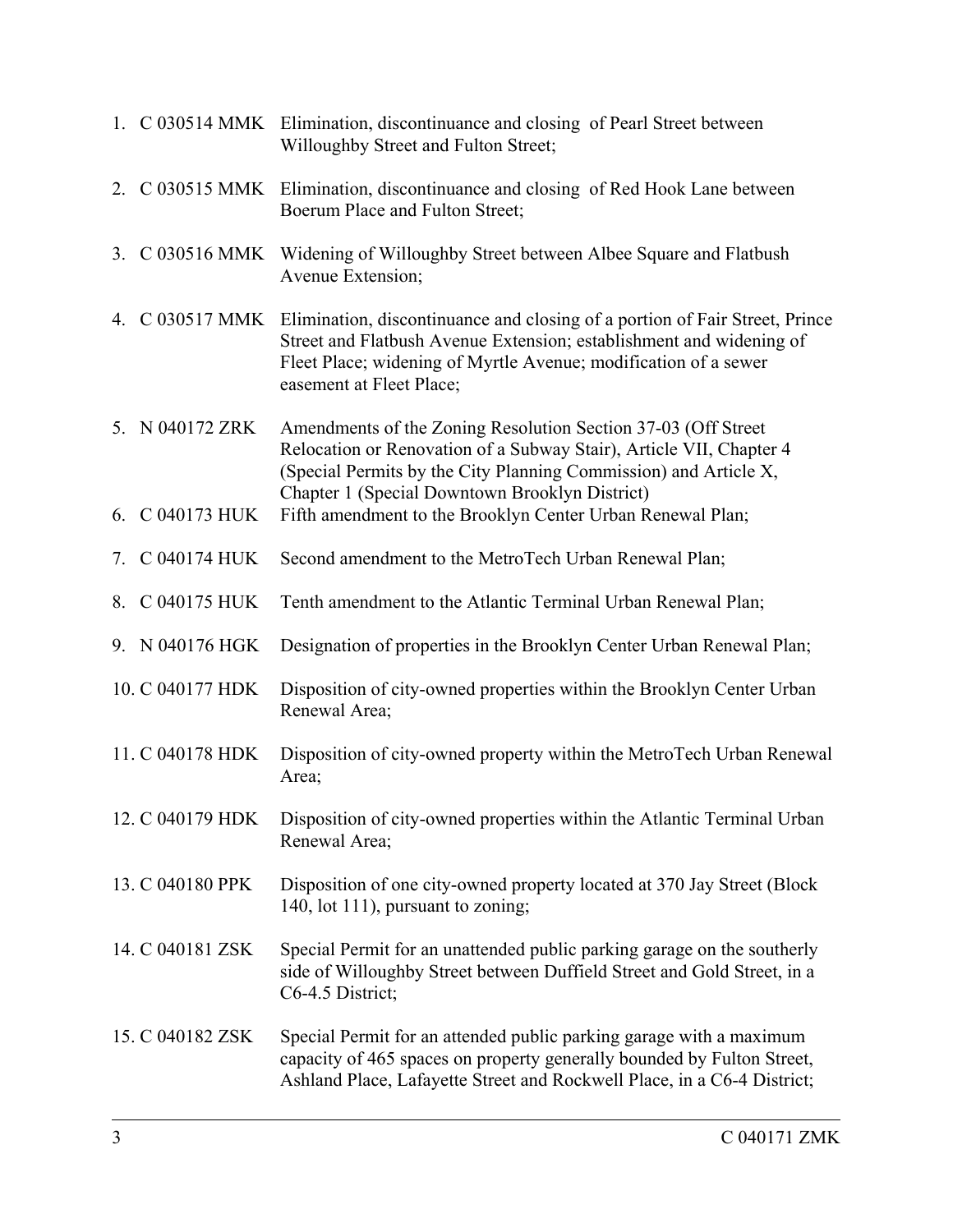| 16. C 040183 ZSK | Special Permit for an attended public parking garage with a maximum<br>capacity of 466 spaces on property bounded by Lafayette Avenue,<br>Ashland Place and Flatbush Avenue, in a C6-1 District;                             |
|------------------|------------------------------------------------------------------------------------------------------------------------------------------------------------------------------------------------------------------------------|
| 17. C 040184 ZSK | Special Permit for an unattended public parking garage with a maximum<br>capacity of 457 spaces on property bounded by Myrtle Avenue, Fleet<br>Place, Willoughby Street and Flatbush Avenue Extension in a C6-4<br>District: |
| 18. C 040185 PSK | Site selection for property located on block 2110, lot 3, on the block<br>bounded by Flatbush Avenue, Lafayette Avenue and Ashland Place, for<br>use as a public library.                                                    |
|                  | 19. M 860689(B)ZSK Modification of a Special Permit to change the allowable floor area of<br>Building D and removing preserved but not built floor area;                                                                     |
|                  | 20. M 930481(E)ZSK Modification of the MetroTech General Large-Scale Development Special<br>Permit;                                                                                                                          |

21. M 000592(A)ZSKModification of the MetroTech General Large Scale Development Special Permit to authorize bulk modifications and floor area;

## **BACKGROUND**

## **Plan Objectives**

The proposed actions would facilitate the Downtown Brooklyn Development Plan, a comprehensive development framework that would stimulate new commercial, residential, academic, and cultural development in Downtown Brooklyn. The Plan would promote the growth of Downtown Brooklyn to reinforce its role as a regional central business district; provide viable development sites for future market cycles; retain businesses considering relocating outside of New York City; and capture regional employment growth and strengthen New York City's economic base by attracting new businesses. Major sponsors include the Departments of City Planning and Housing Preservation and Development, the Economic Development Corporation and the Downtown Brooklyn Council, a private business advocacy group.

The proposed actions to facilitate the Plan consist of zoning map and zoning text amendments,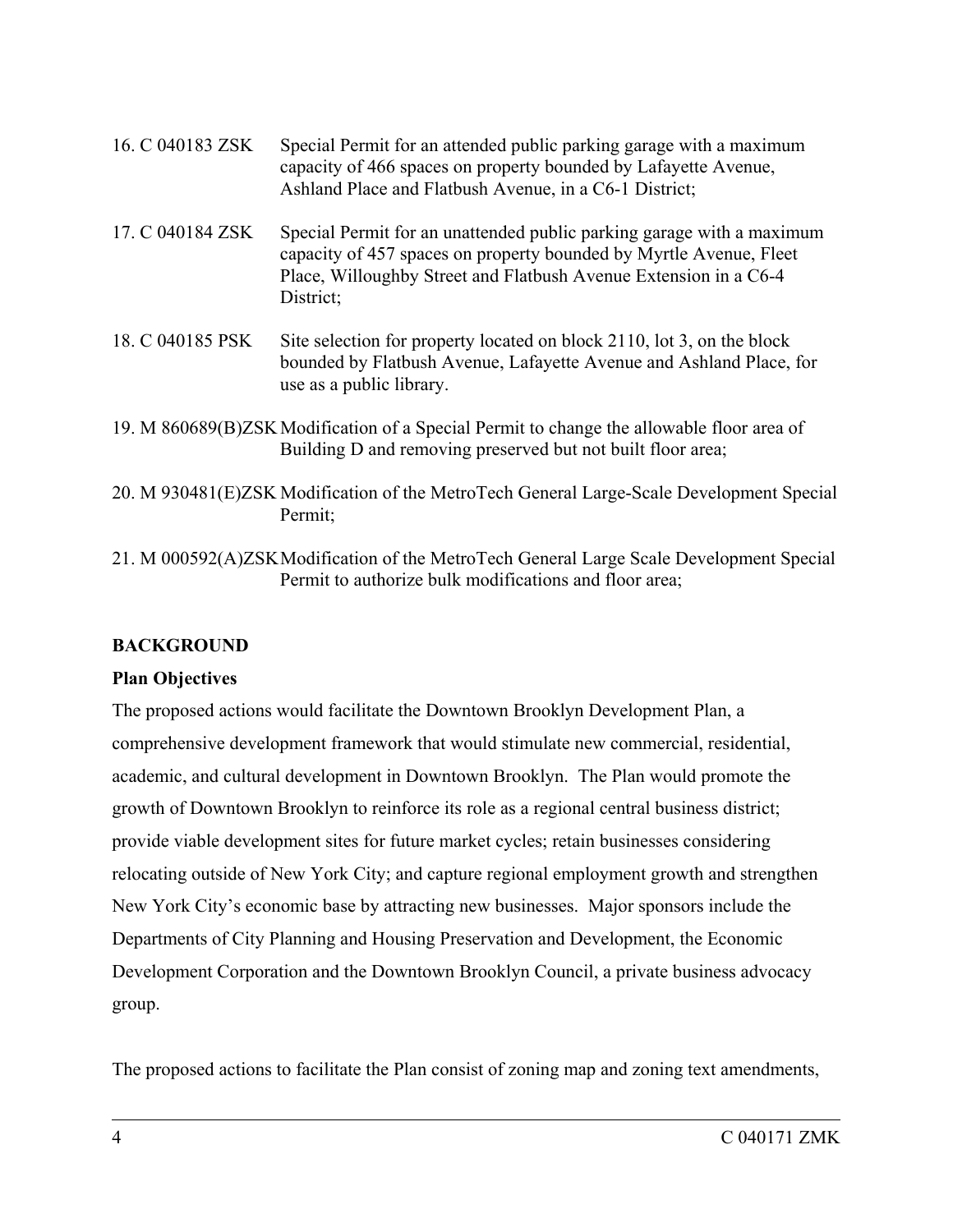urban renewal plan amendments, including designation of new sites in the Brooklyn Center Urban Renewal Plan, disposition of city-owned property, modification of the MetroTech General Large-Scale Plan, special permits for public parking garages, a site selection for a public library and amendments to the City Map. The proposed changes would facilitate a vibrant central business district with a bustling office core, strengthen connections with, and support the growth of, residential districts, improve the pedestrian and retail environment, support an expanding academic community and an array of cultural facilities in the district and create new open space.

The vision for the Plan builds on the success of previous efforts in Downtown Brooklyn, such as the office and academic MetroTech project, that have retained and attracted important companies in New York City. The more modest rezoning efforts enacted as part of the creation of the first Special Downtown Brooklyn District in 2001 have already facilitated several new construction projects in Downtown Brooklyn. These include new apartment houses on Atlantic Avenue, on Court Street and on Boerum Place.

The proposed changes would allow the redevelopment of open parking lots, underbuilt, dilapidated and vacant properties with new office and residential buildings over ground-floor retail and create new public open spaces. New office buildings envisioned along Willoughby Street, Jay Street and Boerum Place would expand and strengthen the existing office core and add office workers who would, in turn, support local stores and services. The new residential buildings throughout the area would integrate Downtown Brooklyn with the surrounding strong residential neighborhoods with an array of affordable and market-rate housing options.

The public open spaces on Willoughby Street would provide valuable recreational amenities to office workers, visitors and residents by providing a gathering place during and after business hours and as a venue for concerts and other special events. The new public spaces would establish an address for surrounding properties and enhance the pedestrian experience.

The academic institutions of Downtown Brooklyn would be able to expand and new students would support retail establishments and add to after-hours activity. New expanded cultural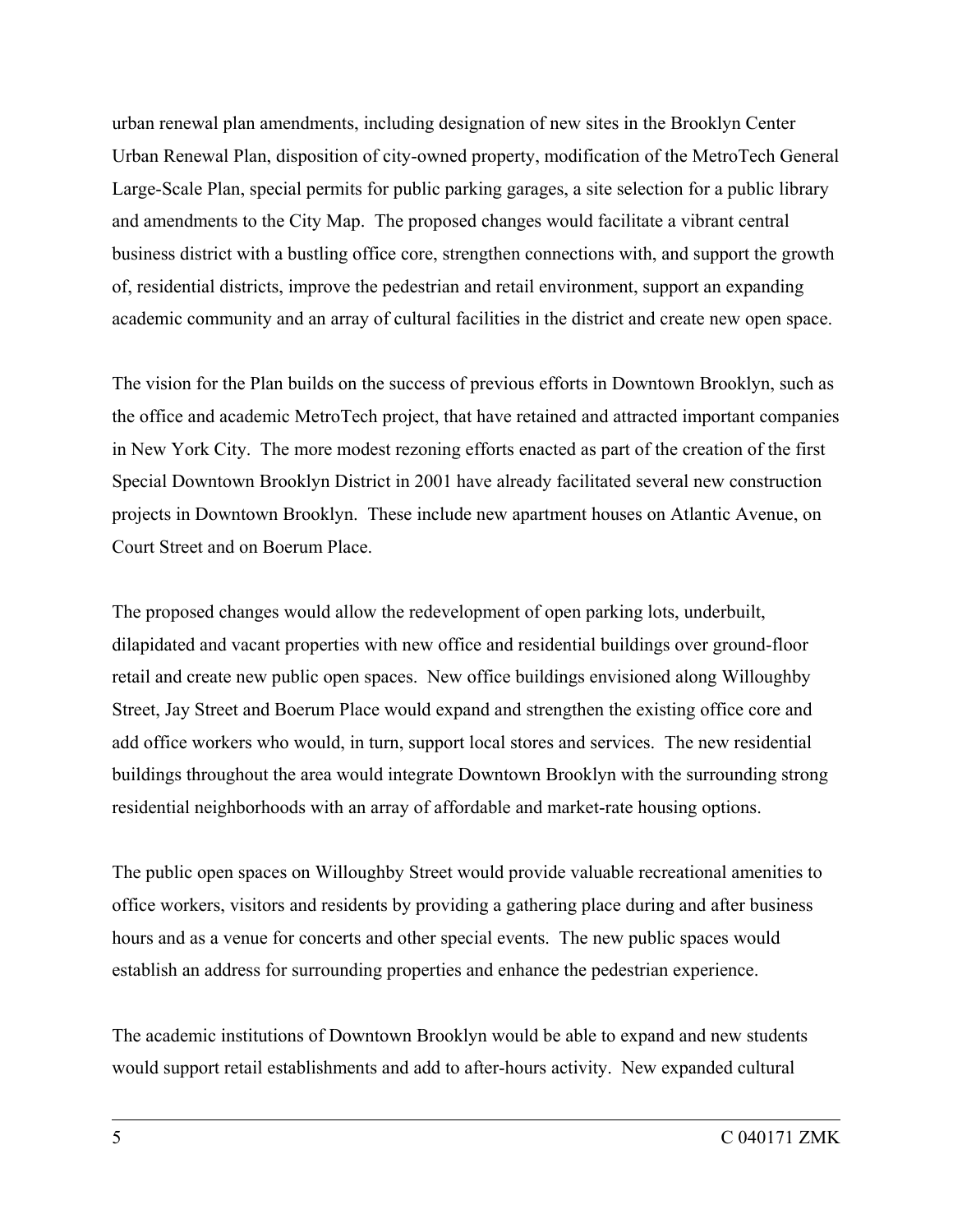facilities would stimulate the growth of arts and culture in Downtown Brooklyn, bring additional activity after business hours, promote tourism, provide gathering places for discussions and serve as an identifier for the area.

Existing urban design controls, such as the requirements for ground-floor retail and glazing, streetwall-continuity, restrictions on curb cuts, and street-tree planting would be adjusted to support Downtown Brooklyn as a central business district for pedestrians. New tower regulations would facilitate the development of economical, state-of-the-art office buildings with large, efficient floor plates on constrained sites typical to Downtown Brooklyn. Along the south side of Willoughby Street, sidewalks would be widened to increase pedestrian circulation space and provide room for streetscape enhancements and amenities. Throughout the District, subway entrances would be relocated into new buildings to increase pedestrian circulation space, add stair capacity, improve their appearance and encourage and facilitate mass transit usage.

Along major traffic and shopping corridors new buildings would be built to the streetline to ensure a uniform building line and frame view corridors. Retail corridors that enliven sidewalks with activity would be strengthened with requirements for ground-floor retail and glazing. Distinctive signs would be permitted and disruptive curb cuts would be prohibited. Security gate transparency would be required along retail corridors and enclosed bicycle parking space would be required in new developments. Additional street trees would provide shade and enhance the attractiveness of downtown to pedestrians and motorists alike.

Taken together, these improvements would strengthen Downtown Brooklyn's ability to compete regionally to attract new businesses as an alternative office location to New Jersey. The Plan would promote jobs coupled with opportunities for new affordable housing in New York City and the new development would generate tax revenues for the city's coffers.

#### **Area and Site Description**

Downtown Brooklyn is the economic center of Brooklyn and is New York City's third largest central business district after Midtown and Downtown Manhattan. Due to its proximity to Wall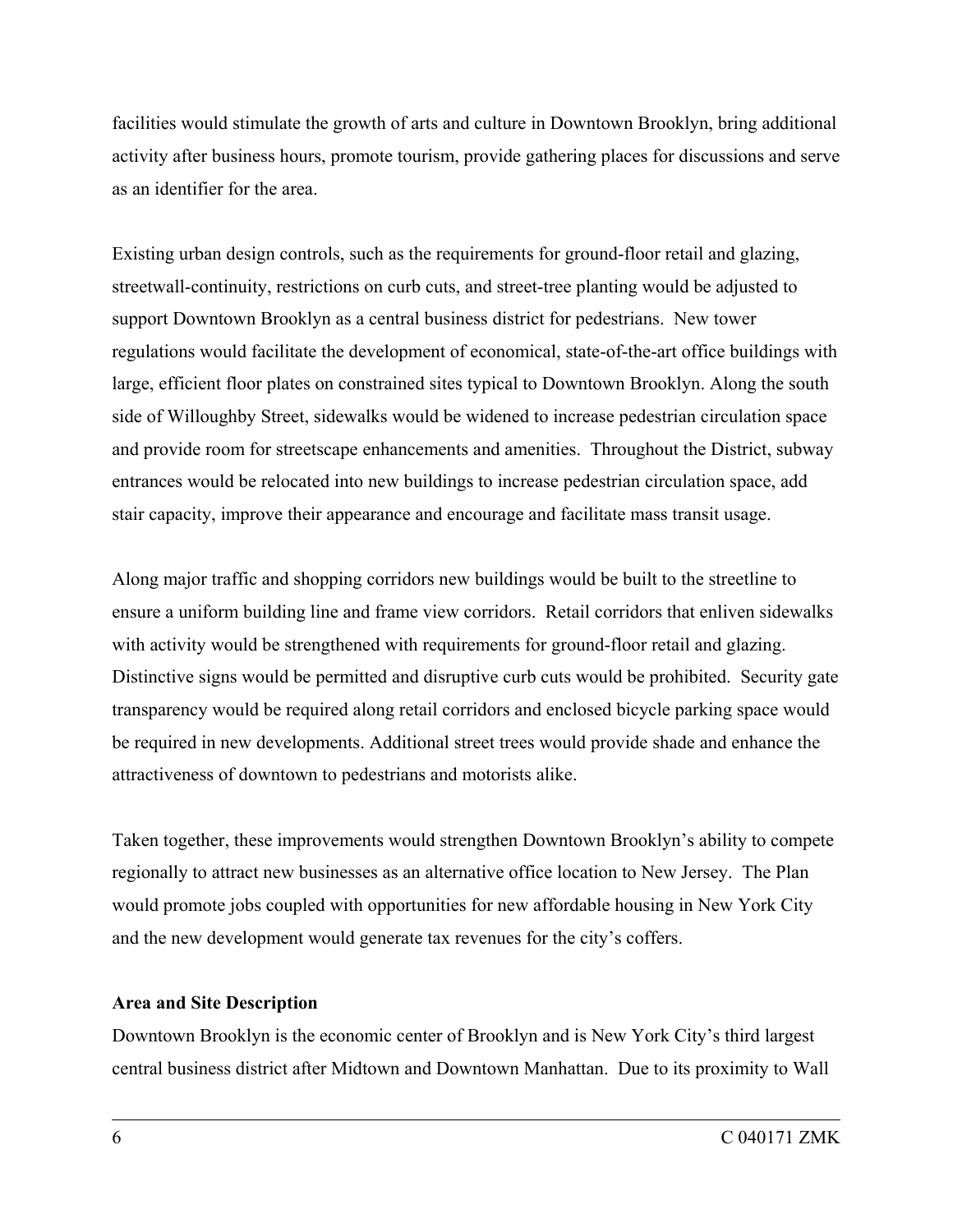Street and local and regional mass transit access it occupies a valuable and unique position to accommodate back-offices. The area of the Downtown Brooklyn Development Plan comprises a variety of land uses and building types, including commercial office buildings, courthouses and government buildings, educational facilities/major academic and cultural institutions, residential buildings, and highly active retail stores. MetroTech Center, a 16-acre corporate and academic complex that was built as part of an urban renewal effort by the City, is one of the major components of Downtown Brooklyn. Roughly bounded by Jay and Willoughby Streets, Flatbush Avenue Extension and Johnson Street/ Tech Place, MetroTech is home to Polytechnic University, city government agencies including the New York City Fire Department and 911 headquarters, and major commercial tenants such as Bear Stearns, KeySpan, J.P. Morgan Chase, and Verizon. Located near MetroTech Center are several large buildings including the 376-room Marriott Hotel, the offices of New York City Transit, and the New York State Supreme Court.

Retail activity is concentrated in the southern portion of Downtown Brooklyn, within the Fulton Street Mall corridor. This area contains three- to five-story commercial structures with ground-floor retail uses and several large department stores. To the north and west of Downtown Brooklyn is the core of Brooklyn's Civic Center, with a number of City, State, and Federal institutions, including Brooklyn's Borough Hall and Municipal Building, Brooklyn Criminal Court, Kings County Family Court, the General Post Office, the New York State Supreme Court (Civil Term and Criminal Term), the New York City Housing Court, and the U.S. Federal Courthouse currently being expanded at Cadman Plaza East.

The Plan area contains a number of educational institutions, including Polytechnic University, Long Island University, New York City College of Technology, Brooklyn Law School, George Westinghouse High School, Brooklyn Technical High School, Pacific High School, the Institute of Design and Construction, Career Educational Consultants and the Brooklyn Friends School.

At the southeast corner of Downtown Brooklyn is the Brooklyn Academy of Music (BAM). BAM has been in Brooklyn since 1861, and its facility on Lafayette Avenue and Ashland Place was constructed in 1906. The BAM Local Development Corporation (BAM LDC), established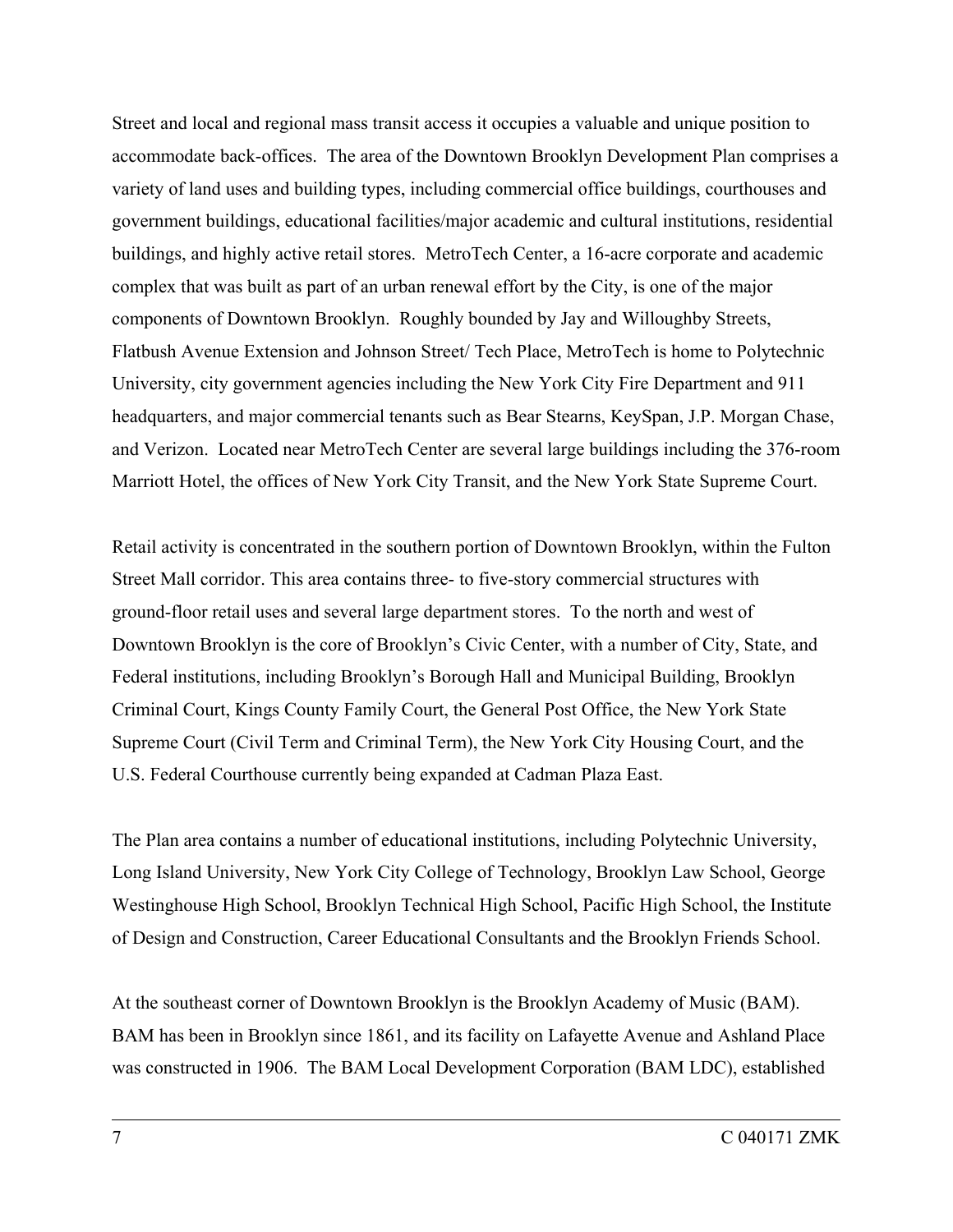in 1999, is working to create the mixed-use, multi-cultural BAM Cultural District in the area surrounding BAM.

Downtown Brooklyn also contains residential development and is surrounded by a number of residential neighborhoods. To the west is Brooklyn Heights, to the south is the Boerum Hill neighborhood, to the east is Fort Greene, and to the north is Concord Village and Bridge Plaza.

Downtown Brooklyn is served by the Brooklyn-Queens Expressway, located to the north and west, which provides easy highway access to Long Island, New England, Staten Island and New Jersey. The major roadway through Downtown Brooklyn is Flatbush Avenue and its extension to the Manhattan Bridge, reaching here from southern Brooklyn. The Avenue cuts diagonally through Downtown Brooklyn and separates much of the central business district from the Fort Greene residential neighborhood to the east. Adams Street runs north-south and connects the approach to the Brooklyn Bridge to the north with Atlantic Avenue to the south. Tillary Street is a major east-west street that crosses the approaches to the Brooklyn and Manhattan Bridges and connects with the BQE. Atlantic Avenue is another major east-west roadway to the south of Downtown Brooklyn, separating the Boerum Hill and Cobble Hill neighborhoods and leading from the East River waterfront, through eastern Brooklyn to Queens.

Downtown Brooklyn is extremely well-served by mass transit; 14 different subway lines and over 15 bus lines cross Downtown Brooklyn. Major transit centers are the Borough Hall/ Court Street station complex to the west on the border with Brooklyn Heights, Jay Street/ Borough Hall in the center adjacent to MetroTech, DeKalb Avenue to the east next to Fort Greene and Atlantic Avenue to the south-east at the Flatbush Avenue terminus of the Long Island Railroad. Bus lines travel along the major roads in Downtown Brooklyn, including Flatbush Avenue, Fulton Street, Livingston Street and Court Street.

#### **Background and History**

Downtown Brooklyn has been the subject of numerous studies and development/ revitalization plans since the second half of the 20th century. Between 1950 and 1969 approximately 700,000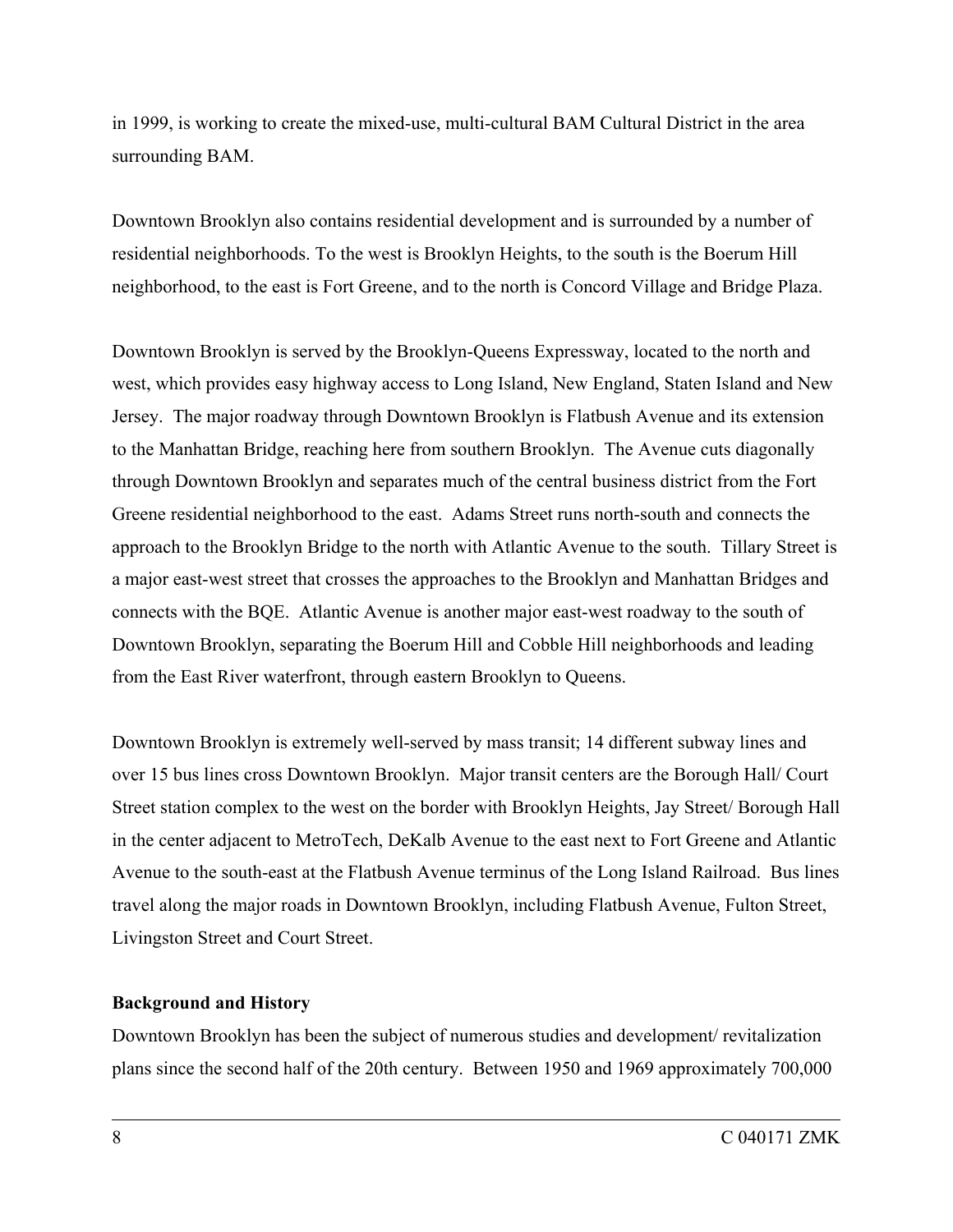square feet of court and municipal office space was built in Downtown Brooklyn, while the State and Federal governments added almost 550,000 square-feet, strengthening the area's role as a government center.

Zoning enacted in 1961 did not foresee extensive change to the existing business district, as it was then defined by Court Street, the Civic Center, and Fulton Street's department store corridor. Since that time most commercial redevelopment has required publicly sponsored zoning changes and other government actions, such as urban renewal and direct investment, to facilitate enlargement of the office core on sites that were dominated by lofts, small buildings, and parking lots. In the late 1960s, two urban renewal plans for Downtown Brooklyn were established to revitalize the area: the Atlantic Terminal Urban Renewal Plan (ATURP) and the Brooklyn Center Urban Renewal Plan (BCURP) which are scheduled to expire in 2008 and 2010, respectively.

In 1986, the City proposed development of the MetroTech area through the MetroTech URP, which encompassed the area roughly between Willoughby, Jay, and Tillary Streets and Flatbush Avenue Extension. The MetroTech URP established land use and economic development goals for Downtown Brooklyn that included strengthening the commercial office and retail core of Downtown Brooklyn and enhancing the City's corporate retention programs by supporting commercial and institutional development; developing job-intensive office, research, scientific, and educational activities; and improving the area's traffic circulation system. The MetroTech URP facilitated development of MetroTech, a complex of commercial office, retail, governmental, and educational spaces. MetroTech's urban renewal plan regulations will be in effect until 2026. To date, MetroTech Center has been developed with over 5 million square feet of commercial and municipal office space.

The Special Downtown Brooklyn District (SDBD) was established in 2001 to foster development and strengthen the business core of Downtown Brooklyn. The special district established height limits and other bulk controls designed to permit large commercial buildings appropriate for a downtown business district to be developed as-of-right, and established a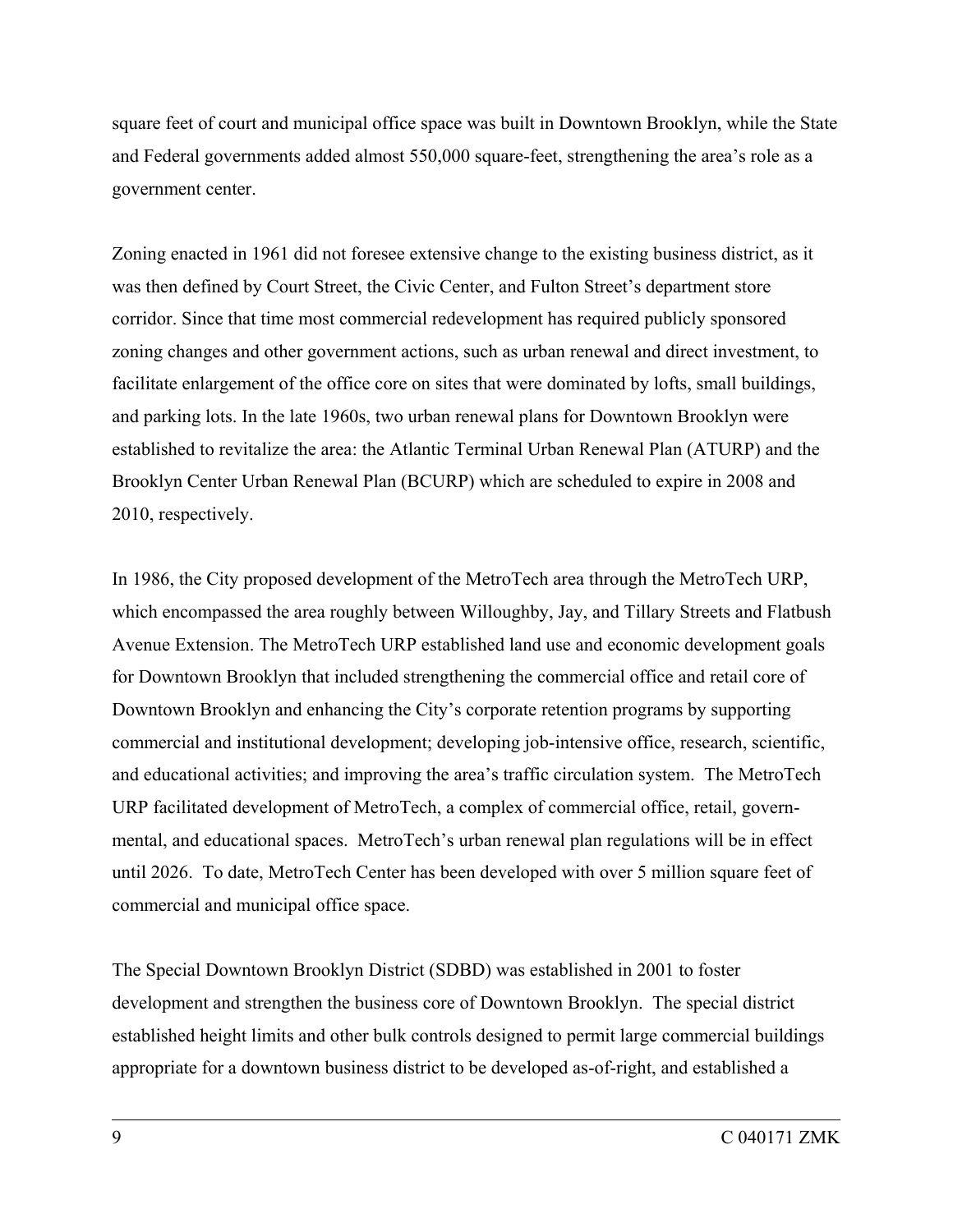transitional contextual buffer along Schermerhorn Street between Smith Street and Third Avenue, and on Smith Street between Schermerhorn Street and Atlantic Avenue. This effort has resulted in the construction or planning of at least two apartment buildings.

### **Actions Requested**

Implementation of the vision for the Plan requires approvals by the City Planning Commission (CPC) of the following applications:

## ZONING MAP AMENDMENT (C040171 ZMK)

A. WILLOUGHBY STREET EXPANSION AREA: FROM C6-1 AND C5-4 TO C6-4.5 This area, generally bounded by Willoughby Street and Fulton Street Mall and located just south of MetroTech, would be rezoned from C6-1 and C5-4 to C6-4.5 to increase the FAR from the current 6.0, 6.5 and 10.0 to 12.0 for commercial and community facility buildings. The residential FAR would increase from 3.44 (4.0 with Quality Housing) in the current C6-1 district to 10.0 in the proposed C6-4.5 district and would not change from the current C5-4 district in the proposed C6-4.5 district. The residential FAR in the proposed C6-4.5 district could increase to 12.0 through a plaza bonus or the Inclusionary Housing Program.

The proposed rezonings would provide new commercial opportunities in the area south of Willoughby Street. This area currently contains many underutilized sites including vacant lots, parking lots, commercial buildings with vacant floors above the ground level and some residential buildings. The proposed C6-4.5 zoning district with an FAR of 12 for commercial uses and flexible height and setback regulations, together with the proposed urban renewal designations in this area, would allow for the construction of new, economical office buildings adjacent to MetroTech. Three new office buildings could be located on sites fronting Willoughby Street opposite the Chase Bank building at MetroTech and would surround Willoughby Square, a new public open space above a public parking garage. The current FAR of 6.0 has not attracted new development in the past 40 years because it is insufficient to generate office buildings of sufficient size on the small development sites typical to Downtown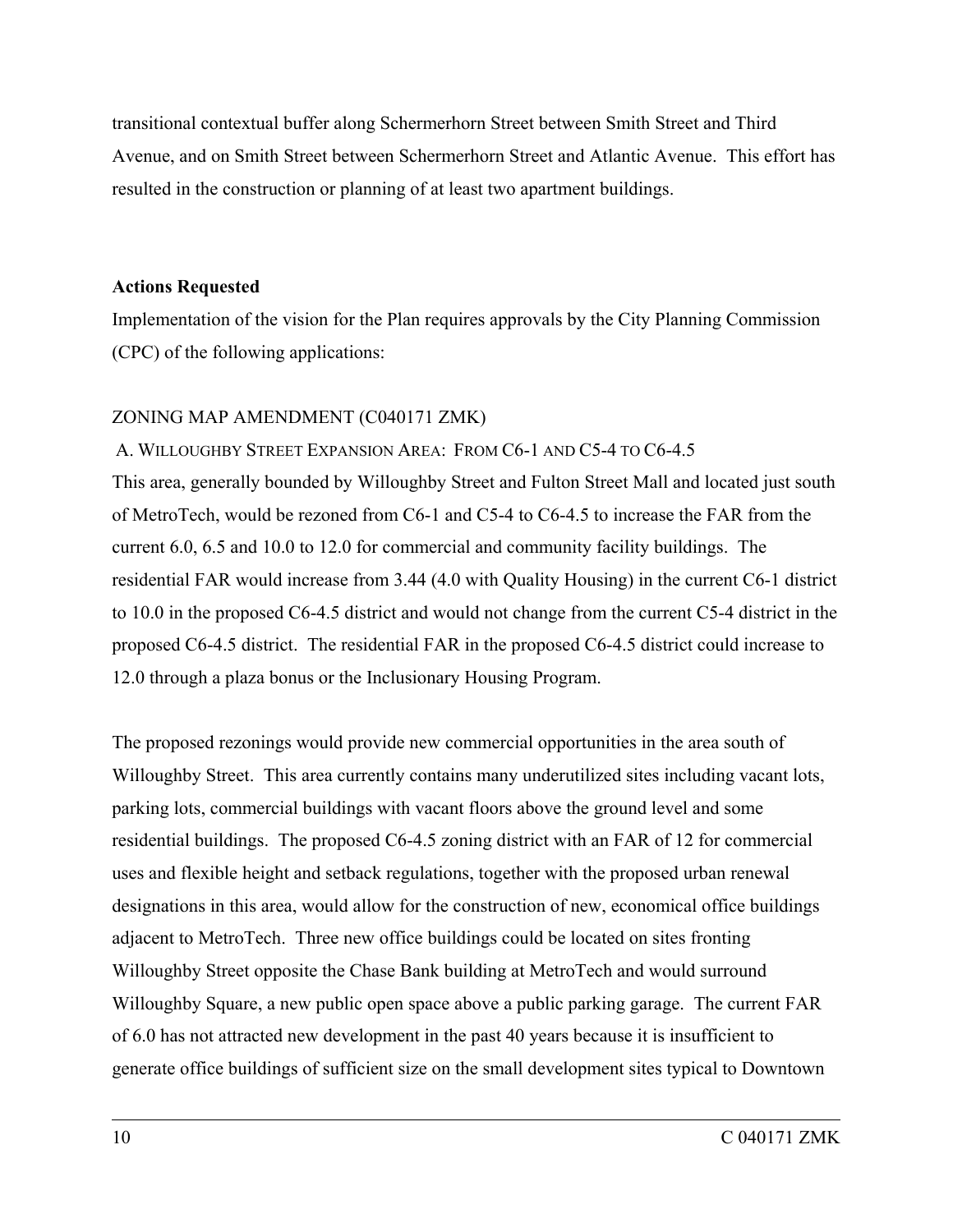Brooklyn.

## B. JAY STREET ACADEMIC AREA: FROM C6-1 AND C6-1A TO C6-4

Two blocks at Tillary, Johnson, Jay and Adams Streets that contain the New York City College of Technology, a Polytechnic University dormitory and Westinghouse High School, currently zoned C6-1, and a approximately one-block portion of Polytechnic's campus at MetroTech, currently zoned C6-1A, are proposed to be rezoned to C6-4. The proposal would increase the current FAR from 3.44 (4.0 with Quality Housing) for residential, 6.00 for commercial and 6.50 for community facility uses to 10.0 for all uses, bonusable to 12.0 through either an urban plaza for all uses or through the Inclusionary Housing Program for residential buildings.

The rezoning would provide opportunities for new mixed-use academic and commercial buildings. The proposed zoning change would allow the NYC College of Technology and Polytechnic University to expand their academic facilities and develop office buildings above or within their campuses. The rezoning of a portion of Polytechnic University's campus would allow a 790,000 square-foot building, envisioned to consist of a base with academic space and a commercial office tower above on a site currently containing the Jacobs Building and a power plant. Such a building would also require the modification of several Special Permits for MetroTech, which are related actions and are discussed below.

## C. FLATBUSH AVENUE EXTENSION AREA: FROM M1-1, M1-4, C8-2, C6-1, R6/ C1-3 AND R6 TO C6-4

The blocks along the east side of Flatbush Avenue Extension, from Tillary Street to Fulton Street, currently zoned M1-1, M1-4, C6-1, C8-2, R6/ C1-3 and R6 would be rezoned to C6-4 and the SDBD extended east along Myrtle Avenue from Prince Street to Ashland Place.

The proposal would increase the current FARs from 2.43 (3.0 with Quality Housing) and 3.44 (4.0 with Quality Housing) for residential, from 1.00 and 2.00 for manufacturing, from between 1.00 to 6.00 for commercial, and from between 2.40 to 6.50 for community facility uses to 10.0 for all uses, bonusable to 12.0 through either an urban plaza for all uses or through the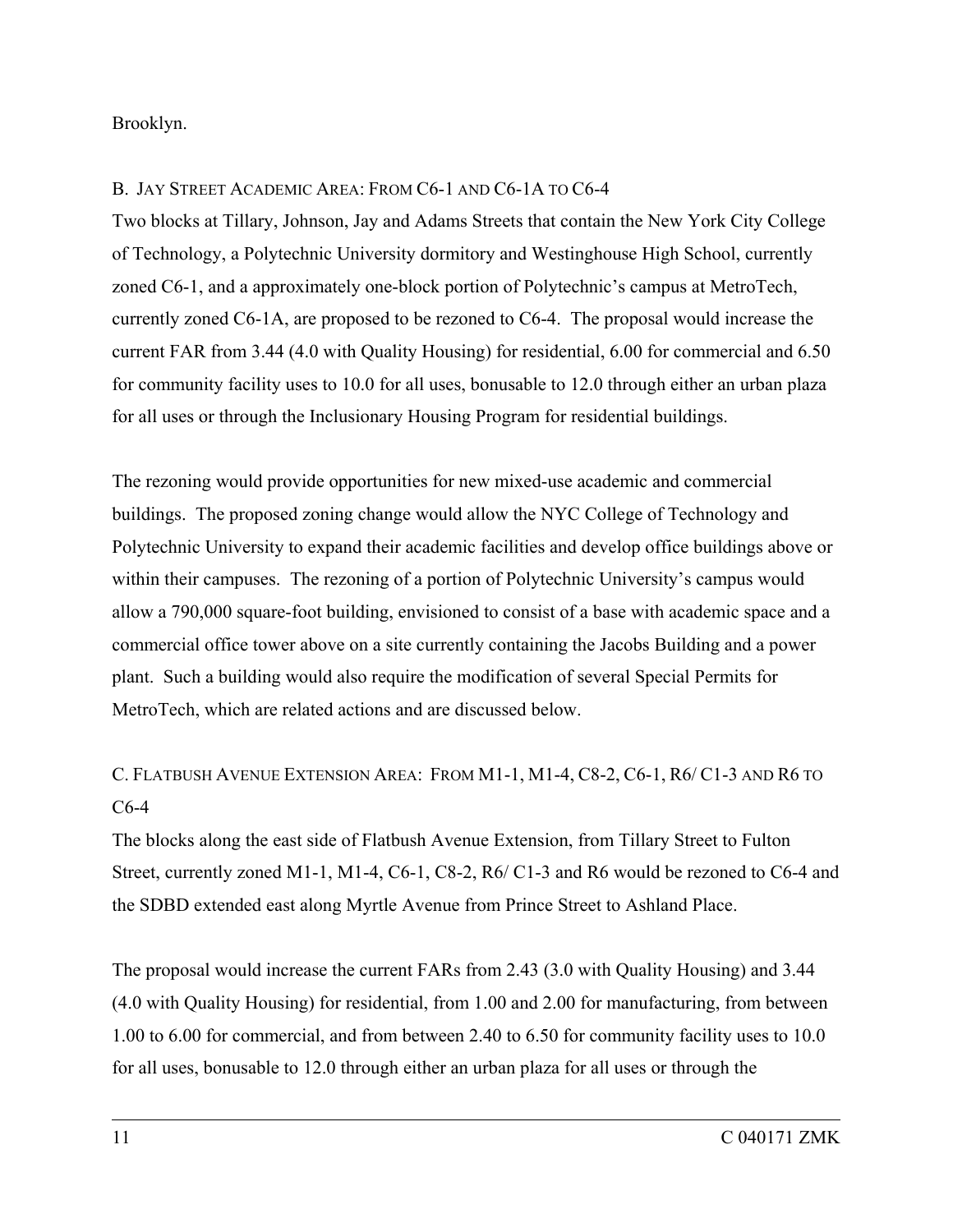Inclusionary Housing Program for residential buildings.

This area contains a mixture of auto related uses, small stores, residential buildings, several loft buildings, some of which were recently converted to residential use pursuant to BSA variance, a combined Police and Fire Station, a NYC Department of Health facility, a portion of Long Island University (LIU) and an office building occupied by Verizon. Most of the buildings in this area, except for the lofts, LIU's academic facility and the Verizon office building, are one to three stories. Most of the blocks in this area are irregularly shaped as a result of the construction of Flatbush Avenue Extension to the Manhattan Bridge at the beginning of the 20th century. Immediately to the east of this area are the NYCHA Ingersoll Houses, the University Towers middle-income residential complex and the main Long Island University campus. Under the proposed zoning change, these blocks could be redeveloped with higher-density new residential and commercial buildings on underutilized properties and vacant lofts.

The proposed urban renewal and street mapping actions in this area along Flatbush Avenue Extension, between Myrtle Avenue and the newly extended Fleet Place, would create large, economically efficient development sites for new office and apartment buildings. A new public parking garage, which is the subject of a concurrent Special Permit application, would be located within a residential building envisioned on the urban renewal site at Flatbush Avenue Extension and Myrtle Avenue. An office building to the south of this urban renewal site at the corner of Flatbush Avenue Extension and Willoughby Street would complement the office buildings proposed to the west across Flatbush Avenue Extension surrounding Willoughby Square.

The proposed rezoning of this area would reflect current development trends by permitting new residential uses and, together with increasing the commercial FAR to 10.0 and the more flexible height and setback regulations would allow new development to connect Flatbush Avenue Extension to Downtown Brooklyn. Some of the remaining auto-related uses and warehouses would become non-conforming but would be able to continue. Development on both sides of the avenue would establish this area as an important new gateway to Brooklyn.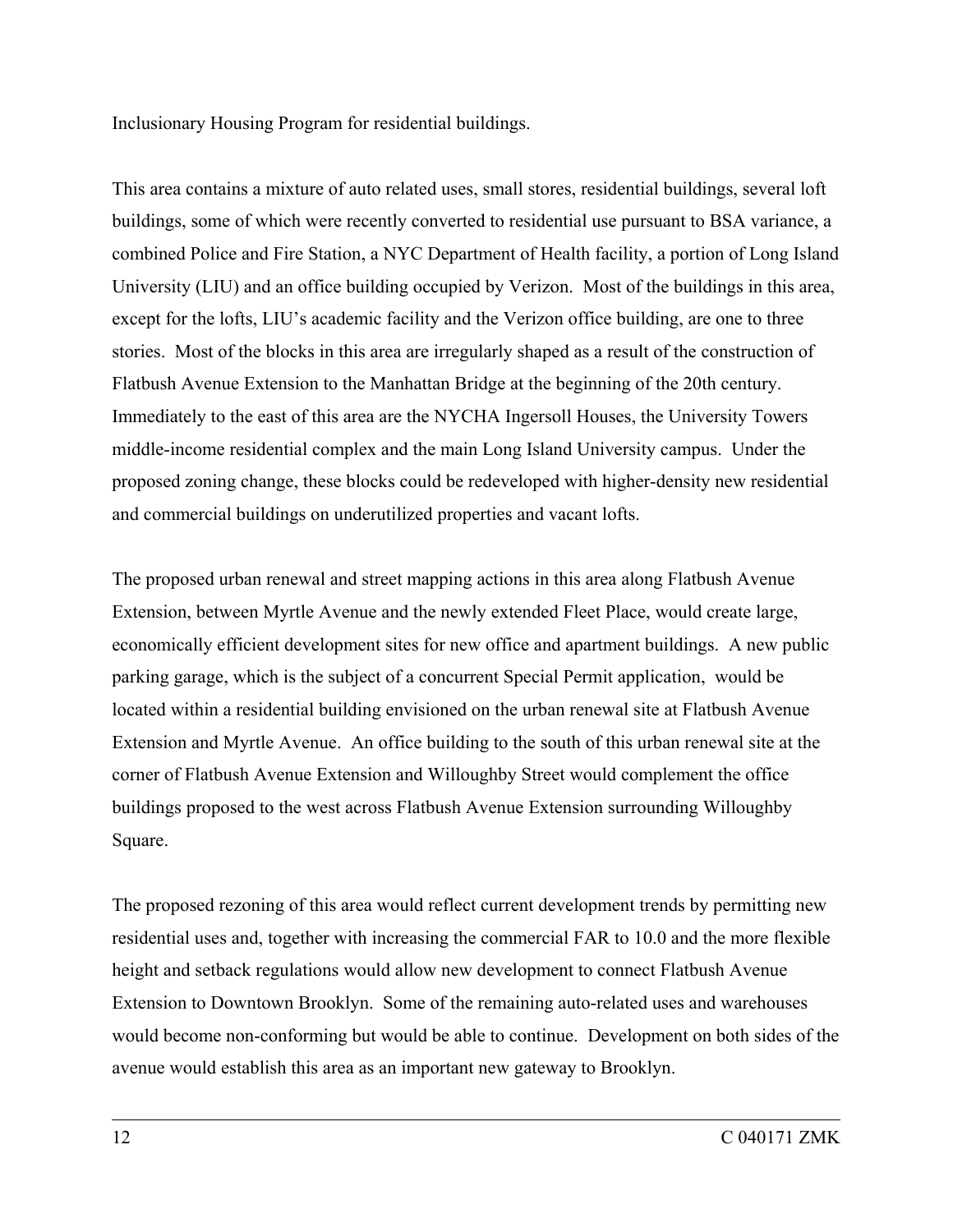### D. MYRTLE AVENUE AREA: FROM R6 TO R7-1/ C2-4 AND SDBD

The southern block frontage along Myrtle Avenue east of Flatbush Avenue Extension, between the new Fleet Place and Ashland Place is proposed to be rezoned from the current R6 to R7-1/ C2-4 and the SDBD is proposed to be extended east along Myrtle Avenue from Prince Street to Ashland Place.

The proposal would increase the current FARs from 2.43 (3.0 with Quality Housing) to 4.0 for residential uses, would maintain the current FAR of 4.80 for community facility uses, and would allow commercial uses up to an FAR of 2.0.

The area currently contains one-story commercial retail buildings along Myrtle Avenue and is located across from the NYCHA Ingersoll Houses and to the rear of University Towers, a fifteen story residential cooperative apartment complex. This zoning change would encourage and support new mixed-use development east of Flatbush Avenue Extension at the gateway to Fort Greene by providing opportunities for new housing above ground-floor retail.

## E. SCHERMERHORN-LIVINGSTON STREETS AREA: FROM C6-1 TO C6-4

Three blocks between Livingston and Schermerhorn Streets, Jay and Nevins Streets, currently zoned C6-1, would be rezoned to C6-4. Three blocks, bounded by Smith, Schermerhorn, Nevins and Livingston Streets, within the proposed rezoning area are also proposed to be included in the proposed expansion of the Schermerhorn Street Height Limitation Area discussed in the related action for amendment to the Zoning Resolution below (N 040172 ZRK).

The proposal would increase the FAR for residential uses from 3.44 (4.0 with Quality Housing) to 10.0, bonusable to 12.0 with the Inclusionary Housing Program. The FAR would increase from 6.0 to 10.0 for commercial uses and from 6.50 to 10.0 for community facility uses. The FAR could be increased up to 12.0 for all uses with an urban plaza.

This area currently contains multi-story office buildings, small three- to four-story commercial buildings with ground-floor retail, a municipal parking garage and parking lots. To the north,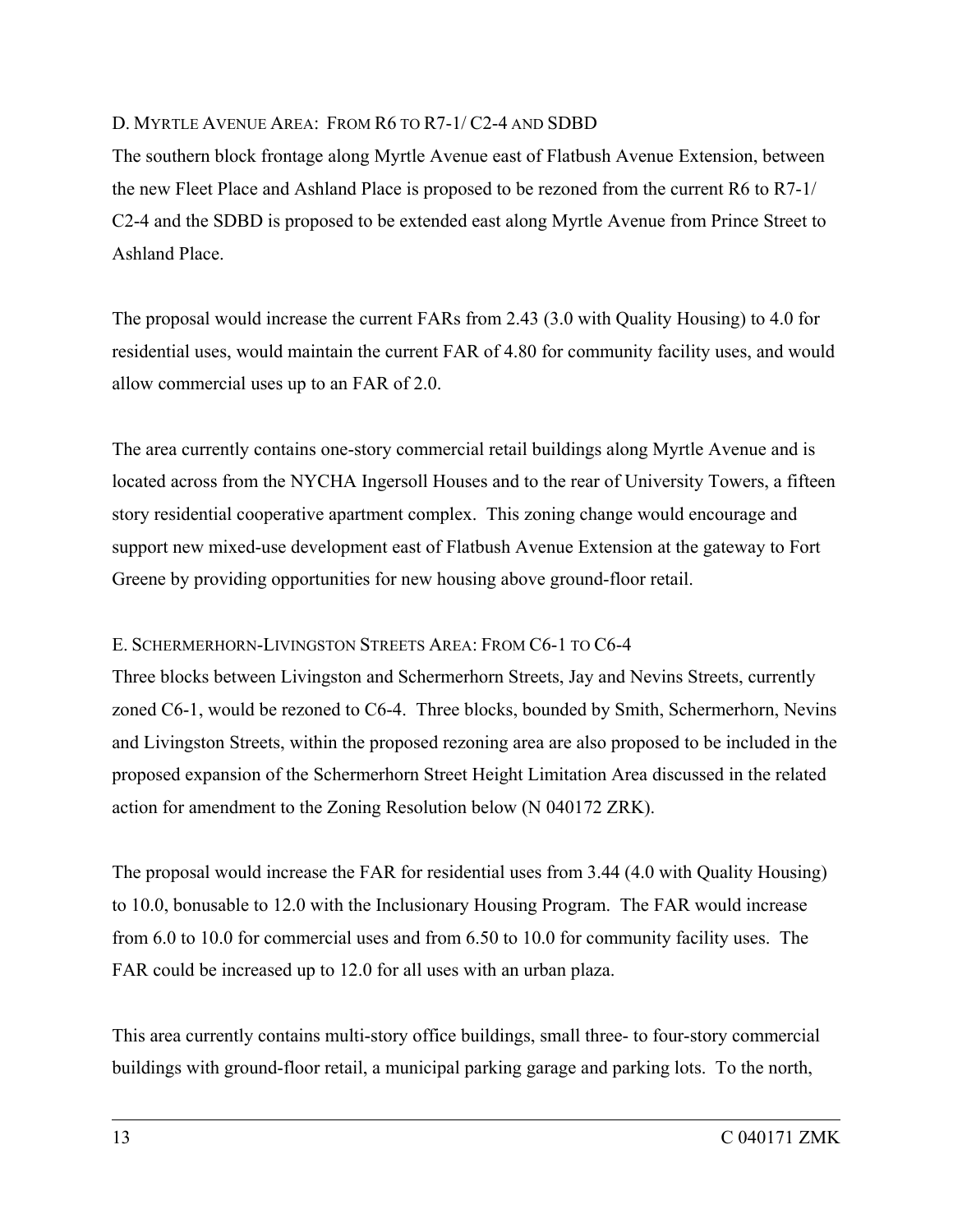across Livingston Street, are the rear entrances of several large department stores facing Fulton Street Mall and smaller three- to five-story commercial buildings. To the south, across Schermerhorn Street, are several large parking lots, a six-story office building and the low-rise, brownstone Boerum Hill community along State Street. The parking lots are located above the Hoyt-Schermerhorn subway station and are slated to be developed through the Empire State Development Corporation with new residential buildings with ground-floor retail.

## F. FULTON STREET MALL AREA: FROM C6-1 TO C6-4

The blocks bounded by Fulton Street, Livingston Street, Bond Street, State Street and Flatbush Avenue would be rezoned from C6-1 to C6-4.

The proposal would increase the FAR for residential uses from 3.44 (4.0 with Quality Housing) to 10.0, bonusable to 12.0 with the Inclusionary Housing Program. The FAR would increase from 6.0 to 10.0 for commercial uses and from 6.50 to 10.0 for community facility uses. The FAR could be increased up to 12.0 for all uses with an urban plaza.

These blocks contain multi-story retail and office buildings fronting on Fulton Street and Flatbush Avenue and mixed-use residential buildings with ground-floor retail on Livingston Street. To the north and west are high-density commercial retail and office buildings and to the south is a park, an office building and a church.

## G. FLATBUSH AVENUE TRIANGLE AREA: FROM C6-1 TO C6-2

Two irregular blocks on Flatbush Avenue, one between Schermerhorn and State Streets and one between Atlantic Avenue and Pacific Street, as certified, would be rezoned from C6-1 to C6-2.

The proposal would increase the FAR for residential uses from 3.44 (4.0 with Quality Housing) to 6.02. The FAR would remain the same for commercial and for community facility uses. New buildings developed along Flatbush Avenue between Schermerhorn and State Streets are currently subject to requirements for streetwall continuity and ground-floor retail with transparency and a restriction on new curb cuts.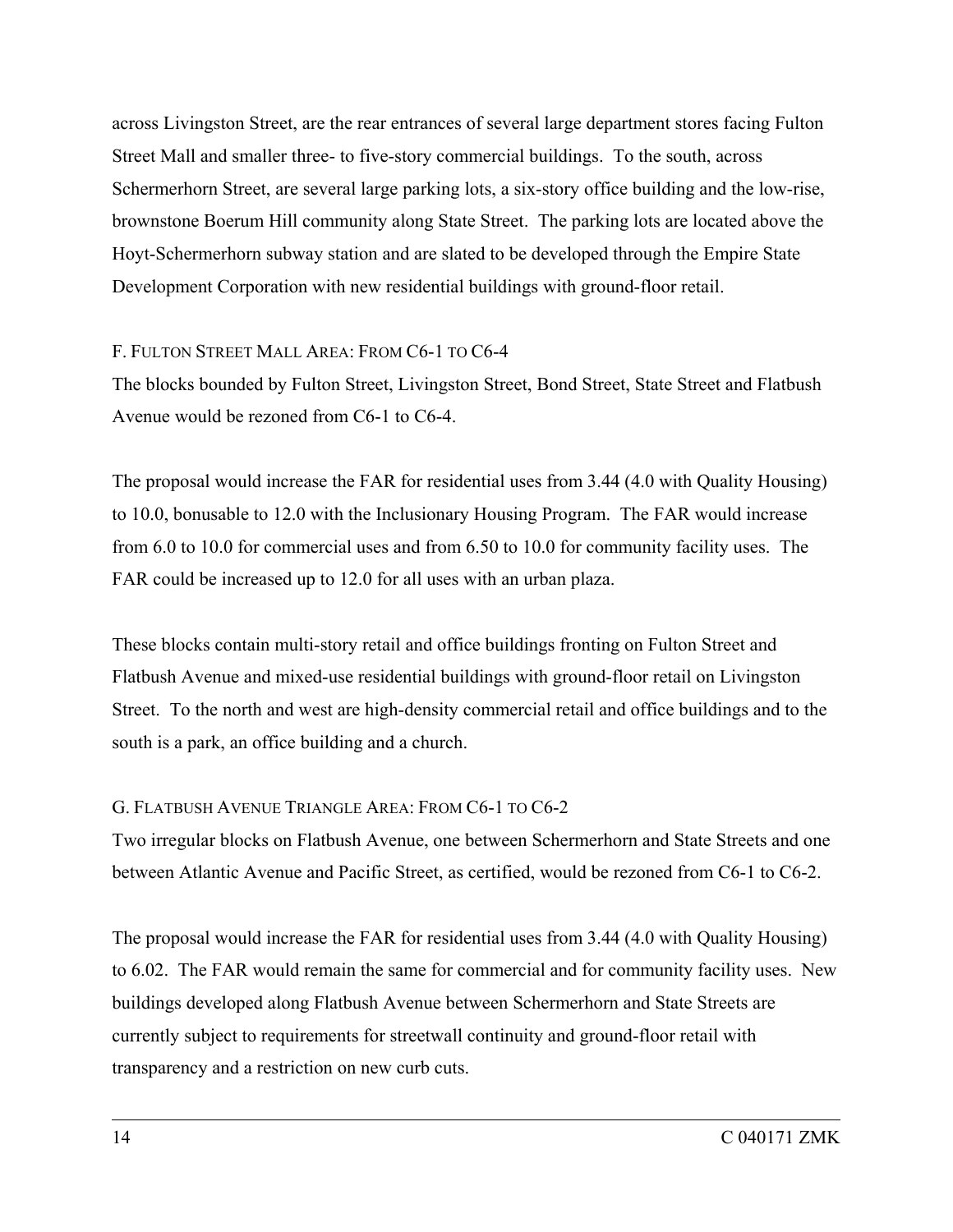The block at Schermerhorn Street, adjacent to the Boerum Hill neighborhood and across from the Brooklyn Academy of Music, contains a school, several low-rise retail buildings and an office building of the NYC Human Resources Administration. The block at Atlantic Avenue adjacent to the Prospect Heights neighborhood and opposite the Atlantic Center shopping center, contains a truck rental establishment and a vacant three-story commercial building. Part of this block is also a site in the Atlantic Terminal Urban Renewal Area. Increasing the residential FAR from 3.44 to 6.02 would encourage new residential and commercial development on these blocks and would be a transition between the adjacent higher density zoning districts and the mid-rise residential neighborhoods.

## AMENDMENT TO THE SPECIAL DOWNTOWN BROOKLYN DISTRICT OF THE ZONING RESOLUTION (N 040172 ZRK)

The proposed Zoning Text changes would establish special height and setback regulations for towers in higher density commercial districts within the SDBD, similar to those of the Special Lower Manhattan District (SLMD). Other text changes include urban design guidelines along major streets in Downtown Brooklyn, such as requirements for ground floor retail continuity, ground floor glazing, street wall continuity, sidewalk widenings, restrictions on curb cuts, street tree planting requirement, expansion of the Schermerhorn Street Height Limitation Area and subway stair relocation and requirements for off-street bicycle parking as part of new developments within the SDBD. Special height and setback regulations are also proposed for R7-1 districts within the SDBD as is a revised text format for clarity.

HEIGHT AND SETBACK REGULATIONS IN C6-1, C5-4, C6-4 AND C6-4.5 DISTRICTS The proposed zoning text amendment would change the special height and setback regulations in the SDBD. Currently, buildings within the SDBD in C6-1, C5-4, C6-4 or C6-4.5 districts may be developed under either the "standard" or the "tower" height and setback regulations. Buildings developed under the "standard" regulations in C6-1, C5-4 and C6-4 districts may have a minimum base of 60 feet and a maximum base of 125 feet along a narrow street and 150 feet along a wide street, with a height limit of 185 feet along a narrow street and 210 feet along a wide street. Under the "tower" regulations, above a base of 85 feet, buildings have to set back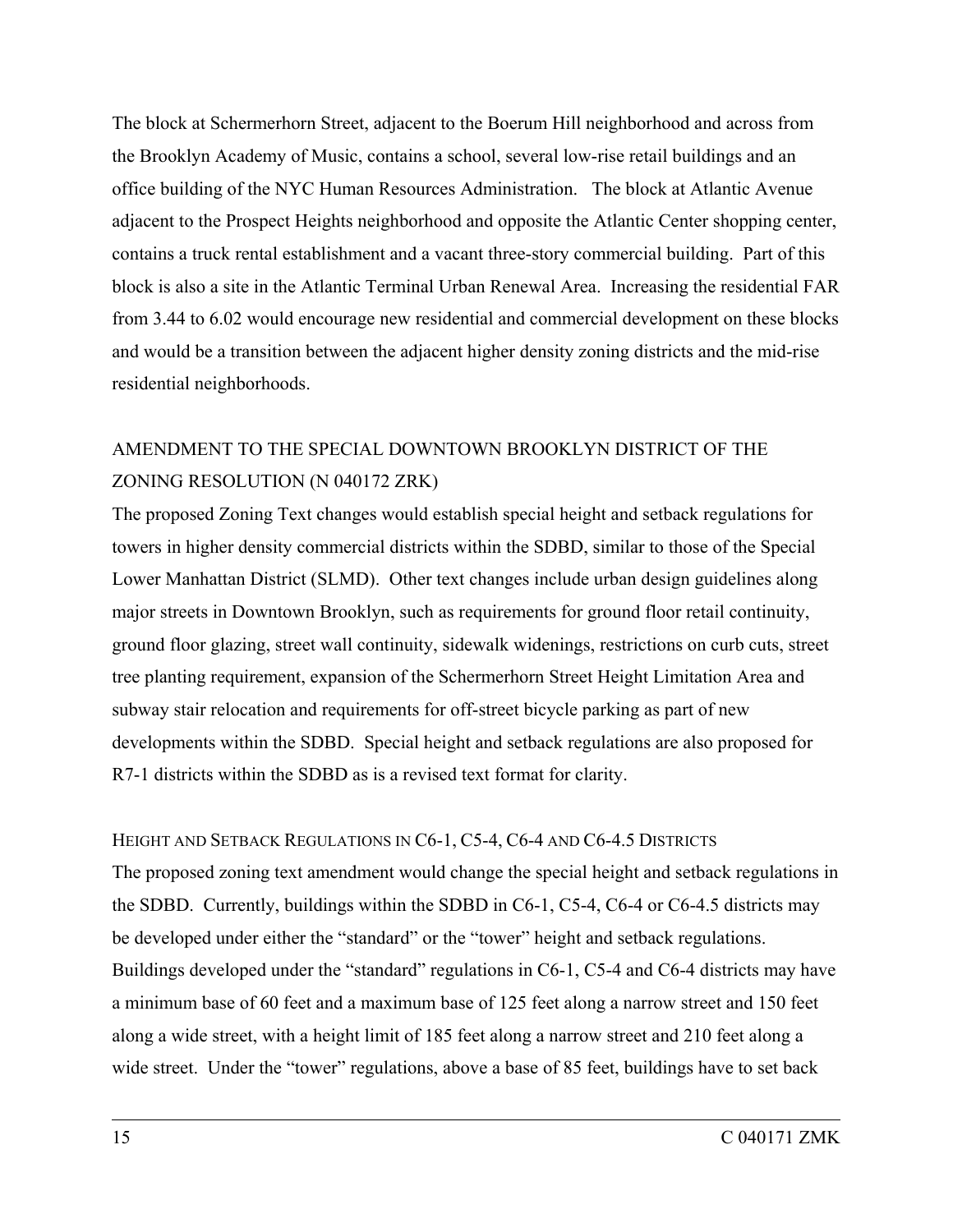15 feet along a narrow street and 10 feet along a wide street and, above 150 feet, may not cover more than 40 percent of the lot. There is a height limit of 495 feet in C6-1 districts and no height limit in C5-4 and C6-4 districts.

Buildings within the C6-4.5 district could be developed under either the "standard" or the "tower" height and setback regulations. Under the "standard" regulations, buildings would have a minimum base height of 60 feet, a maximum base height of 125 feet along a narrow street or 150 feet along a wide street and a maximum building height of 250 feet.

Under the proposed tower regulations, commercial or community facility buildings within C6-1, C5-4 C6-4, and C6-4.5 districts, would be required to set back a minimum of 20 feet above a base height of 85 feet. Above 150 feet, tower lot coverage would be limited to 65 percent and above 300 feet it would be limited to 50 percent. Developments with residential buildings would be limited to a lot coverage of 40 percent above 150 feet. There would be a height limit of 495 feet in C6-1 districts and no height limit in the C5-4, C6-4 and C6-4.5 districts.

Finally, the text change would correct an ambiguity and clarify that buildings in C5-4 and C6-4 districts are required to provide a minimum base of 60 feet where streetwalls are required.

The proposed "tower" height and setback regulations for the SDBD would be similar to the SLMD. Like Lower Manhattan, Downtown Brooklyn is an older central business district which contains many small, irregularly shaped blocks that are difficult to develop with modern office buildings. The current tower regulations only accommodate economically efficient office tower floors (typically 30,000 square feet minimum) on development sites of 75,000 square feet or more. However, few sites of this size exist or are possible in Downtown Brooklyn due to street configuration limitations and diverse property ownership. Tower office buildings would allow taller development that would provide maximum light and air to Downtown Brooklyn streets.

Downtown Brooklyn contains many pre-1961 zoning office buildings that are tall and have high lot coverage similar to the proposed regulations. The proposed new height and setback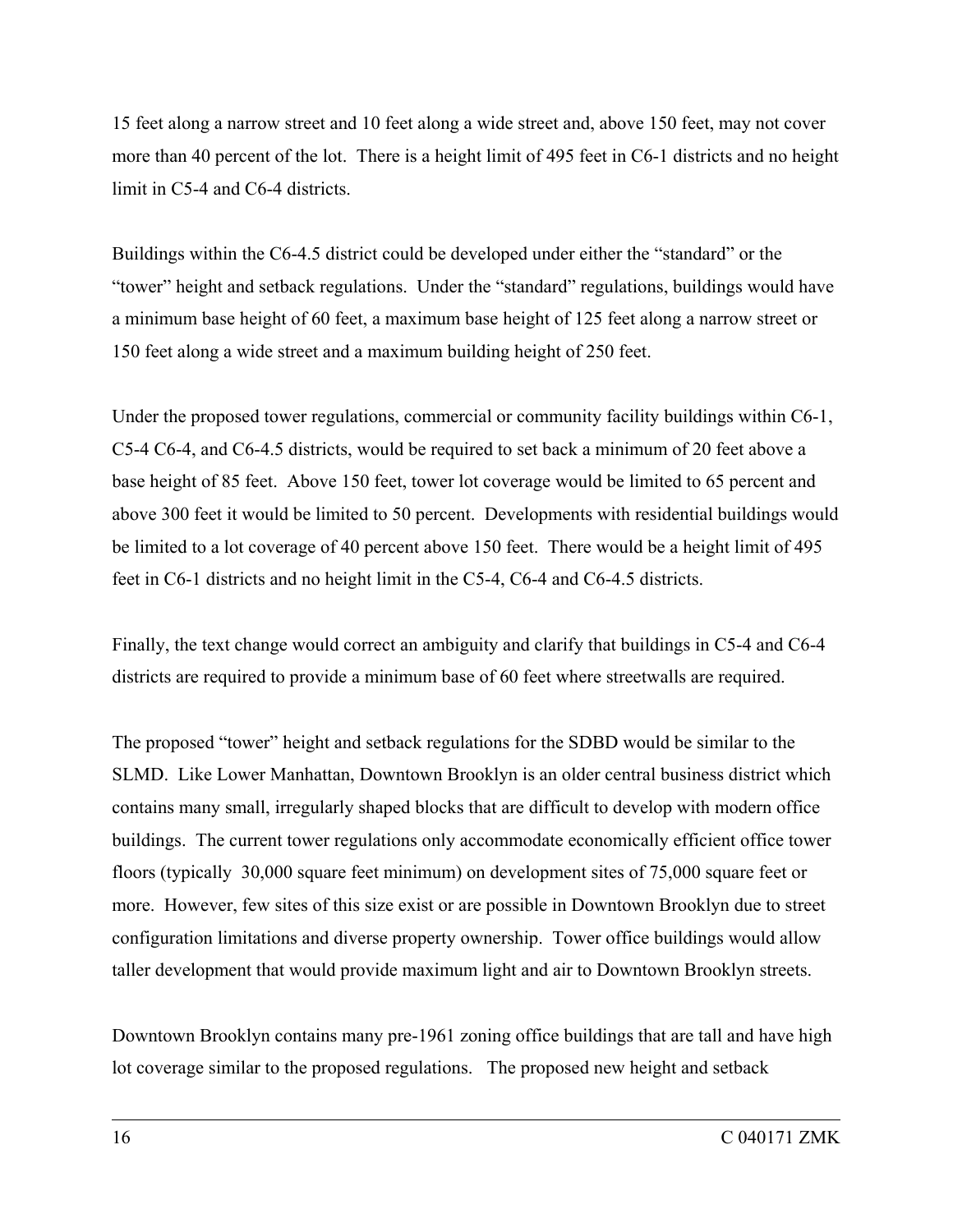regulations for "towers" would allow additional design flexibility and a building envelope that accommodates new office towers on the 40,000 to 60,000 square foot development sites that are more typical in Downtown Brooklyn. Development sites that would potentially be able to take advantage of these new regulations are concentrated on the south side of Willoughby Street and at Adams Street and the Fulton Street Mall.

### WILLOUGHBY SOUARE

New development on Gold Street fronting the proposed Willoughby Square open space would be required to have an 80-foot to 85-foot high base at the street line, and a mandatory setback above the base, to create a uniform presence around this urban space. Chase Bank, north of the proposed Willoughby Square across Willoughby Street, has a base height of 85 feet with a setback. This base requirement is also contained in the urban design controls of the proposed amended Brooklyn Center Urban Renewal Plan for the two urban renewal sites to the south and west of Willoughby Square.

### WILLOUGHBY STREET, GOLD STREET TO FLATBUSH AVENUE EXTENSION

New development on the south side of Willoughby Street, between Albee Square West and Flatbush Avenue Extension would be allowed to rise without setback along Willoughby Street and along Flatbush Avenue Extension and Albee Square West. The site is currently occupied by the multi-level parking garage for the adjacent Albee Square Mall. The Mall's owner envisions replacing the garage with an office tower above retail. There would be a mandatory set-back above a base of between 80 to 85 feet along Albee Square West across from the new Willoughby Square open space. The sheer wall of a building rising without setback at this important intersection would make a dramatic architectural statement and would announce the new entrance to the new business center for pedestrians and vehicles entering Brooklyn from the Manhattan Bridge.

There would be a mandatory five-foot sidewalk widening for new buildings developed along the south side of Willoughby Street between Flatbush Avenue Extension and Adams Street. Existing sidewalks along Willoughby Street are narrow and have few street trees and widening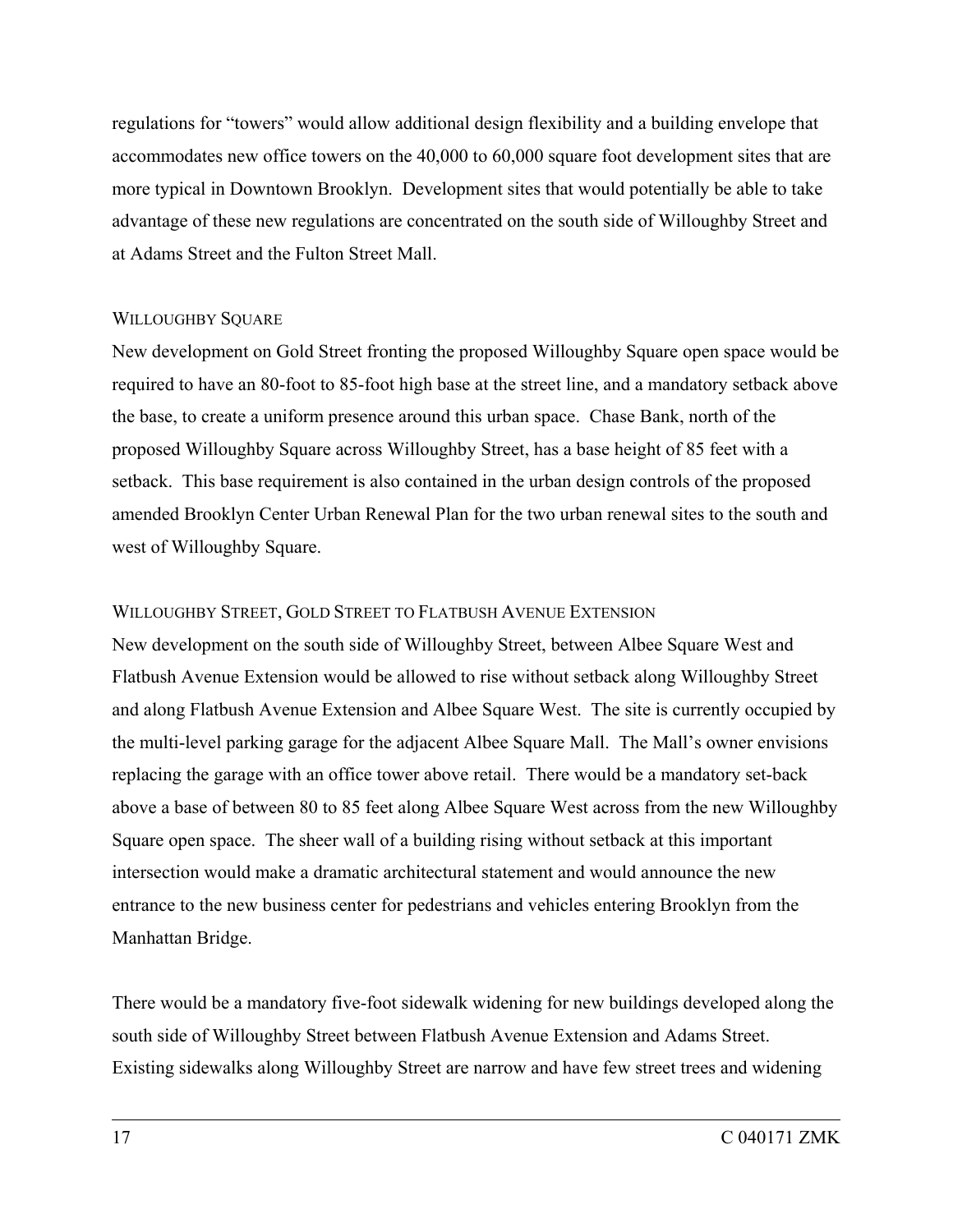by five feet would provide additional pedestrian circulation space and room for amenities.

## SCHERMERHORN STREET HEIGHT LIMITATION AREA

The extension of the Schermerhorn Street Height Limitation Area within the SDBD, together with the proposed zoning change discussed above, would allow new residential and mixed residential-commercial development in this transitional area between the low- to mid-rise Boerum Hill community to the south and the high-density core of Downtown Brooklyn to the north. The two height limits would encourage economically efficient residential buildings on both sides of the blocks in context with nearby development.

The interior lots on the southern half of the blocks along Schermerhorn Street would be within Area "B", with a 140-foot height limit and a prohibition of urban plazas. The northern half of the blocks along Livingston Street, and their street ends, would be within a new Area "C" with a height limit of 250 feet. Along Schermerhorn Street buildings would be able to rise to the 140 foot height limit, while buildings along Livingston Street buildings would be able to rise to the maximum 250-foot height limit. Height limits along these blocks were recommended by the adjacent community during the original review of the SDBD in 2001.

## MYRTLE AVENUE

The proposed text amendment would establish special bulk, height and setback regulations for the new R7-1 district on Myrtle Avenue. The regulations would require a minimum base height of 40 feet and a maximum base height of 85 feet. Development above the base would be required to set back 10 feet and would have a maximum building height limit of 160 feet. The proposal would increase the current FAR from 2.43 for residential (3.00 with Quality Housing) uses to 4.0 and allow new commercial uses at an FAR of 2.0. The FAR for community facility uses would remain at 4.80 under both the existing and the proposed districts.

The proposed regulations provide the necessary flexibility on these irregularly-shaped lots to encourage new contextual residential development consisting of ground-floor retail, a streetwall and a maximum building height. The new maximum base height would complement the height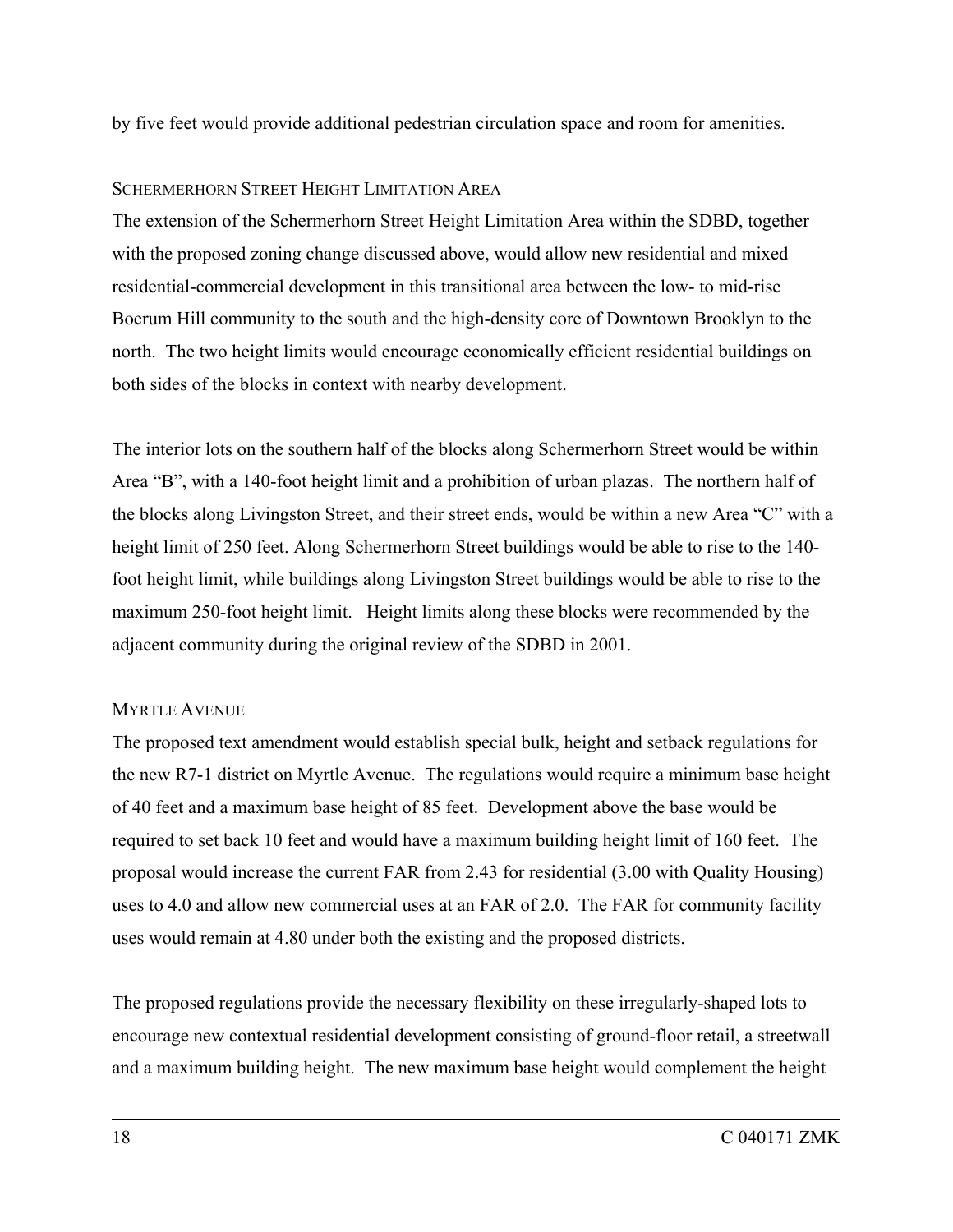of the Ingersoll public housing development across Myrtle Avenue and maximum building height limit would be approximately the same as the adjacent University Towers.

## BICYCLE PARKING

A designated area for bicycle parking would be required for new commercial developments or enlargements with a minimum FAR of 5.0. This designated area would have to be provided at a ratio of one square-foot per 1,000 square feet of floor area, but in no event more than 400 square feet. Such a facility would have to be enclosed, accessible and provide secure space for bicycle storage.

## **SIGNS**

New signage regulations would allow banners for theaters to project up to four feet across a street line, provided that such banners are located between 12 and 40 feet above curb level. In addition, non-illuminated, double-faced signs with a maximum surface area would be allowed to project up to forty inches across a street line if located between ten feet above the curb level and below the sill level of the second story window. These regulations would encourage a distinct identity for the business district and prevent excessive signage.

## SECURITY GATES

New security gate regulations for new commercial or community facility buildings would require that at least 75 percent of the area covered by such a gate to be visible when viewed from the street. This would assure that storefronts are transparent, encouraging pedestrian "window shopping" and increasing street safety after business hours with supplemental lighting from the store displays.

## GROUND-FLOOR RETAIL

A ground-floor retail requirement would be added to Duffield and Gold Streets to strengthen the connection between Willoughby Street and Fulton Mall. In addition, a ground floor retail requirement would be added to the east side of Flatbush Avenue Extension between Willoughby Street and Myrtle Avenue and would extend along the south side of Myrtle Avenue to Ashland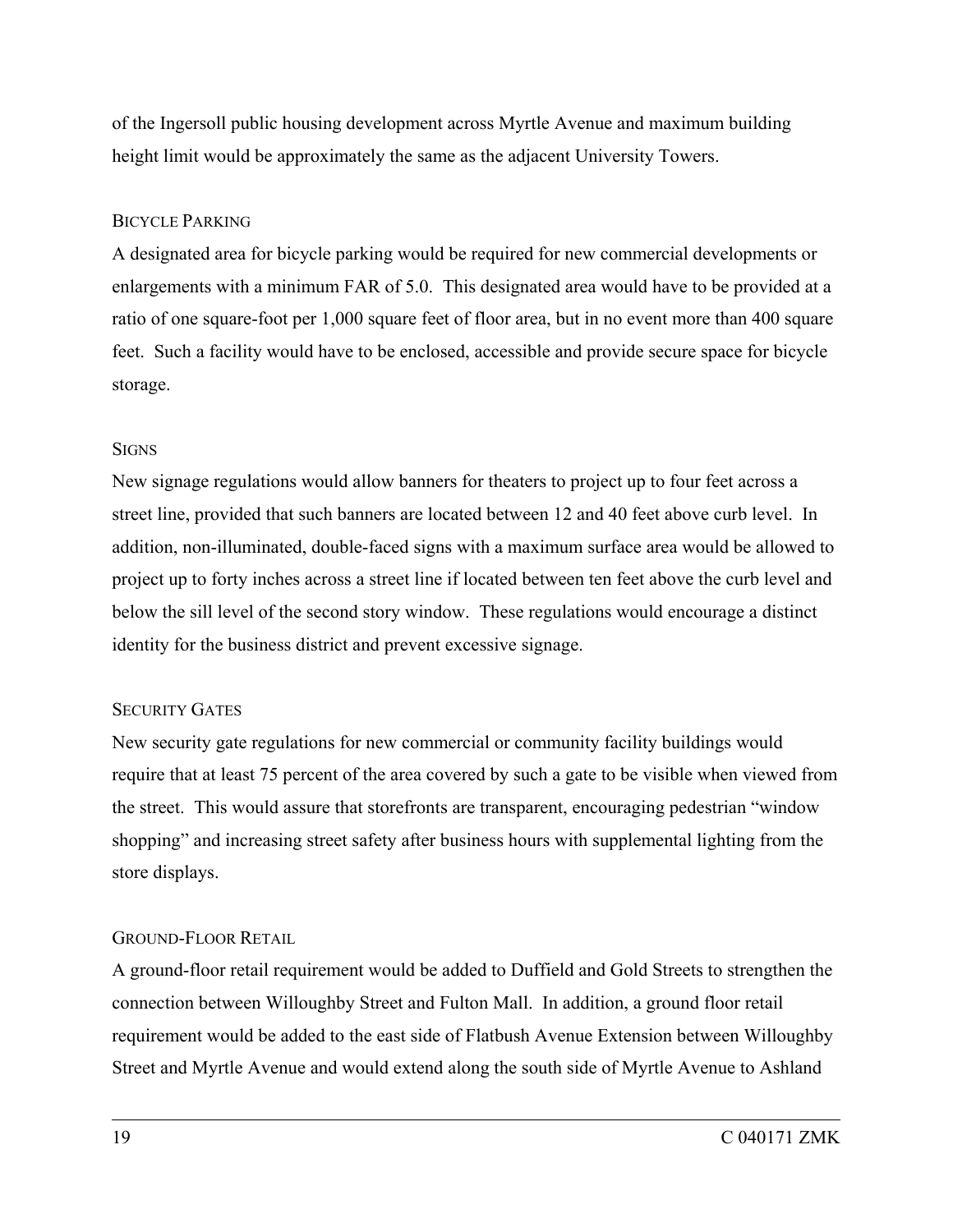Place. The new retail requirement would regulate ground floor uses to a depth of 50 feet from the property line and allow public libraries, museums and non-commercial art galleries. New retail would contribute to the development of Flatbush Avenue as a vibrant boulevard entrance to Brooklyn and would strengthen the retail corridor of Myrtle Avenue. The ground-floor retail requirement would be removed from Willoughby Street where Willoughby Square and the Flatbush Avenue Triangle public spaces are proposed.

## GROUND-FLOOR TRANSPARENCY

The 50-percent minimum ground floor transparency requirement would be extended to include all storefronts where retail continuity is required. Transparency activates retail corridors and contributes to a vibrant shopping destination. A new transparency requirement along Willoughby, Duffield and Gold Streets would require 70 percent of the ground floor to be glazed, of which not more than 20 percent could be translucent material, to support retail on Willoughby Street. The increased glazing on Duffield and Gold Streets would strengthen the retail connection between Fulton Mall and MetroTech and would ensure that the new buildings create visual interest for pedestrians.

#### STREETWALL CONTINUITY

As certified, the streetwall continuity requirement would be removed from Willoughby Street and Flatbush Avenue where Willoughby Square and the Flatbush Avenue Triangle public spaces are proposed. The requirement would added to portions of Gold and Duffield Streets to frame the Willoughby Square open space and to Myrtle Avenue and Willoughby Street on the east side of Flatbush Avenue Extension to enhance these important corridors. In addition the streetwall requirement would be changed from 70 percent, with the remaining 30 percent located within an inner court, to 70 percent with the remaining 30 percent allowed to be open. This would provide greater flexibility for many of the constrained development sites of Downtown Brooklyn.

## CURB CUTS

Curb cut restrictions would be added on the east side of Flatbush Avenue to foster pedestrian circulation and prevent interruption of the retail corridor. Curb cut restrictions would be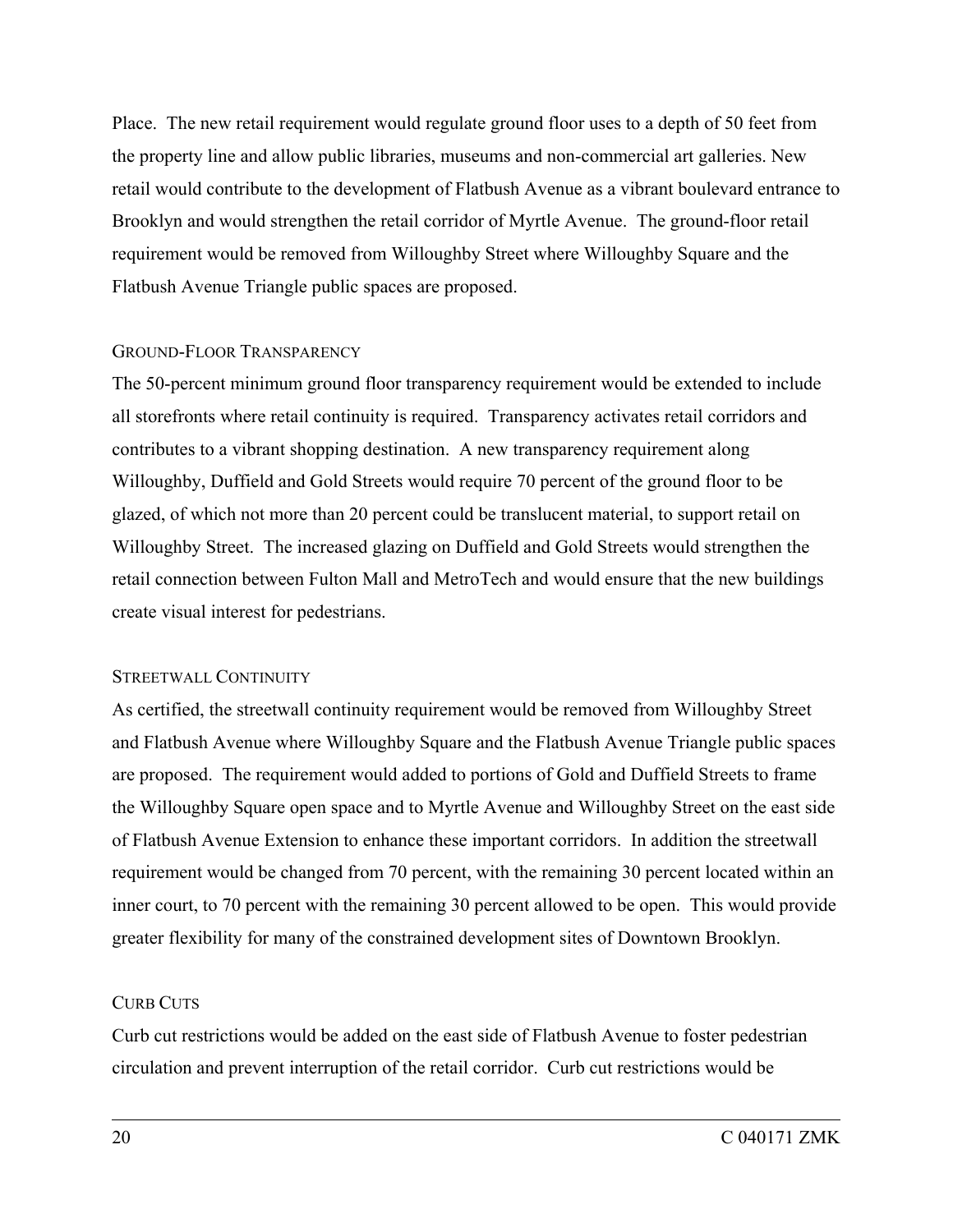removed from Willoughby Street between Adams and Jay Streets, and from DeKalb Avenue between Albee Square West and Flatbush Avenue Extension, to provide opportunities for accessory loading areas for the new buildings on possible development sites.

### STREET TREES

Street tree planting would be required on the south side of Myrtle Avenue to provide welcome shade and enhance the attractiveness of the retail strip to pedestrians and motorists alike.

### SUBWAY STAIRS

On sites over 5,000 square feet, new buildings fronting on an existing subway entrance of either the Jay St-Borough Hall, Court Street, Borough Hall, Lawrence Street, Hoyt Street, DeKalb Avenue, Nevins Street, Hoyt-Schermerhorn Streets, Pacific Street or Atlantic Avenue stations would have to incorporate these entrances into their buildings. Inclusion of subway entrances into the new buildings would decrease sidewalk congestion, aid pedestrian circulation and provide renovated and improved access to subway platforms.

## AMENDMENTS TO THE BROOKLYN CENTER, METROTECH AND ATLANTIC CENTER URBAN RENEWAL PLANS

To further the vision of the Downtown Brooklyn Development Plan, the Department of Housing Preservation and Development (HPD) proposes to amend three existing urban renewal plans in Downtown Brooklyn to create sites for new office and residential developments and open space.

# AMENDMENT TO THE BROOKLYN CENTER URBAN RENEWAL PLAN (BCURP) (C040173 HUK), DESIGNATION OF ADDITIONAL PROPERTIES (N040176 HGK) AND DISPOSITION OF CITY-OWNED PROPERTY (C040177 HDK)

The proposed actions related to the BCURP, an amendment to the urban renewal plan, designation of additional properties and disposition of city-owned property, as certified, would allow the development of new residential uses, commercial offices, retail space, public open space and public parking facilities in Downtown Brooklyn. The urban renewal plan amendment would, among other changes, expand the urban renewal area by ten blocks, make changes to the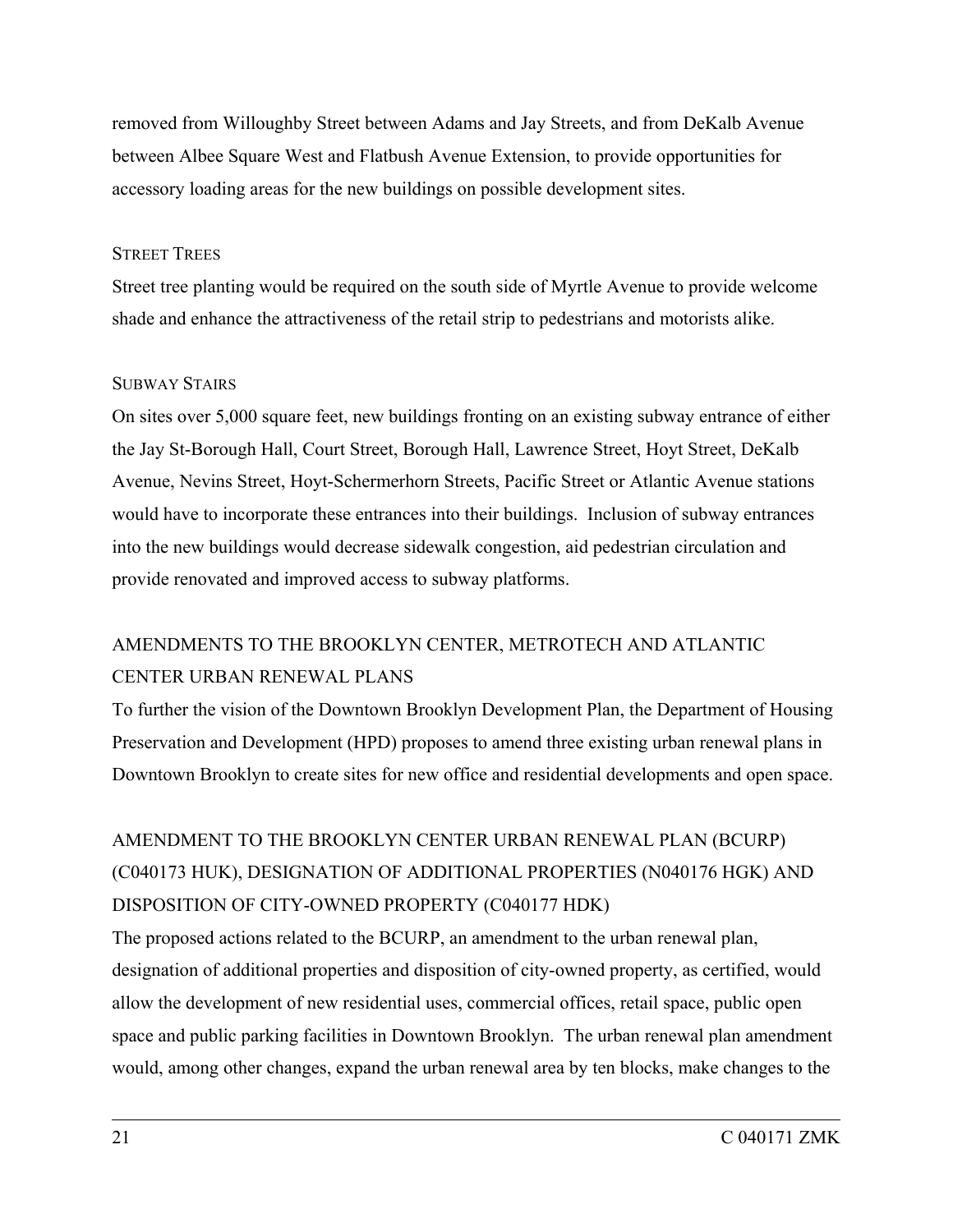urban renewal plan's land use definitions, extend the duration of the urban renewal plan and make other technical changes. The proposed designation application would designate 59 lots within 14 new urban renewal sites, and the disposition application would dispose of 26 new and previously-designated sites.

The proposed changes to the BCURP are as follows:

### EXPAND THE BROOKLYN CENTER URBAN RENEWAL AREA (BCURA)

The 14 newly designated sites are located on eight blocks in Downtown Brooklyn. Four of the blocks are located on Fulton Street east of Boerum Place, three of the blocks are along Willoughby Street between Bridge Street and Flatbush Avenue Extension, and one of the blocks is along Myrtle Avenue and Prince Street. The newly-designated sites contain predominantly poor-condition, vacant and underutilized properties that have been carefully selected to minimize dislocation of residents and businesses and maximize redevelopment potential. As part of the proposed actions, the blocks along Fulton and Willoughby Streets would be rezoned to C6-4.5 and the block along Myrtle Avenue would be rezoned to C6-4 in a related application for an amendment to the zoning map (C040171 ZMK). One of the sites on Willoughby Street and the site along Myrtle Avenue is also be the subject of applications for CPC special permits for public parking garages (C040181 ZSK and C040184 ZSK). Finally, several streets adjacent to the new urban renewal sites along Fulton Street and for the site along Myrtle Avenue are proposed to be closed in three related applications for amendments to the City Map in order to create development assembles (C030514 MMK, C030515 MMK and C030517 MMK).

As part of the vision for the Downtown Brooklyn Development Plan, the proposed actions would allow the development of commercial office buildings surrounding public open spaces on the new urban renewal sites along Willoughby Street, immediately south of the MetroTech office and academic campus. Urban renewal sites 19 and 19A would be the location of the Willoughby Square open space with a below-grade public parking garage. Proposed BCURP design controls would require that buildings on urban renewal sites surrounding Willoughby Square be built at the street line with ground-floor retail and a uniform base height of between 80 to 85 feet. The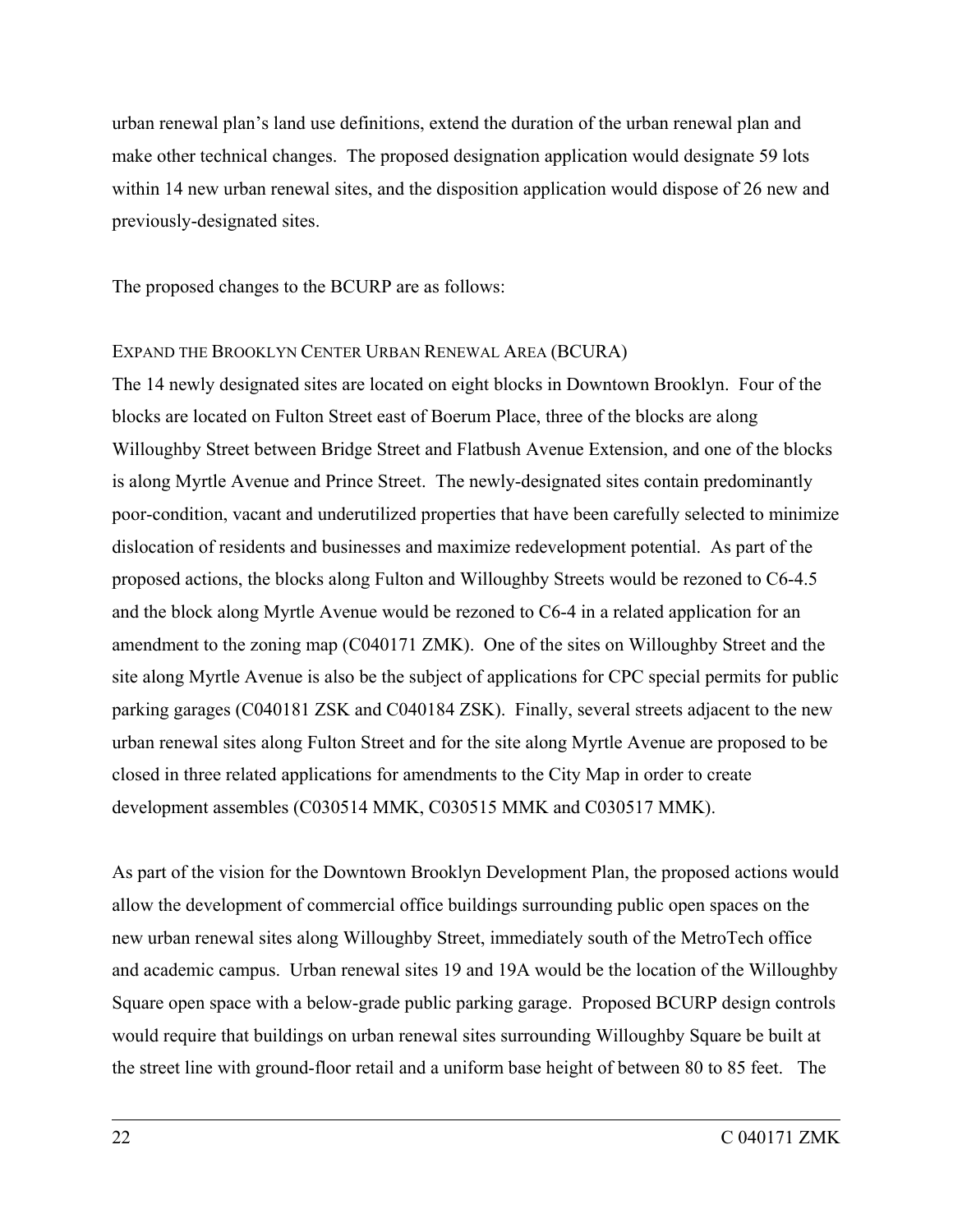nearby Chase Bank building across Willoughby Street from the development sites is built to the street line, contains ground-floor retail and has a base height of approximately 85 feet. It would also face the proposed Willoughby Square public open space.

The new urban renewal sites along Fulton Street could be redeveloped with new commercial office buildings facing Boerum Place and Adams Street where there are already several tall commercial office towers. And the new urban renewal site along Myrtle Avenue east of Flatbush Avenue Extension could be consolidated with two existing urban renewal sites of the BCURP and redeveloped with residential or commercial office buildings with a public parking garage adjacent to the high-rise University Towers residential complex and across Flatbush Avenue Extension from MetroTech.

### DELETE SITE 6

This site, which is currently designated for Industrial and Related Use, is developed with the BAM Harvey Lichtenstein theater and other uses and is no longer needed for redevelopment.

## CHANGE THE DEFINITION OF COMMERCIAL, PUBLIC SPACE AND INDUSTRIAL AND RELATED USE, AND INSTITUTIONAL/COMMERCIAL USES

The proposed BCURP regulations for 'Residential' would also permit residential and community facility uses in addition to commercial uses. This change would allow flexibility in developing both residential, commercial and community facility buildings on urban renewal sites throughout the BCURP. The definition of Public Space land use would permit below-grade parking and accessory uses. This change would allow the development of the below-ground parking garage under the proposed Willoughby Square open space. Finally, the proposed regulation would delete the Industrial and Related Use, and Institutional/ Commercial uses categories from the BCURP. With the proposed deletion of Site 6, which is designated with this use, there would be no other urban renewal sites with this use designation.

#### REFLECT THE CHANGES TO THE CITY MAP

The changes to the City Map, proposed under four separate actions, would be reflected in the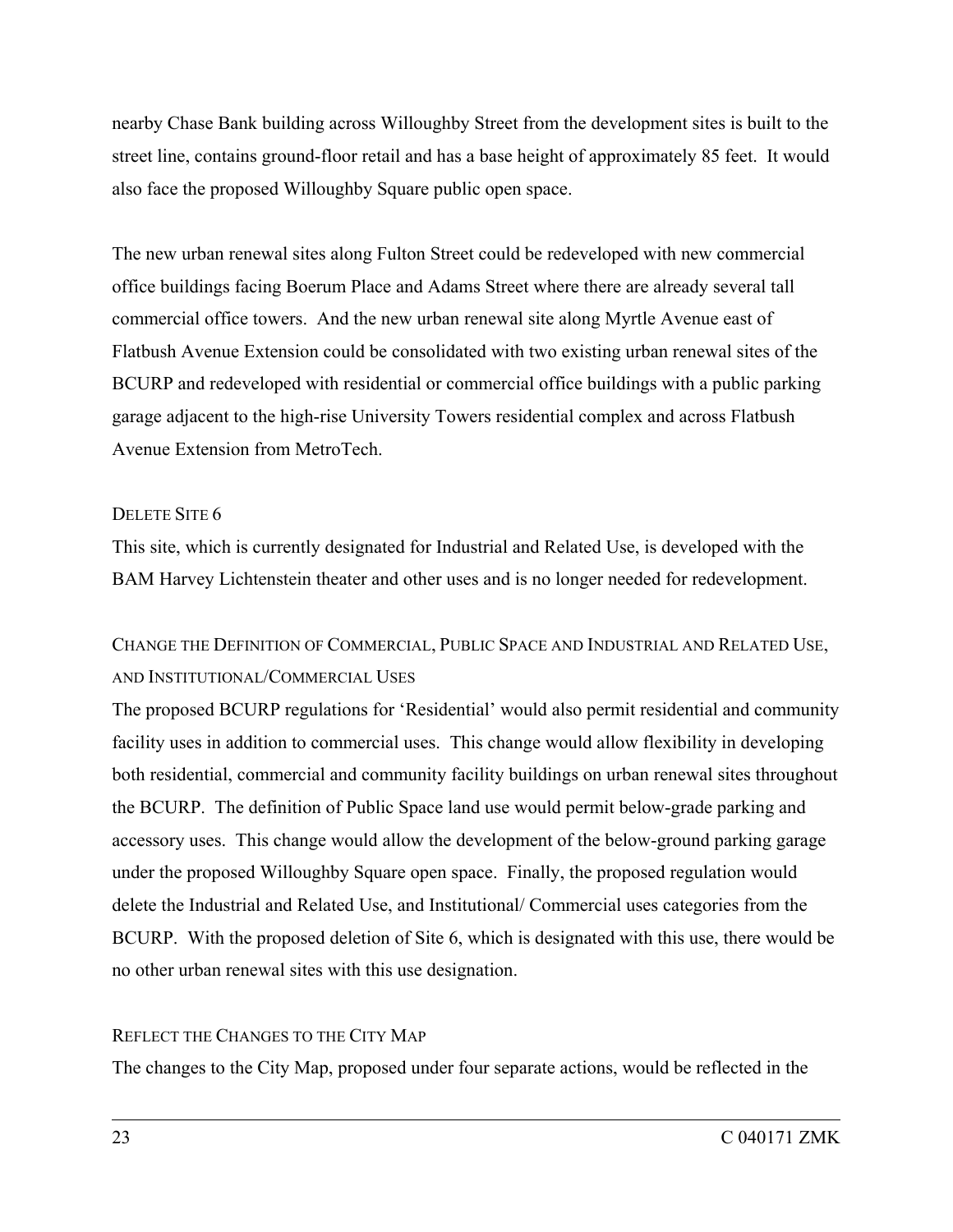#### revised BCURP maps.

#### EXTEND THE DURATION OF THE PLAN

The duration of the BCURP is proposed to remain in effect for a period of forty (40) years from the date of the approval of this Fifth Amendment. For any property conveyed by the City prior to June 30, 2003, however, the controls of the Plan would either remain in effect until September 12, 2010, the current expiration date of the Plan, or such other date as may be specified in any agreement between the City and the owner of such property. This change is requested because the BCURP will expire in 2010 and development of these sites is expected to occur beyond 2010.

### TECHNICAL CHANGES TO THE BCURP

A number of technical changes to the BCURP are proposed including, adding new site numbers to previously designated Blocks and Lots that had no Site numbers, eliminating outdated Q parcels from the text and maps, updating the Proposed Time Schedule for Effectuation Of Plan, and revising the Plan text to reflect HPD's standard format for urban renewal plans.

#### DISPOSITION OF SITES

The disposition of 26 Sites in the BCURP, including previously-designated sites and newlydesignated sites is proposed. Disposition approval would permit conveyance of the urban renewal sites for redevelopment in accordance with the amended BCURP.

AMENDMENT TO THE METROTECH URBAN RENEWAL PLAN (MTURP) (C040174 HUK) AND DISPOSITION OF CITY-OWNED PROPERTY (C040178 HDK) The proposed urban renewal plan amendment and disposition would allow the development of public open space on Block 2060, Lot 8, at the southeast corner of Gold Street and Flatbush Avenue Extension.

Block 2060, Lot 8, currently designated as 'Street Widening', is a small triangular city-owned lot used as for parking at the intersection of Gold Street and Flatbush Avenue Extension in a C6-1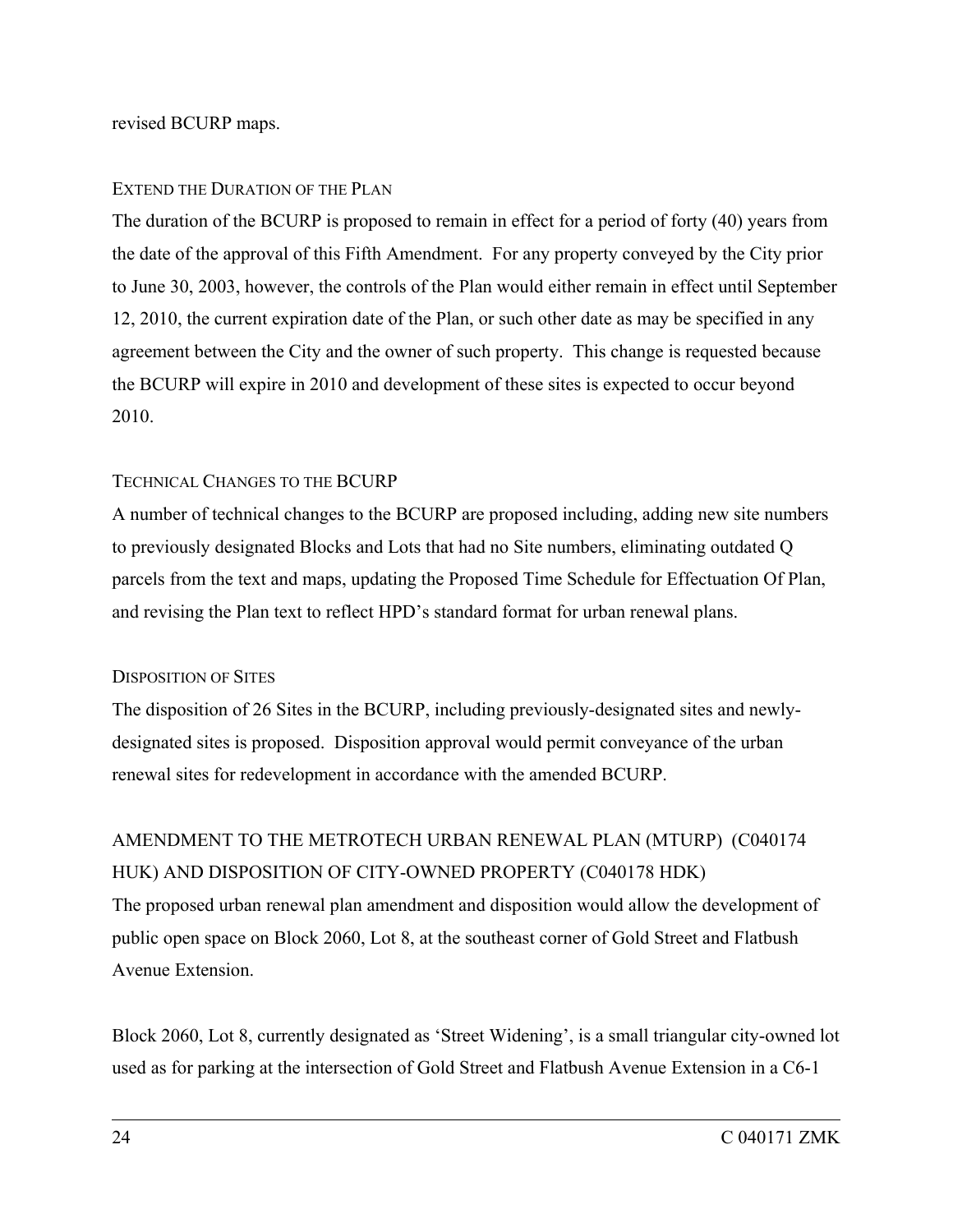zoning district. As certified, it would be rezoned from C6-1 to C6-4.5 in a related amendment to the zoning map (C040171 ZMK). The amendment to the MTURP would change the land use designation for Block 2060, Lot 8, from 'Street Widening' to 'Open Space' use, assign a new Site number to Block 2060, Lot 8 (Site 11), and eliminate 'Q' parcels from text and maps and revise the Plan text to reflect HPD's standard format for urban renewal plans. The changes to the urban renewal plan and the disposition would permit the creation of new public space along Flatbush Avenue Extension and Gold Street.

# AMENDMENT TO THE ATLANTIC TERMINAL URBAN RENEWAL PLAN (ATURP) (C040175 HUK) AND DISPOSITION OF CITY-OWNED PROPERTY (C040179 HDK) The proposed urban renewal plan amendment and disposition, as certified, would allow residential development of Site 6A and a public library and other community facility uses with below-grade parking on Site 20.

Urban renewal Site 6A (Block 1118, Lot 6), designated for commercial use, is an irregularlyshaped, city-owned lot, currently used for parking and storage at the intersection of Flatbush and Atlantic Avenues in a C6-1 zoning district. Land uses on the block include a three-story commercial building and an open truck rental lot. As part of the proposed actions, this block is proposed to be rezoned from C6-1 to C6-2 in a related amendment to the zoning map (C040171 ZMK). The land use designation for Site 6A is proposed to be changed from 'Commercial' to 'Residential'. The urban renewal plan changes and the disposition would allow the development of this property with new housing above retail.

Urban renewal Site 20 (Block 2110, Lot 3), is a triangular, city-owned lot, designated for 'Commercial' use and limited to an FAR of 0.2, that is currently used as an open parking lot and a garden center. It is bounded by Flatbush and Lafayette Avenues, Ashland and Hanson Places, is across Ashland Place from the Brooklyn Academy of Music (BAM) Opera House, and is in a C6-1 zoning district. The amendment to the ATURP would revise the 'Commercial' land use designation to allow community facilities and below-grade parking, and would change the FAR restriction to that permitted pursuant to zoning. As part of the proposed actions, this site is also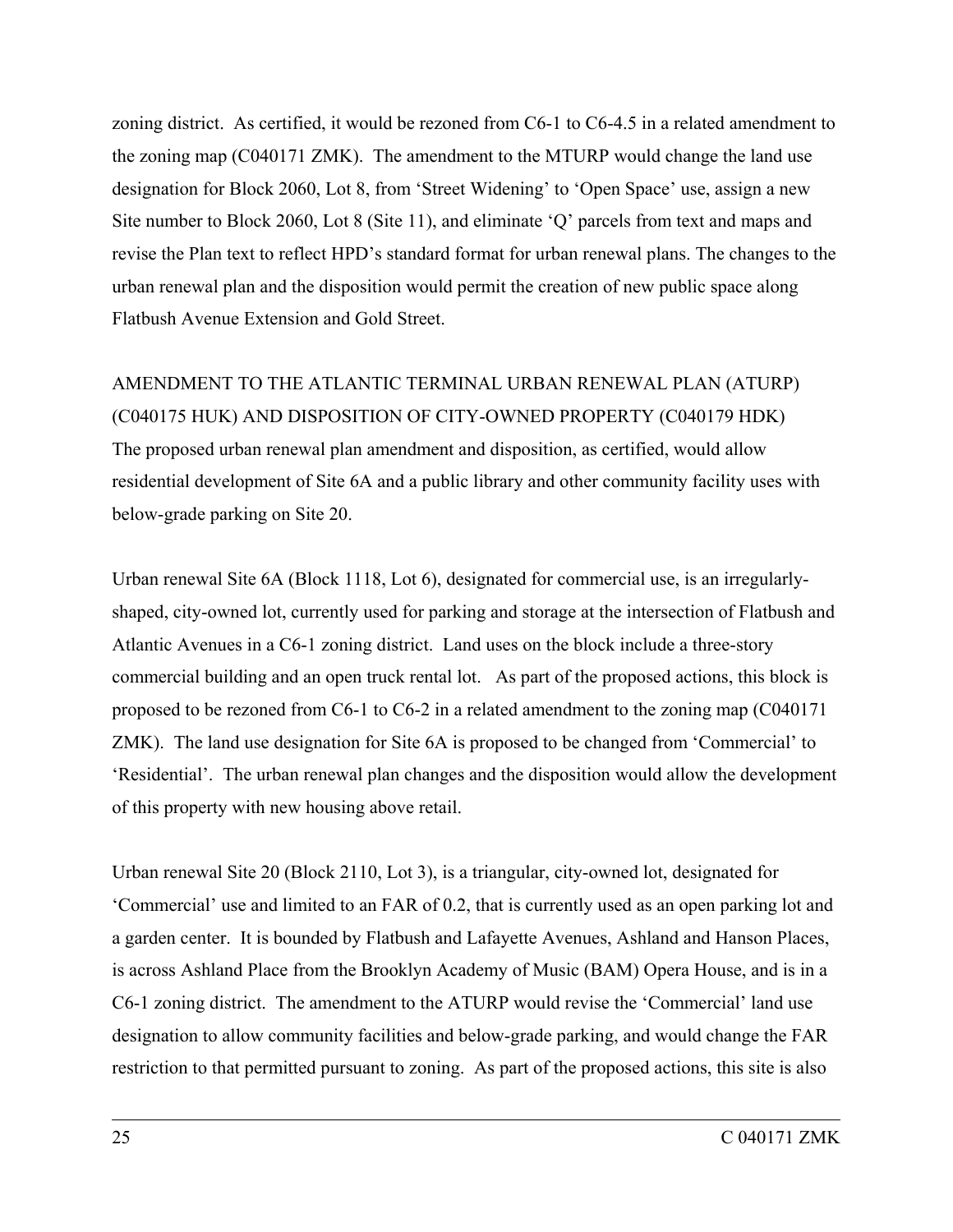the subject of an application for site selection for a new public library for the performing arts (C040185 PSK), as well as an application for a Special Permit for a below-grade public parking garage (C040183 ZSK). The changes to the urban renewal plan and the disposition would permit the construction of a public library on this site with a below-ground public parking garage and a theater, as proposed by the BAM Local Development Corporation as part of its BAM Cultural District.

Other proposed changes to the urban renewal plan include extending the duration of the plan for a period of forty (40) years and revising the plan text to reflect HPD's standard format for urban renewal plans.

## DISPOSITION OF CITY-OWNED PROPERTY (C040180 PPK)

370 Jay Street (Block 140, Lot 111) is an "L" shaped lot, approximately 356 feet by 184 feet (42,400 square feet) occupied by an approximately 334,000 square-foot, 13-story office building currently used by the New York City Transit Authority (NYCTA). The property is located in Downtown Brooklyn on the southwest corner of the block bounded by Willoughby, Jay, Adams Street, and Tech Place. The property is zoned C5-4 and is within the Special Downtown Brooklyn District. Some NYCTA employees continue to work in the building, however, relocation is underway and the building is expected to be vacated in the near future.

The buildings directly north of the subject property includes the six-story Brooklyn Marriott Hotel and a 31-story, 395 foot tall office tower occupied by the Kings County District Attorney, the NYC Law Department and the Secret Service. The future site of a 24-story, 282-room expansion of the hotel and 345 Adams Street, a building with court facilities, is located across Pearl Street. Adjoining properties include the Brooklyn Friends School, and two partially vacant, five- and two-story buildings with ground-floor retail uses.

Upon approval, and after the NYCTA has vacated the building, the property is intended to be disposed to the Economic Development Corporation for subsequent disposition to a developer to be selected by EDC.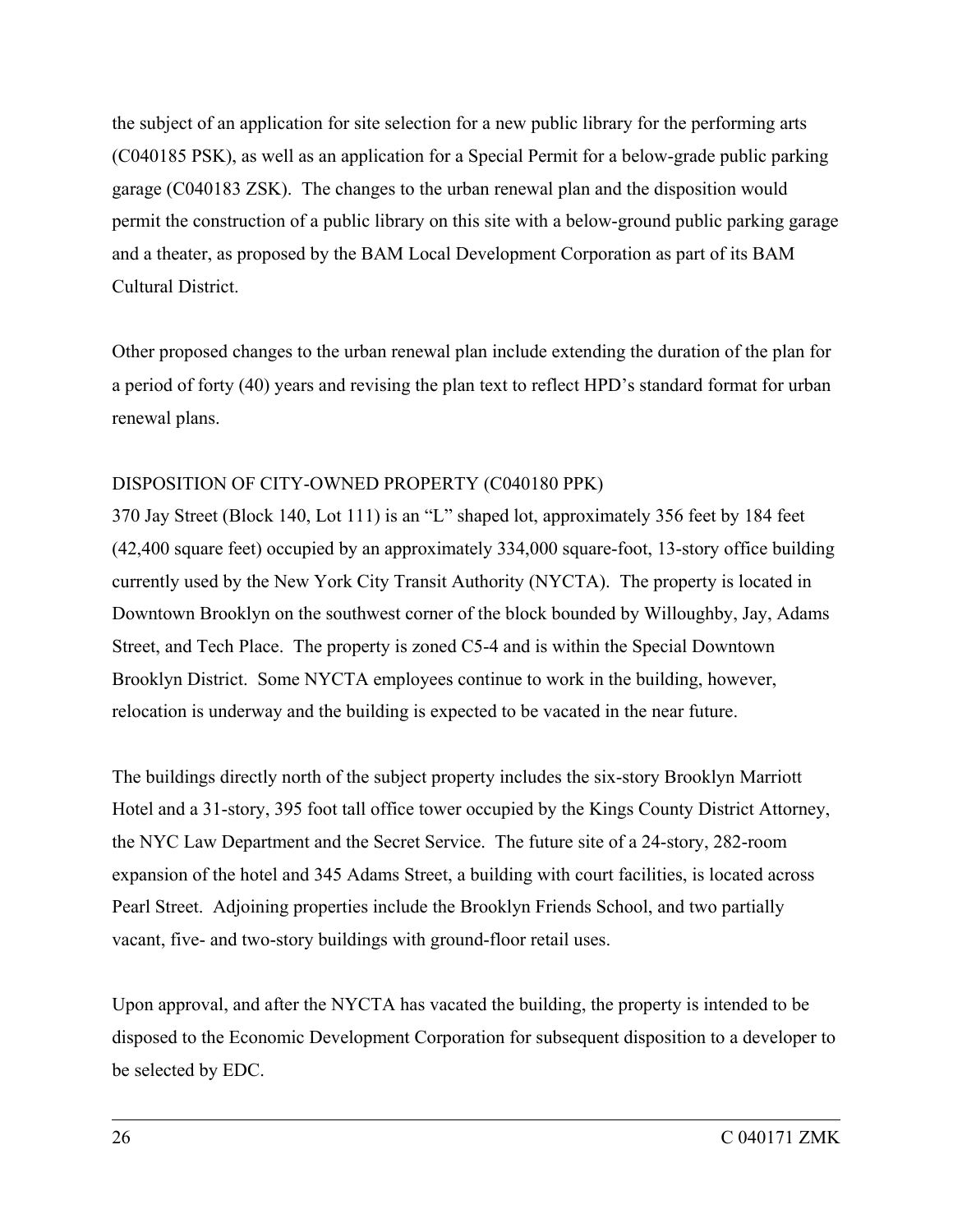## SPECIAL PERMITS PURSUANT TO SECTION 74-52 (PUBLIC GARAGES OR PUBLIC PARKING LOTS IN HIGH DENSITY CENTRAL AREAS)

Four Special Permits for public parking garages are proposed to replace the public parking spaces displaced as a result of the development projects envisioned by the Plan and to accommodate any need for public parking generated by these developments.

## WILLOUGHBY SOUARE (C040181 ZSK)

A 694-space, self-park public parking garage is proposed beneath the new Willoughby Square open space in the Downtown Brooklyn commercial core. The garage would be self-parking on four below-grade levels and would have 35 reservoir spaces, equivalent to five percent of the total parking spaces. Entry to the garage would be via a 30-foot curb cut from Duffield Street with egress via a 30-foot curb cut onto Albee Square West/ Gold Street, which are both 60-footwide streets.

The garage would accommodate the parking demand from the displacement of existing parking facilities on proposed development sites, as well as the demand from the new office developments of the Plan. It would be located in the center of the expanded commercial core, surrounded on three sides by new office developments.

## FULTON STREET (C040182 ZSK)

A 465-space, fully attended, below-grade public parking garage is proposed at Fulton Street and between Rockwell and Ashland Places. The garage would utilize 184 two-car stackers to provide 465 parking spaces within a single cellar level and a small portion of the ground level. There would be 23 reservoir spaces equal to five percent of the total parking spaces provided. Entry and egress would be via a 30-foot curb cut from Ashland Place, a 60-foot-wide street. The garage would be open 24 hours a day, seven days a week.

It is envisioned by the BAM Local Development Corporation that the garage would be below a new building which would also contain approximately 253,000 square feet of cultural uses,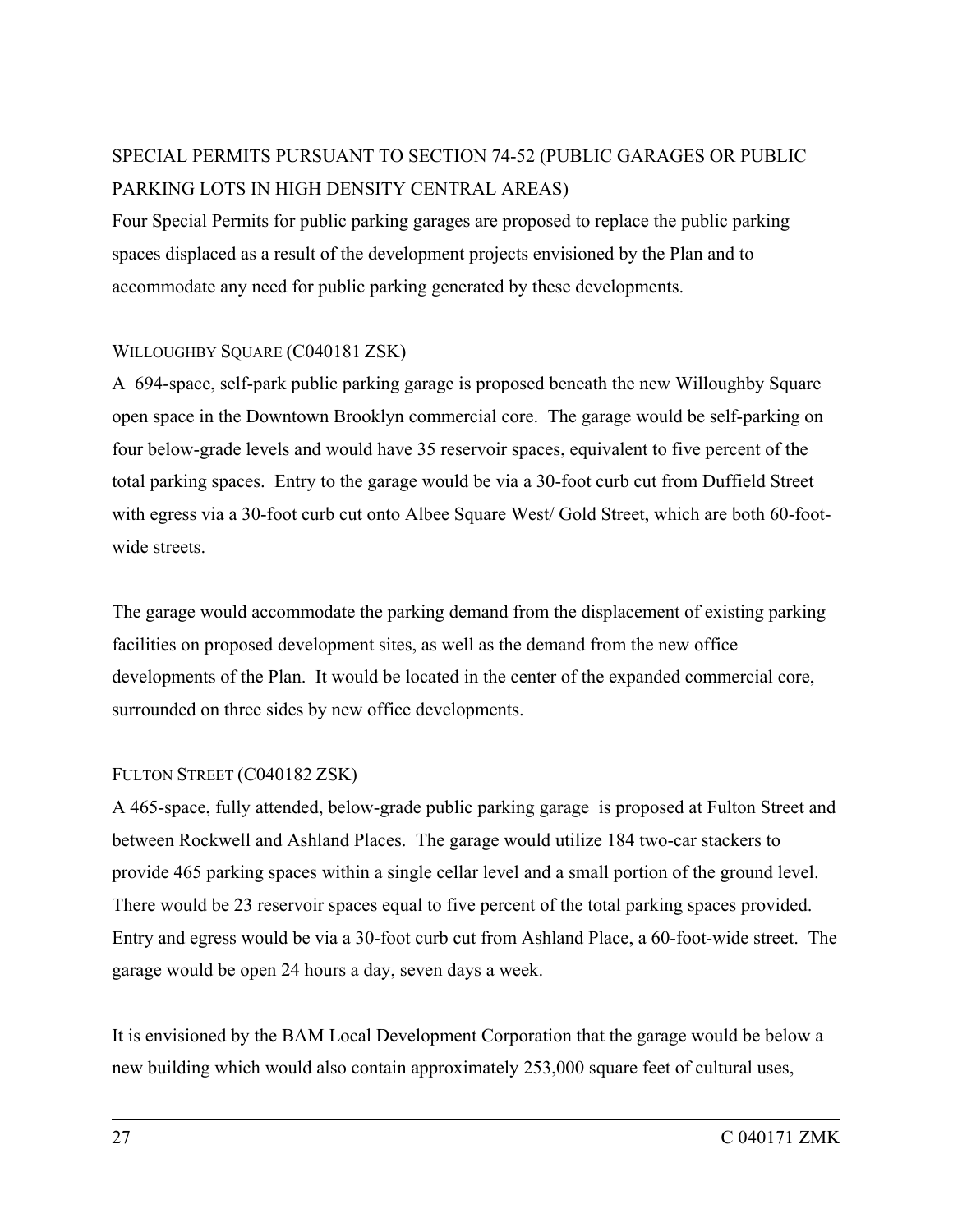570,000 square feet of residential uses and 10,000 square feet of retail as part of the BAM Cultural District. The garage would provide 228 required accessory parking spaces, equal to 40 percent of the new building's estimated 570 residential units. An additional 237 public spaces would accommodate the demand from the displacement of the existing 227-space public parking lot on the site.

## LAFAYETTE AVENUE (C040183 ZSK)

A 466-space, fully attended, public parking garage is proposed at Lafayette Avenue between Flatbush Avenue and Ashland Place. The garage would utilize 107 two-car stackers to provide 466 parking spaces within two below-grade levels and a small portion of the ground level. The garage would have entry and egress via a 30-foot wide curb cut from Ashland Place, a two-way 60-foot-wide city street, and would be open 24 hours a day, seven days a week.

It is envisioned by the BAM Local Development Corporation that the garage would be below a new 195,000 square foot building which would contain a 140,000 square-foot visual and performing arts library, a 40,000 square-foot theater and 15,000 square feet of retail. The proposed garage would accommodate the demand from the displaced 110-space parking lot as well as the daytime demand from the library and from the general population working or visiting Downtown Brooklyn. It would also serve to satisfy the evening demand generated by the on-site theater as well as cultural events associated with the Brooklyn Academy of Music Local Development Corporation. The site is adjacent to Flatbush Avenue, a major north-south arterial.

## FLEET PLACE (C040184 ZSK)

A 457-space, self-park, public parking garage is proposed at Fleet Place between Myrtle Avenue and Willoughby Street. Parking would be located within the cellar, ground level, second and third floors. It is envisioned that a 420,000 square foot building would be constructed above with approximately 300 residential units and 60,000 square feet of retail space. Access to and from the garage would be from Fleet Place via a 30-foot wide curb cut which would be extended, widened and converted to two-way street.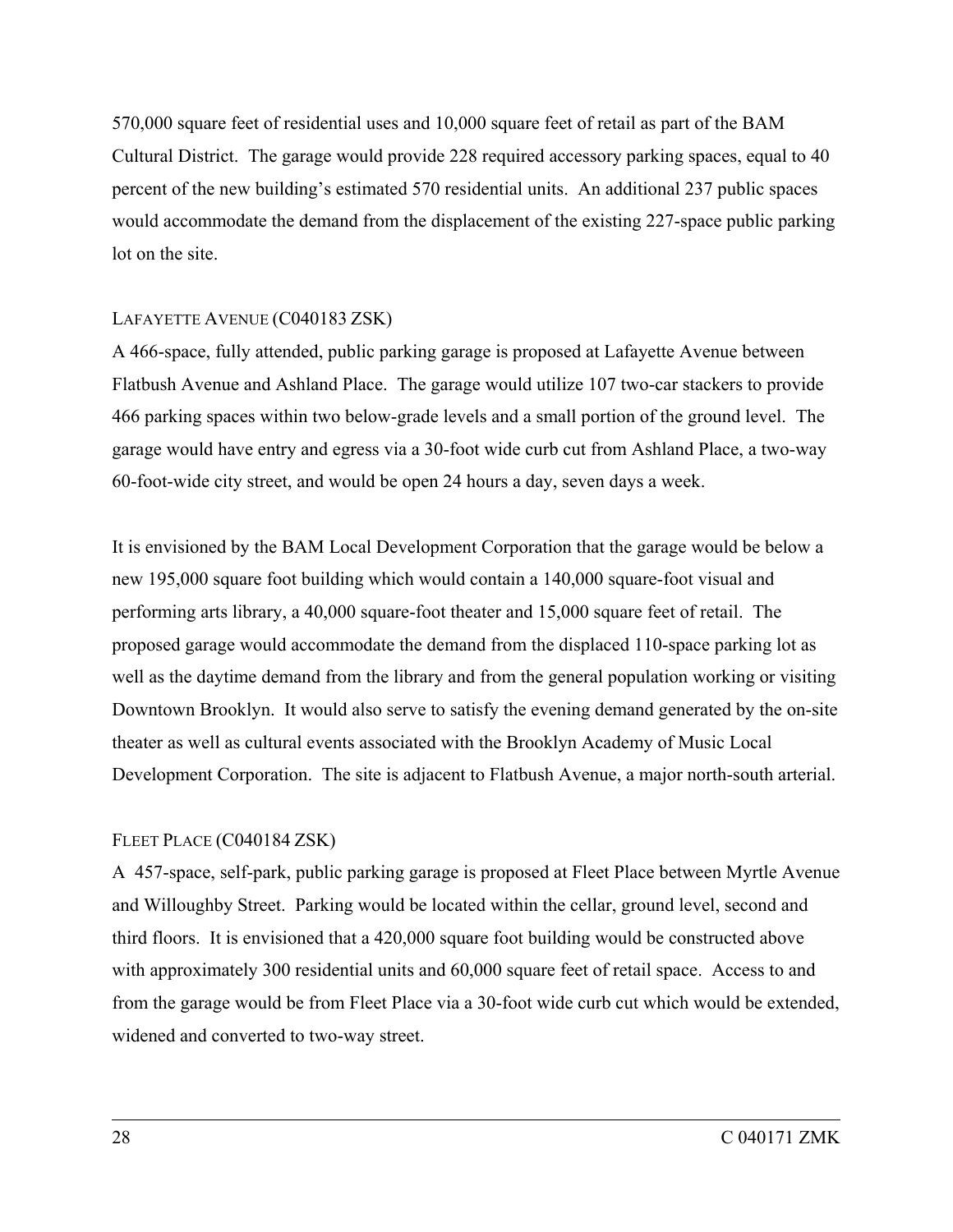The garage would provide 120 required accessory spaces, equivalent to 40 percent of the new building's residential units. The remaining 337 spaces would be public and would serve to replace an existing 200-space public parking lot on the site and to meet the demand generated by the on-site retail as well as to by other proposed new developments. The garage would have 23 reservoir spaces, equivalent to five percent of the total spaces provided, would be enclosed by retail frontage on Flatbush Avenue Extension and Myrtle Avenue. The Special Permit also seeks to exempt floor area in the garage below 23 feet from the definition of floor area for the site.

#### SITE SELECTION FOR A PUBLIC LIBRARY (C040185 PSK)

Construction of a new 110,000 square-foot, six-story, public library for the performing arts, to be operated by the Brooklyn Public Library, is proposed. The new library would attract students, scholars, artists and the general public from the metropolitan area conducting research on artsrelated matters. It would house reading rooms, archives, galleries, media labs, a 300-seat auditorium, a 99-seat performance space and a 24/7 multimedia lounge. The proposed building would be situated above a public parking garage, as proposed in the related application for a special permit for a public parking garage (C040183 ZSK) .

The proposed site (Block 2110, Lot 3) lies within the heart of the BAM Cultural District and the area surrounding the site includes a mix of residential, commercial, cultural and office uses. The site is zoned C6-1 and is designated as a site in the Atlantic Terminal Urban Renewal Plan which currently limits the floor area to 0.2 FAR. The Urban Renewal Plan would be amended to permit floor area pursuant to zoning, to change the commercial land use designation to allow community facilities and to extend the expiration date of the ATURP . The city-owned site is currently paved and used by the Brooklyn Academy of Music as a parking lot and by a commercial garden center. The 30,000 square-foot lot encompasses the entire triangular block bounded by Flatbush Avenue to the west, Lafayette Avenue to the north, and Ashland Place to the east. The library would occupy the southern portion of the lot with the northern portion of the lot developed separately as a performing arts building.

The new library is intended to complement the other cultural uses in the District and is directly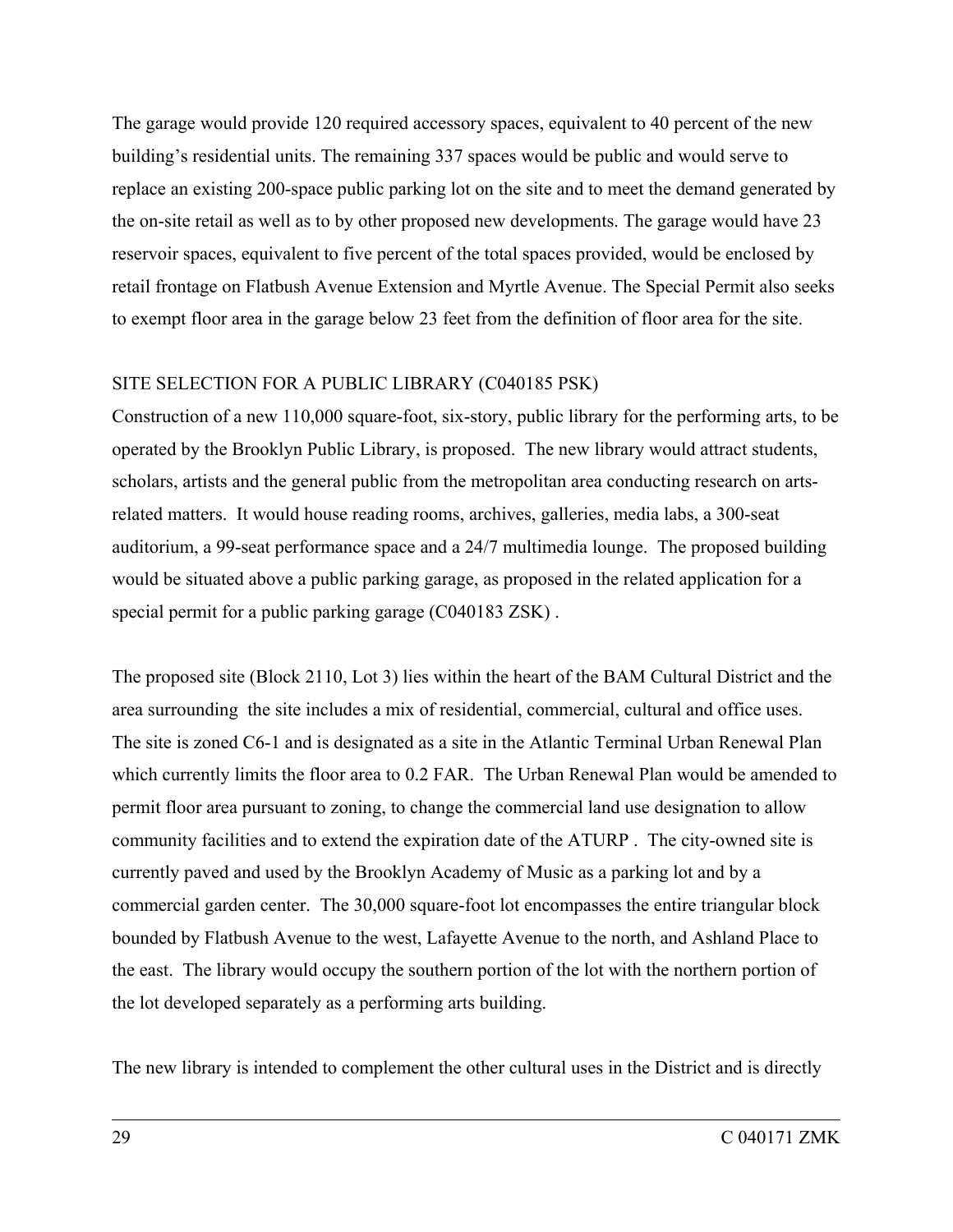across the street from the Brooklyn Academy of Music Opera House. The Library would serve as a resource for research, exploration and cultural interchange and as a venue for performance, arts education and other arts-related activities. The library has been sited at this location because of its prominence and significance as well as because of its easy access to the nearby transportation hubs. It is intended to have a 24-hour media lounge accessible seven days a week to better serve diverse, multi-cultural constituent groups.

The proposed library is envisioned to be a feature building on Flatbush Avenue and would be a gateway to free arts resources and an incubator for artistic expression. The library's main entrance, lobby, reception, gift shop, and café would be located on the ground floor and is intended to be visible from Flatbush Avenue.

## AMENDMENTS TO THE CITY MAP (C030514 MMK, C030515 MMK, C030516 MMK, C030517 MMK)

Four amendments to the City Map are proposed in order to merge several blocks and to create larger and more viable development sites in Downtown Brooklyn. The streets are currently built and improved and are in city ownership. The actions also include the proposed mapping and widening of two streets (Willoughby Street and Fleet Place).

An interagency conference was held on June 6, 2003, and concerns were expressed by DEP, Keyspan, Con Edison and the Metropolitan Transportation Authority. After subsequent meetings and review, the maps were revised to address the concerns and subsequently, no agencies expressed opposition to the proposal.

## PEARL STREET (C030514 MMK)

The elimination discontinuance and closing of Pearl Street between Willoughby Street and Jay Street is proposed to create a development assemblage of properties fronting on Willoughby Street. The subject street portion is approximately 105 feet long, 50 feet wide, is not heavily used for vehicular or pedestrian circulation, and terminates in a dead end one block away.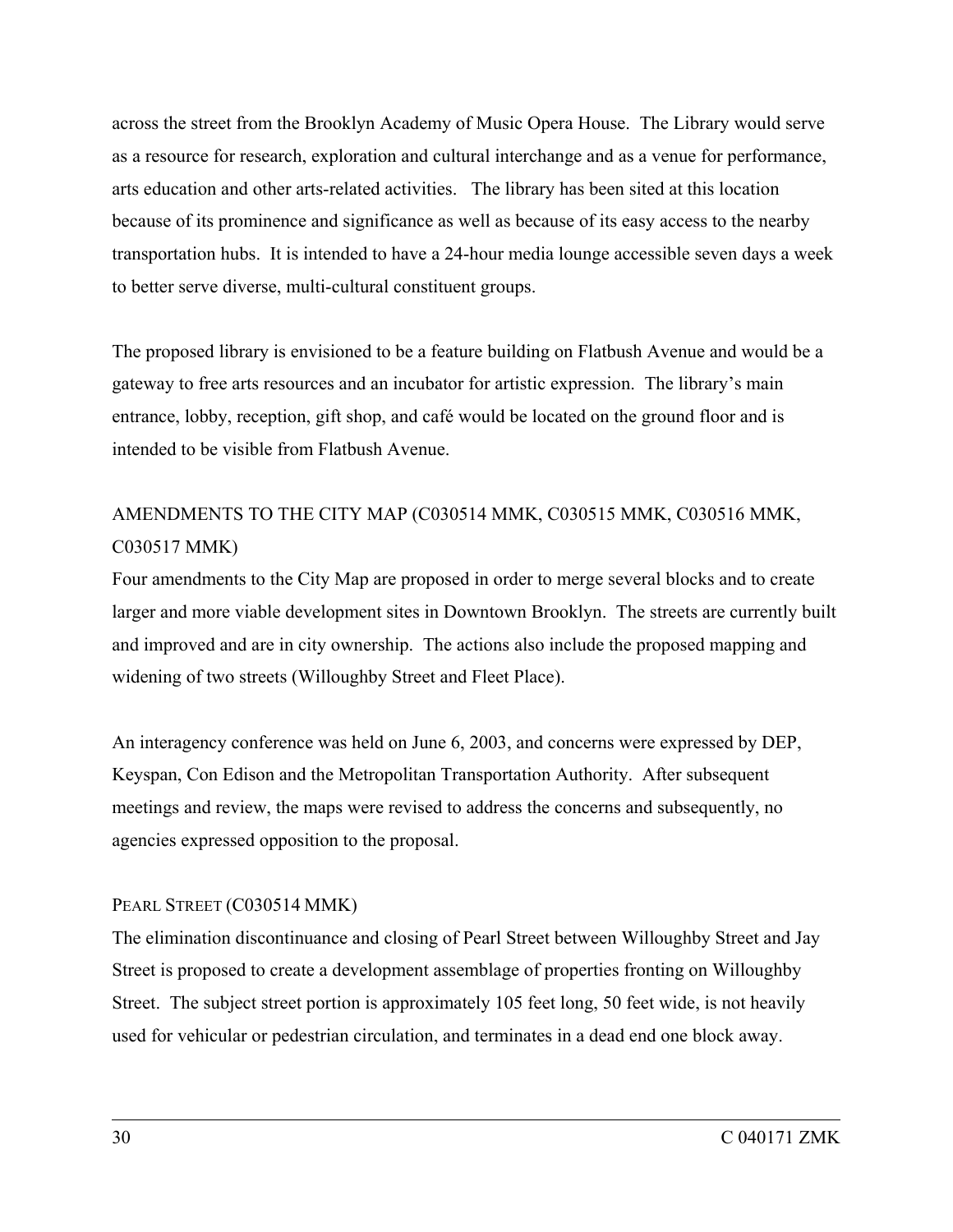### RED HOOK LANE (C030515 MMK)

The elimination discontinuance and closing of Red Hook Lane between Boerum Place and Fulton Street is proposed to create a development assemblage of properties fronting on Boerum Place. The subject portion of the street is approximately 331 feet long, 33 feet wide, is not heavily used for vehicular or pedestrian circulation, and does not continue beyond this one block.

## WILLOUGHBY STREET (C030516 MMK)

Willoughby Street is proposed to be widened from 60 feet to 95 feet between Albee Square / Gold Street and Flatbush Avenue to provide space for a landscaped median and facilitate traffic flow. This widening would occur on the south side of the street and would take place concurrently when new development occurs. Willoughby Street would become a main street for new commercial development in this area and around the new Willoughby Square open space. The new median would serve as a visual enhancement to encourage pedestrians to walk along Flatbush Avenue, and as a traffic calming device at the intersection with Flatbush Avenue. In addition, this landscaped gateway to the new development would provide a larger view corridor from Flatbush Avenue to the proposed Willoughby Square public space.

## MYRTLE AVENUE, FLEET PLACE, FAIR AND PRINCE STREETS (C030517 MMK)

The elimination discontinuance and closing of Fair Street between Prince Street and Flatbush Avenue and of Prince Street between Flatbush Avenue and Myrtle Avenue is proposed to create an assemblage for commercial and residential development. Fair Street is approximately 170 feet long, 50 feet wide, is not heavily used for vehicular or pedestrian circulation, and does not continue beyond this one block. Prince Street is approximately 400 feet long, 50 feet wide, is used for northbound traffic which would be redirected one block away to Gold Street as part of traffic calming efforts in Downtown Brooklyn .

Fleet Place would be widened from 50 feet to 60 feet and would be extended north to Myrtle Avenue. This widening would occur on the west side of the street to create a more economically efficient development block and would take place concurrently when new development occurs.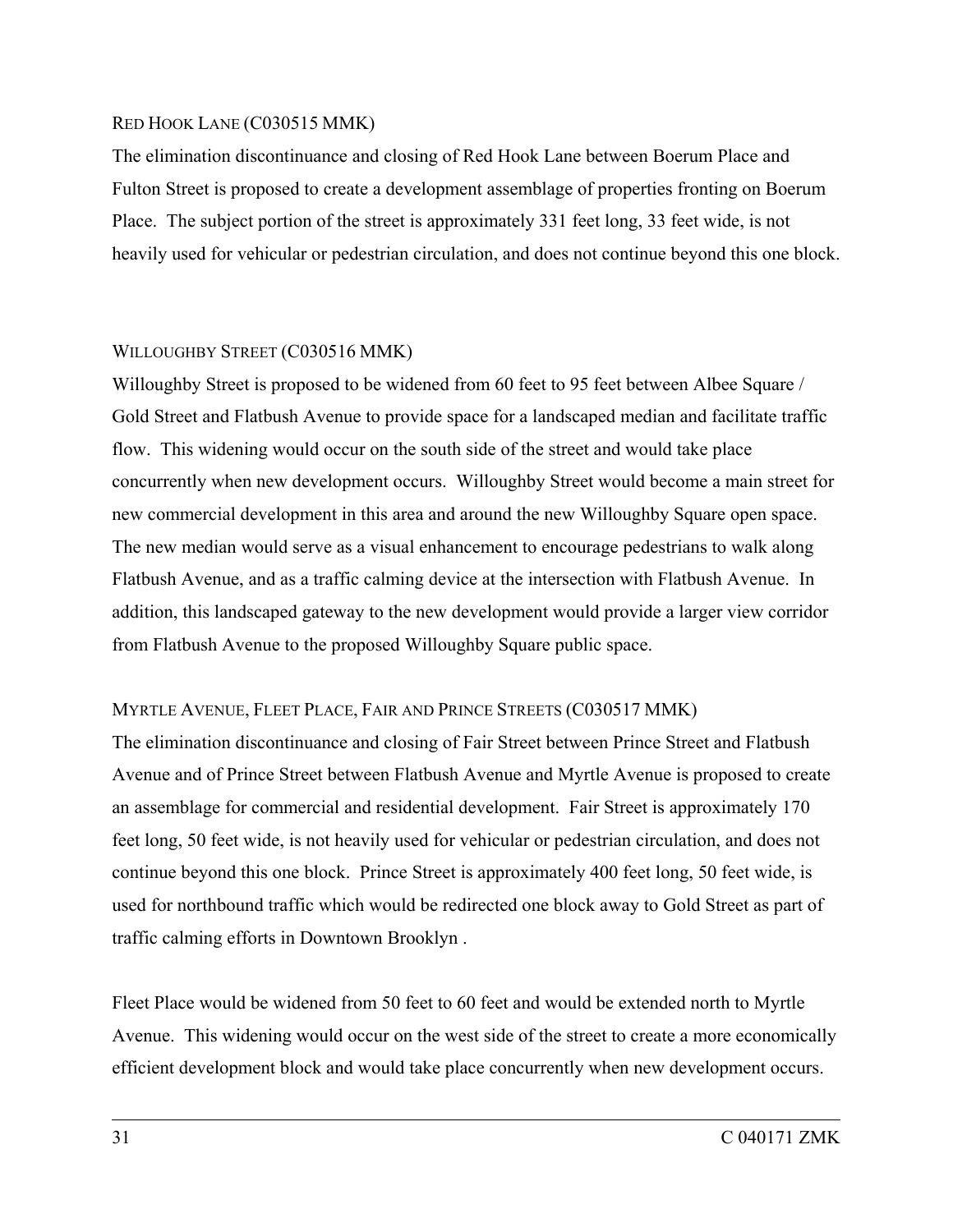The widening would provide space for two-way traffic between Willoughby Street and Myrtle Avenue.

Myrtle Avenue would be widened to 100 feet at Flatbush Avenue Extension and taper to the existing 75-foot width at the extension of Fleet Place on the south side of the street. This widening would provide space for a landscaped median, wider sidewalks and would help create a gateway for the Myrtle Avenue retail strip leading to Fort Greene. These changes would take place with new development on properties facing the new streets. The new landscaped median that would serve as a visual enhancement and would encourage pedestrians to walk along Flatbush Avenue Extension, and as a traffic calming device at the intersection with Flatbush Avenue Extension.

MODIFICATION OF THREE GENERAL LARGE-SCALE DEVELOPMENT SPECIAL PERMITS FOR METROTECH (M930481(E) ZSK, M000592(A) ZSK, M860689(B) ZSK) The modification of three Special Permits for MetroTech, together with the related rezoning from C6-1A to C6-4 of the northwestern portion of the General Large-Scale Development ("GLSD") occupied by Polytechnic University, would allow development of a new mixed-use, academic and commercial building by Polytechnic University. The site of the envisioned building is currently occupied by the University's Jacobs Building and a small power plant. Polytechnic University has proposed to construct a new building on this site with new, upgraded academic space in the base and a commercial office building above. Such a building would be compatible in use to the MetroTech campus, which includes academic and office uses, while revenues from the office component could be used to subsidize the operations of the University.

## M930481(E) ZSK:

Modification of the Special Permit to increase the maximum permitted floor area in the GLSD at MetroTech and to allocate the increased floor area and existing excess floor area to Polytechnic University's Site L and to decrease floor area in Site D by removing unbuilt floor area.

M000592(A) ZSK: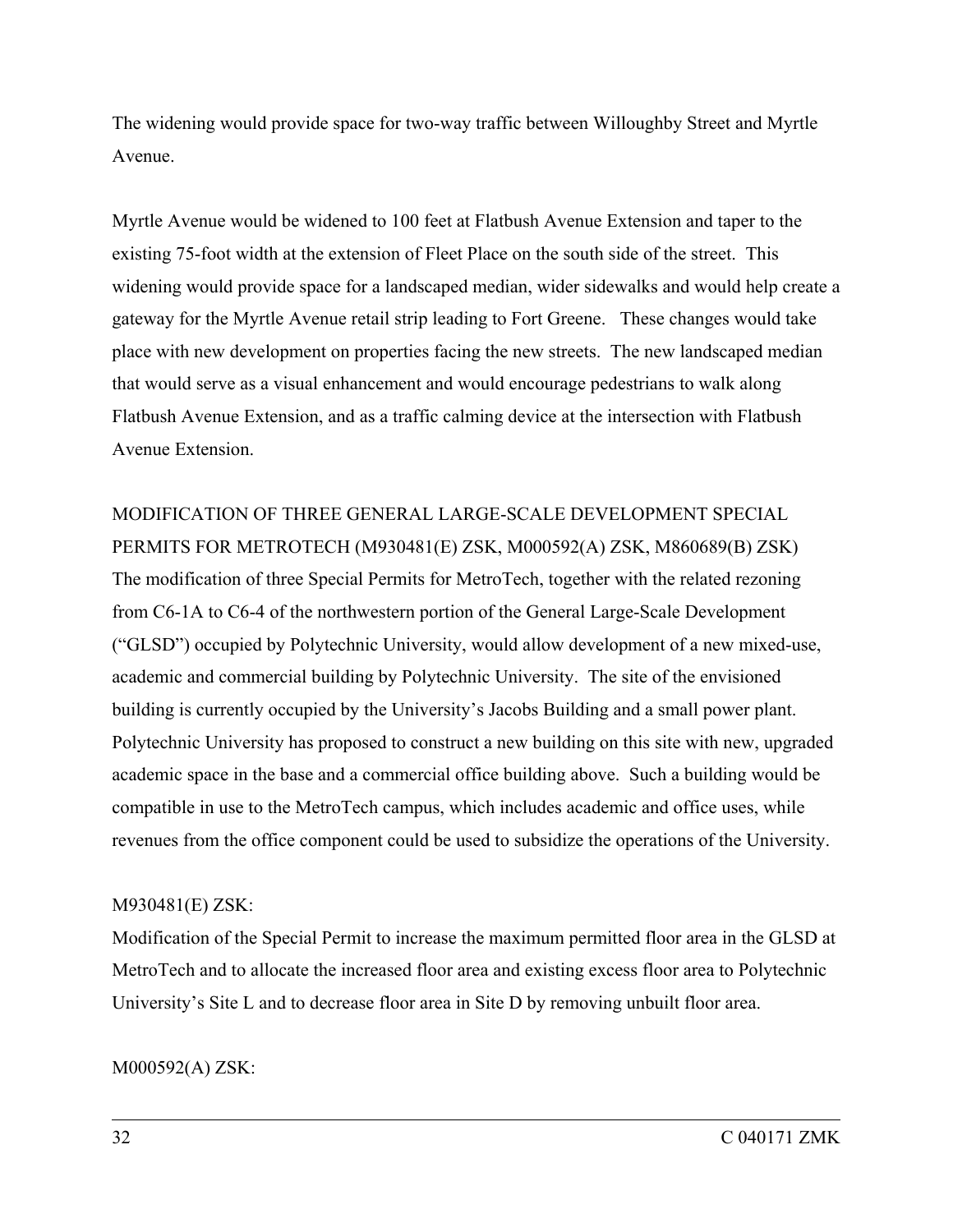Modification of Special Permit C000592 ZSK to increase the floor area of Building L to 1,067,000 square feet and to modify the building envelope accordingly.

## M860689(B) ZSK:

Modification of Special Permit M860689(B) ZSK, to change the allowable floor area in Building D to 97,643 square feet by removing the 106,942 square feet of preserved but not built area.

## **ENVIRONMENTAL REVIEW**

This application (C 040171 ZMK ), in conjunction with the applications for the related actions (C 030514 MMK, C 030515 MMK, C 030516 MMK, C 030517 MMK, N 040172 ZRK, C 040173 HUK, C 040174 HUK, C 040175 HUK, N 040176 HGK, C 040177 HDK, C 040178 HDK, C 040179 HDK, C 040180 PPK, C 040181 ZSK, C 040182 ZSK, C 040183 ZSK, C 040184 ZSK, C 040185 PSK, M 930481(E) ZSK, M 000592(A) ZSK and M 860689(B) ZSK), was reviewed pursuant to the New York State Environmental Quality Review Act (SEQRA), and the SEQRA regulations set forth in Volume 6 of the New York Code of Rules and Regulations, Section 617.00 et seq. And the City Environmental Quality Review (CEQR) Rules of Procedure of 1991 and Executive Order No. 91 of 1977. The designated CEQR number is 03DME016K. The lead agency is Office of the Deputy Mayor for Economic Development and Rebuilding.

It was determined that the proposed action may have a significant effect on the environment, and that an environmental impact statement would be required for the following reasons:

- 1. The actions, as proposed, may result in substantial changes related to land use, zoning, and public policy.
- 2. The actions, as proposed, may result in substantial changes related to socioeconomic conditions.
- 3. The actions, as proposed, may result in substantial changes related to community facilities and services.
- 4. The actions, as proposed, may result in substantial changes related to open space and recreational facilities.
- 5. The actions, as proposed, may result in substantial changes related to historic and archaeological resources.
- 6. The actions, as proposed, may result in substantial changes related to urban design and visual resources.
- 7. The actions, as proposed, may result in substantial changes related to neighborhood character.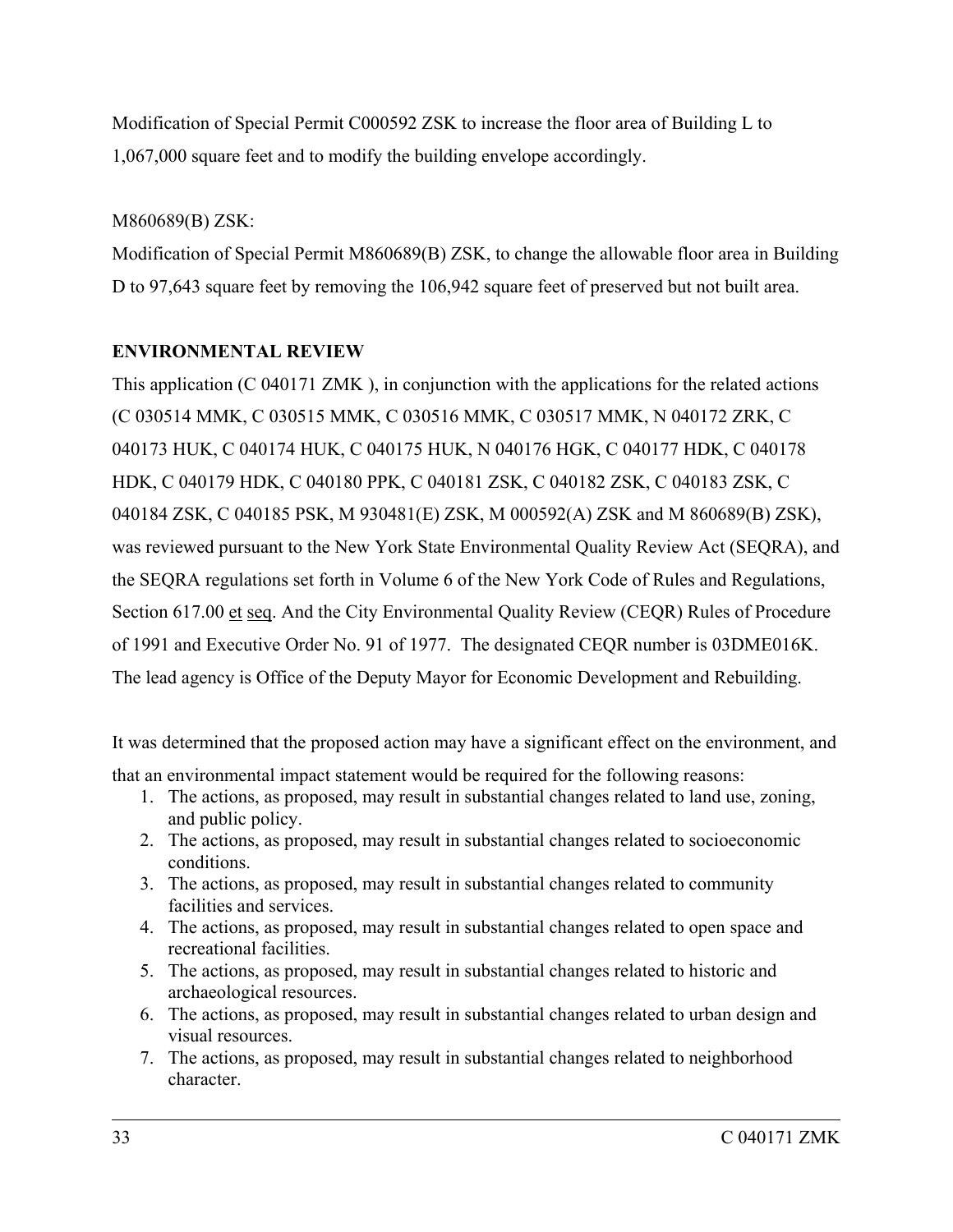- 8. The actions, as proposed, may result in substantial changes related to hazardous materials.
- 9. The actions, as proposed, may result in substantial changes related to infrastructure.
- 10. The actions, as proposed, may result in substantial changes related to solid waste and sanitation services.
- 11. The actions, as proposed, may result in substantial changes related to energy usage.
- 12. The actions, as proposed, may result in substantial changes related to traffic and parking as well as pedestrian and transit trips.
- 13. The actions, as proposed, may result in substantial changes related to mobile and stationary source air quality.
- 14. The actions, as proposed, may result in substantial changes related to noise.
- 15. The actions, as proposed, may result in substantial changes related to construction activities.
- 16. The actions, as proposed, may result in substantial changes related to public health.

A Positive Declaration was issued on April 16, 2003, and distributed, published and filed, and the applicant was asked to prepare or have prepared a Draft Environmental Impact Statement (DEIS). A public meeting on the Draft Scope of Work for the DEIS was held on May 20, 2003, and the Final Scope of Work for the DEIS was issued on November 3, 2003.

The lead agency prepared a DEIS and a Notice of Completion for the DEIS was issued on November 28, 2003.

Subsequent to issuance of the Notice of Completion for the DEIS, it was determined that a Draft Supplemental Environmental Impact Statement (DSEIS) should be prepared to account for a potential major mixed-use development in the Atlantic Terminal area – referred to as the Atlantic Yards Arena and Redevelopment project – in the future baseline condition. A Positive Declaration and notice of intent to prepare a DSEIS was issued on January 22, 2004, and distributed, published and filed. A public meeting on the Draft Scope of Work for the DSEIS was held on February 23, 2004, and the Final Scope of Work for the DSEIS was issued on March 5, 2004.

The lead agency prepared a DSEIS and a Notice of Completion for the DSEIS was issued on March 8, 2004.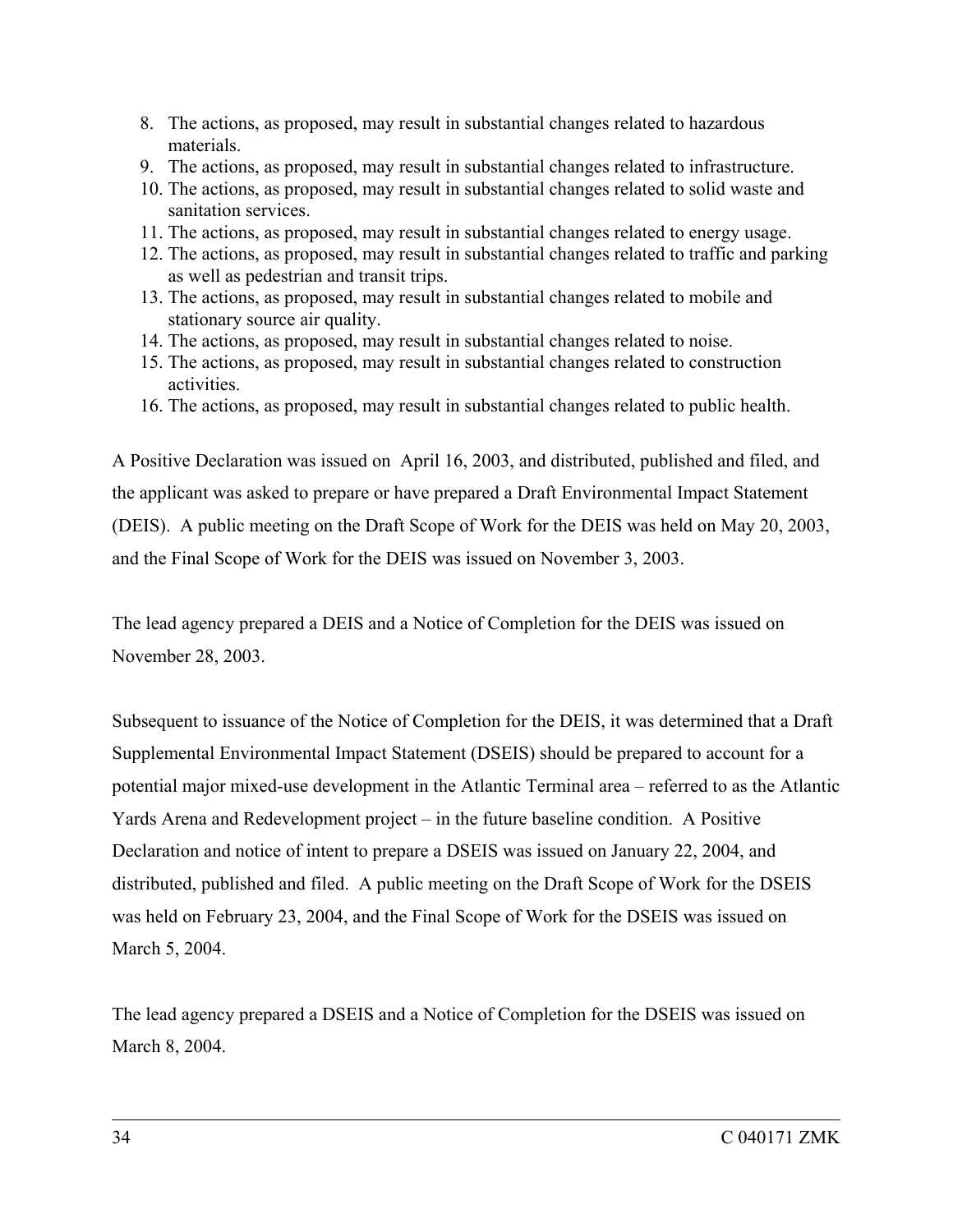Pursuant to the SEQRA regulations and the CEQR procedures, a joint public hearing was held on the DEIS and the DSEIS on March 24, 2004, in conjunction with the public hearing on the related Uniform Land Use Procedure (ULURP) item (C 040171 ZMK ).

The Final Environmental Impact Statement (FEIS), incorporating the Final Supplemental Environmental Impact Statement, was completed, and a Notice of Completion of the FEIS was issued on April 30, 2004. The Notice of Completion for the FEIS identified the following significant adverse impacts and proposed the following mitigation measures:

## **IMPACTS OF THE PROPOSED PROJECT**

## **HISTORIC RESOURCES**

## *Archaeological Resources*

The analysis of archaeological resources determined that 21 lots on four "projected" development sites (sites that are likely to undergo development within a ten-year time frame) and 10 lots on five "potential" development sites (sites that are unlikely to be developed within the ten-year time frame) are considered to be potentially sensitive for 19th century archaeological resources. Individual Stage 1A Archaeological Assessments will be prepared for those lots that are currently City-owned or are acquired by the City, before development of these sites commences. If determined necessary as a result of the Stage 1A Archaeological Assessment, Stage 1B field testing will be undertaken prior to development of these sites. In the event that Stage 1B field testing confirms that there are significant archaeological resources on the lots which cannot be recovered during the testing phase, full archaeological excavation will occur or the development would be redesigned to leave the resources protected in place. Under the revised Brooklyn Center Urban Renewal Plan, each redeveloper will be required to perform all mitigation measures identified in the FEIS, such as future archaeological work, prior to issuance of a certificate of occupancy. With these measures, the proposed actions would not have any significant adverse impacts on the potential archaeological resources of these lots.

## *Architectural Resources*

Three potential architectural resources are located on projected development sites: the Joseph J. Jacobs Building at 305-315 Jay Street on site C, the Board of Education Building at 131 Livingston Street on site M, and 233 Duffield Street on site P. In addition, two potential architectural resources are located on potential development sites: 565-571 Fulton Street, on site R, and 423 Fulton Street on site L. The removal of the buildings for these developments would constitute a significant adverse impact on architectural resources. Measures to mitigate this impact have been developed in consultation with the New York City Landmarks Preservation Commission (LPC). In addition to these direct effects, several of the known and potential architectural resources are located within 90 feet of projected and potential development sites, and, therefore, could be potentially physically affected by ground-borne construction-period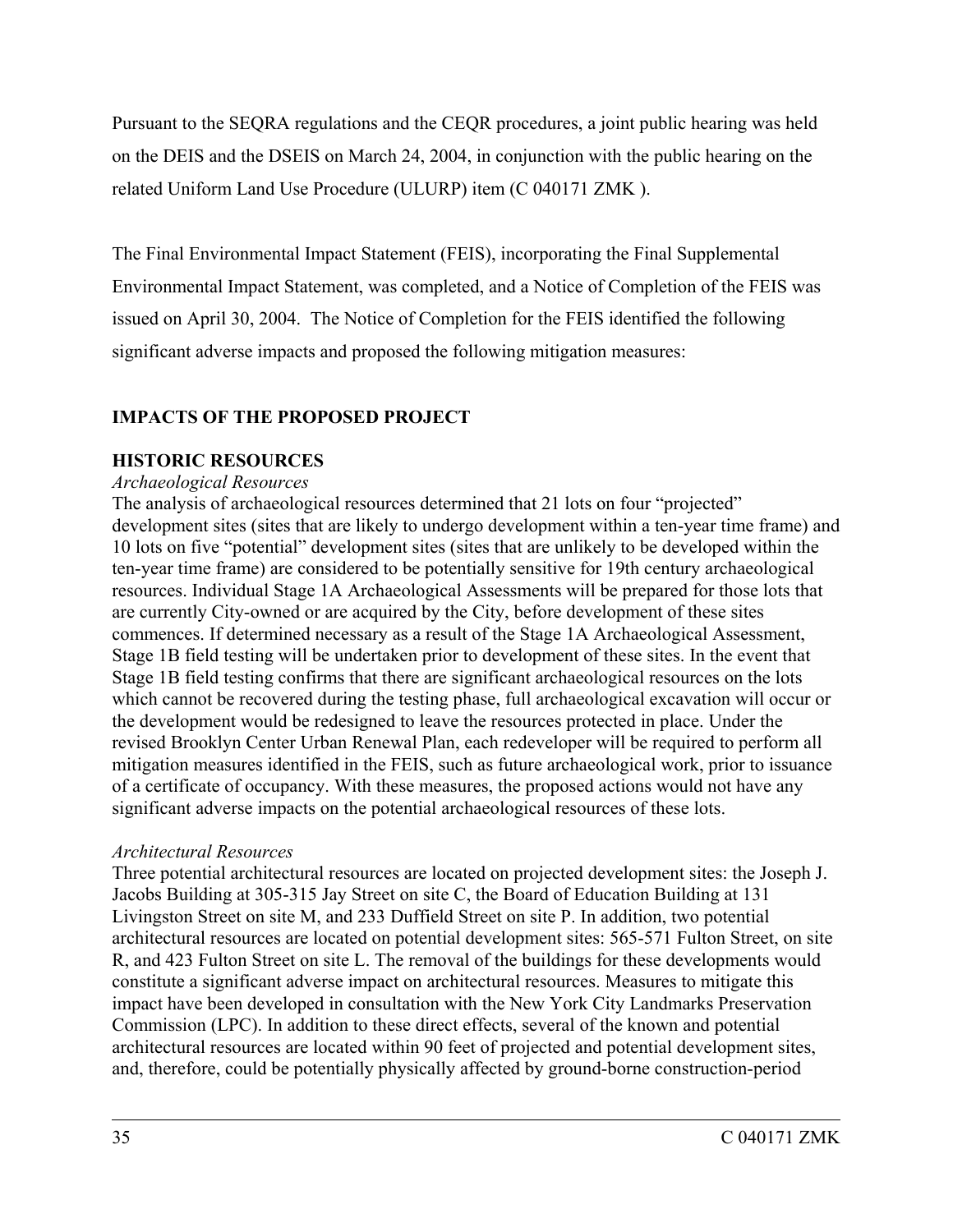vibrations or other potential construction-related issues. Construction protection plans will be instituted for these developments in order to avoid potential physical impacts on these architectural resources.

## *Underground Railroad*

A thorough documentation study has not uncovered an association of the 227 Duffield Street, 233 Duffield Street, and 436 Gold Street buildings with the Underground Railroad, and there is no evidence to support a determination that these properties are eligible for either National Historic Landmark status or for listing on the National Register of Historic Places in relation to the Underground Railroad.

The owner of 233 Duffield Street has asserted that that there were shafts in the 227 and 233 Duffield Street buildings, as well as other buildings on Duffield Street, that linked the building's sub-basements to the surface and to tunnels under the street buildings, but he has also reported that the sub-basements and shafts have been filled and lost. However, the potential existence of these tunnels, without corroborating artifacts, would not necessarily demonstrate a connection to the Underground Railroad.

The existence of tunnels under the street buildings and any potential corroborating artifacts cannot be ascertained without further testing. Therefore, additional work, first in the form of a visual inspection of the interiors of the buildings after condemnation to ascertain the existence of other artifacts and, second, in the form of new continuous soil borings, would need to be undertaken at the sites. Soil borings would be conducted to determine subsurface conditions, such as fill layers, with the locations of borings to be approved by an archaeologist prior to their execution. This testing would be impracticable prior to demolition of these structures and while they are still occupied, and would therefore have to be conducted at the time of site redevelopment. If the soil borings indicate a potential for archeologically sensitive areas, Stage 1B testing would be undertaken in the potentially sensitive areas. The testing phase would first include the preparation of a testing protocol by a professional archaeologist, to be reviewed and approved by LPC prior to implementation. Testing would be conducted by a professional archaeologist, and appropriate research issues would be formulated in the event of a discovery.

Should the Stage 1B testing establish an association of one or all of these buildings with the Underground Railroad, and the National Park Service criteria for eligibility of Underground Railroad properties for National Historic Landmark designation or for listing in the National Register of Historic Places are met, the redevelopment of these sites pursuant to the proposed actions would constitute a significant adverse impact to archaeological resources. As required under the revised BCURP, measures to partially mitigate the elimination of these resources would be developed in consultation with LPC and performed prior to issuance of a certificate of occupancy to the redeveloper.

## **HAZARDOUS MATERIALS**

Potential contaminants were identified at or close to all of the projected and potential development lots. Specifically, potential hazardous materials impacts were identified for all projected and potential development lots that comprise the Downtown Brooklyn Development sites.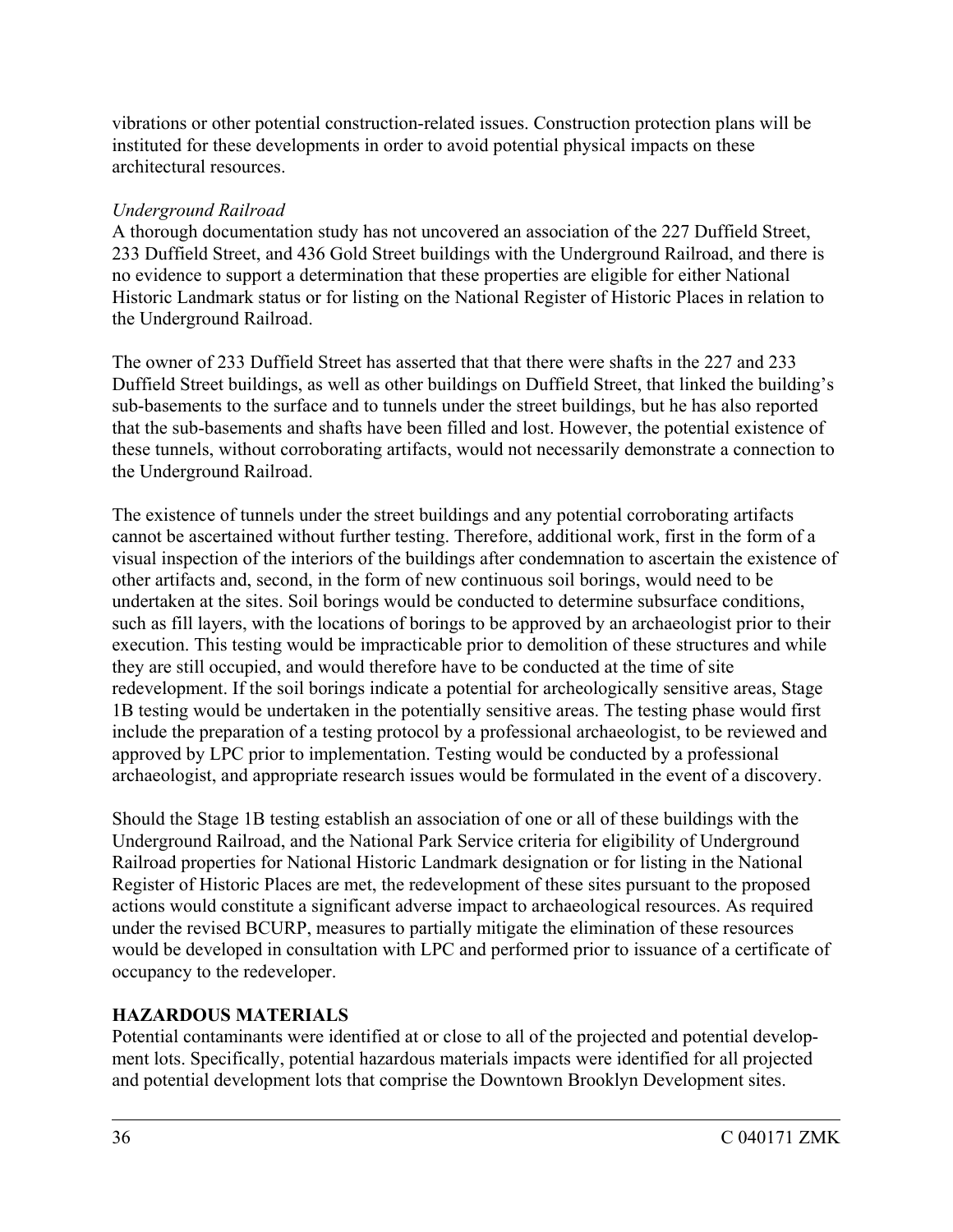Given this, procedures to reduce the potential for unnecessary and unacceptable exposure to these contaminants were developed. Prior to construction, further investigation will be performed on each development site to determine the presence and nature of contaminants of concern and the proper remedial and/or health and safety measures that would be employed during redevelopment.

For lots that are not City-owned or intended for City ownership, an E-designation will be used to ensure that the further investigation (and, where necessary, remediation) will be performed. The following lots are not City-owned and are receiving an (E) designation for hazardous materials:

Block Lots 128 1, 26 131 1 133 1, 5, 13, 15 134 1, 5, 38, 41, 30 142 1 149 1, 49 152 37 160 18, 29 161 18 164 1, 13, 29, 31, 42, 43, 44 165 17, 18, 19, 58, 29 174 9, 13, 18, 23, 24 2049 8, 2 2061 1 2093 1

For City-owned sites or sites that are proposed for City ownership, E-designations will not be placed on development lots. Instead, since development of these sites would occur through disposition to a private entity, a similar mechanism to ensure that further investigative and/or remedial activities, as well as health and safety measures, prior to and/or during construction will be required under the City's contract of sale with the private entity selected to develop the site. The following lots are City-owned and would be subject to this mechanism:

Block Lots 2060 8, 22, 23, 24, 25, 26, 27, 32, 122 2061 1 2062 1, 5, 6, 17, 18, 19, 21, 23, 24, 103 2106 4, 5, 6, 7, 9, 16, 19, 24, 26, 29, 35, 40 2107 2, 15, 24, 30, 36, 40, 41 2108 1 2110 3 144 1 145 8, 10, 13, 14, 15, 16, 18, 19, 20, 21, 22, 26, 32 146 2, 7, 11, 12, 13, 14, 15, 16, 17, 18, 23, 29, 34, 35, 36, 37, 41, 42, 43, 46, 47, 48, 50, 51, 52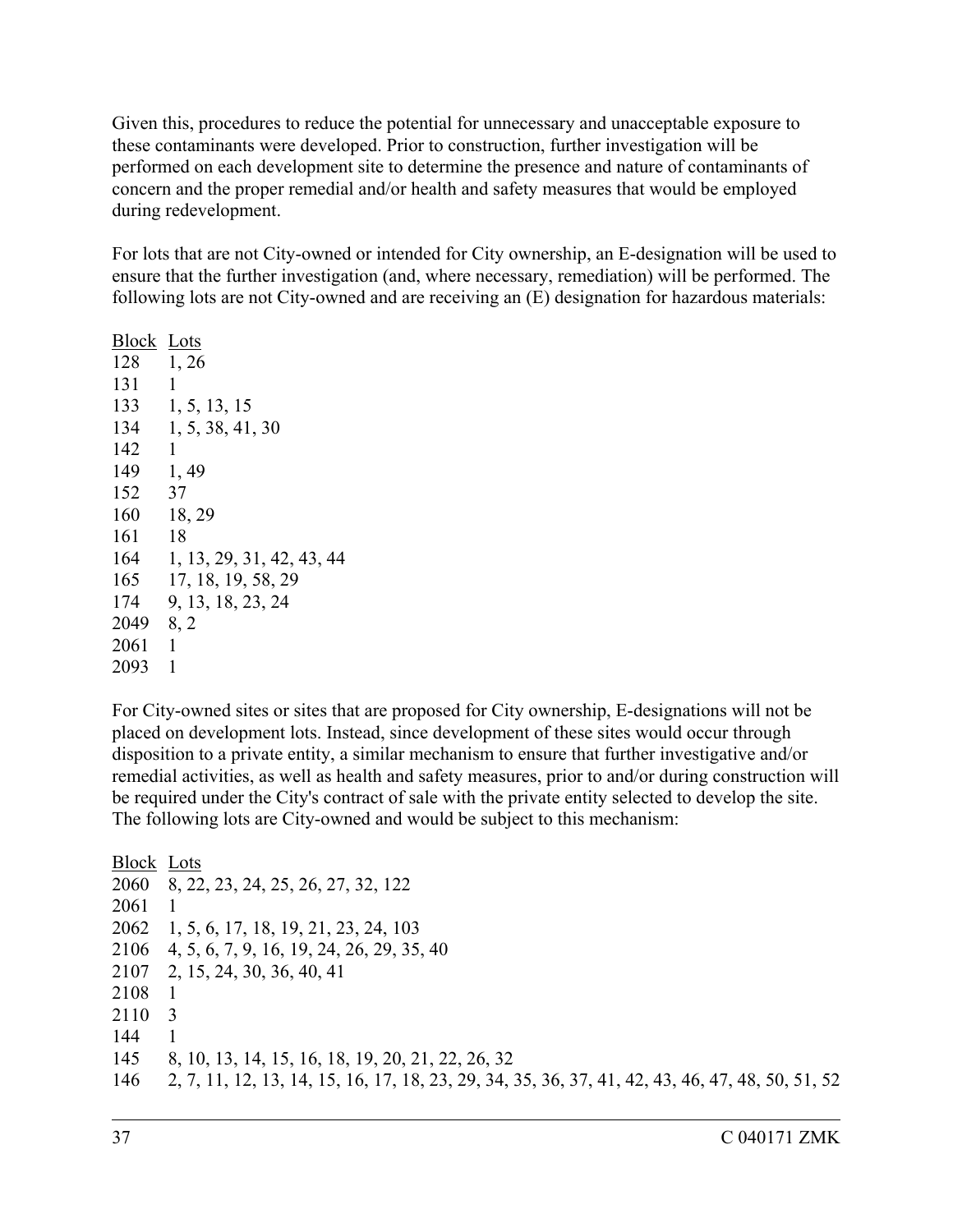- 149 14, 15, 17, 19, 22, 23, 24, 25, 26, 28, 30, 31, 32, 33, 34, 50
- 150 1, 6, 10, 11, 19
- 153 3, 14, 15
- 154 1, 5, 11, 12, 36, 37, 38, 39, 40
- 161 27, 30, 33
- 167 15, 16, 26, 27, 28, 36

This mechanism and the E-designation mechanism will reduce or avoid the potential that significant adverse impacts would result from the proposed actions on all development sites.

## **TRAFFIC**

Projected developments would result in a net increase of 865 inbound and 242 outbound vehicle trips in the AM peak hour (auto, taxi and truck), 402 inbound and 416 outbound vehicle trips in the midday, and 278 inbound and 1,016 outbound vehicle trips in the PM peak hour. This new demand, and the effects of street system changes related to the proposed actions, would combine to result in significant traffic impacts at 29 signalized intersections in one or more peak periods.

## **TRANSIT AND PEDESTRIANS**

 The proposed actions would generate a net total of 6,013 inbound and 691 outbound trips by subway in the AM peak hour, and 1,163 inbound and 7,408 outbound in the PM peak hour. Trips by local bus would total 546 inbound and 83 outbound in the AM peak hour and 211 inbound and 782 outbound in the PM. Trips by walking only, bicycle or other non-vehicular modes would total 1,360 inbound and 623 outbound in the AM peak hour, and 1,780 inbound and 2,753 outbound in the PM. The additional subway demand would significantly impact two street stairs at the Jay Street-Borough Hall subway station in one or both peak periods. Bus trips generated by projected development would result in a significant PM peak hour impact to NYC Transit's B25 bus route in the peak eastbound direction. Pedestrian trips en route to and from projected development sites would impact one crosswalk on Jay Street at Willoughby Street and one crosswalk on Albee Square West/Gold Street at Willoughby Street.

## **AIR QUALITY**

The analysis showed that the maximum predicted carbon monoxide (CO) and particulate matter (PM10 and PM25) concentrations from mobile sources would be lower than the corresponding ambient air standards, with the development of the projected development sites under the proposed actions. The cumulative parking garage analysis also determined that the project's public parking facilities would not result in any significant adverse air quality impacts. Thus, the proposed actions would not have significant adverse air quality impacts from mobile source emissions. A stationary source screening analysis and subsequent detailed dispersion modeling determined that there would be no potential significant adverse air quality impacts from emission of nitrogen dioxide (NO2), sulfur dioxide (SO2) and PM10, from the proposed HVAC systems of the projected development sites. With respect to PM2.5, an E-designation has been placed on projected development site BB (Block 165, Lot 29), which stipulates that any new residential and/or commercial development on the above-referenced property must ensure that the heating, ventilation, and air conditioning stack(s) is located at least 115 feet from the lot line facing Hoyt Street and parallel with Schermerhorn Street to avoid any potential significant air quality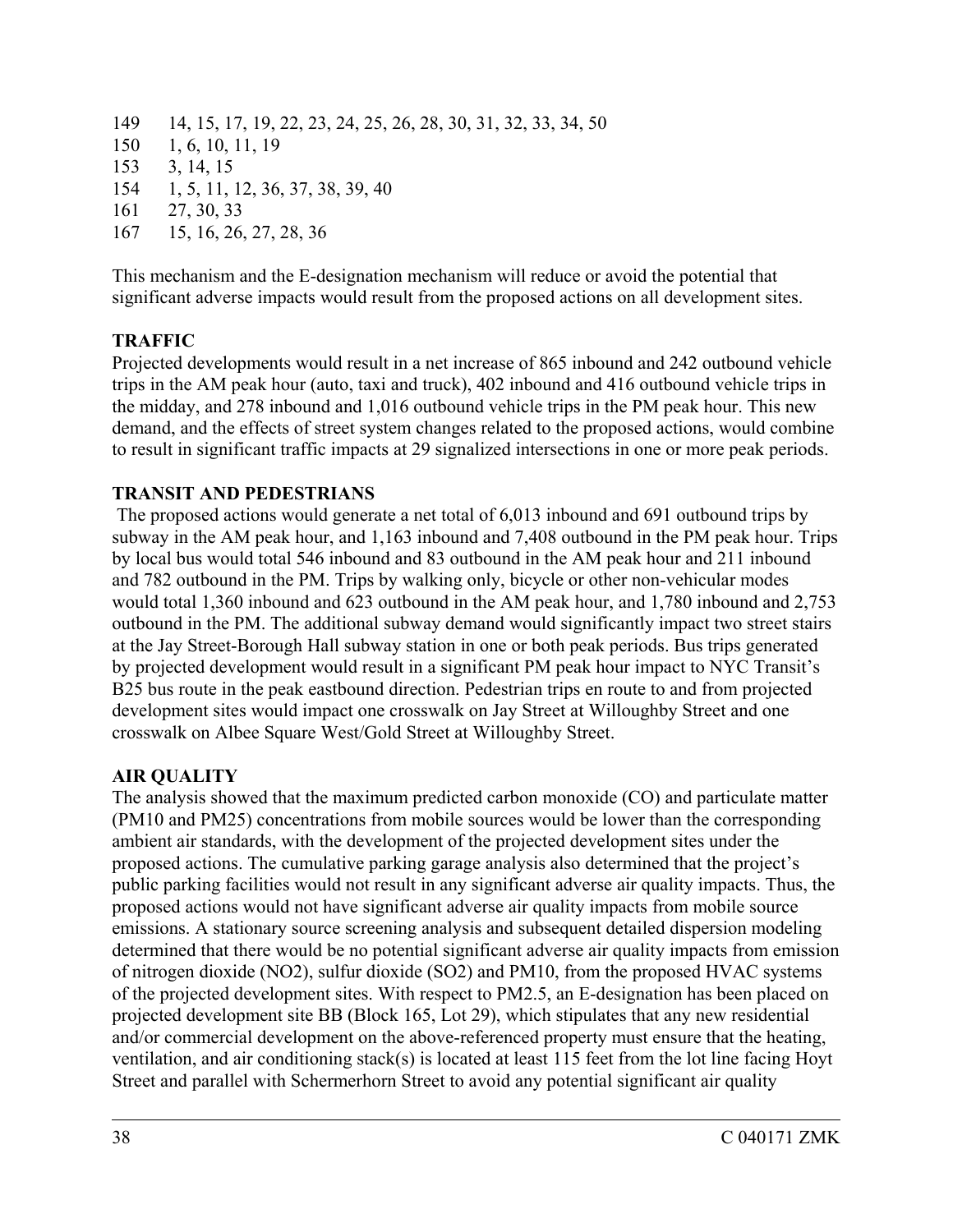impacts. In addition, there would be no significant adverse air quality impacts from industrial facilities on the proposed developments sites.

#### **NOISE**

Noise monitoring at a receptor location at Duffield Street between Willoughby and Fulton Streets determined that noise increases at the site as a result of the proposed project would be greater than 3 dBA and therefore perceptible. Based upon CEQR noise impact criteria, this would constitute a significant noise impact. There is no feasible mitigation to eliminate this impact at this site during the AM period, and thus it would constitute an unmitigated project impact.

In addition, as part of the development that would occur with the proposed actions, a 1.15-acre public space, Willoughby Square, is proposed to be built over the below-grade public parking facility at the Duffield Street site. Based upon the analysis results, noise levels of approximately 69 to 73 dBA would be expected at this new public space. These noise levels would be higher than those generally recommended for outdoor activities, but would be comparable to levels in existing parks in New York City which are adjacent to moderately to heavily trafficked streets and roadways. There are no feasible mitigation measures to reduce noise levels within an urban public space such as this to within recommended levels for this type of use.

Based upon the  $L10(1)$  values measured at the analysis sites, a maximum of 40 dBA of building attenuation would be required to achieve interior noise levels of 45dBA or lower as recommended in the CEQR Technical Manual. The provision of sufficient building attenuation will be mandated by placing "E" designations on projected and potential development sites. The following lots are receiving an (E) designation for noise:

| <b>Block Lots</b> |                                              |
|-------------------|----------------------------------------------|
| 128               | 1, 26                                        |
| 131               | 1                                            |
| 133               | 1, 5, 13, 15                                 |
| 134               | 1, 5, 30, 38, 41                             |
| 142               | 1                                            |
| 144               | 1                                            |
| 145               | 8, 10, 13-16, 18-22, 26, 32                  |
| 146               | 2, 7, 11-18, 23, 29, 34-37, 41-43, 46-52     |
| 149               | 1, 14, 15, 17, 19, 22, 26, 28, 30-34, 49, 50 |
| 150               | 1, 6, 10, 11, 19                             |
| 152               | 37                                           |
| 153               | 3, 14, 15                                    |
| 154               | 1, 5, 11, 12, 36-40                          |
| 160               | 18, 29                                       |
| 161               | 27, 30, 33                                   |
| 164               | 1, 13, 29, 31, 42-44                         |
| 165               | 17-19, 29, 58                                |
| 167               | 15, 16, 26, 28, 36, 42                       |
|                   |                                              |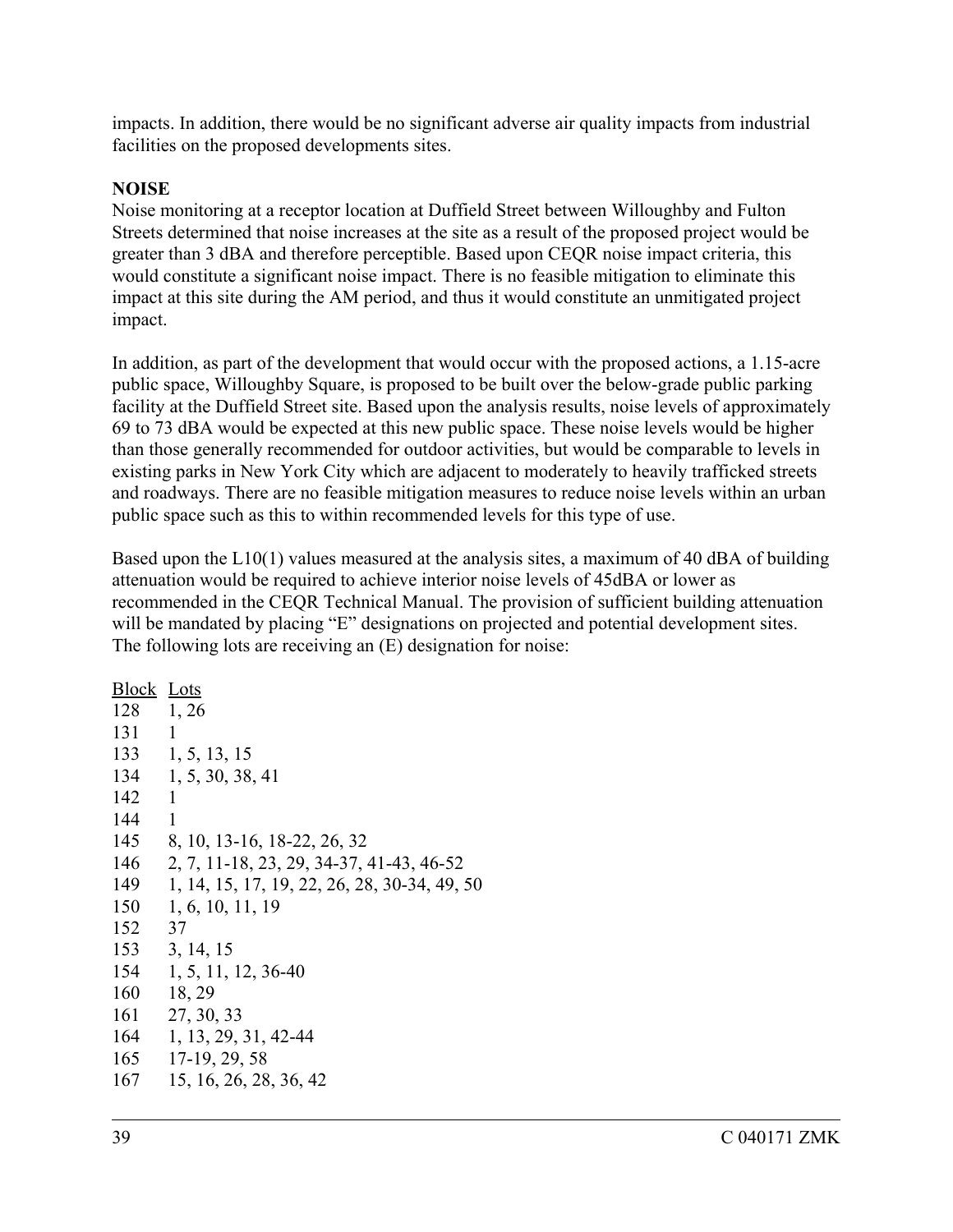174 9, 13, 18, 23, 24 2049 2, 8 2060 22-27, 32, 122 2061 2062 1, 5, 6, 17-19, 21, 23, 24, 103 2093 1 2110 3

In addition, mechanical equipment such as heating, ventilation, and air conditioning (HVAC), and elevator motors would utilize sufficient noise reduction devices to comply with applicable noise regulations and standards. With the attenuation measures in place, the proposed actions would not result in any significant interior noise impacts.

## **MITIGATION**

## **HISTORIC RESOURCES**

## *Architectural Resources*

Three potential architectural resources would be directly affected by the development of projected development sites pursuant to the proposed actions. These are the Joseph J. Jacobs Building (site C), the Board of Education Building at 131 Livingston Street (site M), and 233 Duffield Street (site P). In addition, two other potential architectural resources would be directly affected by the development of potential development sites: 565-571 Fulton Street (site R), and 423 Fulton Street (site L). The removal of the buildings for these developments would constitute a significant adverse impact on architectural resources.

Measures to mitigate the impact on these buildings have been developed in consultation with LPC, which has indicated that data recovery (i.e., recordation to the standards of the Historic American Building Survey [HABS]) will be sufficient mitigation for the Joseph J. Jacobs Building and the 423 Fulton Street building. The scopes of work for all HABS-level documentation will be provided to LPC for review and approval prior to the start of demolition of these buildings. Under the revised Brooklyn Center Urban Renewal Plan, each redeveloper would be required to perform all mitigation measures identified in the FEIS, such as HABS-level documentation, prior to issuance of a certificate of occupancy. HABS-level documentation will be provided for the 565-571 Fulton Street, Board of Education (131 Livingston Street), and 233 Duffield Street buildings; however, these buildings are considered to be rarer resources, and therefore further consideration was given of possible measures to mitigate this impact. For the Joseph J. Jacobs Building, which is not located within the revised BCURP, Polytechnic University, the property owner, will execute a restrictive declaration requiring that HABS-level documentation be prepared prior to demolition of the building.

It is unlikely that the projected development of sites M and P and the potential development of site R could be relocated to other sites within the project area. The screening criteria for commercial development, which were developed in consultation with DCP, were considered for all of the parcels affected by the proposed actions in order to determine a site's attractiveness for commercial use, its bulk, and its development timeframe. Sites M, P, and R met all of the criteria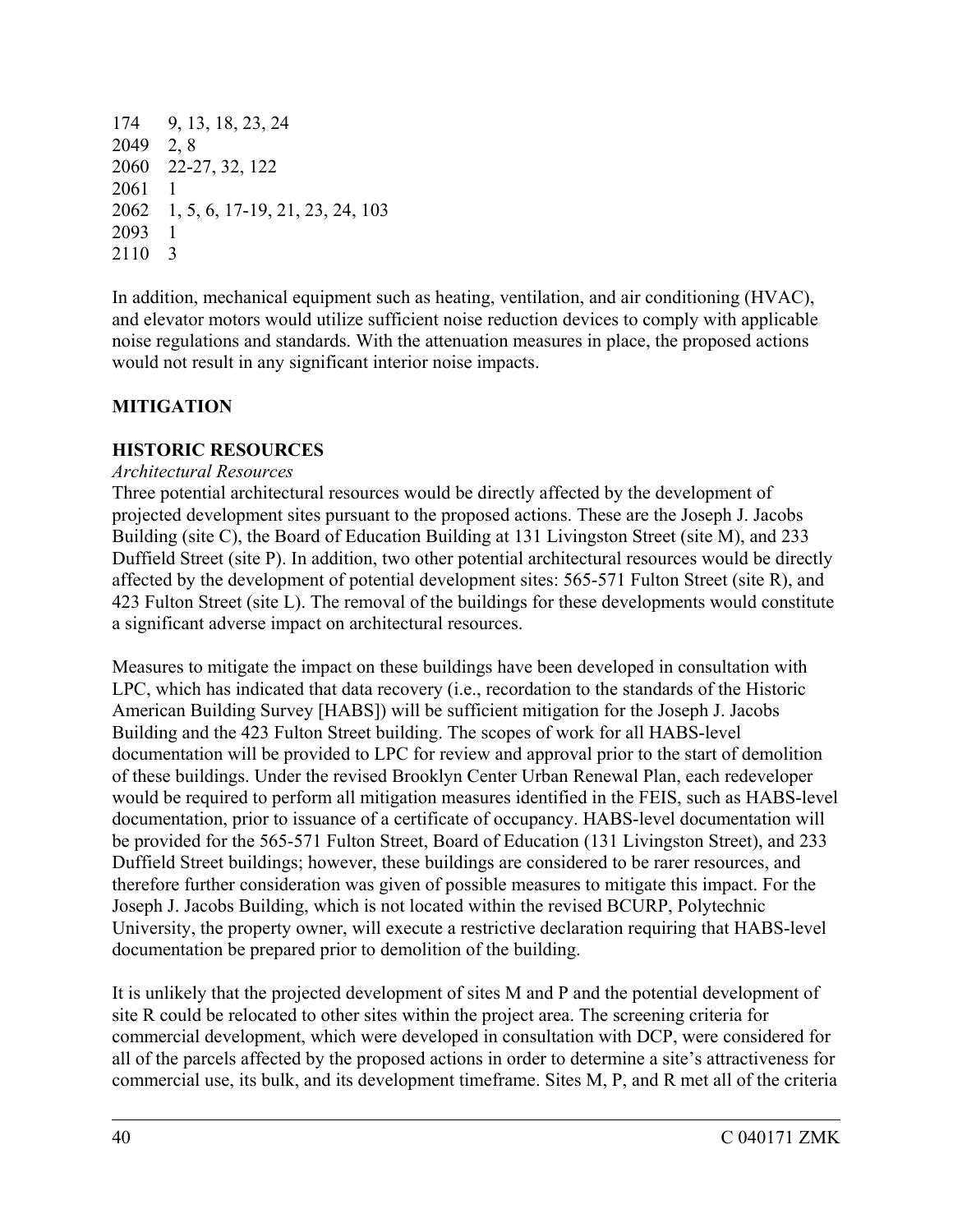for commercial development, where other blocks and lots within the project area did not. Therefore, it is reasonable to assume that the development projected to occur on these sites could not occur on other sites within the project area. Further, it is not considered feasible to include the 131 Livingston Street, 233 Duffield Street, and 565-571 Fulton Street buildings within the developments projected for sites M, P, and R. Site R was previously designated as an urban renewal site in 1970 as part of the BCURP and the proposed actions would not alter the status of the site in the BCURP. It is possible that the façades of the 575-571 Fulton Street and 131 Livingston Street buildings could be preserved in place and incorporated into the façade of a modern office building; however, this would affect the structure and character of the resources.

Commitment for mitigation beyond the HABS-standard recordation of the buildings is not possible given that neither the development program nor the project developers are known. However, for 131 Livingston Street and 575-571 Fulton Street, it is possible that once a developer has been identified, there may be the potential to preserve architectural elements of the buildings' façades as part of the proposed developments.

#### *Archaeological Resources*

LPC has determined that there are 31 lots that are considered to be potentially sensitive for 19th century archaeological resources. These lots are:

Block Lots 133 5 145 13, 14, 15, 18, 19, 20 146 12, 13, 14, 15, 29, 37, 41, 42, 43, 46, 47, 48, 49 164 1, 29 165 58 2049 2 (329-333 Gold Street and 104-112 Prince Street only) 2061 1 2062 1, 17, 18, 19, 21, 24

Individual Stage 1A Archaeological Assessments will be prepared for those lots which are currently City-owned or would be acquired by the City, before development of these sites would commence. If determined necessary as a result of the Stage 1A Archaeological Assessment, Stage 1B field testing will be undertaken prior to development of these sites. In the event that Stage 1B field testing confirms that there are significant archaeological resources on the lots which cannot be recovered during the testing phase, full archaeological excavation will occur, or the development will be redesigned to leave the resources protected in place. All archaeological work will be completed under LPC review and adhere to the standards set forth in the 2001 CEQR Technical Manual and the Archaeological Guidelines for work in New York City. Under the revised BCURP, each redeveloper would be required to perform all mitigation measures identified in the FEIS, such as future archaeological work, prior to issuance of a certificate of occupancy. With these measures, the proposed actions will not result in any significant adverse impacts on archaeological resources on these lots.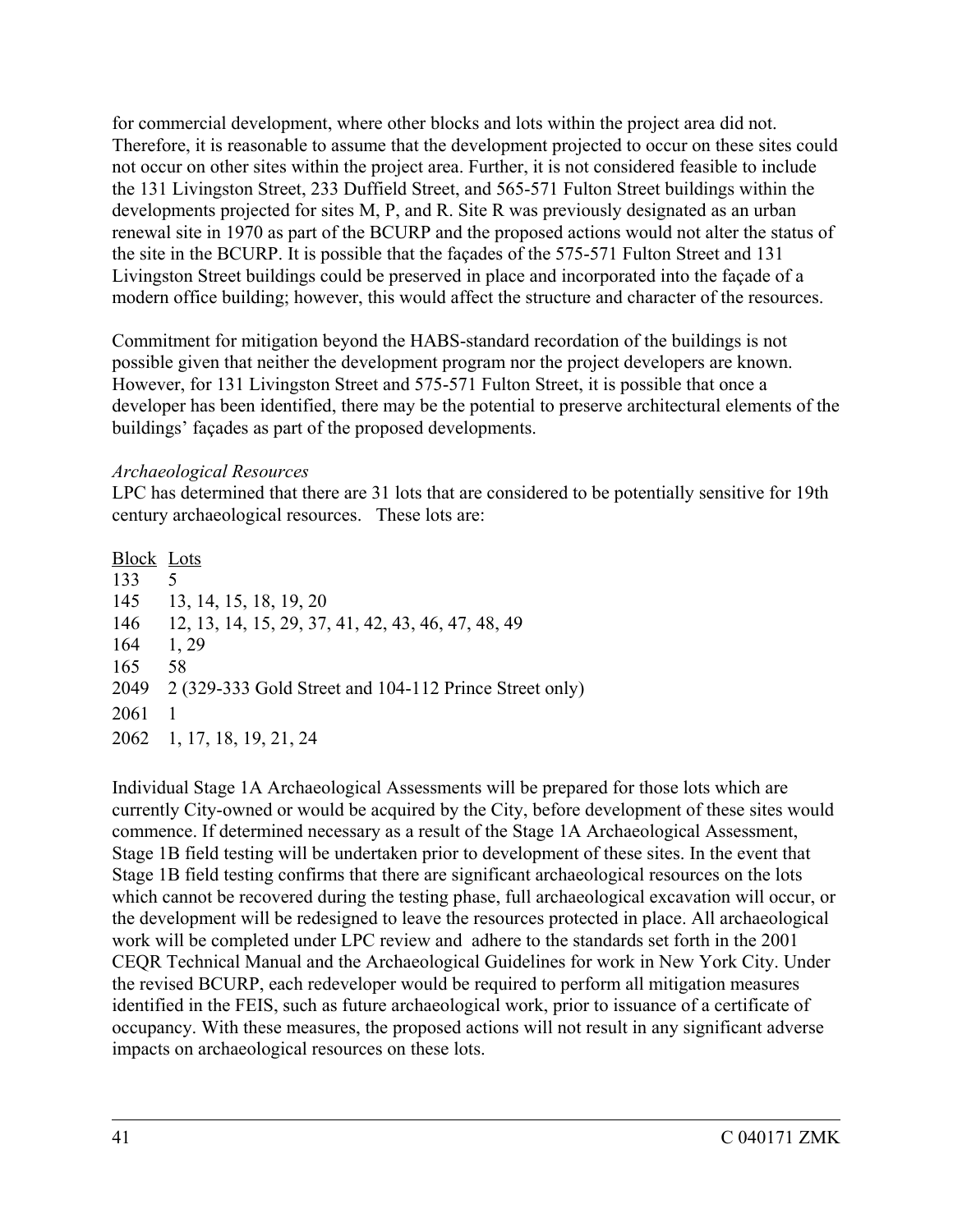For the lots which are not now and would not become City-owned (Block 165, Lot 58 and Block 164, Lots 1 and 29), a mechanism does not exist to ensure that Stage 1A Archaeological Assessments (and, if necessary, archaeological field testing) would be undertaken prior to development. Therefore, the potential loss of archaeological resources on these lots pursuant to their development is considered a potential unmitigated, significant adverse impact.

## *Underground Railroad*

During the public comment period for the DEIS/DSEIS, several property owners of 227 Duffield Street (Block 146, Lot 15), 233 Duffield Street (Block 146, Lot 12) and 436 Gold Street (Block 146, Lot 51) came forward to claim that their buildings were utilized for Underground Railroad activities. An exhaustive documentation study has not uncovered an association with the Underground Railroad for the buildings, and there is no evidence to support a determination that these properties are eligible for either National Historic Landmark status or for listing on the National Register of Historic Places in relation to the Underground Railroad. The owner of 233 Duffield Street has asserted that that there were shafts in the 227 and 233 Duffield Street buildings, as well as other buildings on Duffield Street, that linked the buildings' sub-basements to the surface and to tunnels under the street buildings, but he has also reported that the subbasements and shafts have been filled and lost. However, the potential existence of these tunnels, without corroborating artifacts, would not necessarily demonstrate a connection to the Underground Railroad.

The existence of tunnels under the street buildings and any potential corroborating artifacts cannot be ascertained without further testing. Therefore, additional work, first in the form of a visual inspection of the interiors of the buildings after condemnation to ascertain the existence of other artifacts and, second, in the form of new continuous soil borings, would need to be undertaken at the sites. Soil borings will be conducted to determine subsurface conditions, such as fill layers, with the locations of borings to be approved by an archaeologist prior to their execution. This testing would be impracticable prior to demolition of these structures and while they are still occupied, and would therefore have to be conducted at the time of site redevelopment. If the soil borings indicate a potential for archeologically sensitive areas, Stage 1B testing will be undertaken in the potentially sensitive areas. The testing phase will first include the preparation of a testing protocol by a professional archaeologist, to be reviewed and approved by LPC prior to implementation. Testing will be conducted by a professional archaeologist, and appropriate research issues will be formulated in the event of a discovery.

Should the Stage 1B testing indicate that an association of one or all of these buildings with the Underground Railroad is established, and the National Park Service criteria for eligibility of Underground Railroad properties for National Historic Landmark designation or for listing in the National Register of Historic Places are met, the redevelopment of these sites pursuant to the proposed actions would constitute a significant adverse impact to archaeological resources. As required under the revised Brooklyn Center Urban Renewal Plan, measures to partially mitigate the elimination of these resources will, if required, be developed in consultation with LPC and performed prior to issuance of a certificate of occupancy to the redeveloper. Partial mitigation measures would involve HABS-level documentation and/or an exhibit in an appropriate location.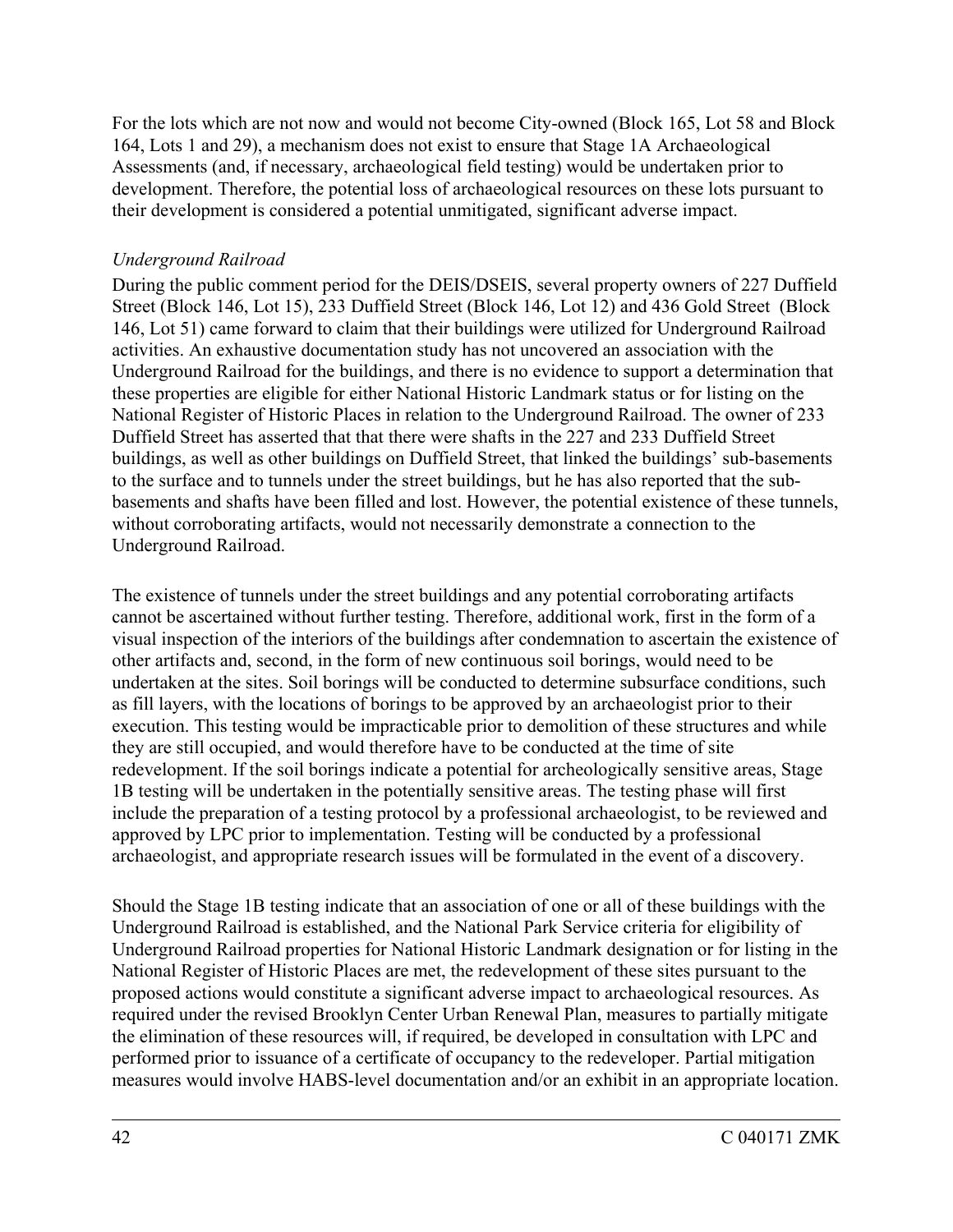As previously described, 233 Duffield Street also has been identified by LPC as a potential architectural resource, and therefore HABS-level documentation will be provided to mitigate its loss.

## **TRAFFIC**

Demand from projected development sites and the effects of street system changes related to the proposed actions would combine to result in significant traffic impacts at 29 signalized intersections in one or more peak periods. To address these impacts, a mitigation plan for the Downtown Brooklyn street network was developed. As demonstrated below, the proposed traffic mitigation plan would fully address all impacts at 17 intersections in the AM peak hour, 17 in the midday and 21 in the PM peak hour. Eighteen out of 29 intersections impacted by the proposed actions would no longer be impacted with implementation of the proposed mitigation plan.

However, unmitigable impacts would remain in one or more peak periods at a total of eleven intersections. The intersection of Adams Street and Tillary Street would have four unmitigated impacts in the AM peak period and two each in the midday and PM peak periods. The intersection of Atlantic Avenue and Bond Street would have one unmitigated impact in the midday peak period, while the intersection of Atlantic and Flatbush Avenues would have one unmitigated impact in the PM. The intersection of Atlantic and Fourth Avenues would have one unmitigated impact in the AM peak period, as would the intersection of Atlantic Avenue and Smith Street. The intersection of Flatbush Avenue and Fulton Street would have two unmitigated impacts in the PM, as would the intersection of Flatbush Avenue/Hanson Place/Fourth Avenue. The Flatbush Avenue and Livingston Street intersection would have one unmitigated impact in the AM, and the intersection of Flatbush and Myrtle Avenues would have four unmitigated impacts in the AM and two in the PM. The intersection of Flatbush Avenue and Tillary Street would have one unmitigated impact in the AM, two in the midday and three in the PM peak hour. Lastly, the intersection of Flatbush Avenue with Schermerhorn Street and Lafayette Avenue would have three unmitigated impacts in the PM peak period.

| <b>Summary of Mitigated Traffic Impacts</b> |                               |   |    |           |  |  |
|---------------------------------------------|-------------------------------|---|----|-----------|--|--|
| <b>Intersections</b>                        |                               |   | MD | <b>PM</b> |  |  |
| <b>Atlantic Avenue and</b>                  | <b>Flatbush Avenue</b>        | X | X  | U         |  |  |
|                                             | Fourth Avenue                 | U | X  | X         |  |  |
|                                             | <b>Bond Street</b>            | X | U  |           |  |  |
|                                             | <b>Hoyt Street</b>            | X | X  | X         |  |  |
|                                             | <b>Smith Street</b>           | U |    | X         |  |  |
|                                             | Boerum Place                  | X |    | X         |  |  |
| <b>Flatbush Avenue and</b>                  | <b>Tillary Street</b>         | U | U  | U         |  |  |
|                                             | Myrtle Avenue                 | U | X  | U         |  |  |
|                                             | Willoughby Street             | X | X  | X         |  |  |
|                                             | DeKalb Avenue                 | X |    | X         |  |  |
|                                             | <b>Fulton Street</b>          | X | X  | U         |  |  |
|                                             | Livingston Street             | U |    | X         |  |  |
|                                             | Schermerhorn Street/Lafayette | X | X  | Н         |  |  |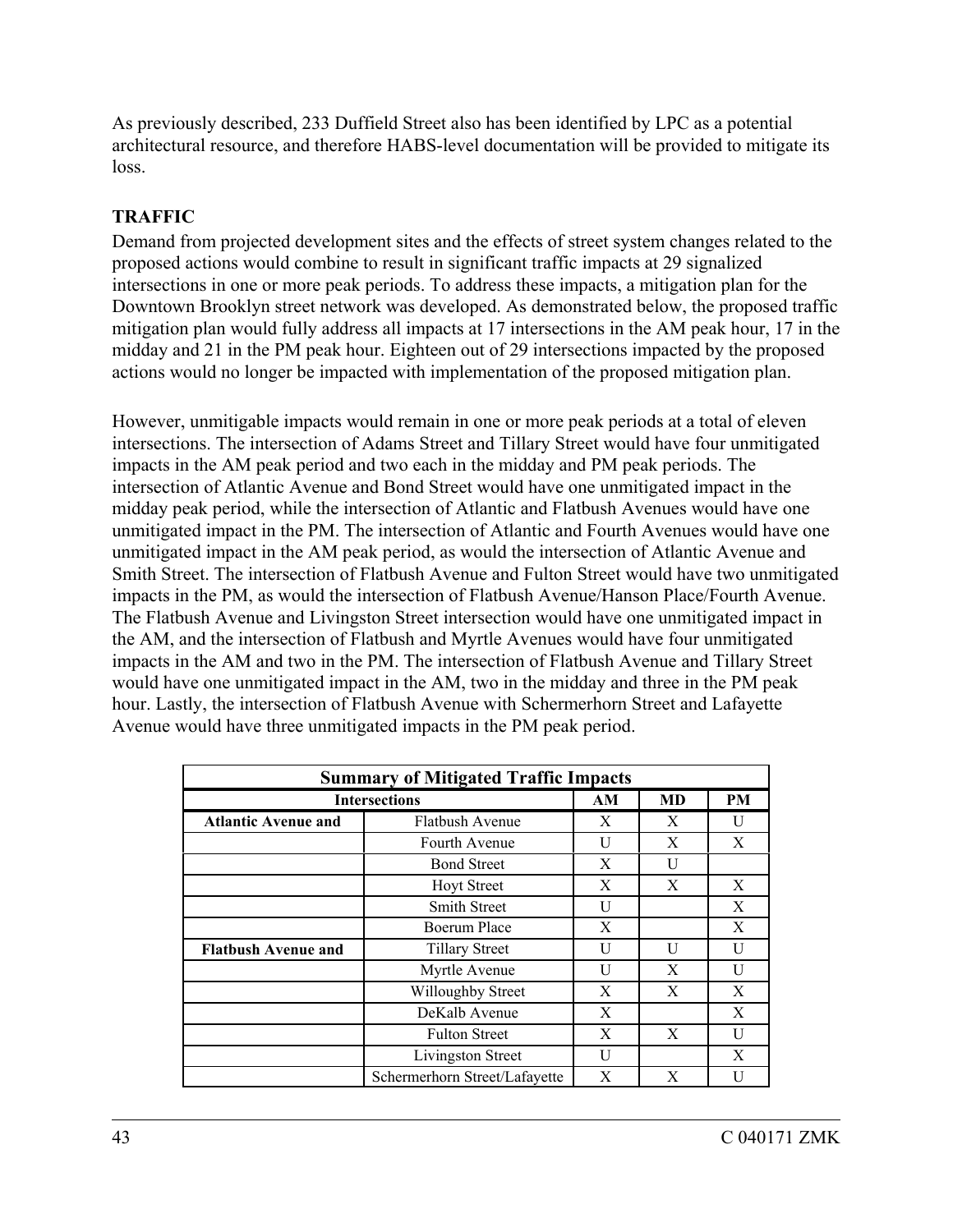| <b>Summary of Mitigated Traffic Impacts</b>        |                                                     |    |    |    |  |
|----------------------------------------------------|-----------------------------------------------------|----|----|----|--|
| <b>Intersections</b>                               |                                                     | AM | MD | PM |  |
|                                                    | Fourth Avenue/Hanson Place                          |    |    | U  |  |
| <b>Jay Street and</b>                              | <b>Tech Place</b>                                   |    |    | X  |  |
| <b>Livingston Street and</b>                       | <b>Bond Street</b>                                  | X  | X  | X  |  |
|                                                    | <b>Hoyt Street</b>                                  |    | X  | X  |  |
|                                                    | <b>Smith Street</b>                                 |    | X  | X  |  |
|                                                    | <b>Boerum Place</b>                                 | X  | X  | X  |  |
| <b>Myrtle Avenue and</b>                           | <b>Prince Street</b>                                | X  | X  | X  |  |
|                                                    | <b>Ashland Place</b>                                | X  | X  | X  |  |
| <b>Schermerhorn Street and</b>                     | <b>Bond Street</b>                                  | X  |    | X  |  |
|                                                    | <b>Hoyt Street</b>                                  |    |    | X  |  |
|                                                    | <b>Smith Street</b>                                 | X  | X  | X  |  |
| <b>Tillary Street and</b>                          | <b>Adams Street</b>                                 | U  | U  | U  |  |
|                                                    | Jay Street                                          | X  | X  | X  |  |
| <b>Willoughby Street and</b>                       | Albee Square West/Gold Street                       |    |    | X  |  |
|                                                    | <b>Bridge Street</b>                                | X  | X  | X  |  |
|                                                    | <b>Jay Street</b>                                   | X  | X  | X  |  |
| Notes:<br>X:<br>All impacts fully mitigated.<br>U: | One or more unmitigated impacts in the peak period. |    |    |    |  |

## **TRANSIT AND PEDESTRIANS**

#### *Subway Service*

Transit demand from projected development sites would significantly impact two street stairs at the Jay Street-Borough Hall subway station in one or both peak periods. At Stair S3, at the northwest corner of Jay and Fulton Streets, a one-foot widening would restore this stair to LOS C in the PM peak hour, comparable the No Build condition and below NYC Transit's minimum standard of 10 persons per foot-width per minute (PFM). However, while such mitigation is feasible, it would not be practical to undertake for this moderate level of impact. (Stair S3 would operate at a functional LOS D in the PM). In addition, urban renewal changes for the project would also allow for the creation of a transit plaza at Jay Street between Willoughby and Fulton Streets that would potentially include a new subway entrance/exit to the Jay Street-Borough Hall station. A new subway entrance/exit located within this plaza would fully address the PM peak hour impact to Stair S3. Therefore, pending the implementation of a new transit plaza, the proposed actions' impact to Stair S3 would remain unmitigated.

To mitigate the AM and PM peak hour impacts to Stair S4 on the northeast corner of Jay and Willoughby Streets, it is proposed to double the width of this stair from its current five feet to ten feet in width. To accommodate this widened stairway and provide sufficient sidewalk space for pedestrians, an eight-foot-wide sidewalk extension or "neckdown" would be installed within the curb lane along the east sidewalk on Jay Street adjacent to the stair. The proposed neckdown, along with a similar installation along the east sidewalk on Jay Street south of Willoughby Street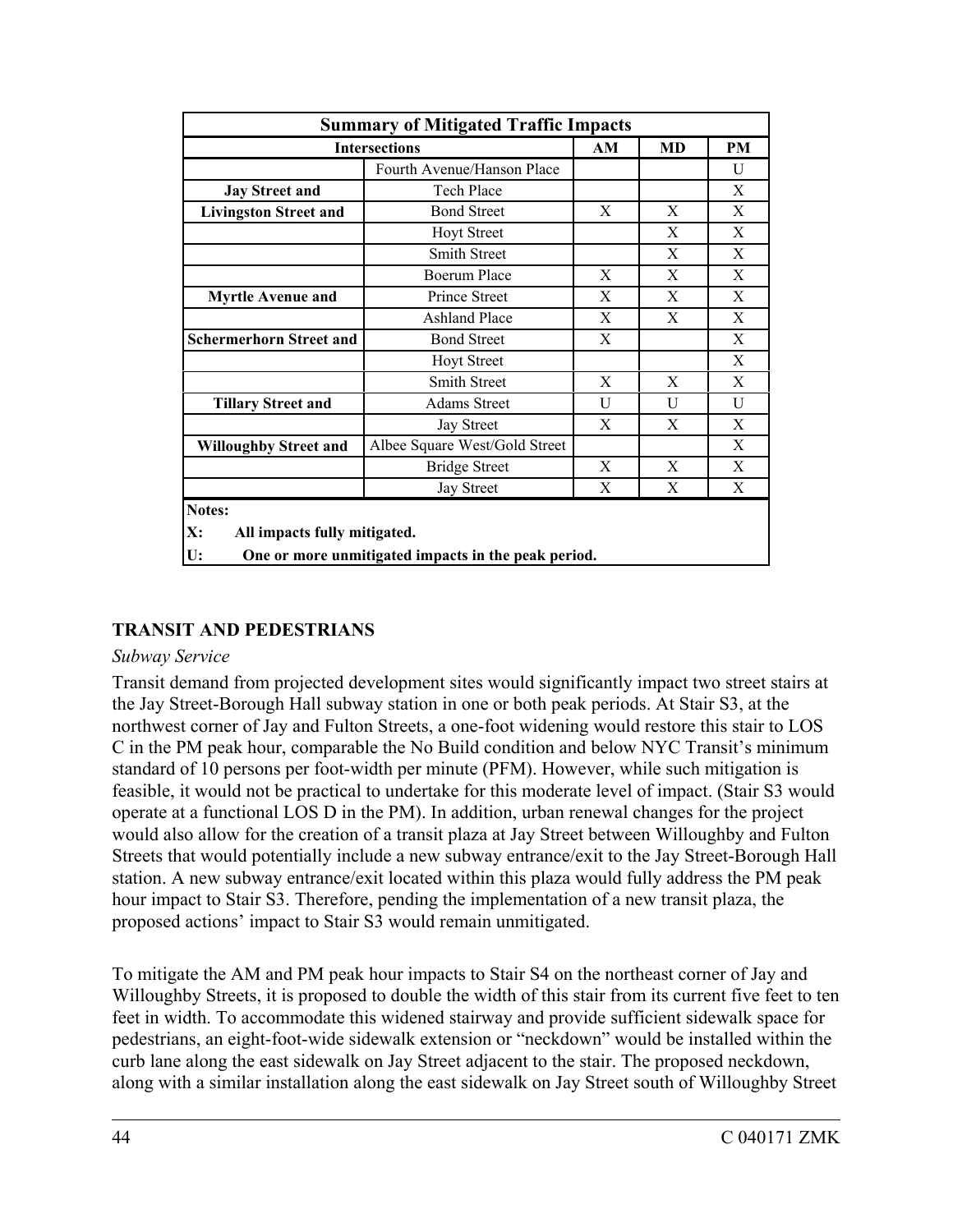(to channel traffic), would not adversely impact traffic flow conditions.

With the proposed widening, Stair S4 would operate at LOS C (8.26 PFM) in the AM peak period, comparable to the No Build condition and below NYC Transit's minimum standard of 10 PFM. In the PM peak period, this stair would also operate at an acceptable LOS C (9.01 PFM). The proposed five-foot widening would therefore return this stair to a functional level of operation in both peak periods, fully mitigating the project's impacts.

If, after further detailed engineering, widening of Stair S4 proves to be impractical due to the presence of utilities or other physical constraints, an alternative mitigation scheme will be explored. Under this alternative, a second 5-foot-wide stair would be constructed adjacent to the building line immediately to the north of Stair S4. This stair would face northward and share a common landing with Stair S4 in a "T"-shaped configuration. The two 5-foot-wide stairs would function as a combined system with a capacity similar to that achieved by widening Stair S4 to 10 feet. Consequently, this alternative mitigation measure would similarly address the project's AM and PM peak hour impacts to Stair S4. Construction of this new stair would likely not require extension of the adjacent sidewalk, but such an extension (or neckdown) may still be considered for implementation for the purposes of enhancing pedestrian safety at this intersection.

## *Local Bus Service*

Project demand would significantly impact eastbound B25 service in the PM peak hour. As standard practice, New York City Transit routinely conducts ridership counts and adjusts bus service frequency to meet its service criteria, within fiscal and operating constraints. Therefore, no mitigation is proposed for the impact to eastbound B25 service.

## *Pedestrians*

Project demand would significantly impact the north crosswalk on Jay Street at Willoughby Street in the PM peak hour and the south crosswalk on Albee Square West at Willoughby Street in both the AM and PM peak hours. These crosswalk impacts would all be fully mitigated by widening each crosswalk by from 0.5 to four feet.

## **AIR QUALITY**

Under the 2013 build condition, with the development of the projected sites, impacts on carbon monoxide (CO) would be well below ambient air quality standards and the City's de minimis criteria. The proposed traffic mitigation measures, which include new roadway configurations and volume diversions, were evaluated to determine the potential effects on air quality in the study area. Because the proposed mitigation measures seek to avoid or reduce the levels of congestion and delays at an intersection, an overall improvement in traffic conditions is expected for the study area as compared to the Build condition. Based on the traffic mitigation analysis presented above, the proposed changes in volume, levels of service, and delays through the network would result in similar, if not lower, predicted CO concentrations under the build with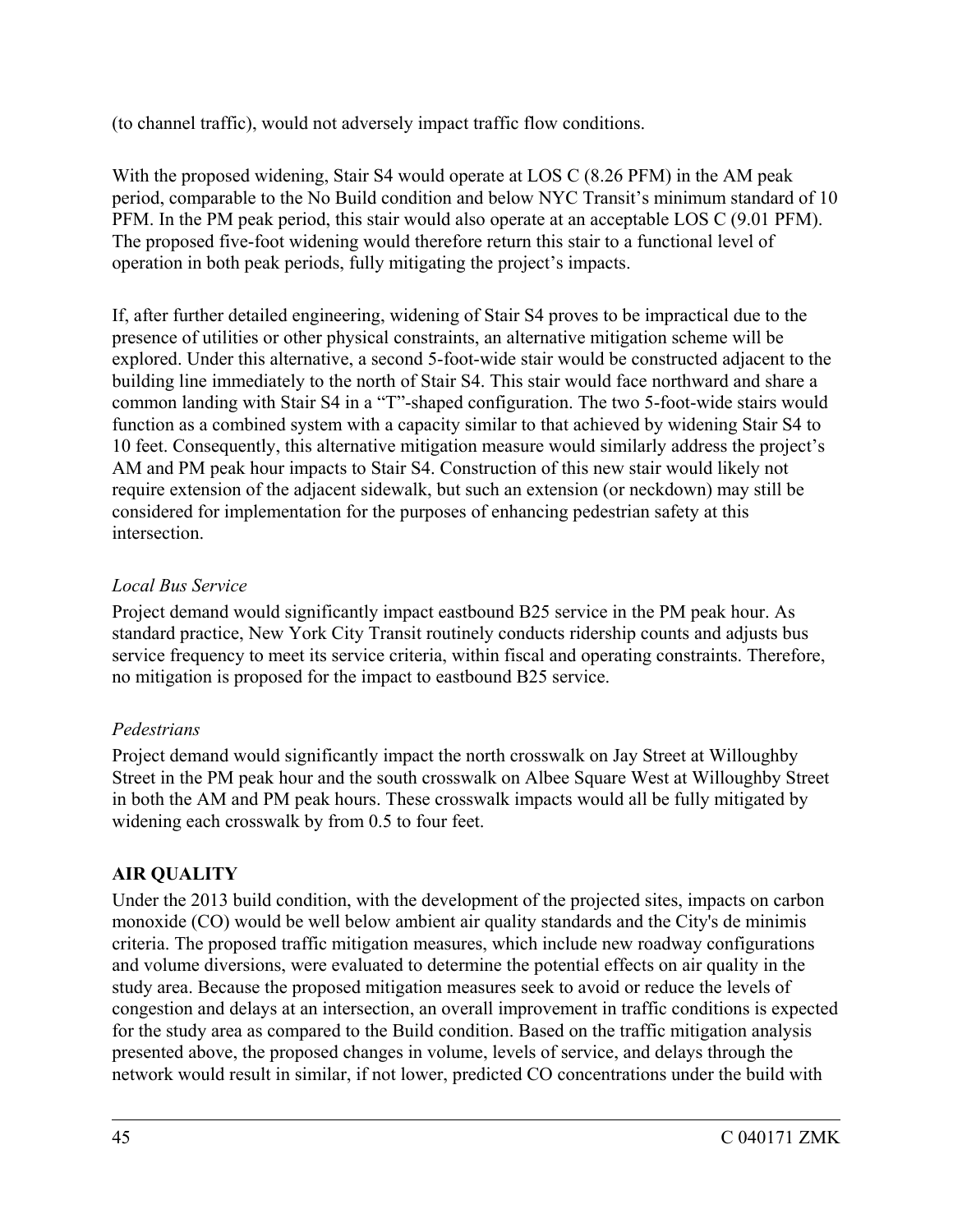mitigation condition. Similarly, the build with mitigation scenario would not alter the conclusions of no significant impact on inhalable particulate (PM10 and PM2.5) levels. The proposed traffic mitigation measures would not affect the stationary or industrial source analyses, which determined that there would be no significant air quality impacts resulting from the proposed actions.

## **NOISE**

At the noise receptor located at Duffield Street between Willoughby and Fulton Streets, future noise levels with the proposed actions would increase by up to 3.4 dBA compared to future noise levels without the proposed actions during the AM peak period. Increases of this magnitude would be perceptible and, based upon CEQR noise impact criteria, would constitute a significant noise impact. This impact would occur because of the relatively low volumes at this location without the proposed actions, and the number of vehicles (particularly trucks) generated by the development expected on this street and in the surrounding area. While no residences would be impacted with the proposed actions, the increase in noise levels during the AM peak period would exceed the CEQR impact criteria and thus, the project would have a significant noise impacts at this location. There is no feasible mitigation to eliminate this impact at this site during this time period, and thus it constitutes a significant adverse project impact.

## **ALTERNATIVES**

Four alternatives were examined with the goal of avoiding or reducing project-related significant adverse impacts: the No Action Alternative, the No Unmitigated Impacts Alternative, the Modified BCURP Alternative and the Brooklyn-Queens Expressway (BQE) Ramp Alternative.

Under the No Action Alternative, which analyzes future conditions without the proposed actions, certain project impacts would be reduced or avoided; however the objective of facilitating new development would not be achieved.

The No Unmitigated Impacts Alternative finds that projected development anticipated under the proposed project would need to be reduced by 95% to avoid impacts. As with the No Action Alternative, the No Unmitigated Impact Alternative would not achieve the objective of facilitating future development.

The Modified BCURP Alternative considers the project in the absence of new Urban Renewal site designations. This alternative would limit certain project impacts but would not allow for the creation of new public spaces through Urban Renewal; would not achieve the objectives of the Urban Renewal Plan; and would not facilitate future development.

The BQE Ramp Alternative examines future traffic conditions with the inclusion of a new ramp to Navy Street from the westbound Brooklyn-Queens Expressway. This alternative would help to reduce or avoid traffic impacts along Flatbush Avenue by diverting traffic exiting the BQE and heading southbound onto Navy Street/Ashland Place. This alternative requires further review and investigation in coordination with the State Department of Transportation, which has jurisdiction over the BQE.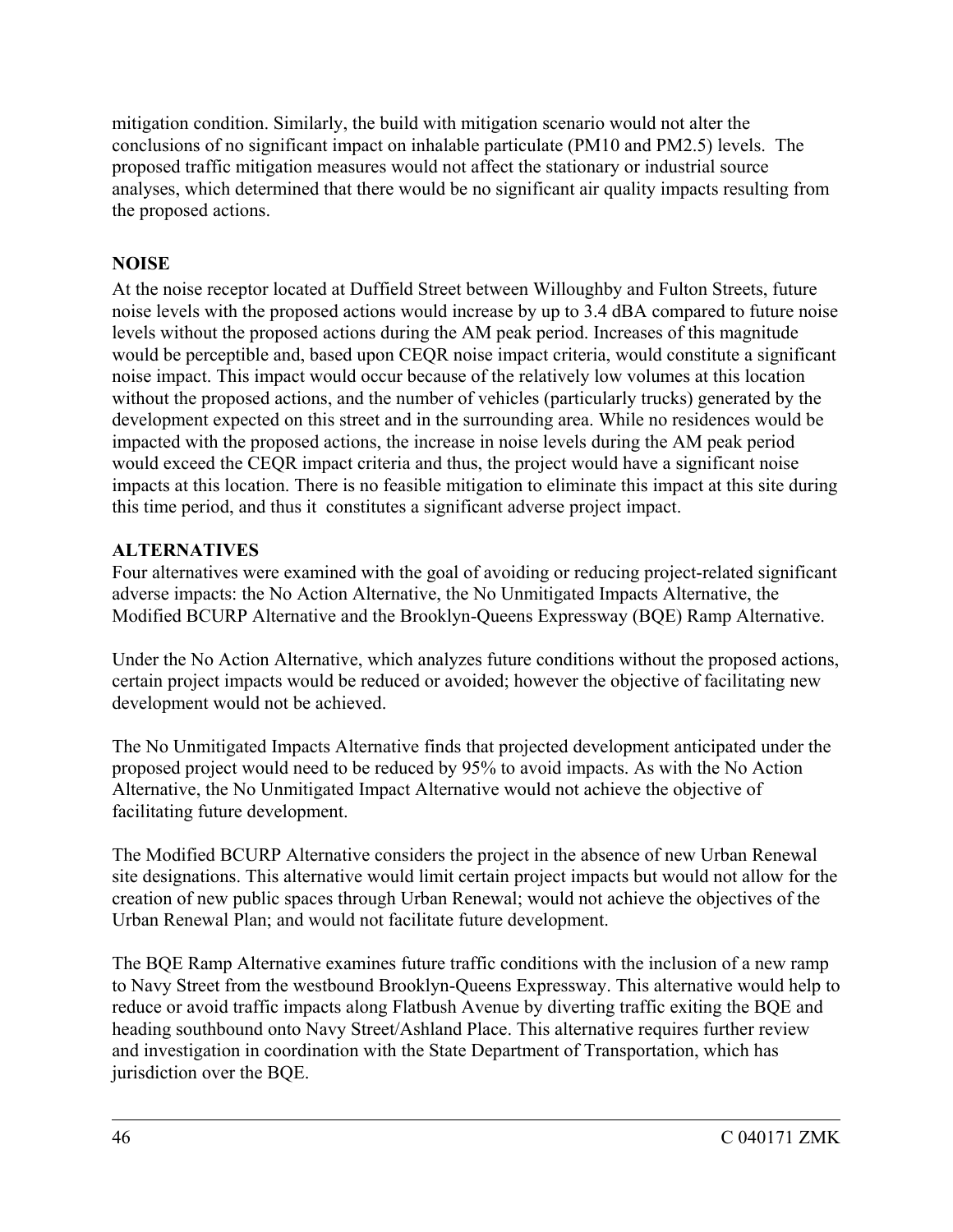## **UNIFORM LAND USE REVIEW**

This application (C 040171 ZMK), in conjunction with the applications for the related actions (C 030514 MMK, C 030515 MMK, C 030516 MMK, C 030517 MMK, C 040173 HUK, C 040174 HUK, C 040175 HUK, C 040177 HDK, C 040178 HDK, C 040179 HDK, C 040180 PPK, C 040181 ZSK, C 040182 ZSK, C 040183 ZSK, C 040184 ZSK and C 040185 PSK), was certified as complete by the Department of City Planning on December 1, 2003, and was duly referred to Community Board 2 and the Borough President, in accordance with Article 3 of the Uniform Land Use Review Procedure (ULURP) rules, along with the related non-ULURP applications (N 040172 ZRK and N 040176 HGK) and modification of previously granted Special Permits (M 930481(E) ZSK, M 000592(A) ZSK, M 860689(B) ZSK), which was sent to the Community Board and the Borough President for information and review.

## **Community Board Public Hearing**

Community Board 2 held a public hearing on this application on January 21, 2004, and on February 3, 2004, voted with 19 in favor, 17 opposed and 3 abstentions, to approve certain applications and disapprove others. Because this vote did not receive the necessary majority, the recommendation was not adopted.

On February 18, 2004, Community Board 2 issued a letter explaining its review of the subject applications and urging the City to consider the Land Use Committee's report.

The Land Use Committee's "Action Report" included the following recommendations:

1. The Land Use Committee recommends approval of the "Zoning Amendments" [applications 040171 ZMK and N040172 ZRK] and the "Modification of the MetroTech General Large Scale Plan" [applications M930481(E) ZSK, M000592(A) ZSK and M860689(B) ZSK] with the following conditions:

#### TRANSPORTATION

A. Study the traffic and transportation impacts of full build-out on every site identified in the Downtown Brooklyn Plan and project assumptions for a period of 25 years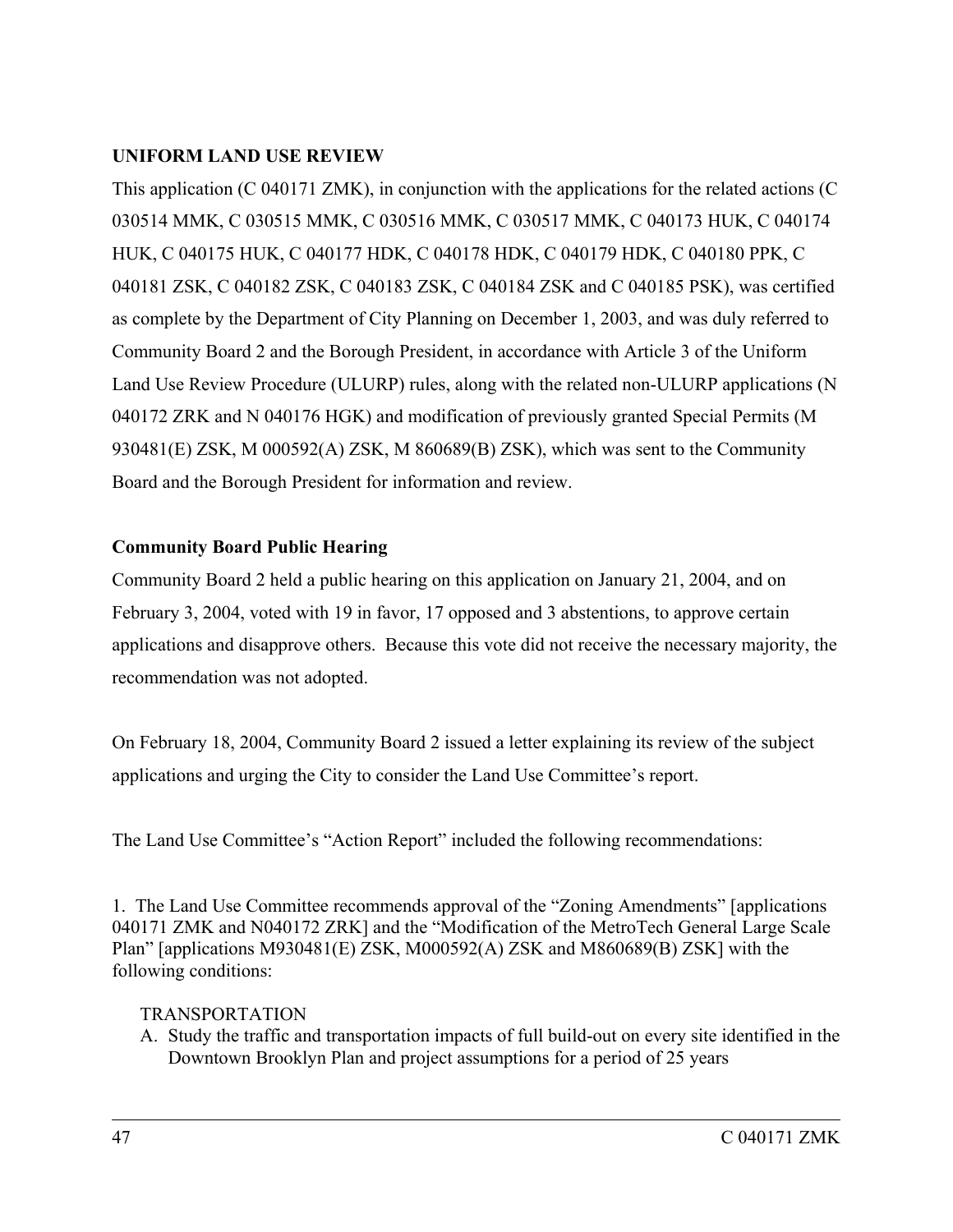#### MASS TRANSIT

- B. Secure funding in the 2005-09 Metropolitan Transit Authority Capital Plan, now being finalized, for the following projects:
	- i. Increase the subway car fleet by servicing and rebuilding an additional 200 cars (over the 53 already programmed) on the B Division (lettered lines)
	- ii. Construct a new train tunnel for use of Long Island Railroad shared service and extend the Second Avenue subway line to Brooklyn
	- iii. Optimize bus circulation in Downtown Brooklyn for subway transfers, bus stops and layover areas, potentially including bus lanes, pre-boarding fare collection, and bus priority signal systems
	- iv. Build a transit hub at the base of the building at Willoughby, Adams and Fulton streets, with bus platforms and subsurface connections between the Jay Street and Borough Hall subway stations
	- v. Restore the F express subway line, extend the V local subway line into Brooklyn and extend and increase service frequency on the G subway line
	- vi. Rebuild the narrow stairways and platform of the Lawrence Street station as part of the planned connection with the Jay Street station
	- vii. Renovate and re-open the Myrtle Avenue subway station, south of the Manhattan Bridge

#### PARKING

- C. Extend the "no authorized permit" zone to the limits of the Primary Study Area of the Downtown Brooklyn Traffic Calming Project
- D. Make provision for off-street parking for agency personnel
- E. Eliminate all on-street designated spaces for agency personnel parking
- F. Institute a resident permit parking program in the adjacent residential communities
- G. Install muni-meters with provision of longer (two-four hour) parking
- H. Vigorously enforce parking regulations in the downtown core (including the aforementioned recommended permit regulations, double parking, standing at bus stops and fire hydrants, meter 'hogging,' etc.) by means of a separate, designated NYPD precinct

#### HOUSING AND BUILDING STANDARDS

- I. Incorporate the 50-30-20 affordable housing ratio into all future housing
- J. Require participation in the Quality Housing Program for residential construction
- K. Apply same 'green building' standards, meeting the LEED standards, as in the Lower Manhattan Development Plan
- L. Establish a building height limit of 250', unless otherwise set lower, for the area bounded by Boerum Place, Fulton Street, Flatbush Avenue and Livingston Street

## PARK AND OPEN SPACE

- M. Fund the maintenance and upkeep of the existing parks in Community District 2; explore the establishment of an endowment
- N. Fund the development of the planned South Oxford Park and recreation center
- O. Fund the park and open space projects listed in Community Board 2's register of Capital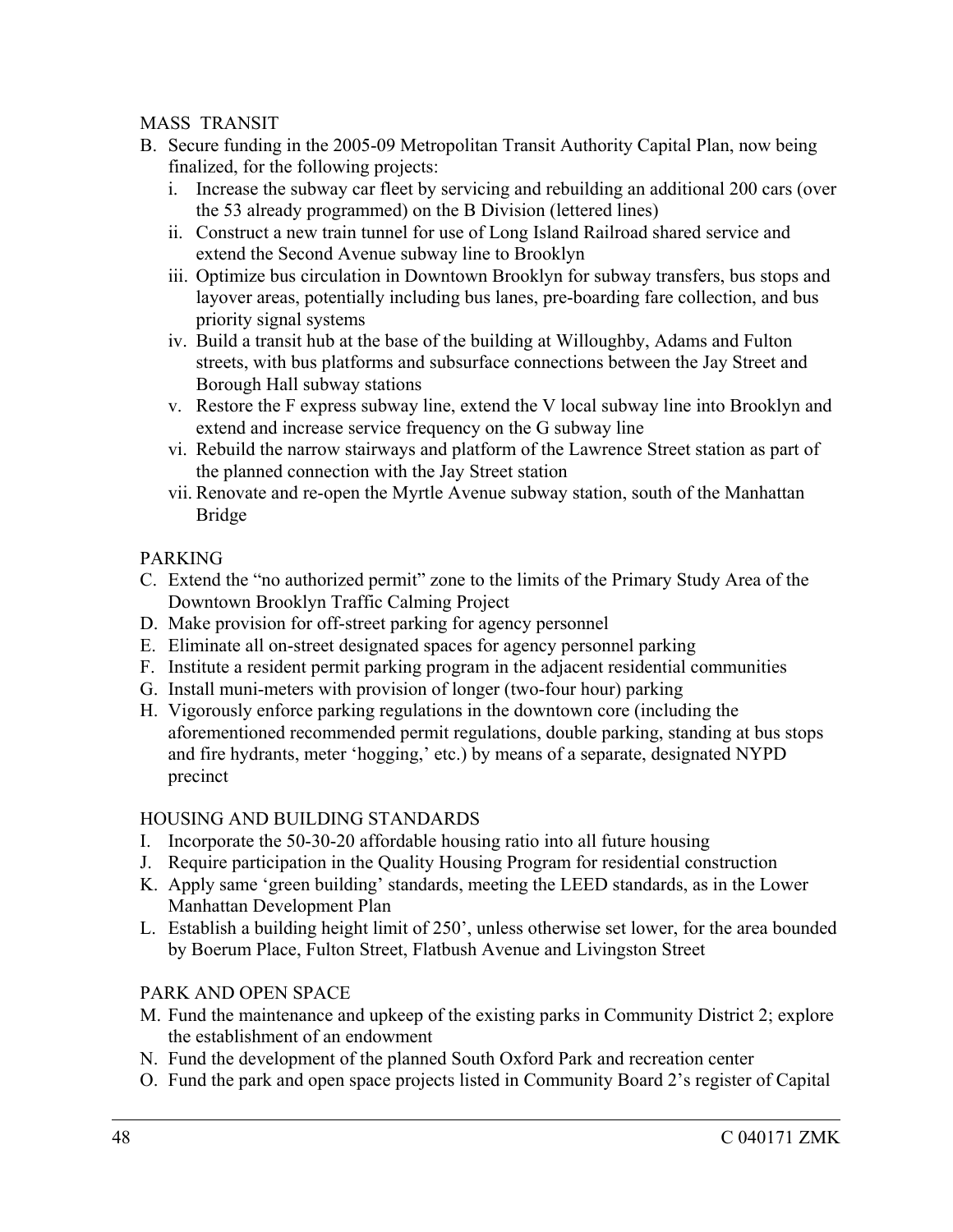Budget Priorities

P. Plant trees wherever possible, in containers (using the 'Verizon model') and in the ground, throughout the community district

#### HISTORIC PRESERVATION

Q. Review the following buildings as possible landmarks:

| 375 Fulton Street                                                         | 25 Elm Place (Loesser's Dept. Store)                            |  |  |
|---------------------------------------------------------------------------|-----------------------------------------------------------------|--|--|
| 418-34 Fulton Street (Abraham & Straus)                                   | 370 Jay Street (Board of Trans. Bldg.)                          |  |  |
| 446 Fulton Street (Liebmann Bros. Bldg.)                                  | 105 Johnson Street (Westinghouse H.S.)                          |  |  |
| 456 Fulton Street (Namm's)                                                | 131 Livingston Street (Bd. of Educ.)                            |  |  |
| 505 Fulton Street (Offerman Building)                                     | 308-10 Livingston Street                                        |  |  |
| 532-40 Fulton Street, aka 2-12 Nevins<br>Street and 2-4-6 Flatbush Avenue | 15 Willoughby Street, aka 345 Adams<br>Street (Brooklyn Edison) |  |  |
| 567-69-71 Fulton Street                                                   | 81 Willoughby Street (NY&NJ Tel. Co.)                           |  |  |
| 233 Duffield Street                                                       | 101 Willoughby Street                                           |  |  |

- 2. The Land Use Committee recommends disapproval of the "Urban Renewal Plan Amendments" [applications 040173 HUK, 040174 HUK and 040175 HUK], the "Designation of Sites in the Brooklyn Center Urban Renewal Plan" [application N040176 HGK] and the "Disposition of City-Owned Property" [applications 040177 HDK, 040178 HDK, 040179 HDK and 040180 PPK], except for those portions of applications 040175 HUK and 040179 HDK as pertain to the development of the public library.
- 3. The Land Use Committee recommends disapproval of the "Special Permits pursuant to Section 74-52 of the Zoning Resolution" [applications 040181 ZSK, 040182 ZSK, 040183 ZSK and 040184 ZSK].
- 4. The Land Use Committee recommends approval of the "Site Selection for a Public Library" [application 040185 PSK] without conditions.
- 5. The Land Use Committee recommends approval of applications 030514 MMK, 030516 MMK and 030517 MMK, "Amendments to the City Map." The Land Use Committee recommends disapproval of application 030515 MMK, the fourth of the "Amendments to the City Map," for the "Elimination, discontinuance and closing of Red Hook Lane between Boerum Place and Willoughby Street."

## **Borough President Recommendation**

This application was considered by the Borough President, who issued a recommendation approving the application with conditions on March 10, 2004.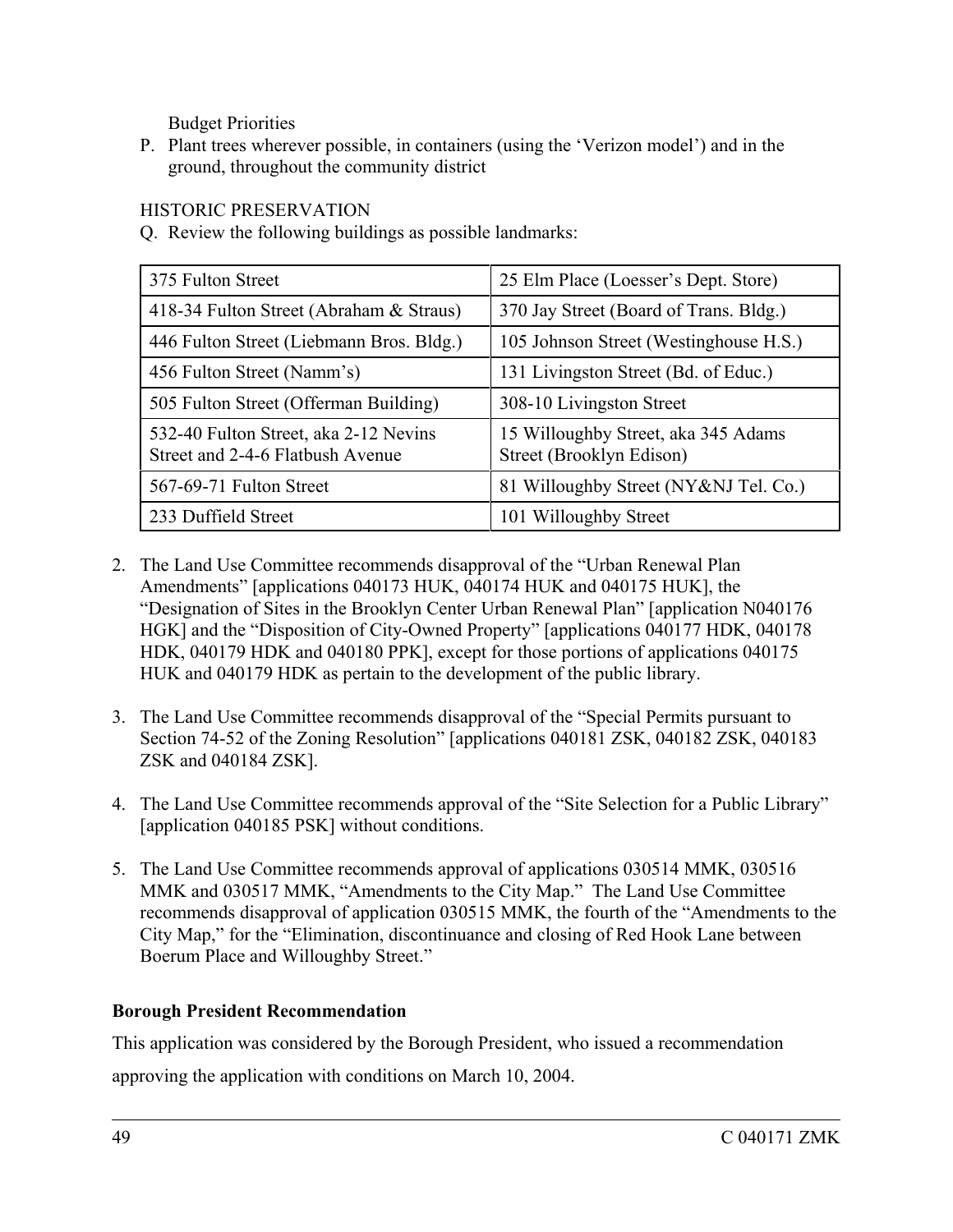The Borough President's recommendation included the following conditions:

## TRANSPORTATION AND PARKING

Transportation

- 1) Management, public participation and implementation
	- a) Establish a new city public/private partnership, the Downtown Brooklyn Transportation Management Agency (TMA) with the following responsibilities:
		- (1) address current and future traffic, parking and mass transportation issues;
		- (2) include a process for community-based involvement, inclusive of designated members of neighborhood organizations, as a means to obtain guidance and advice in the identification of problems and opportunities, planning and implementation; and, prepare and implement a traffic/transportation management strategy through operational and capital improvements.
	- b) The TMA shall be comprised of appointments by the mayor from all appropriate agencies of cities; appropriate divisions of the MTA; the Brooklyn Borough President's Office; affected members of the City Council; and, chairpersons of Community Boards 2, 6 and 8.
	- c) The TMA governing body shall establish a task force comprised of neighborhood community organizations and business organizations.
	- d) The City shall provide the initial \$500,000 in funding for the establishment and operation of the TMA as a line item in the City's FY05 expense budget, with funds made available as of July 1, 2004. Such funds may be replaced or supplemented through Federal and State funding sources. The Mayor and the City Council shall allocate \$2 million in the FY 05 budget (Capital and/or Expense) in order to immediately implement specific measures noted below under the "Traffic Calming" heading. Additional funds for implementation shall be allocated in subsequent years based on analysis conducted by the TMA.
- 2) Tasks under the purview of the TMA should include but not be limited to:
	- a) Traffic Analysis

Undertake a comprehensive area-wide traffic analysis according to a scope of work developed in consultation with public participation, with commitments to update biannually, recommend mitigation and develop implementation strategy in consultation with the public.

b) Public Transit

Establish a jitney/bus loop by providing funding for such service via issuing a contract at up to \$2 million per year or allocating \$2 million for direct purchase of equipment, with sufficient number of vehicles (utilizing low or zero emission vehicles) and personnel to operate such loop/route as an integrated feeder-distribution system serving the ferry service at Fulton Landing and subsequent ferry stops and other area destinations or attractions.

- c) Traffic Calming
	- i. Expedite implementation of traffic calming measures as noted above to advance specific Downtown Brooklyn Traffic Calming Study measures to be implemented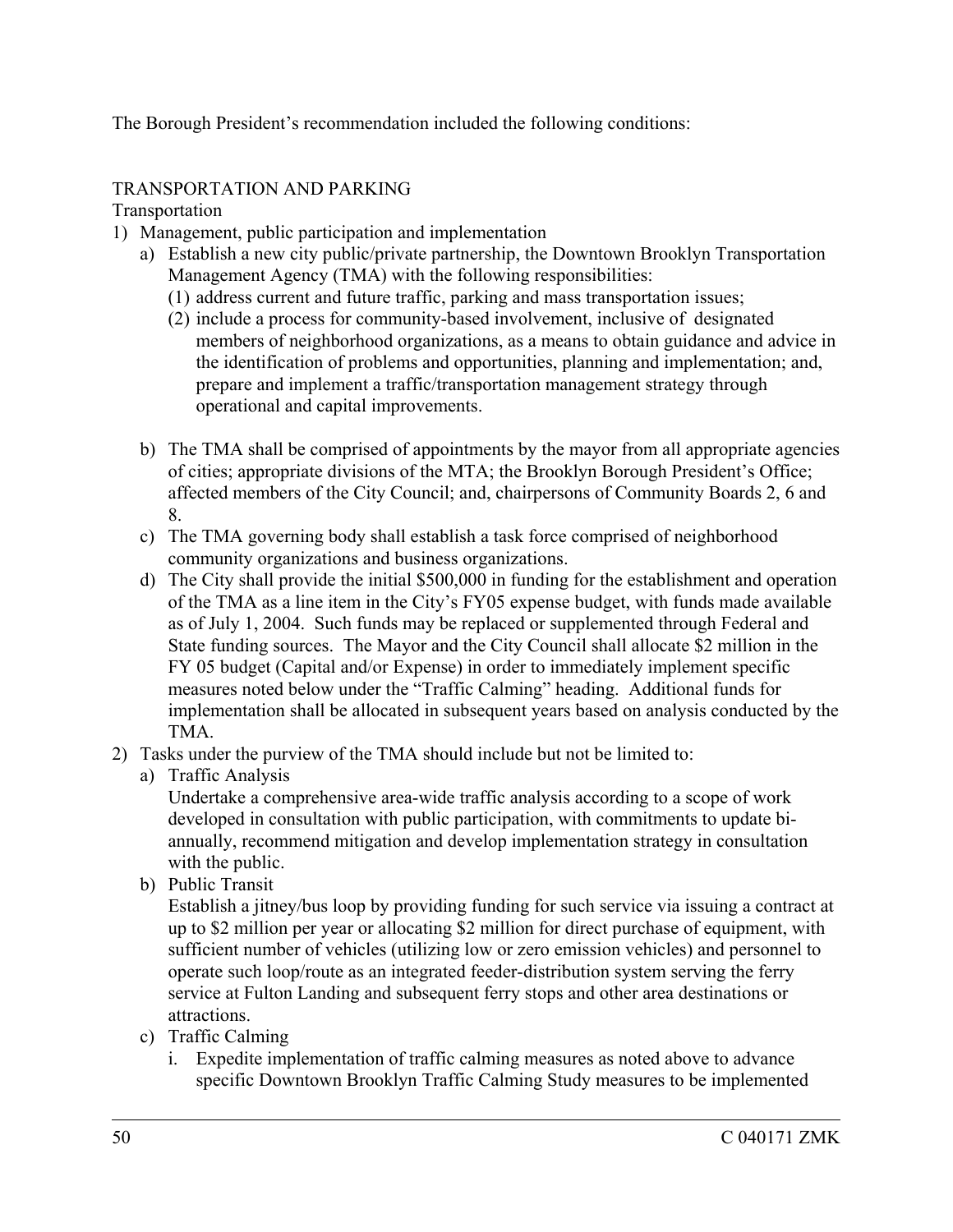now. Implement in phases the remaining mitigation measures in subsequent fiscal years. Prioritization of specific improvements should be developed based on the incidence of safety deficiencies or concerns and identification of traffic mitigation measures. Consultation in developing priorities shall include the Brooklyn Borough President's Office, affected City Council Members and Community Boards 2, 6 and 8 and the TMA.

- ii. Accelerate the reconstruction of Tillary Street from FY09 to FY06.
- iii Upgrade the crosswalks at the intersection of Adams Street with Tillary Street, consistent with the Downtown Brooklyn Traffic Calming Project's recommendations.
- d) City vehicles/parking permits Extend the "no authorized permit" zone for the area including the primary study area of the Downtown Brooklyn Traffic Calming Project, the Downtown Brooklyn waterfront area and Prospect Heights.
- e) Resident and Commuter Parking
	- i. Implementation of permit parking programs to address both commuters and city vehicles/parking permits.
	- ii. Coordinate with the Downtown Brooklyn Council's parking assessment and develop "next steps" and anticipated timeline towards implementation of results for an area consisting of the primary study area of the Downtown Brooklyn Traffic Calming Project, the Downtown Brooklyn waterfront area and Prospect Heights, with allowances for specific duration parking by visitors and patrons of area retail and service businesses.
- f) Traffic circulation
	- i. Evaluate City Department of Transportation's city-wide Truck Route Management and Community Impact Reduction study with consideration of implementing signage alternatives, including time of day prohibition, location and use of loading bays and vehicle size limitation as a means to further control truck traffic in Downtown Brooklyn.
	- ii. Analyze on an annual basis, the appropriateness of "pedestrian only" street signage/classification for Willoughby Street for specified weekday hours, between Duffield and Jay Streets and implement as warranted.
- g) Enforcement
	- i. Provide adequate staffing for the enforcement of parking and traffic regulations in Downtown Brooklyn.
	- ii. Provide additional signage to supplement enhanced traffic enforcement within one year of the effective date of the land use actions.

## Transit

1) Ferry Service

Issue RFP's, starting in 2005, bi-annually, to solicit interest of ferry operators to initiate waterborne routes between the Downtown Brooklyn waterfront with Staten Island, New Jersey Breezy Point or other Rockaway locations, and other Brooklyn locations such as the Greenpoint-Williamsburg waterfront.

2) Coordinate strategy for advocating for MTA commitments as a means to improve transit in and out of Brooklyn by the following (Mayor and City Council standing united with the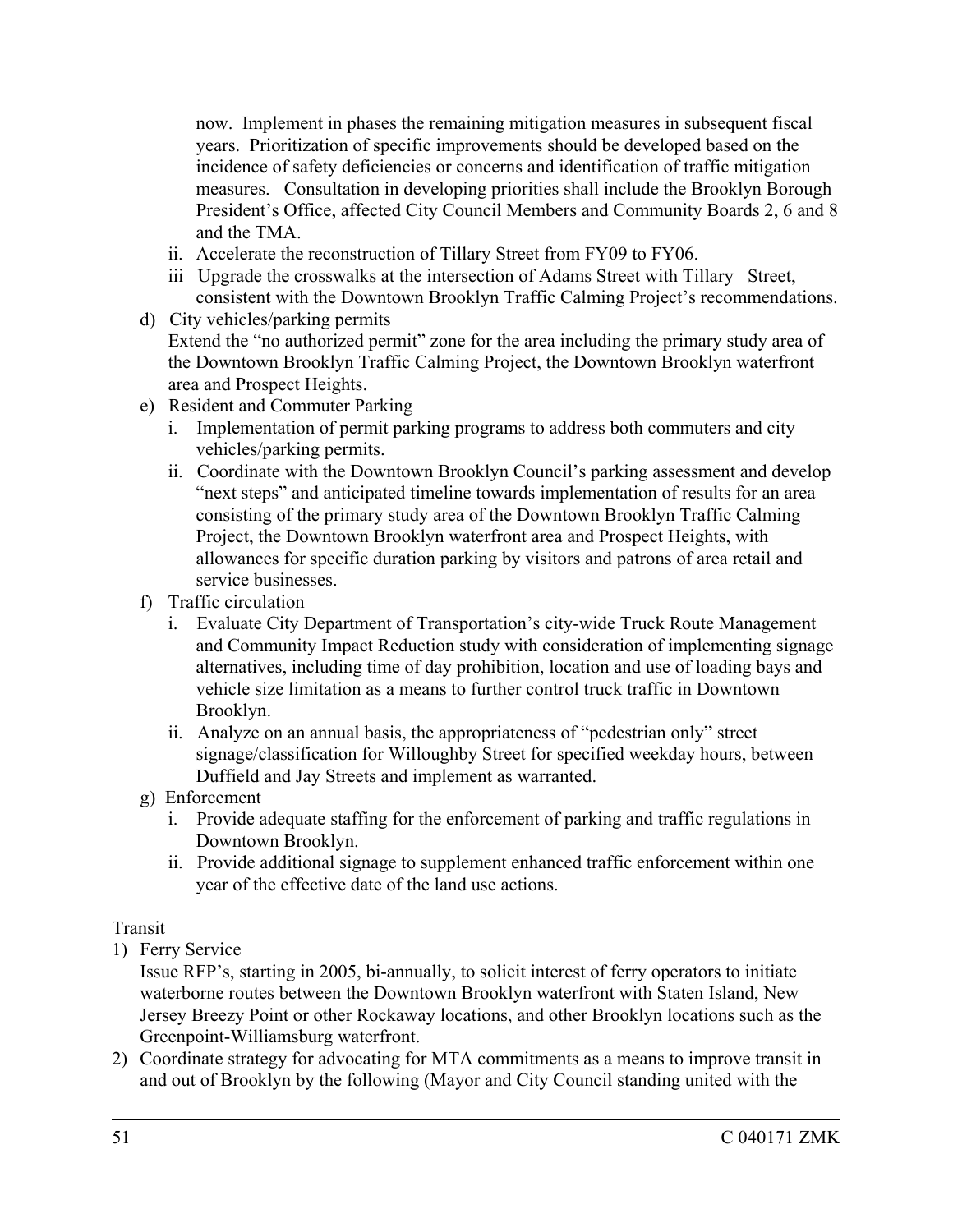Borough President at the MTA's June hearing on the MTA's Five Year Capital Plan):

- a) Operations Improvements
	- i. Increase the number of subway cars and trains serving Downtown Brooklyn.
	- ii. Extend Second Avenue subway service into Downtown Brooklyn and to maximize service to Brooklyn riders.
	- iii. Restore IRT 5 midday service through Downtown Brooklyn.
	- iv. Program turnstyles to facilitate free Metro Card transfers at Downtown Brooklyn stations.
- b) Infrastructure Improvements
	- i. Expedite the repair of the Bergen Street station infrastructure and then extend the V service into Brooklyn and restore the Culver line Express service.
	- ii. Re-prioritize its subway station modernization program to accelerate work sooner in terms of upgrading the entrances to the Hoyt-Schermerhorn station.
	- iii. Investigate the physical feasibility of constructing a new Brooklyn bound Lawrence Street station platform as a means to provide additional platform capacity and circulation and stairwell capacity.
	- iv. Investigate the physical feasibility of constructing subsurface connections between: the Brooklyn bound IRT 4/5 Borough Hall station with the Jay Street Borough Hall station; IRT Hoyt Street Station with IND Hoyt-Schermerhorn station; and, BMT Dekalb Avenue station with IRT Nevins Street station.
	- v. Provide Lower Manhattan/Long Island Rail Road/JFK travel needs by a rail tunnel from Brooklyn to Manhattan in a manner that does not compromise existing subway service and actually adds service in Brooklyn.
- c) Bus Service

Provide additional express or limited-stop bus service from underserved Brooklyn communities to Downtown Brooklyn.

## Agency Parking

- 1) Provide a list of the agencies will be relinquishing dedicated curb side spaces, noting the number of spaces relinquished, the precise location, the proposed curb side replacement signage for each location and the effective date of the change.
- 2) Provide letters written to chief operating officers of those establishments with underutilized private parking facilities at MetroTech, urging them to negotiate with the City to make a specified number of parking spaces available to the City agencies.

Commuter, Visitor and Resident Parking

- 1) Propose to Community Board 2 and the Brooklyn Heights Association a change of alternate side of the street parking regulations from: "No Parking 8AM - 6PM" and "Parking Only 8AM - 6PM" to: "…7AM -7PM."
- 2) Commit to a schedule to replace meters with muni-meters in Downtown Brooklyn, Brooklyn Heights, Boerum Hill and adjacent sections of Fort Greene.
- 3) Remove afternoon parking restrictions along both sides of Atlantic Avenue from Fourth Avenue to Hicks Street.
- 4) Provide funding commitments in a timely manner for the public parking garages beneath the BAMLDC sites for the Brooklyn Public Library and for the "north" site.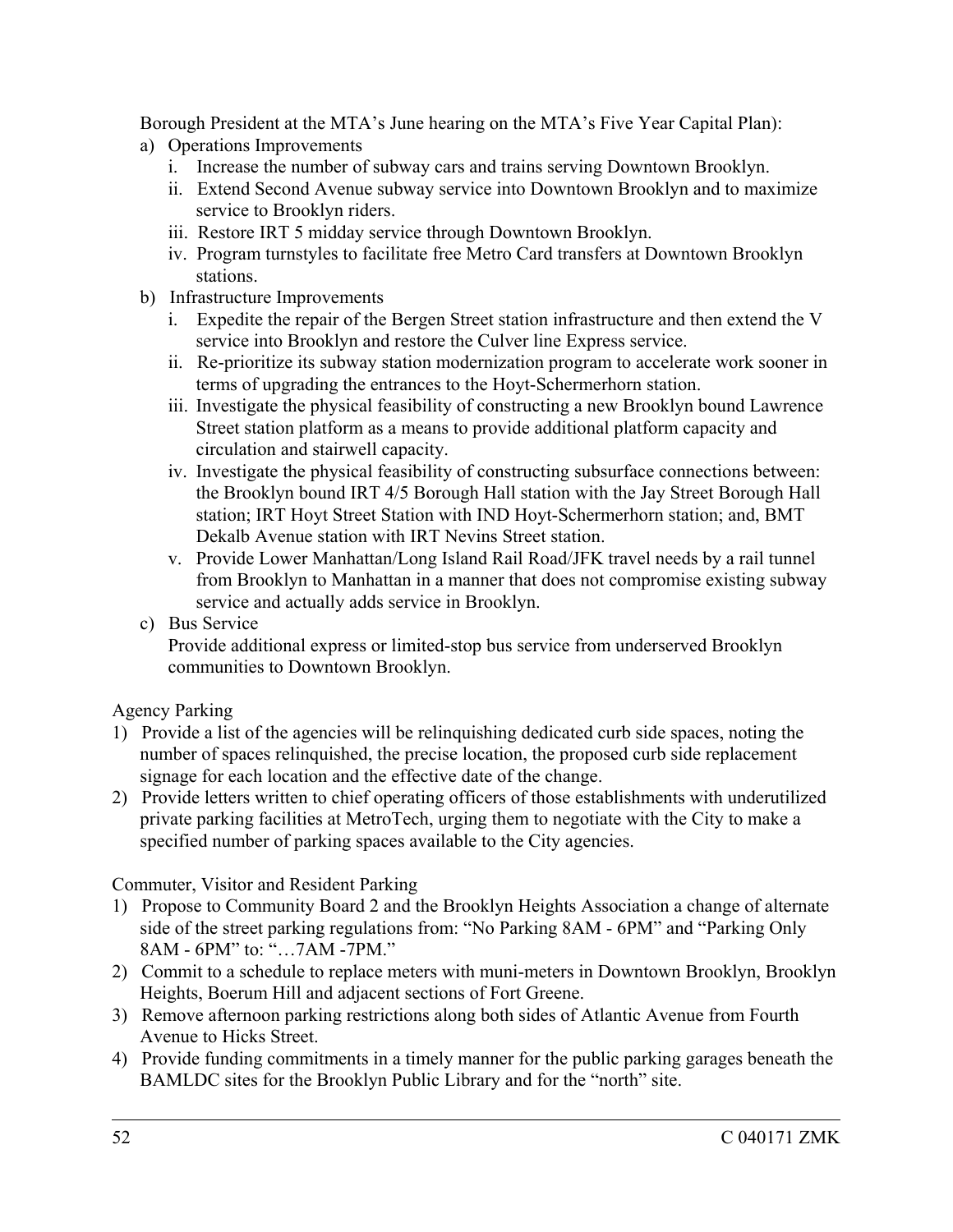Parking Accommodations for Bicycles

1) Provide specific capacity for bicycle parking spaces.<sup>1</sup>

#### EMPLOYMENT2

- 1) Developers shall be required to:
	- a) Maximize participation of minority and women contractors and consultants, and Brooklyn material suppliers;
	- b) Consult the Downtown Brooklyn Advisory and Oversight Committee in order to coordinate with its job training and counseling initiatives with construction unions towards implementing strategies to enroll local residents in construction trade programs;
	- c) Consult with the Downtown Brooklyn Council in order to coordinate job training and counseling initiatives as a means to maximize local hiring for permanent job placements; and,
	- d) Provide notice of opportunities for construction and permanent jobs to appropriate NYCHA staff affiliated with Farragut, Gowanus, Ingersol, Walt Whitman and Wyckoff Houses and to City one stop centers;

#### ARTS AND CULTURE AND EDUCATION

- 1) The disposition of 370 Jay Street for the reuse of the building or redevelopment of the site should include requirements for such arts, cultural or educational uses that serve as community resource by providing opportunities to: establish live/work space for artisans, artists and performing artists: incubator space for emerging Brooklyn artistic and cultural companies including: studio space, rehearsal space and live performance theater space (up to 300 seats); education and cultural facilities; and/or, business or research incubator under university or educational institution sponsorship.<sup>3</sup>
- 2) The reuse or redevelopment of current or future Brooklyn Center Urban Renewal Plan sites developed with commercial use shall, where practicable: incorporate arts, cultural or educational facilities in an assessable area of the redevelopment site.<sup>4</sup>

#### AFFORDABLE HOUSING

1) For any Brooklyn Center Urban Renewal Plan (Plan) sites developed with residential use or mixed-use projects that include residential uses, not less than 20 percent of the units per development shall be affordable to Brooklyn residents<sup>5</sup>, through modifying requirements for

<sup>&</sup>lt;sup>1</sup> Conditions for Special Permits for Public Parking Garages (040181 ZSK; 040182 ZSK; 040183 ZSK; 040184 ZSK)

<sup>&</sup>lt;sup>2</sup> Condition the disposition of city-owned property with standards for (040177 HDK; 040178 HDK; 040179 HDK; 040180 PPK)

<sup>&</sup>lt;sup>3</sup> Condition redevelopment subject to the disposition of 370 Jay Street, Block 140, Lot 111 (040180 PPK)

<sup>&</sup>lt;sup>4</sup> Condition the disposition of city-owned properties (040177 HDK; 040178 HDK; 040179 HDK) 5 Affordable Housing: For non-subsidized developments, developers could chose to internally cross subsidize such units, for households earning up to 120% of New York City Area Median Income or any equivalent combination of less units affordable to a lower percentage of City AMI or more units to a higher percentage of City AMI as deemed equivalent by HPD. For where units are subsidized through government programs, developers should also consider establishing a condominium consisting of rentals to permit use of the city's housing programs, such as the New Housing Opportunities Program (NewHOP),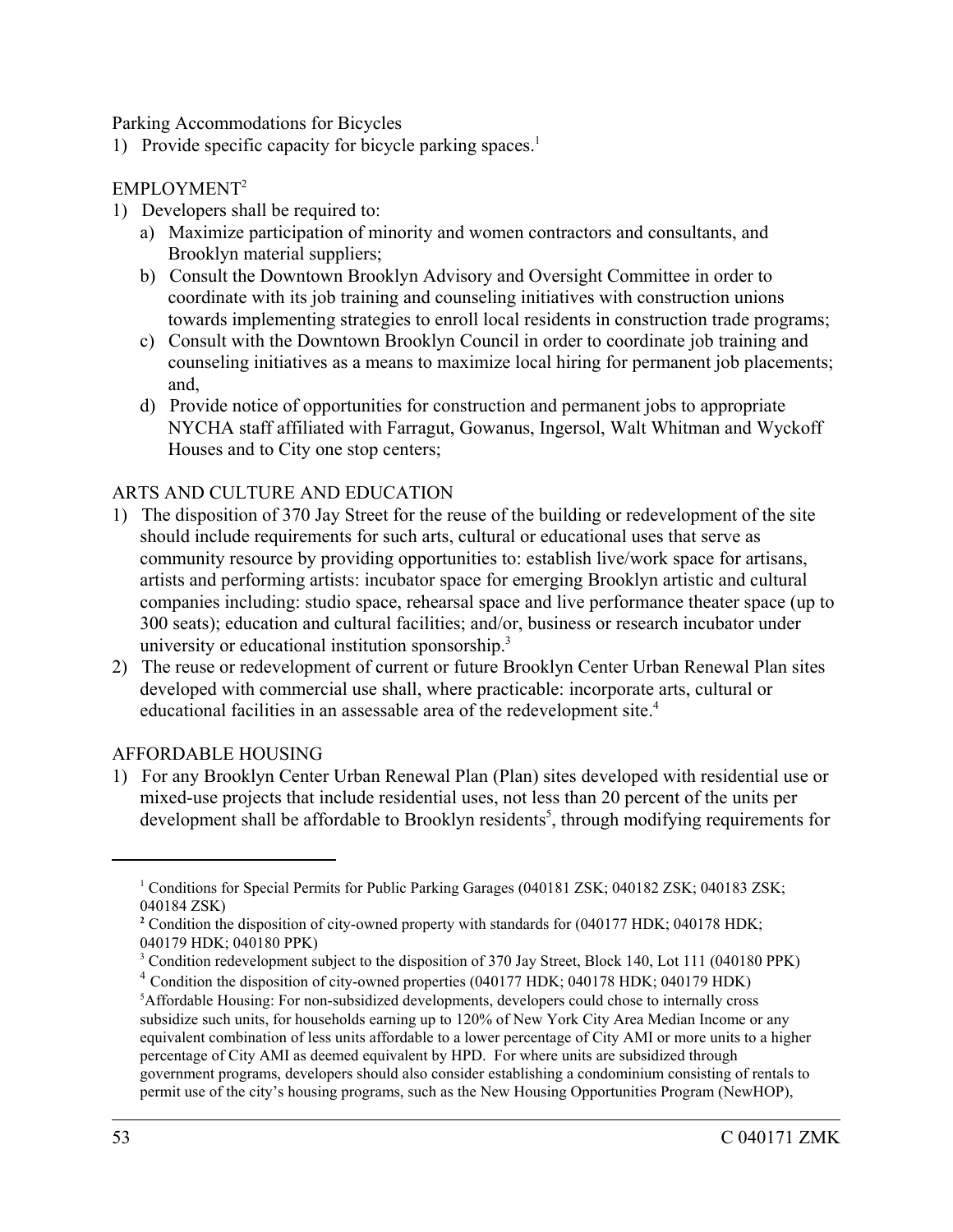urban renewal sites designated in the Plan, whether previously established or to be created as part of this amendment.<sup>6</sup>

- 2) Apply the ten percent of the proceeds from the sale of 110 Livingston Street, as identified by Mayor Bloomberg for affordable housing, in its entirety to housing sites in the Downtown Brooklyn area. Such funds could expedite the acquisition of Brooklyn Center Urban Renewal Plan Sites 11 and 21, along Myrtle Avenue between Flatbush Avenue and Ashland and possibly afford those with lower incomes a greater opportunity of securing the anticipated affordable apartments.
- 3) Give priority to 50 percent of all affordable units in all City-funded projects within the plan be targeted for occupancy by residents of Community District 2.
- 4) Provide financing for the cooperative apartments proposed to be developed under the Cornerstone Project at Atlantic Avenue between South Portland and South Oxford streets.

## OPEN SPACE, ENVIRONMENT and AMENITIES

Redevelopment and Development of Area Parks and Open Space

1) Rehabilitate Walt Whitman and S. Parks Cadman Plaza parks; McLaughlin Park; Fort Greene Park, 16 Sycamores Park and neighborhood school yards and playgrounds; and, develop the South Oxford Park/Recreation Center. The aforementioned parks and/or open spaces shall be funded in increments over the next ten years, starting with \$6 million in FY 05 and FY06, OR,

Redirect the funds that would have otherwise been used for acquiring, demolishing and paying for moving and other expenses the building of the Institute of Design and Construction, located at 141 Willoughby Street.<sup>7</sup>

#### Willoughby Square

Public participation for the design of Willoughby Square shall be done in full consultation with Community Board 2; local elected officials and the MetroTech BID, commencing with the development a scope of design work.<sup>8</sup>

#### Quality Housing Program

The extension of the Brooklyn Center Urban Renewal Plan, site designations of both previouslyand newly-designated sites, acquisition and disposition, for sites to be developed with housing, shall require compliance with the Zoning Resolution's Quality Housing Program amenities.<sup>9</sup>

Streetscapes

- the 80/20 and Mixed-Income (NewHop 80/20 and 50/30/20) programs, and the Low-Income affordable Market-Place Program (LAMP) or subsequent programs that may be developed in the future.
- <sup>6</sup> Condition for all designated sites in the Brooklyn Center Urban Renewal Plan developed with residential use and the disposition of designated sites (040173 HUK; 040176 HGK; 040177 HDK)

<sup>&</sup>lt;sup>7</sup> Condition for the site designation and acquisition of the Institute of Design and Construction, Block 2060, Lot 1 (040173 HUK; 040176 HGK; 040177 HDK)

<sup>&</sup>lt;sup>8</sup> Condition the site designation and acquisition for Willougby Square (010176 HGK; 040177 HDK)

<sup>&</sup>lt;sup>9</sup> Condition the extension and site acquisitions of the Brooklyn Center Urban Renewal Plan and the disposition of designated sites (040173 HUK; 040176 HGK; 040177 HDK)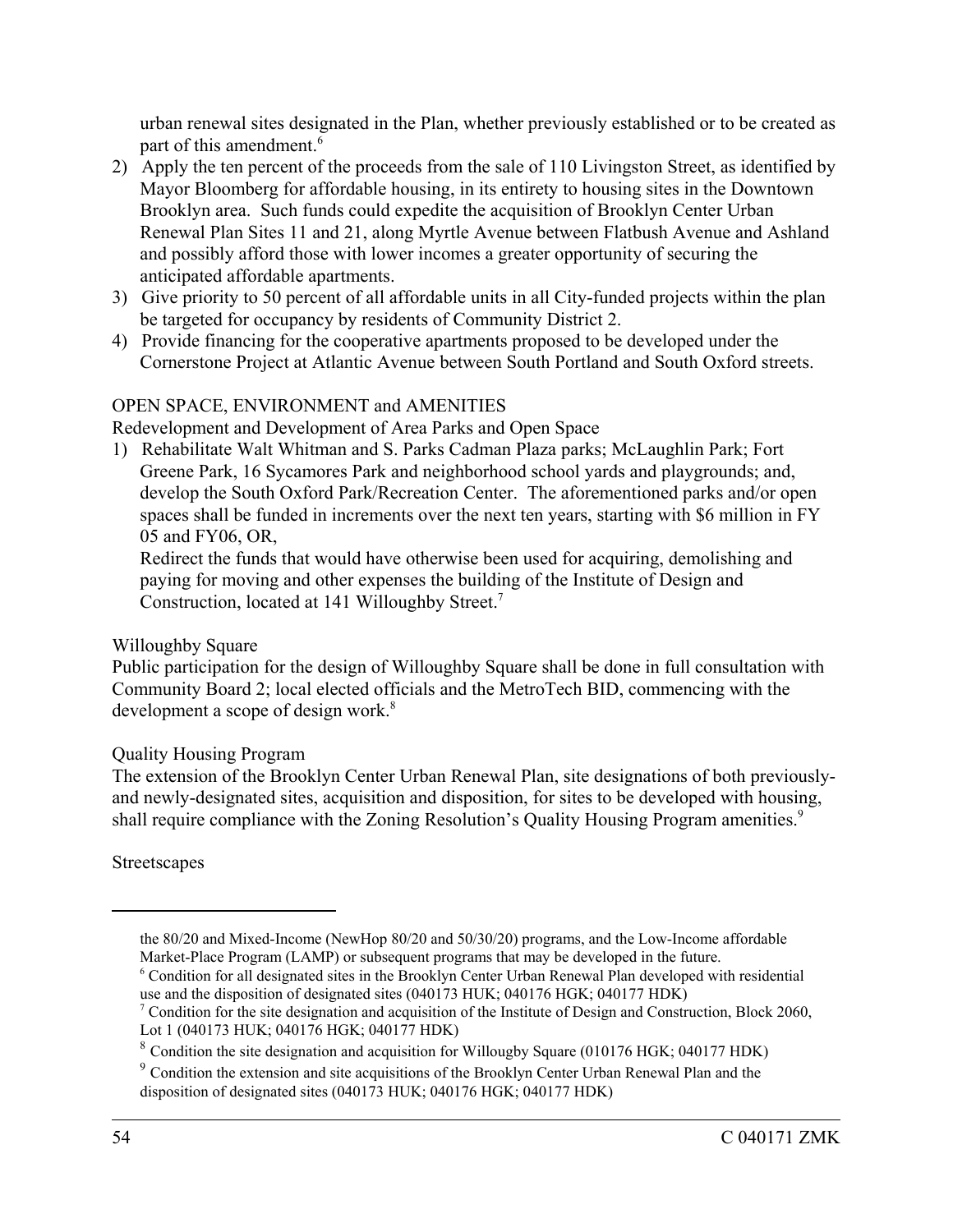Make improvements to promote the pedestrian connections between Boerum Hill and Downtown Brooklyn along Bond, Hoyt, Nevin, Schermerhorn and Livingston Streets such as street trees, etc.

## Building Design and Heights

- 1) Require developers to establish in conjunction with the Borough President's Office, a community advisory task force for the purposes of reviewing building design, renewable construction (LEEDS and WTC Sustainable Design Guidelines) standards, energy efficiency, site plan and use.<sup>10</sup>
- 2) To assist in determining whether height restrictions should be mandated, prepare renderings of the site as would be viewed from Joralemon Street at Brooklyn Borough Hall and from the south west corner of the intersection of Boerum Place with Schermerhorn Street. Renderings should depict full build-out based on the tower bulk option and the standard option (that restrict height to a maximum of 250 feet). $^{11}$

## Air Quality

For all new public parking garages, incorporate state-of-the-art technology to achieve emission standards that do not pose a health risk to the adjacent residential and business population.<sup>12</sup>

## HISTORIC PRESERVATION

- 1) 131 Livingston Street to require that the building's façade be maintained and integrated into the design and construction of the redevelopment site.<sup>13</sup>
- 2) Red Hook Lane to be acknowledged by on site historical markers.<sup>14</sup>
- 3) 227, 231, 233 and 235 Duffield Street and 436 Albee Square West, to require best efforts relocate the buildings on nearby properties (Bridge Plaza area as an example) and disposing of property to the owner at the time of acquisition or for 233 Duffield Street to incorporate the structure into the redevelopment or alternatively, site the building in the Willoughby Square public open space for use as a public amenity.<sup>15</sup>
- 4) 370 Jay Street, including the below grade subway renovation, to require in tact removal of mosaics, tile work, etc. that would be identified by a historic preservation expert provided at the redeveloper's expense. Such elements could be incorporated into the redesign of the property or subway station or offered to the New York City Transit Museum, Brooklyn Historical society, Brooklyn Museum of Art or other worthy public institution.<sup>16</sup>
- 5) If the Jacobs Building of Polytechnic University is demolished, require the salvaging of architecturally significant façade ornaments as identified by a historic preservation expert

 $10$  condition the disposition of city-owned properties (040177 HDK; 040180 PPK)

<sup>&</sup>lt;sup>11</sup> Condition designation, acquisition and disposition of Sites 14, 14A, 15, 15A  $\&$  15B located along Boerum Place between Fulton and Livingston Streets (040176 HGK; 040177 HDK)

<sup>&</sup>lt;sup>12</sup> Conditions for Special Permits for Public Parking Garages (040181 ZSK; 040182 ZSK; 040183 ZSK; 040184 ZSK)

 $^{13}$  Disposition conditions (040177 HDK)

 $14$  Ibid

 $15$  Ibid

<sup>&</sup>lt;sup>16</sup> Disposition conditions (040180 HDK)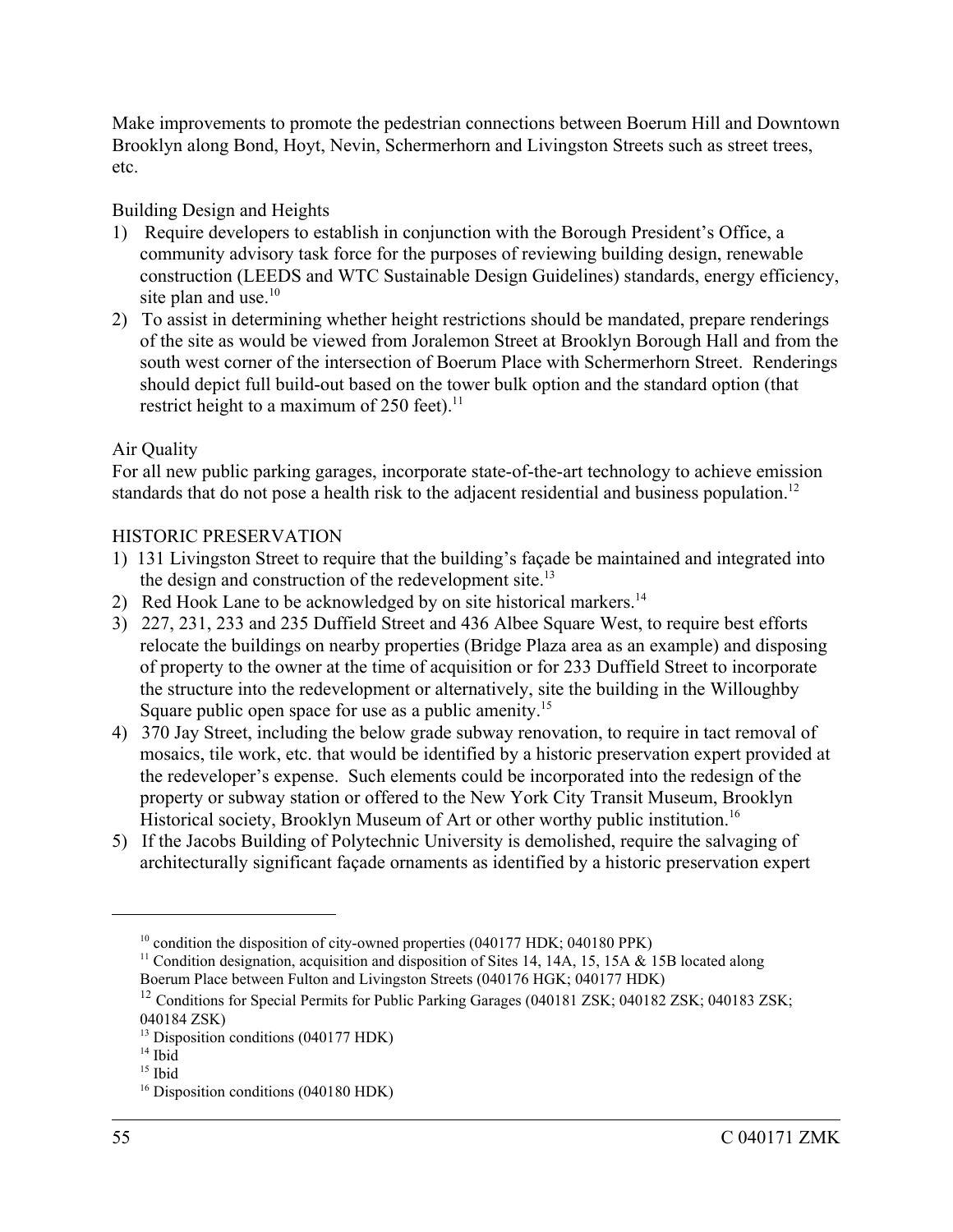provided at the developer's expense.17

- 6) Department of City Planning to commit to a study of a zoning text change amendment to allow the liberal transfer of development rights of historical quality buildings<sup>18</sup> as a means to encourage that such buildings be preserved and restored.
- 7) Landmarks Preservation Commission commit to a study of historical structures<sup>19</sup> in the vicinity of the Fulton Street Mall for the purpose of designating individual structures as landmarks and whether any segment of the area is worthy for Historic District designation.

## URBAN RENEWAL PLAN MODIFICATIONS AND ACQUISITION

- 1) Urban Renewal Plan Modifications
	- a) Urban renewal process proceeding with dignity and respect by providing those subject to displacement and/or acquisition adequate access to agency staff and agency consultants as a means of maximizing access to information.20
	- b) For both the Atlantic Terminal and MetroTech Urban Renewal Plans: eliminate the proposal to extend the duration of time beyond the stated expiration date.
	- c) Consider whether the Institute of Design and Construction should still be designated for acquisition based on the corresponding recommendation under Open Space section.<sup>21</sup>
	- d) In order to facilitate the development of Long Island University classroom space, remove Block 161, Lots 27 and 33 from the plan.<sup>22</sup>

## 2) Acquisition<sup>23</sup>

- a) For property owners on the site of the Willoughby Square parking garage the City's share its preliminary estimates for acquisition of affected properties.
- b) If acquiring Brooklyn USA, Block 146, Lot 2, work closely with the owners to result in a seamless transition to a nearby equivalent location.
- c) Allow owner-occupants of residential or commercial properties being acquired to remain in their properties on a month-to-month rental basis until the city or selected developer is ready to start construction.

## **City Planning Commission Public Hearing**

On March 10 (Calendar No. 6), the City Planning Commission scheduled March 24, 2004, for a public hearing on this application (C 040171 ZMK). The hearing was duly held on March 24,

<sup>17</sup> MetroTech Large Scale Plan Special Permit conditions (M000592(A) ZSK)

<sup>&</sup>lt;sup>18</sup> 376 Fulton Street; former Abraham & Strauss Department Store, 418-434 Fulton Street; Liebmann Brothers Building, 446 Fulton Street; Namm's, 456 Fulton Street; Offerman Building, 505 Fulton Street;532-540 Fulton Street; 567,569, 571 Fulton Street; 233 Duffield Street; Loesser's Department Store, 25 Elm Street & 229 Livingston Street; Board of Education Offices, 131 Livingston; 308, 310 Livingston Street; Brooklyn Edison Company, 15 Willoughby Street & 345 Adams Street; New York and New Jersey Telephone Company, 81 Willoughby Street; New York Telephone Company 101 Willoughby Street 19 Ibid

 $^{20}$ Condition Urban Renewal Plan modifications (040173 HUK; 040174 HUK; 040175 HUK)

<sup>&</sup>lt;sup>21</sup> Condition Urban Renewal Plan modifications (040174 HUK; 040175 HUK)

<sup>22</sup> Condition Urban Renewal Plan modifications (040173 HUK)

 $23$  Acquisition (040173 HUK)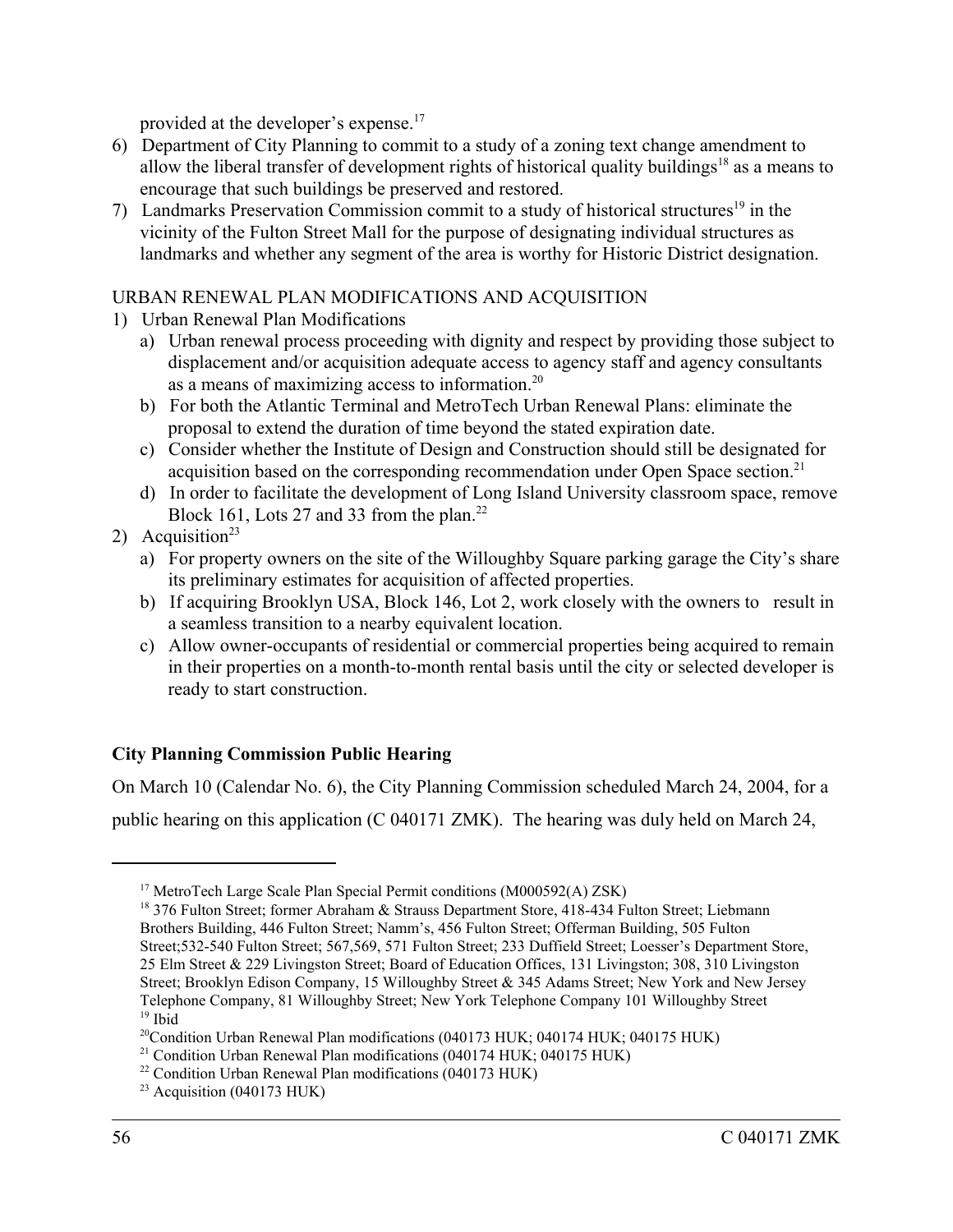2004 (Calendar No. 11), in conjunction with the public hearings on the applications for the related actions (N 040172 ZRK, C 040173 HUK, C 040174 HUK, C 040175 HUK, N 040176 HGK, C 040177 HDK, C 040178 HDK, C 040179 HDK, C 040180 PPK, C 040181 ZSK, C 040182 ZSK, C 040183 ZSK, C 040184 ZSK, and C 040185 PSK.

There were 25 speakers in favor of the applications and 33 speakers in opposition.

Speakers in favor included representatives of the applicants from the Economic Development Corporation, the Department of Housing Preservation and Development, Polytechnic University, and the Brooklyn Academy of Music Local Development Corporation. Also speaking in favor were the Council Member from the 33<sup>rd</sup> Council District, the Commissioner of the Department of Small Business Services, representatives of Community Board 2, several local universities, the Downtown Brooklyn Council, the Brooklyn Chamber of Commerce, other community organizations and a local developer.

The speakers described the necessity for a comprehensive approach to the expansion of Downtown Brooklyn and how the proposed Plan's actions would accomplish that goal. They testified that the proposed actions would allow the development of new commercial office and residential buildings with new public open spaces. The new development would reinforce Downtown Brooklyn's role as a regional business district and improve New York City's competitiveness in the region. The Council Member from the 33<sup>rd</sup> district expressed his general support for the Plan but also asked that additional commitments be made by the city to address transportation issues and improve local parks in Downtown Brooklyn.

A local property owner explained how the proposed zoning and street mapping actions would benefit his proposal for a new office building with ground-floor retail. Representatives from the Brooklyn Academy of Music LDC described how the proposed urban renewal plan changes and special permits for public parking garages would allow the development of additional cultural space, housing and accessory parking. Speakers from the City's Department of Housing Preservation and Development explained the extent of the relocation benefits available to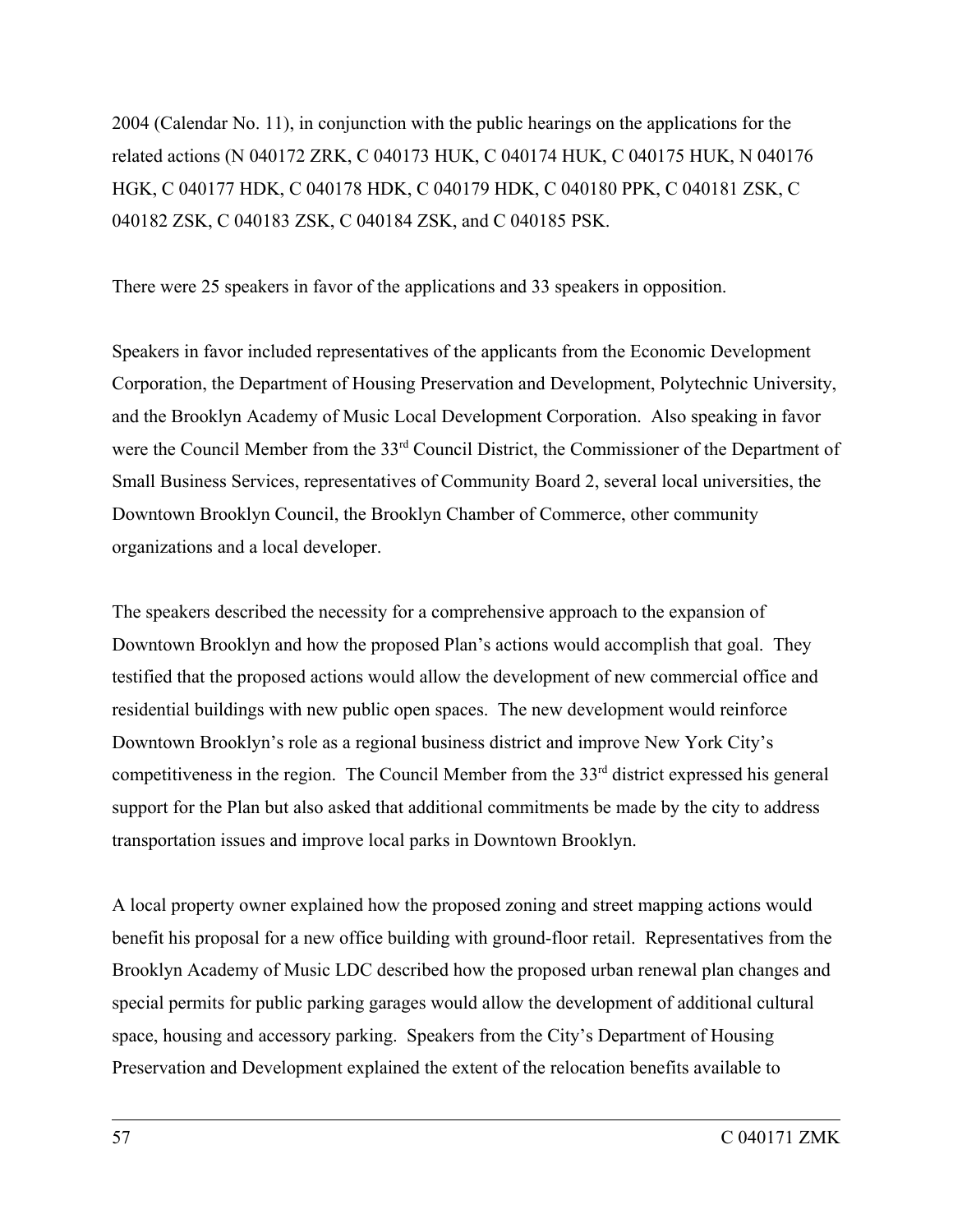affected property owners and tenants affected by the proposed urban renewal actions. A representative of an urban renewal assistance organization hired by the city described the range of benefits his group would be providing to all affected by urban renewal.

Many of the speakers in favor stated that the proposed Plan, through its provision of construction and retail employment opportunities, would aid in the long-term growth and stability of Downtown Brooklyn and its surrounding communities. They cited the city's commitment to increase employment opportunities for women and minority-owned businesses and to assisting small businesses affected by the proposed urban renewal actions.

Speakers also testified about the various transportation improvement initiatives underway in Downtown Brooklyn as a result of this Plan. Several speakers emphasized that the proposed Plan would benefit the entire city by generating new tax revenues. Some noted the need for additional commitment to this area and its surroundings through the provision of affordable housing and improvements to local parks. Several representatives touted the benefits of the proposed Plan's actions for the future expansion plans of their institutions. Several speakers in favor also voiced concerns about the proposed extension of the duration of the urban renewal plans. The representative of Brooklyn Law School stated her support of the Plan but asked that the urban renewal plan controls for the newly-designated sites that include one of the school's properties be revised to reserve space for a post-graduate institution at that location.

Speakers in opposition included area residents, community advocates, representatives of local community organizations and property owners affected by the proposed condemnations. Many of the speakers in opposition were in favor of expanding the Downtown Brooklyn central business district but expressed concern regarding the size of the proposed Plan and the proposed urban renewal actions, such as the use of eminent domain and the proposed extension of the duration of the urban renewal plans. Three homeowners affected by the proposed urban renewal actions stated that they believed their properties had a role in the Underground Railroad. Representatives of a local business school, the Institute of Design and Construction, expressed opposition to the proposed urban renewal taking of the school and its rezoning. The owner of a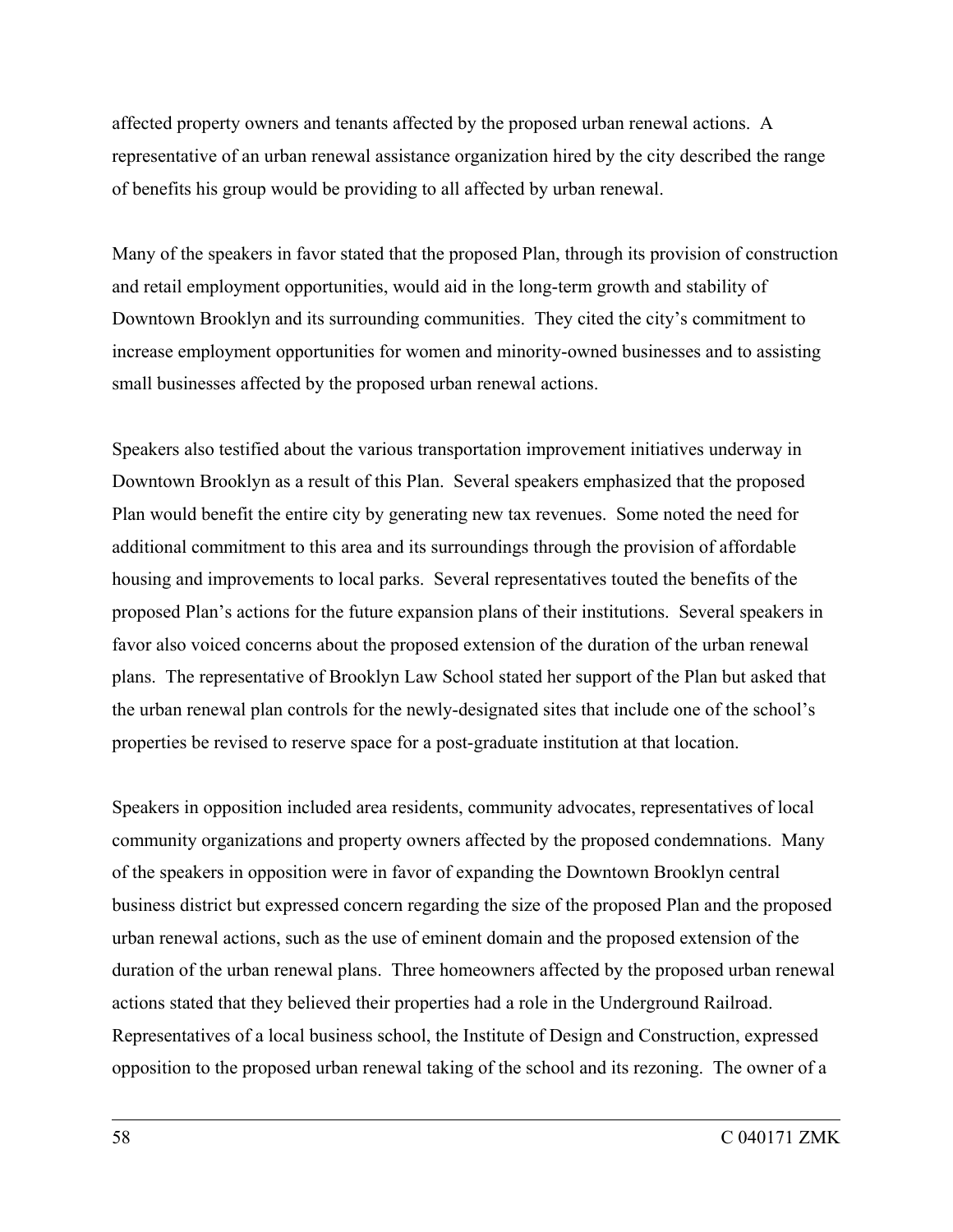technology company on a previously-designated site of the BCURP expressed his concern that the proposed extension of the duration of the urban renewal plan would negatively affect his business. Local merchants worried over the potential loss of their businesses and two attorneys representing Asian businesses in Downtown Brooklyn voiced concern about the impact of the urban renewal plan actions on their clients's stores.

Several speakers questioned the ability of the existing street and transit network to handle additional vehicular and passenger volume. They further advocated for additional traffic measures and restrictions on commuter and public agency parking in Downtown Brooklyn and surrounding communities. Others supported height limits for buildings in Downtown Brooklyn, and the preservation of historic buildings.

A number of speakers in opposition also spoke against the proposed Atlantic Yards project, a separate project proposed by a private developer to be developed through the Empire State Development Corporation at Flatbush and Atlantic Avenues, but which is not part of these actions.

The Council Member for the 35<sup>th</sup> District also spoke on the merits of the proposed Plan and her concerns but did not indicate a preference in support or opposition. The Council Member voiced her issues with some of the proposed zoning actions as they related to building heights and a block that overlapped with the separate Atlantic Yards arena project.

There were no other speakers and the hearing was closed.

## **CONSIDERATION**

The Commission believes that this amendment of the Zoning Map (C 040171 ZMK), as revised, in conjunction with the related applications for amendments to the Zoning Resolution, as revised, (N 040172 ZRK), amendments to the City Map (C 030514 MMK, C 030515 MMK, C 030516 MMK, C 030517 MMK), amendments to the Brooklyn Center, Atlantic Terminal and MetroTech Urban Renewal Plans, as revised, (C 040173 HUK, C 040174 HUK, C 040175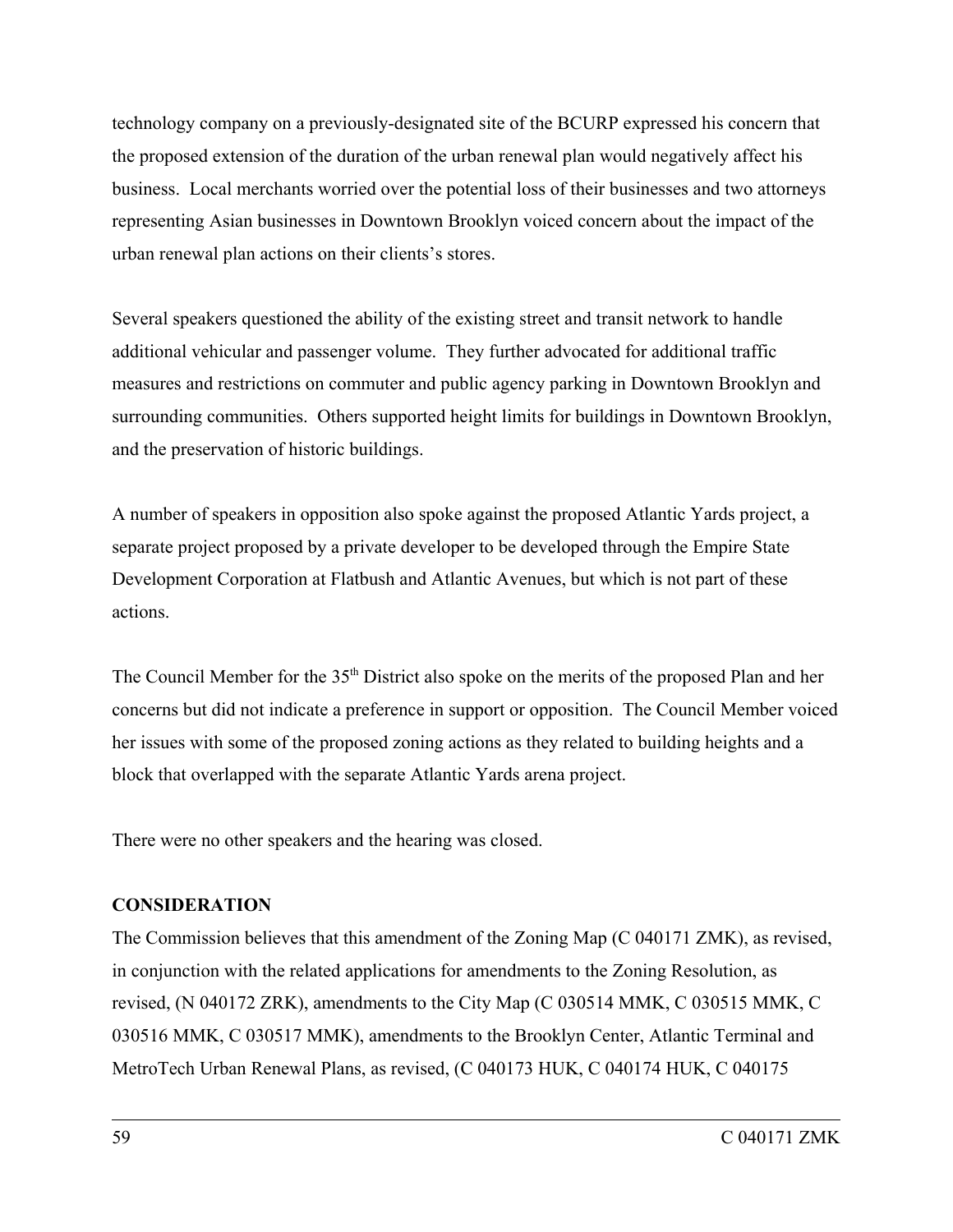HUK), designation of properties in the Brooklyn Center Urban Renewal Plan, as revised, (N 040176 HGK), disposition of city-owned property, as revised, (C 040177 HDK, C 040178 HDK, C 040179 HDK, C 040180 PPK), Special Permits for public parking garages (C 040181 ZSK, C 040182 ZSK, C 040183 ZSK, C 040184 ZSK), Site Selection for a public library (C 040185 PSK), and modification of previously granted Special Permits for the MetroTech General Large-Scale Plan (M 930481(E) ZSK, M 000592(A) ZSK, M 860689(B) ZSK), are appropriate.

The Commission is very pleased that it is considering a comprehensive development effort for Downtown Brooklyn that coordinates zoning map and text changes, urban renewal and other land use actions. These actions will facilitate new commercial, residential, academic and cultural development and open space in Downtown Brooklyn and reinforce its role as New York City's third-largest central business district. The actions will provide viable development sites, capture regional employment growth and strengthen the City's economic base by attracting new businesses and by retaining businesses considering relocation outside of New York City.

The Commission is further pleased that the Plan meaningfully recognizes both sides of Flatbush Avenue Extension as an important gateway to the borough by creating new development opportunities and with streetscape improvements. No significant new development has occurred on the east side of Flatbush Avenue Extension since the construction of the Manhattan Bridge and the extension of Flatbush Avenue in the early 1900's. The proposed actions would support positive land use trends in this area between Tillary and Willoughby Streets across from MetroTech by facilitating new residential construction. The Plan also reaches east along Myrtle Avenue towards Fort Greene by extending the Special Downtown Brooklyn District to encourage new contextual, mixed-use residential development with neighborhood retail adjacent to the NYCHA Ingersoll Houses and the University Towers housing complex.

The Commission notes that this Plan builds on the success of MetroTech and the Special Downtown Brooklyn District, originally approved by the Commission in 2001. MetroTech created a core of new, state-of-the art office and academic buildings that the Plan now seeks to expand and the Special District facilitated new residential construction that the proposed actions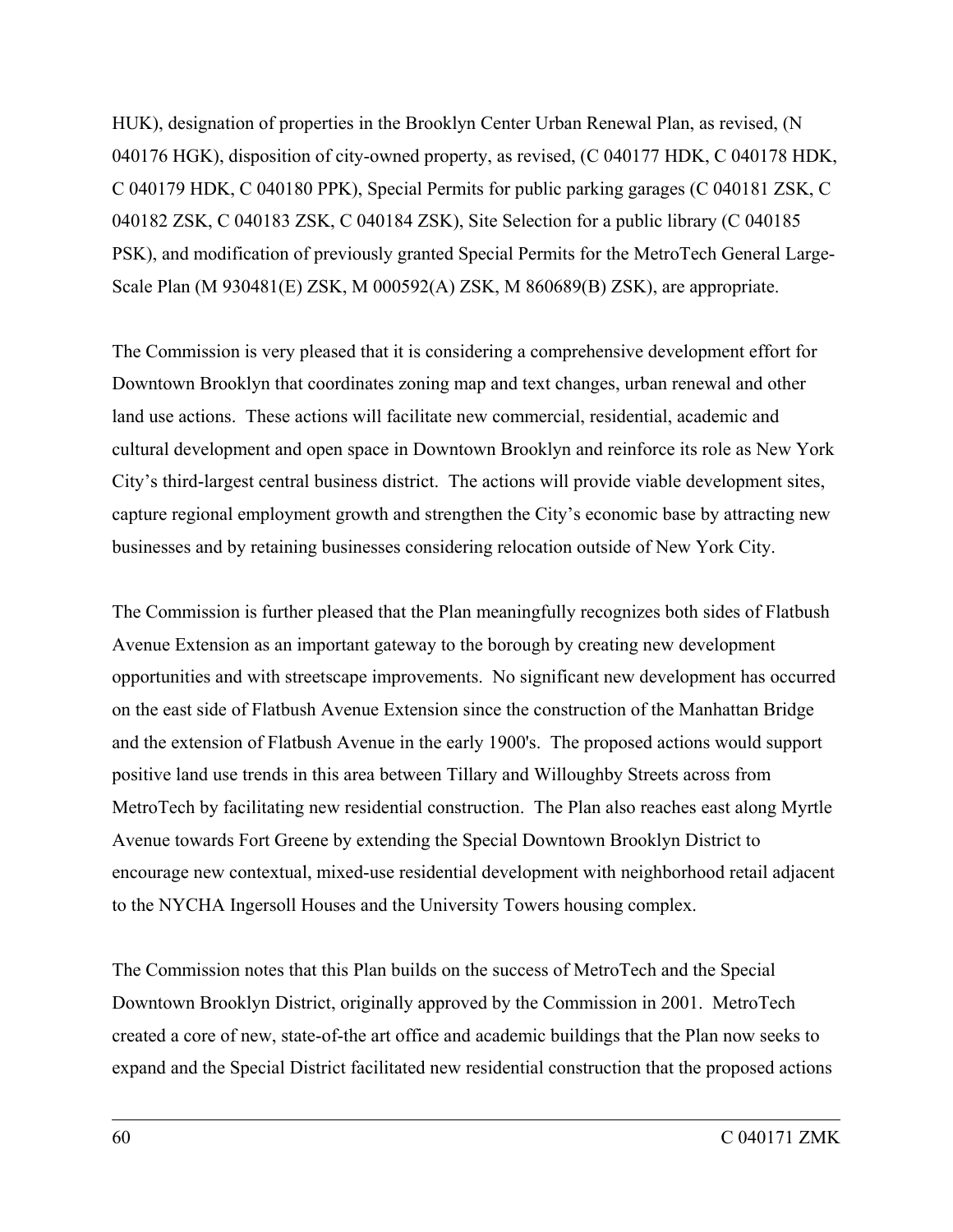further encourage.

The Commission believes that the proposed actions address critical shortfalls in the zoning regulations in Downtown Brooklyn that have prevented development of the remaining blocks of underutilized and dilapidated buildings and open areas. The proposed actions would foster new office buildings along Willoughby Street, Jay Street and Boerum Place that would expand and strengthen the office core and add office workers who would, in turn, support local stores and services. The new residential buildings throughout the area would integrate Downtown Brooklyn with the surrounding, strong residential neighborhoods through an array of affordable and market-rate housing options.

A new public open space on Willoughby Street would provide a valuable amenity to office workers, visitors and residents alike by providing a gathering place during and after business hours and as a venue for concerts and other special events. The new public space would establish an address for surrounding properties and enhance the pedestrian experience.

The academic institutions of Downtown Brooklyn would be able to expand and new students would support retail establishments and add to after-hours activity. New expanded cultural facilities that bring additional activity after business hours would promote tourism, allow for the exchange of ideas, provide gathering places for discussions and serve as an identifier for the area.

Existing urban design controls, such as the requirements for ground-floor retail and glazing, streetwall continuity, restrictions on curb cuts, and street tree plantings would be adjusted to support Downtown Brooklyn as a pleasant central business district with a human dimension. New tower regulations would facilitate the development of economical, state-of-the-art office buildings with large, efficient floor plates on constrained sites typical to Downtown Brooklyn. Along the south side of Willoughby Street, sidewalks would be widened to increase pedestrian circulation space and provide room for streetscape enhancements and amenities. Throughout the District, subway entrances would be relocated into new buildings to improve their appearance,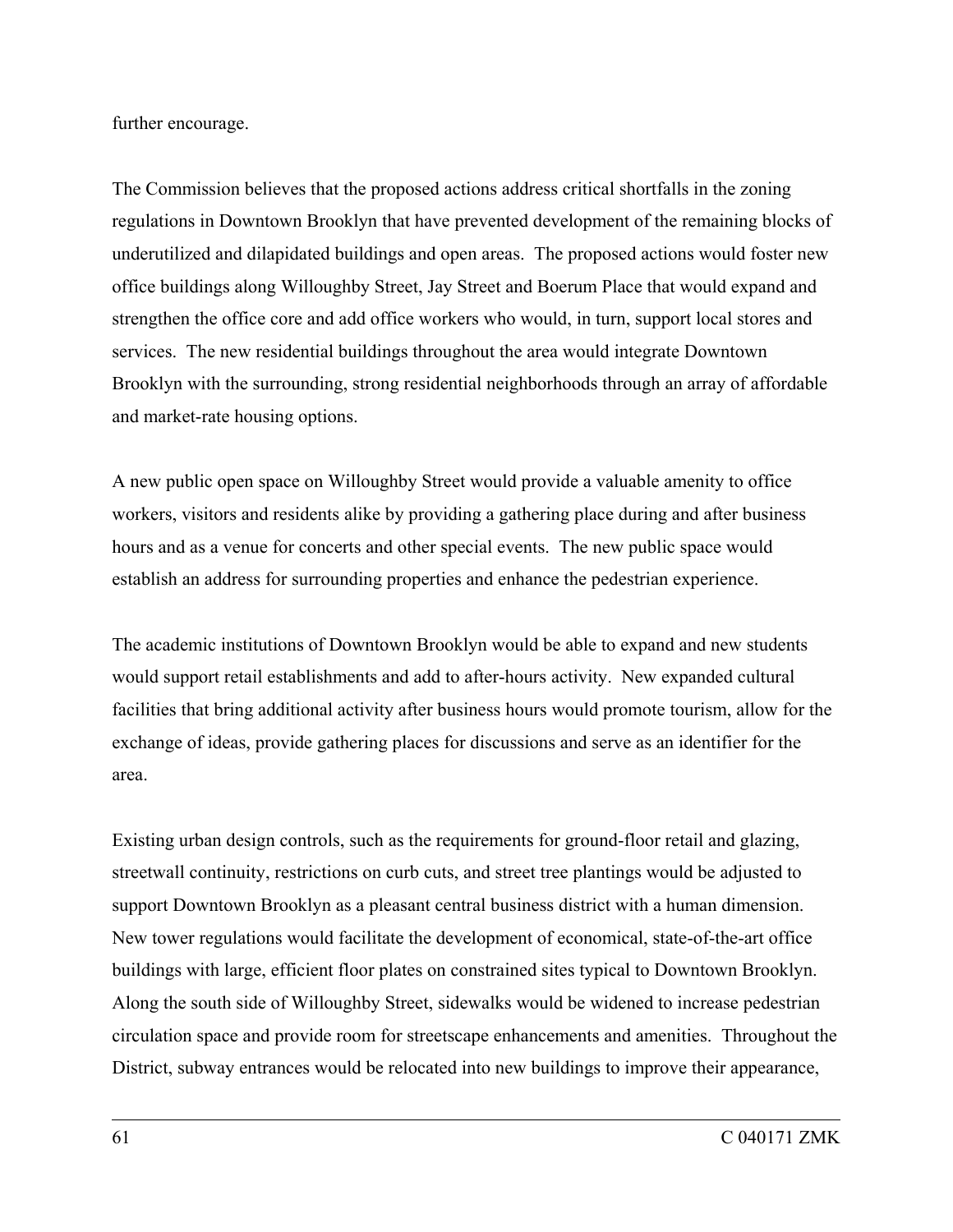encourage and facilitate mass transit usage, add stair capacity as well increase pedestrian circulation space.

Along major traffic and shopping corridors new buildings would be built to the streetline to ensure a uniform building line and frame view corridors. Retail corridors that enliven sidewalks with activity would be strengthened with requirements for ground-floor retail, glazing and would permit distinctive signs and prohibit disruptive curb cuts. Security gate transparency would be required along retail corridors and enclosed bicycle parking space would be required in new developments. Additional street trees would provide shade and enhance the attractiveness of Downtown Brooklyn to pedestrians and motorists alike.

The Commission believes that the these improvements would allow Downtown Brooklyn to be able to compete regionally to attract new businesses and as an alternative office location. It would provide jobs coupled with opportunities for new affordable housing in New York City and bring tax revenues to the city.

The Commission notes that the City has appointed a Downtown Brooklyn Transportation Coordinator, working out of the office of the Department of Transportation's (DOT) Borough Commissioner, to solely address transportation issues in Downtown Brooklyn. The Coordinator is in the process of developing a Transportation Blueprint for Downtown Brooklyn and the surrounding neighborhoods that will look at a wide range of transportation improvements. DOT is also reviewing the locations of government agency parking permit areas in Downtown Brooklyn in order to reduce their number and to increase public curb-side parking.

Furthermore, the Commission notes that the Downtown Brooklyn Council, a private business advocacy group that is a major sponsor of this Plan, is investigating the establishment of a Transportation Management Association (TMA) in Downtown Brooklyn. The TMA would work in partnership between the City and the private business community in Downtown Brooklyn to develop initiatives to encourage mass transit use and lessen the impact of vehicular traffic of office tenants and retail businesses. The Council is also currently studying existing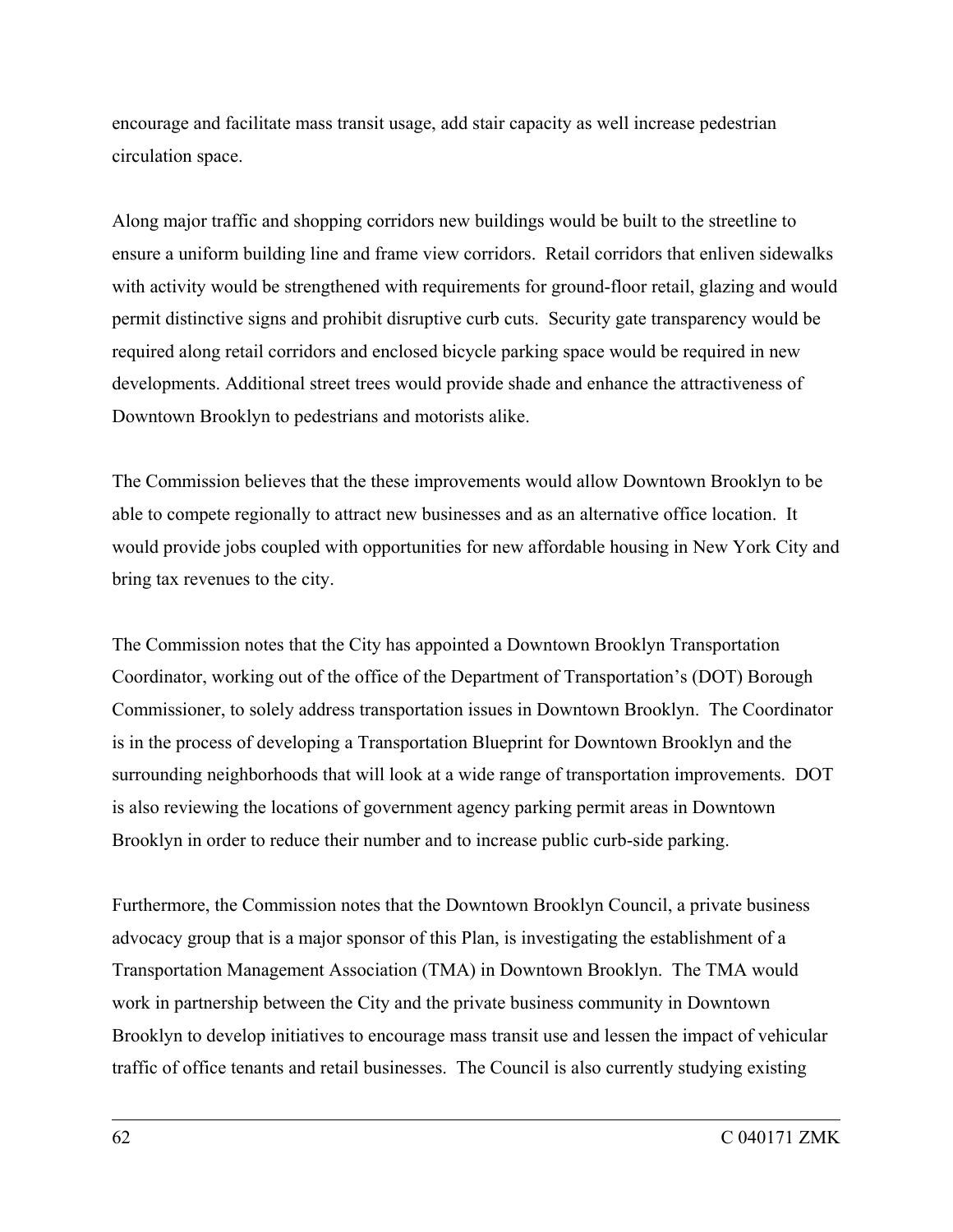parking patterns in Downtown Brooklyn in preparation for an evaluation of the efficacy of instituting a pilot residential parking permit program by DOT.

The Commission concurs that mass transit improvements are key to a successful central business district. For that reason, the City has had ongoing discussions with the Metropolitan Transportation Authority (MTA) about improvements to the transit infrastructure and transit service in Downtown Brooklyn. The Commission notes that the MTA is currently rehabilitating the DeKalb Avenue and Atlantic Avenue/ Pacific Street stations with expanded and improved stairwells, elevators and escalators. The MTA is also planning major construction to connect the IND's Jay Street station of the A, C and F trains with the BMT's Lawrence Street station of the M and R trains. This connection would create a major interchange between these two heavily used stations and allow riders easy transfer between train lines.

In addition, the Commission notes that the proposed actions for this Plan include new zoning regulations that require subway entrances to be relocated from the sidewalks into new buildings. This requirement would encourage mass transit use, add stair capacity and increase pedestrian circulation space. This Plan also foresees a new integrated Transit Center at the intersection of Jay and Willoughby Streets, steps away from MetroTech and the new Willoughby Square office cluster, with new expanded and attractive entrances to the Jay Street and Lawrence Street subway stations below. It would be located in the base of a new commercial building and would be a signature transit gateway to the office core of Downtown Brooklyn.

The Commission notes that the Plan is expected to generate more than 18,000 permanent jobs and over 8,000 construction jobs. The Department of Small Business Services (DSBS) is in the process of opening the Brooklyn Workforce1 Career Center in Downtown Brooklyn, which will provide access to occupational skills training and job placement. Also, the Downtown Brooklyn Council has partnered with the Brooklyn Borough President's office to create the Downtown Brooklyn Workforce Development Committee. The Committee's goal is to create a process to connect local residents, job training and placement organizations and downtown businesses.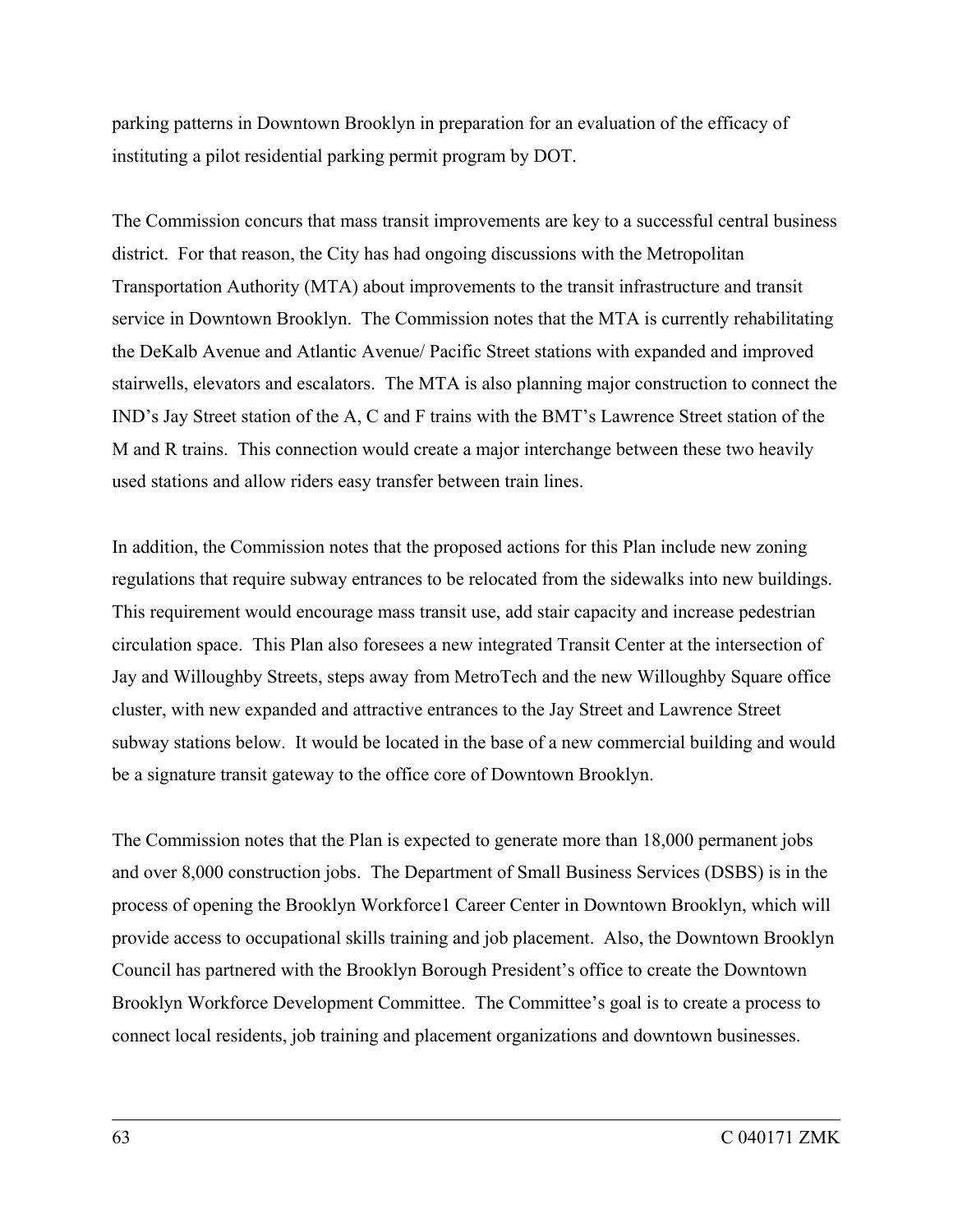The Commission further notes that EDC and the Downtown Brooklyn Council, together with DSBS, have been working with the Downtown Brooklyn Advisory and Oversight Committee (DBAOC) to create a plan for improving minority and women-owned business (MWBE) access to the contracting and development opportunities created by this Plan. The Committee was created during the construction of MetroTech in the 1980's and includes representatives of major stakeholders in Downtown Brooklyn including developers and elected officials. The Commission notes that the Committee's president testified at the public hearing and stated that the Committee had been remarkably successful in connecting qualified workers with job opportunities during the building of MetroTech and since in Downtown Brooklyn.

The Commission notes that the list, submitted by local community organizations, of 16 historic buildings believed threatened by the proposed actions, includes four buildings which are unaffected by the proposed actions, eight that are within proposed rezoning areas but are not development sites because they are either fully built-out to the proposed zoning density or are on lots that are too small to likely be redeveloped. However, four buildings are located within proposed development sites; of these, three are on urban renewal sites and one is subject to disposition. The Commission notes that the Landmarks Preservation Commission (LPC) has carefully reviewed these buildings and has identified two of them to be architecturally significant and established a protocol for their recordation if and when they are to be redeveloped. In addition, the Fulton Mall Improvement Association has begun a master planning effort focused on streetscape improvements including facade restorations of historic buildings.

## ZONING MAP AMENDMENT (C 040171 ZMK)

The Commission believes that the this amendment to the Zoning Map, as revised, is appropriate to encourage new commercial office and residential construction in and surrounding Downtown Brooklyn.

## A. WILLOUGHBY STREET EXPANSION AREA: FROM C6-1 AND C5-4 TO C6-4.5

The proposed rezoning to C6-4.5, together with the more flexible height and setback regulations and urban renewal designations proposed in concurrent applications, would facilitate the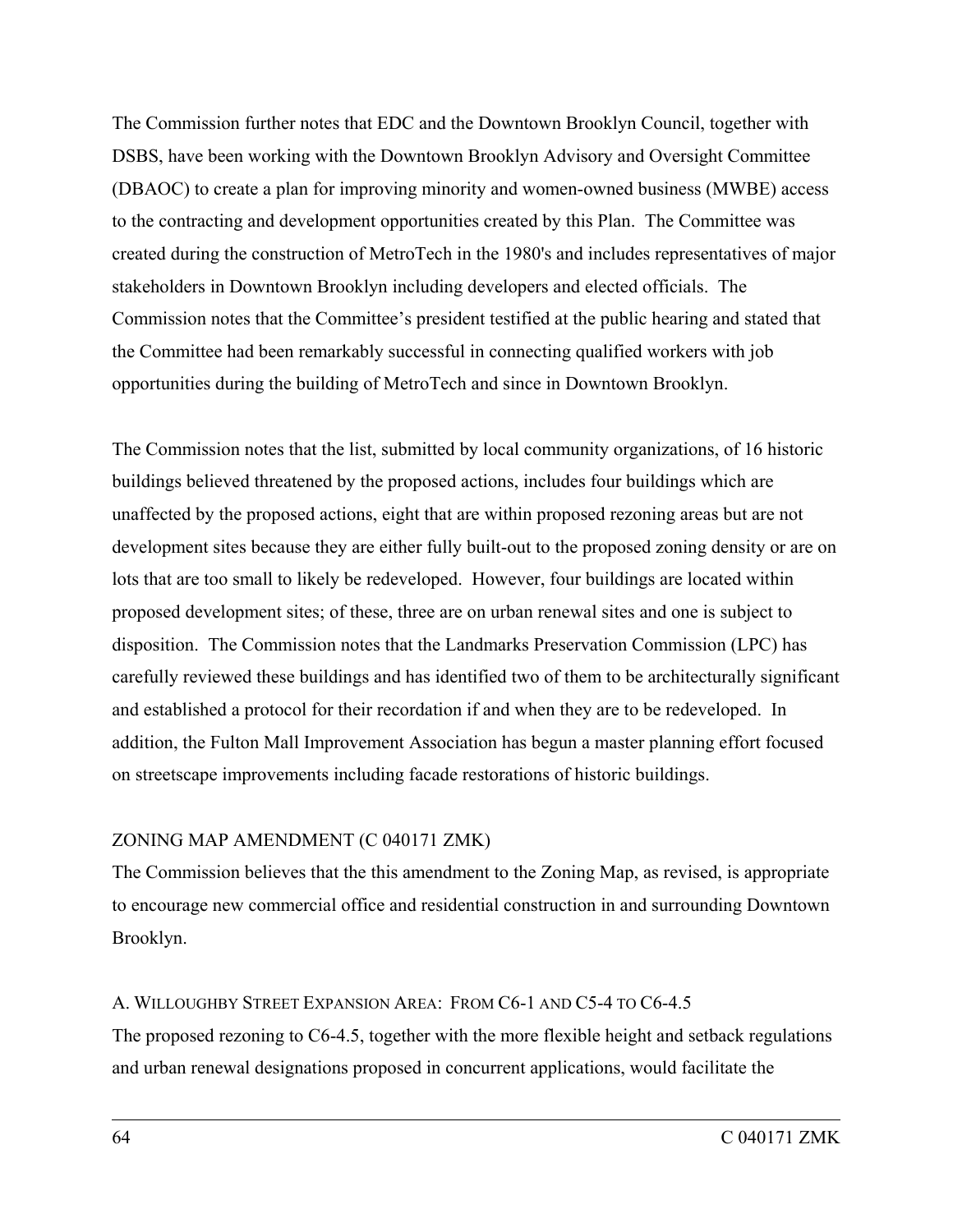construction of new commercial office buildings in this area along Willoughby Street and immediately adjacent to MetroTech. The area currently contains many underutilized sites, including vacant lots, open parking lots and commercial buildings with vacant floors above the ground level. The Commission notes that the existing zoning regulations have not attracted any new development in the past 40 years because the existing density and the height and setback regulations are not suitable to generate modern office buildings of sufficient size on the smaller development sites typical to Downtown Brooklyn.

The proposed zoning district would facilitate the extension of the MetroTech office core south into the core of Downtown Brooklyn. The proposed C6-4.5 zoning district with an FAR of 12 for commercial uses would provide the appropriate and critically necessary density to allow for the construction of new, economical office buildings. As part of this Plan, three new office buildings are proposed to be located in a cluster surrounding Willoughby Square, the new public open space above a public parking garage along Willoughby Street. The new buildings would be consistent with the form and height of the Chase Bank building at MetroTech north of Willoughby Street. These new office buildings and the new open space would be the centerpiece of a new, expanded and resurgent Downtown Brooklyn central business district.

The Commission notes that, in response to testimony received at its public hearing from the Institute of Design and Construction, the Department of City Planning revised the application and removed the rezoning from C6-1 to C6-4.5 of Block 2060. This site is currently occupied by the Institute which intends to remain at this location in its current building.

The Commission believes that imposing a building height limit of 250 feet within the area bounded by Boerum Place, Fulton Street, Flatbush Avenue and Livingston Street would unduly inhibit design flexibility. The sizes of development sites in Downtown Brooklyn constrain new, modern and efficient office building construction. The proposed new height and setback regulations address this deficiency with the option of either a 'standard' building envelope, with a height limit of 250 feet, and a 'tower' building with a maximum base height and no height limit. The 'tower' option allows buildings to have a shorter base with a slender tower. A height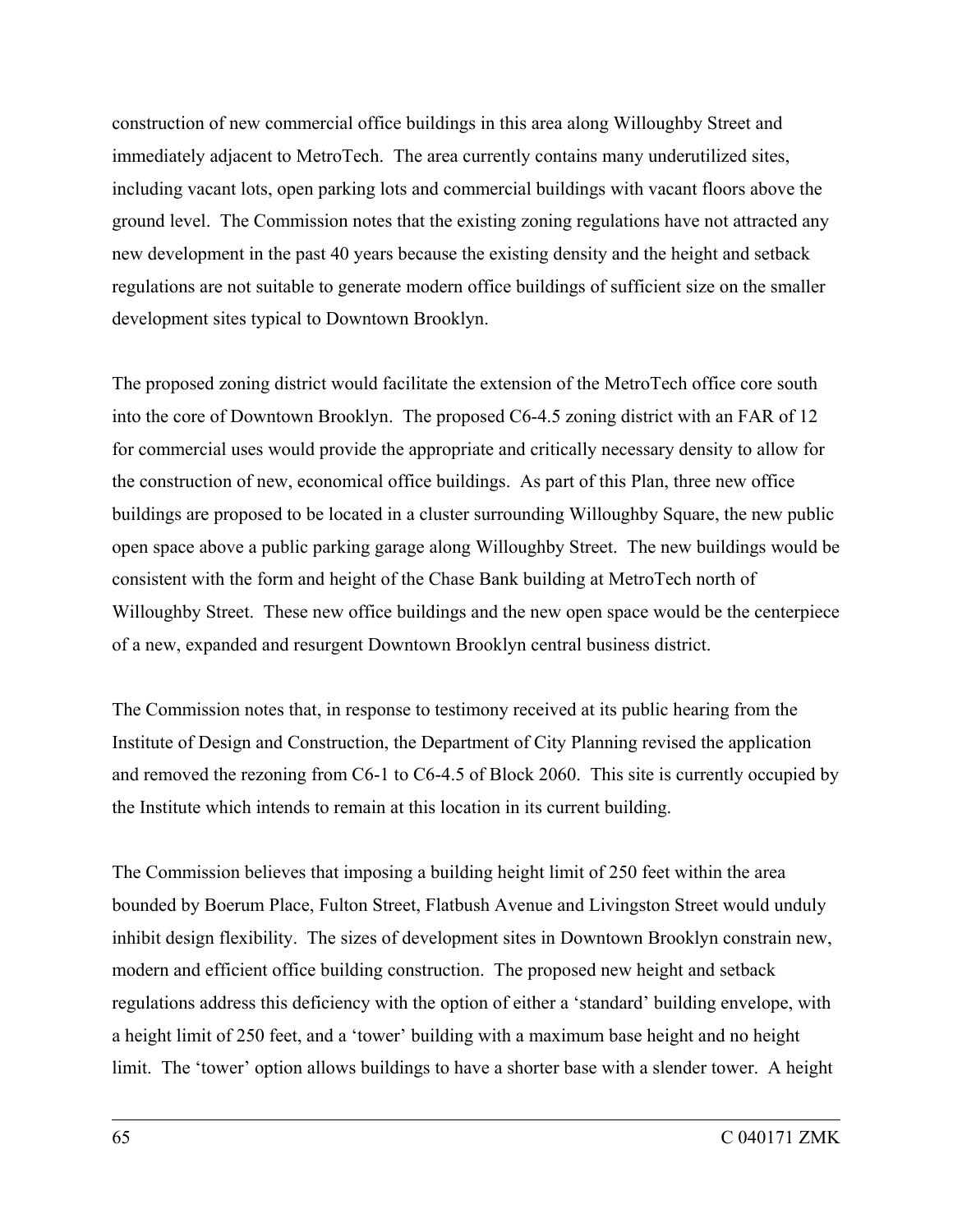limit would result in lower, broader buildings that would block more sunlight at the ground level. Furthermore, Boerum Place and the surrounding area already contains tall office towers such as the 440-foot tall Renaissance Plaza hotel and office building and the 473-foot tall court house at 330 Jay Street.

## B. JAY STREET ACADEMIC AREA: FROM C6-1 AND C6-1A TO C6-4

The proposed rezoning to C6-4 with an FAR of 10 for commercial and community facility uses, together with the more flexible height and setback regulations proposed in a concurrent application, would allow the New York City College of Technology and Polytechnic University in this area to expand their academic facilities and develop revenue-producing office buildings as part of their campuses. This area along Tillary and Jay Streets, between the Brooklyn and Manhattan Bridges, contains the two universities, Westinghouse High School and Polytechnic University's portion of the MetroTech office and academic campus. The students attending both institutions activate this area during and after business hours, enhancing the area's vitality and attraction to office workers and visitors.

The Commission believes that the proposed rezoning is appropriate and would result in new office and academic buildings that would be in context with MetroTech and with other office buildings along Jay Street, including the new court house at 330 Jay Street and the Renaissance Plaza hotel and office building. The zoning change would facilitate the academic expansion plans of these important universities.

# C. FLATBUSH AVENUE EXTENSION AREA: FROM M1-1, M1-4, C8-2, C6-1, R6/ C1-3 AND R6 TO C6-4

The proposed rezoning to C6-4 with an FAR of 10.0 for commercial, community facility and residential uses of this area west of Flatbush Avenue Extension would allow new apartment building construction on underutilized sites and conversion of vacant, former industrial loft buildings to residential use. This area, just west of MetroTech and east of the NYCHA Ingersoll Houses, contains many vacant lots, automotive uses and old commercial buildings. Two of the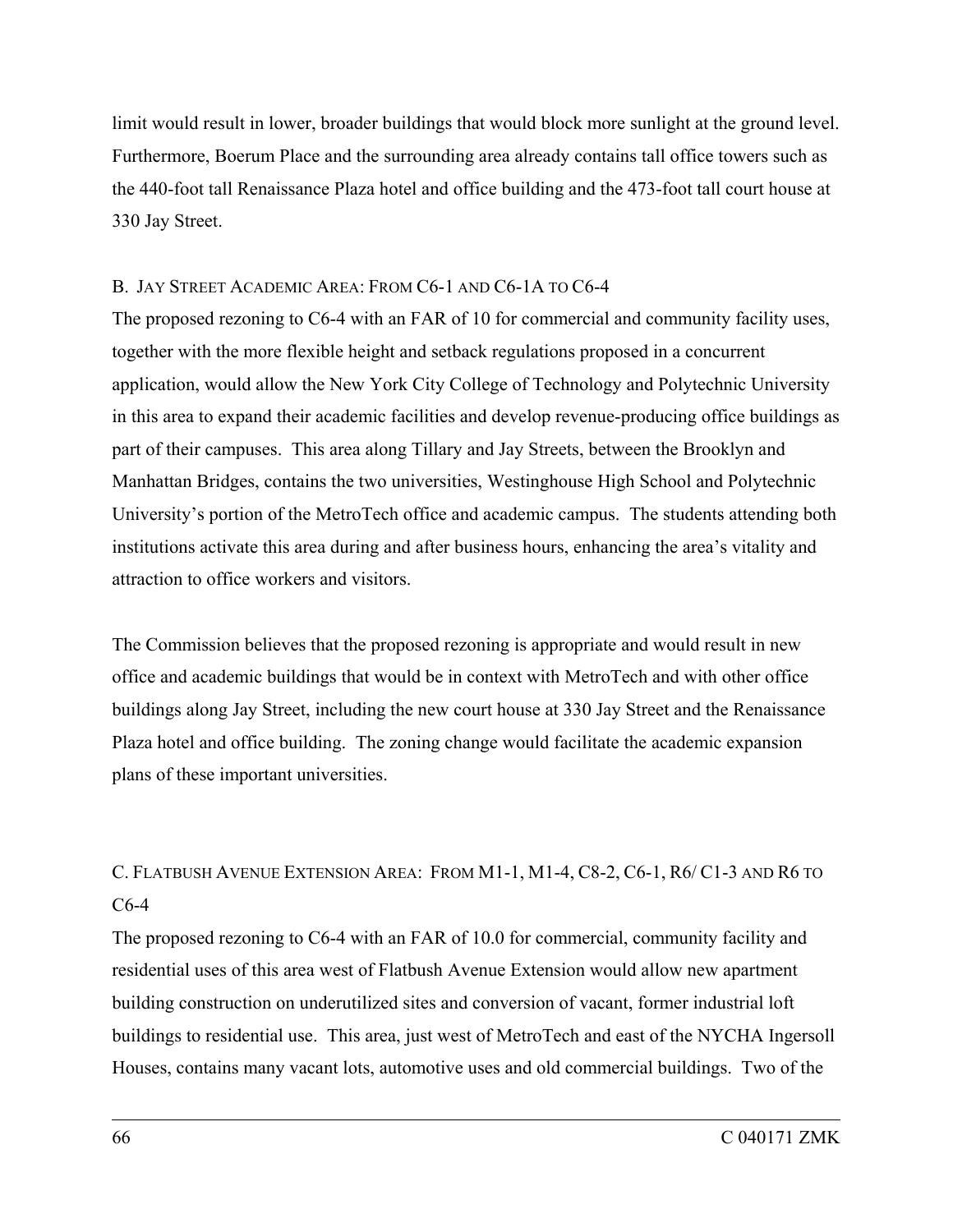loft buildings in this area have already been converted to residential use pursuant to BSA variances.

The Commission believes that rezoning of this area would reflect and support current land use trends by permitting new residential uses and would connect this area across Flatbush Avenue Extension to Downtown Brooklyn. Buildings flanking both sides of the avenue would announce this area as an important new gateway to Brooklyn while permitting new, complementing residential development adjacent to the NYCHA homes.

## D. MYRTLE AVENUE AREA: FROM R6 TO R7-1/ C2-4 IN THE SDBD

The proposed extension of the SDBD east along Myrtle Avenue to Ashland Place and rezoning to R7-1/C2-4 with an FAR of 4.0 for residential uses and 2.0 for commercial uses, together with the more flexible height and setback regulations and requirements for ground-floor retail and streetwalls proposed in the related zoning text amendment would encourage new apartment building construction above ground-floor retail. This area is located at the gateway to the Fort Greene neighborhood between the NYCHA Ingersoll Houses and University Towers, a mid-rise cooperative housing development.

The Commission believes that the rezoning of this area would also encourage new residential development in context with the surrounding uses. The zoning text changes proposed concurrently for this area would assure that buildings would be built along the streetline and would be limited in height. The Commission notes that Ingersoll Houses across Myrtle Avenue are approximately 60 feet tall, while University Towers, to the south, are approximately 160 feet tall. The proposed height and setback regulations for this R7-1 zoning district would result in a building with a maximum base height of 85 feet and a maximum building height of 160 feet and thus would form an appropriate transition between both housing developments.

## E. SCHERMERHORN-LIVINGSTON STREETS AREA: FROM C6-1 TO C6-4

The proposed rezoning to C6-4 with an FAR of 10.0, together with the proposed extension of the Schermerhorn Street Height Limitation Area over a portion of this area, would encourage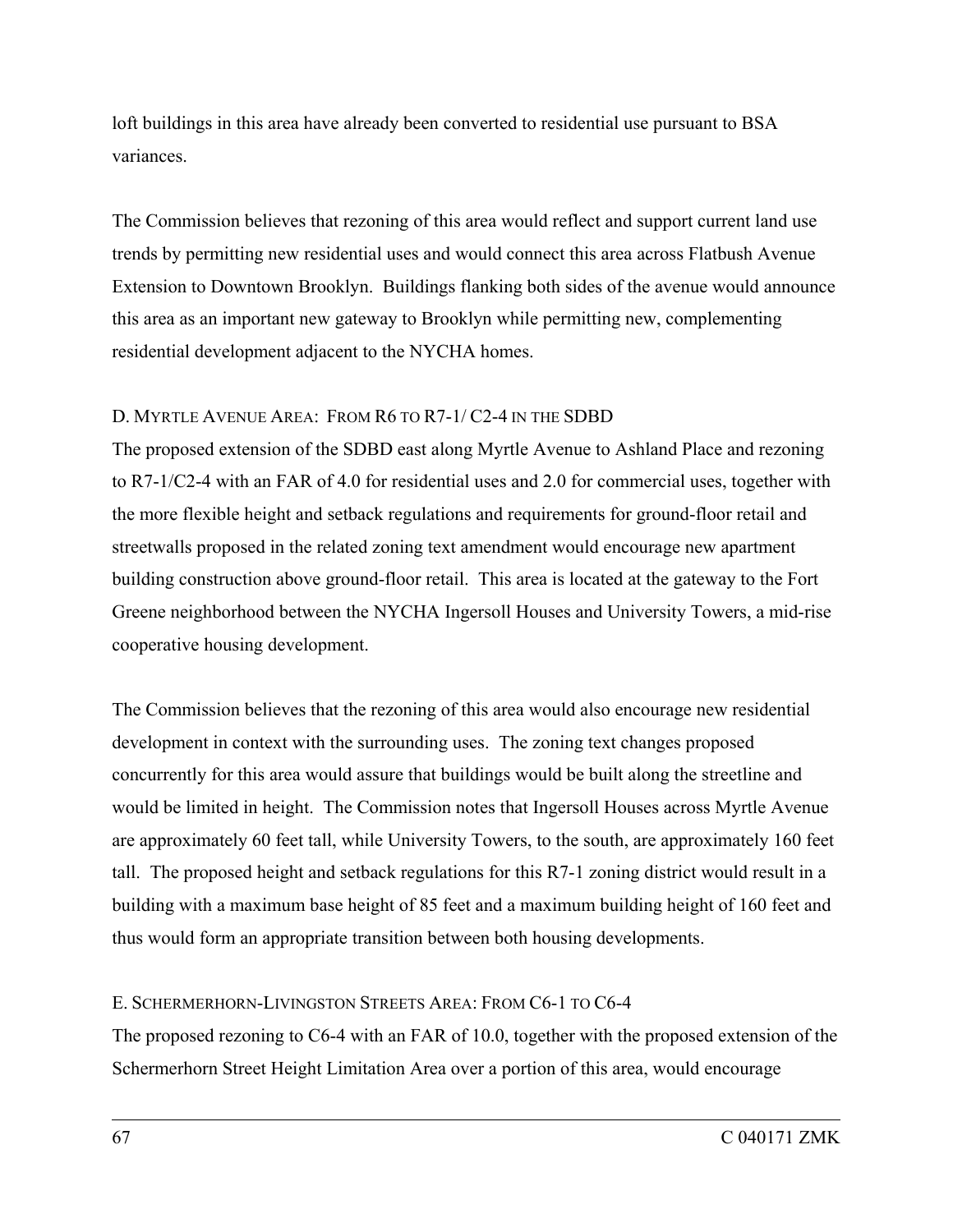apartment building construction at an appropriate scale in this transitional area between the commercial core of Downtown Brooklyn and the residential neighborhood of Boerum Hill. This area currently contains mid-rise buildings and open parking lots. New housing development is under way across Schermerhorn Street on the long-vacant sites above the Hoyt-Schermerhorn subway station under the auspices of HPD and the Empire State Development Corporation.

The Commission believes that the proposed rezoning would encourage new residential development in context with the surrounding uses and support current land use trends. The extension of the Height Limitation Area proposed concurrently for this area would assure that the building would transition in height between the mid- and high-rise commercial core and the low-rise residential neighborhoods to the south.

## F. FULTON STREET MALL AREA: FROM C6-1 TO C6-4

The proposed rezoning to C6-4 with an FAR of 10.0 of these blocks between the Fulton Street Mall and Livingston Street includes high-density commercial buildings. The Commission believes that rezoning this area is would more accurately reflect the existing built form and neighborhood character.

## G. FLATBUSH AVENUE TRIANGLE AREA: FROM C6-1 TO C6-2

The proposed rezoning to C6-2 would increase the residential FAR to 6.02 to encourage apartment building construction with ground-floor retail on this triangular block between 3rd and Flatbush Avenues.

The Commission notes that, in response to testimony received during the public review process, the Department of City Planning revised this application and removed the proposed rezoning from C6-1 to C6-2 of Block 1118, bounded by Atlantic, Flatbush and Fifth Avenues.

## AMENDMENT TO THE ZONING RESOLUTION (N 040172 ZRK)

The Commission believes that the amendments proposed to the Special Downtown Brooklyn District in this amendment to the Zoning Resolution are necessary to facilitate the objectives of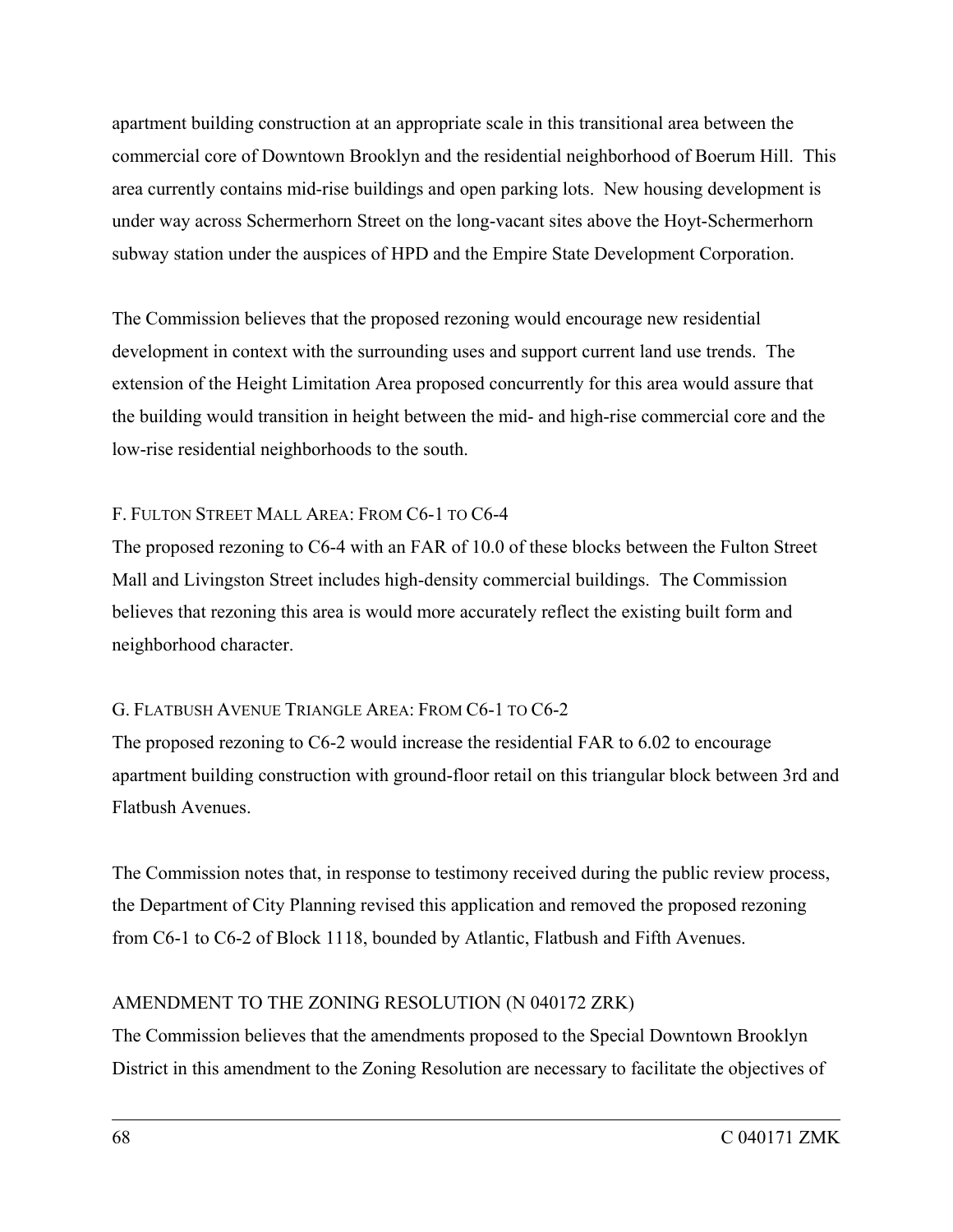the Downtown Brooklyn Plan.

The proposed changes in this application would amend the height and setback regulations for commercial office towers in Downtown Brooklyn's medium and high-density commercial districts and for residential buildings in R7-1 districts. The proposal would make adjustments to existing urban design regulations in Downtown Brooklyn including requirements for groundfloor retail continuity, ground-floor glazing, street wall continuity, street-tree planting and restrictions on curb cuts. New requirements for sidewalk widenings, subway stair relocation and off-street bicycle parking are proposed, as is an expansion of the Schermerhorn Street Height Limitation Area. Together these proposed changes would facilitate efficient new office towers, new appropriately-scaled residential buildings and an enhanced pedestrian experience.

The Commission notes that, in response to testimony received at its public hearing, the Department of City Planning revised this application to retain the ground-floor retail requirement and curb cut restriction along Willoughby Street and the streetwall requirement along Willoughby Street and Flatbush Avenue Extension. These urban design controls had initially been proposed to be removed as part of the proposal to develop this block as open space. This site is currently occupied by the Institute of Design and Construction which intends to remain at this location in their current building.

#### HEIGHT AND SETBACK REGULATIONS IN C6-1, C5-4, C6-4 AND C6-4.5 DISTRICTS

The Commission notes that, like Lower Manhattan, Downtown Brooklyn is an older central business district that contains many small, irregularly-shaped blocks that are difficult to develop with modern office buildings. Current tower regulations accommodate economically efficient office tower floors on only very few sites in Downtown Brooklyn due to street configurations and diverse property ownership.

The proposed height and setback regulations for commercial and community facility buildings in medium and high-density commercial districts in Downtown Brooklyn would be similar to those of Lower Manhattan. The regulations require a minimum set back at or below a base height and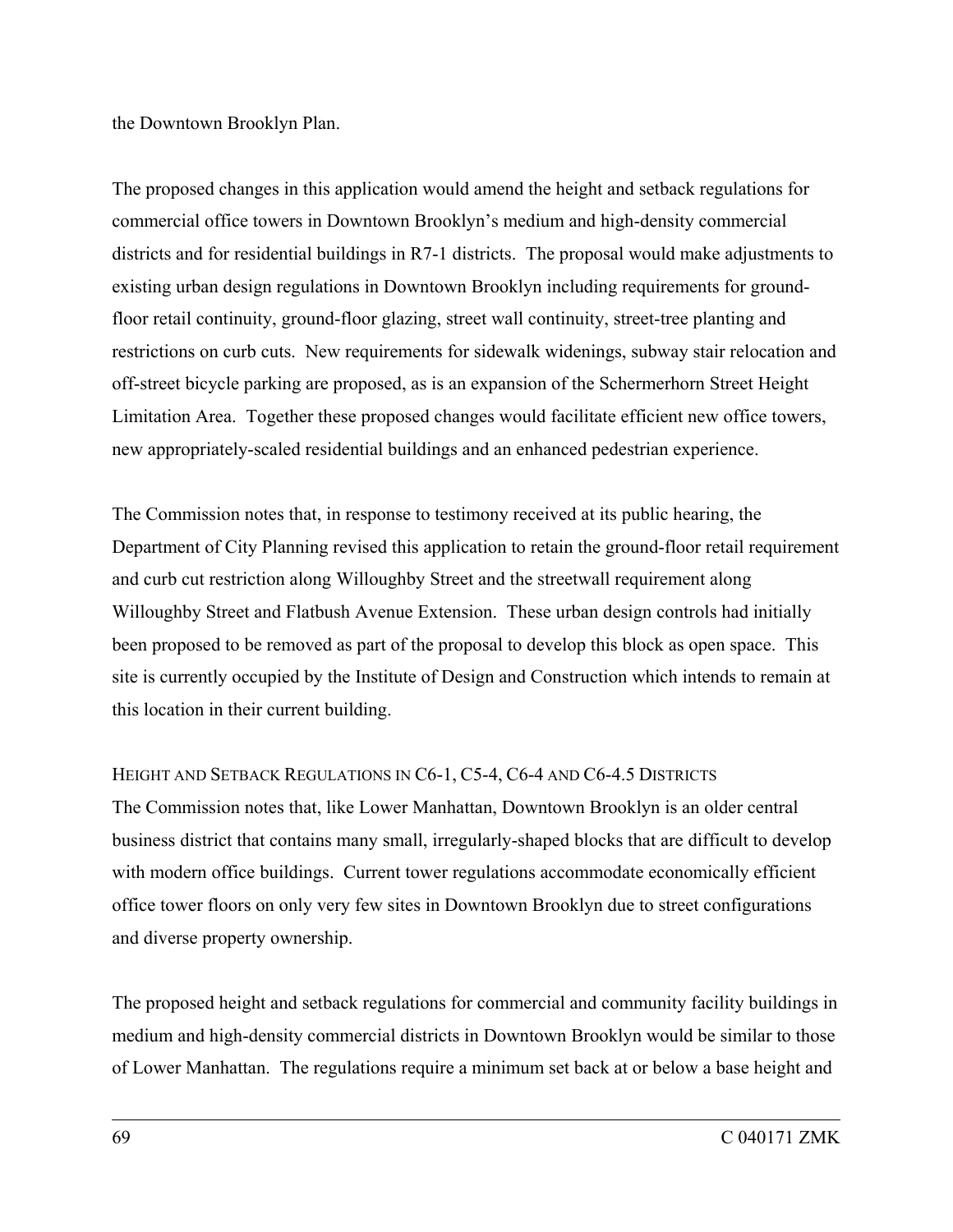restrict tower lot coverage above 150 feet to 65 percent and above 300 feet to 50 percent. Residential buildings would be limited to a lot coverage of 40 percent above 150 feet. The proposed regulations would allow greater design flexibility and a building envelope that would accommodate new office towers. Buildings currently in Downtown Brooklyn are tall and have high lot coverage similar to the proposed regulations. Furthermore, tower office buildings would allow more light and air on streets than standard-sized buildings.

## WILLOUGHBY SQUARE

The Commission believes that the proposed regulations requiring an 80-foot to 85-foot high streetwall on Gold Street fronting the new Willoughby Square open space would strengthen the identity of this important new public space through a uniform building base height.

#### WILLOUGHBY STREET, GOLD STREET TO FLATBUSH AVENUE EXTENSION

The proposed new regulations would allow a new development along Willoughby Street, between Flatbush Avenue Extension and Albee Square West, to rise without setback from the street line. The Commission believes that such a building at this important intersection would make a dramatic architectural statement and would announce the new entrance to the new business center for pedestrians and vehicles entering Brooklyn from the Manhattan Bridge.

On the south side of Willoughby Street between Duffield and Adams Streets, the proposed mandatory five-foot sidewalk widening for new buildings would provide additional pedestrian circulation space and room for street amenities.

## SCHERMERHORN STREET HEIGHT LIMITATION AREA

The Commission believes that the extension of the Schermerhorn Street Height Limitation Area, together with the proposed zoning change discussed above, would encourage new residential and mixed residential-commercial development and provide an appropriate transition between the low- to mid-rise Boerum Hill community to the south and the high-density core of Downtown Brooklyn to the north. The two different height limits would encourage economically efficient residential buildings on both sides of the blocks.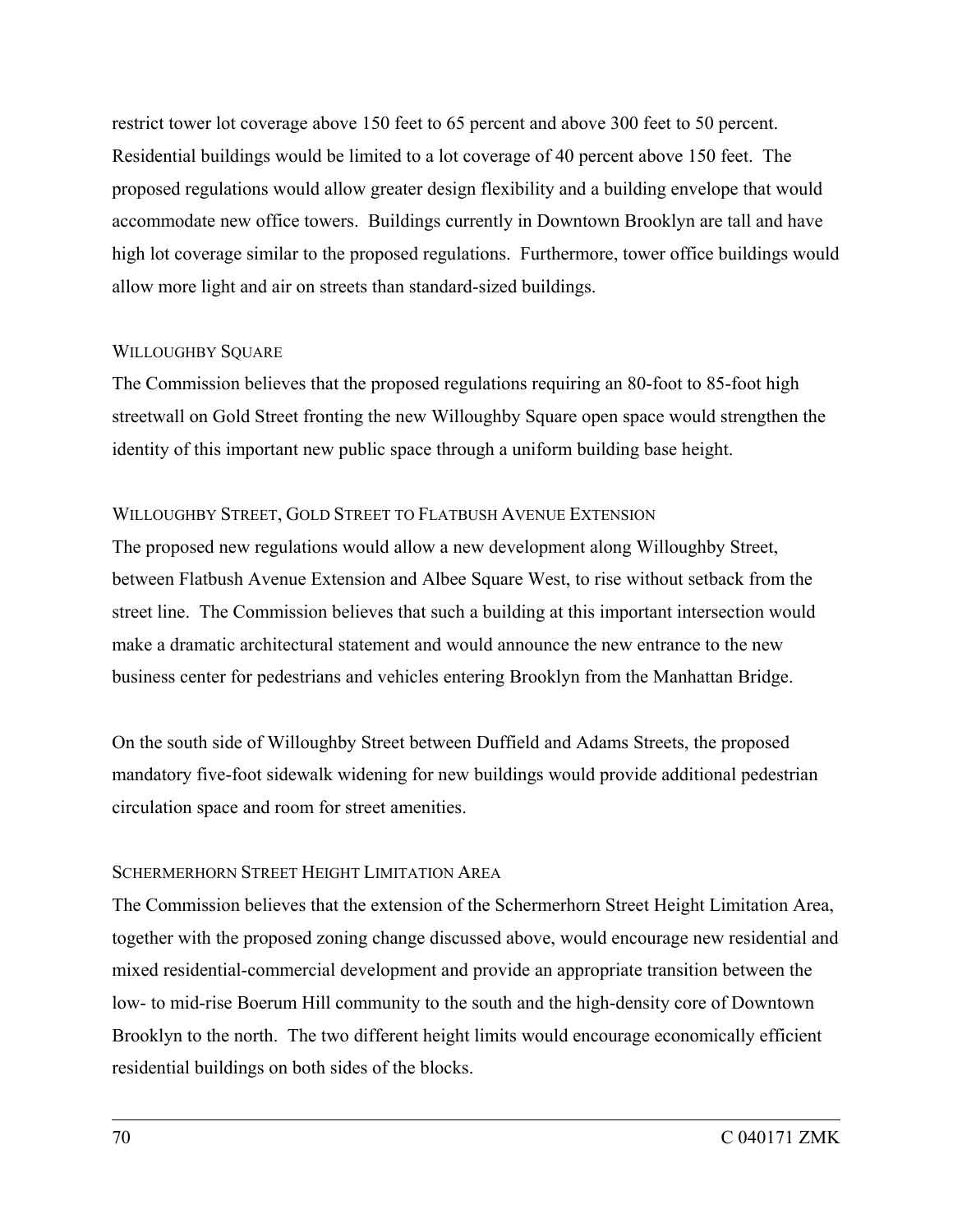#### MYRTLE AVENUE

The proposed height and setback and bulk regulations for the R7-1 district proposed along Myrtle Avenue, together with the requirements for street tree planting, ground-floor retail and street wall continuity, would encourage new, pedestrian-friendly, mixed-use apartment house construction east of Flatbush Avenue Extension at the gateway to Fort Greene. The Commission believes that the proposed higher FAR and height limit of 160 feet would result in an appropriate building form that would be in context with the surrounding community and would strengthen the mixed-use character of Myrtle Avenue, an important major street for Fort Greene.

#### BICYCLE PARKING

The Commission believes that requiring a designated area for bicycle parking for new commercial developments or enlargements with a minimum floor area ratio of 5.0 is appropriate. Such a facility would have to be enclosed, accessible and provide secure space for bicycle storage thus encouraging alternative means of travel.

#### **SIGNS**

The Commission believes that new signage regulations to allow banners for theaters would increase the vibrant multi-cultural nature of the district. Allowing non-illuminated, double faced signs to project across a street line would create a distinct identity for the business district. The limits on the distances between signs would prevent excessive signage.

#### SECURITY GATES

The Commission believes that the proposed security gate regulations for new commercial or community facility buildings, which would require that at least 75 percent of the area covered by such gate to be visible when viewed from the street, would strengthen the retail corridors by adding to the pedestrian attractiveness of Downtown Brooklyn's streets and encouraging afterhours "window shopping".

#### GROUND-FLOOR RETAIL

A ground-floor retail requirement would be added to Duffield and Gold Streets to strengthen the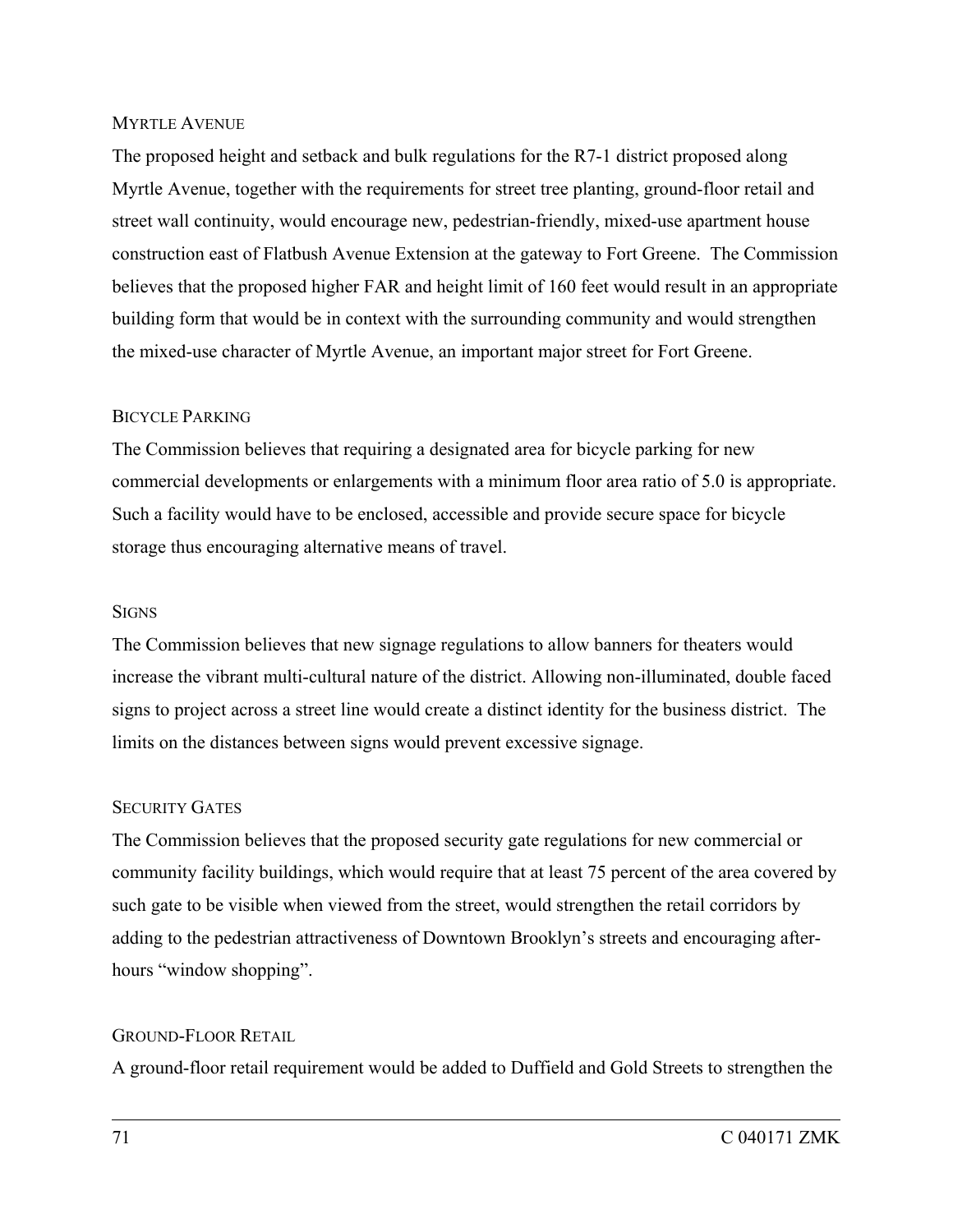connection between Willoughby Street and Fulton Mall. In addition, a ground floor retail requirement would be added to the East side of Flatbush Avenue Extension between Willoughby Street and Myrtle Avenue and would extend along the south side of Myrtle Avenue to Ashland Place. The proposed text regulating ground-floor uses to a depth of 50 feet from the property line would also allow public libraries, museums and non-commercial art galleries. New retail would contribute to the development of Flatbush Avenue as a vibrant boulevard entrance to Brooklyn and would strengthen the retail corridor of Myrtle Avenue. The ground-floor retail requirement would be removed from Willoughby Street where the Willoughby Square public space is proposed. The Commission believes that these revised ground-floor retail regulations along these streets are appropriate

#### GROUND-FLOOR TRANSPARENCY

The Commission believes that extending the 50 percent minimum ground-floor transparency requirement to include all streets where retail continuity is required in the Special Downtown Brooklyn District would further help activate these retail corridors and strengthen Downtown Brooklyn as a vibrant shopping destination. The 70 percent minimum ground-floor glazing requirement, of which not more than 20 percent could be translucent material, along Willoughby, Duffield and Gold Streets would further support retail on Willoughby Street on the ground floors of the proposed new office buildings and would strengthen the connection along Duffield and Gold Streets between Fulton Mall and MetroTech.

#### STREET WALL CONTINUITY

The Commission believes that adding to the locations where street wall continuity is required would enhance important corridors in Downtown Brooklyn. The proposed modifications to the percentages to which a new building must provide a streetwall allows needed flexibility for many of the constrained development sites of Downtown Brooklyn.

#### CURB CUTS

The Commission believes that the proposed restrictions on curb cuts on the east side of Flatbush Avenue would improve pedestrian flow and prevent interruption of retail frontage. The removal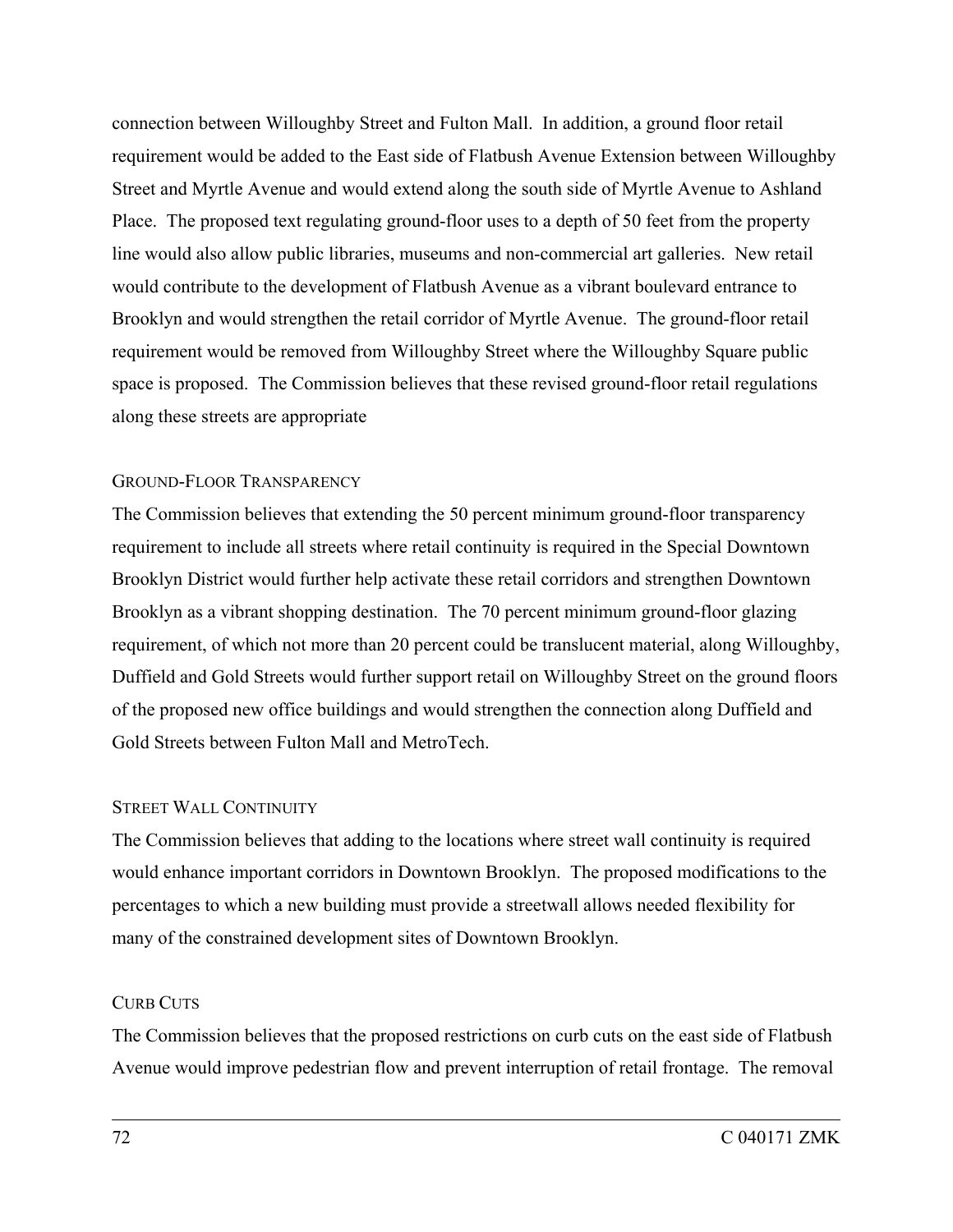of curb cut restrictions from Willoughby Street between Adams and Jay Streets, and from DeKalb Avenue between Albee Square and Flatbush Avenue Extension, would allow access to required off-street loading areas for the new office buildings proposed as part of this Plan.

#### STREET TREES

The Commission believes that adding streets where the planting of street trees would be required would enhance the appearance of Downtown Brooklyn and complement ongoing efforts to improve the urban environment.

### SUBWAY STAIRS

The Commission believes that adding a requirement for new developments on sites over 5,000 square feet to incorporate subway entrances into their buildings would aid in reducing sidewalk congestion, facilitate pedestrian circulation and provide renovated and improved access to subway stations.

# AMENDMENTS TO THE BROOKLYN CENTER, METROTECH AND ATLANTIC CENTER URBAN RENEWAL PLANS, SITE DESIGNATION OF PROPERTIES AND DISPOSITION OF CITY-OWNED PROPERTIES

The Commission believes that the proposed amendments to the three urban renewal plans, site designation of properties and disposition of city-owned properties in Downtown Brooklyn, as revised, are appropriate. The Commission believes that the designation of the new urban renewal sites within the Brooklyn Center Urban Renewal Plan was conducted very carefully to remove vacant and underutilized properties, minimize acquisition of private properties and to create development sites of the minimum size necessary for new, modern and economically efficient office buildings. The expansion of the business core of Downtown Brooklyn is essential for the long-term competitiveness and welfare of Brooklyn and New York City.

The Commission recognizes the disruption caused by urban renewal designations to property owners and tenants alike, and therefore notes that the City has committed to making the process for all affected as smooth and orderly as possible. The Commission recognizes that the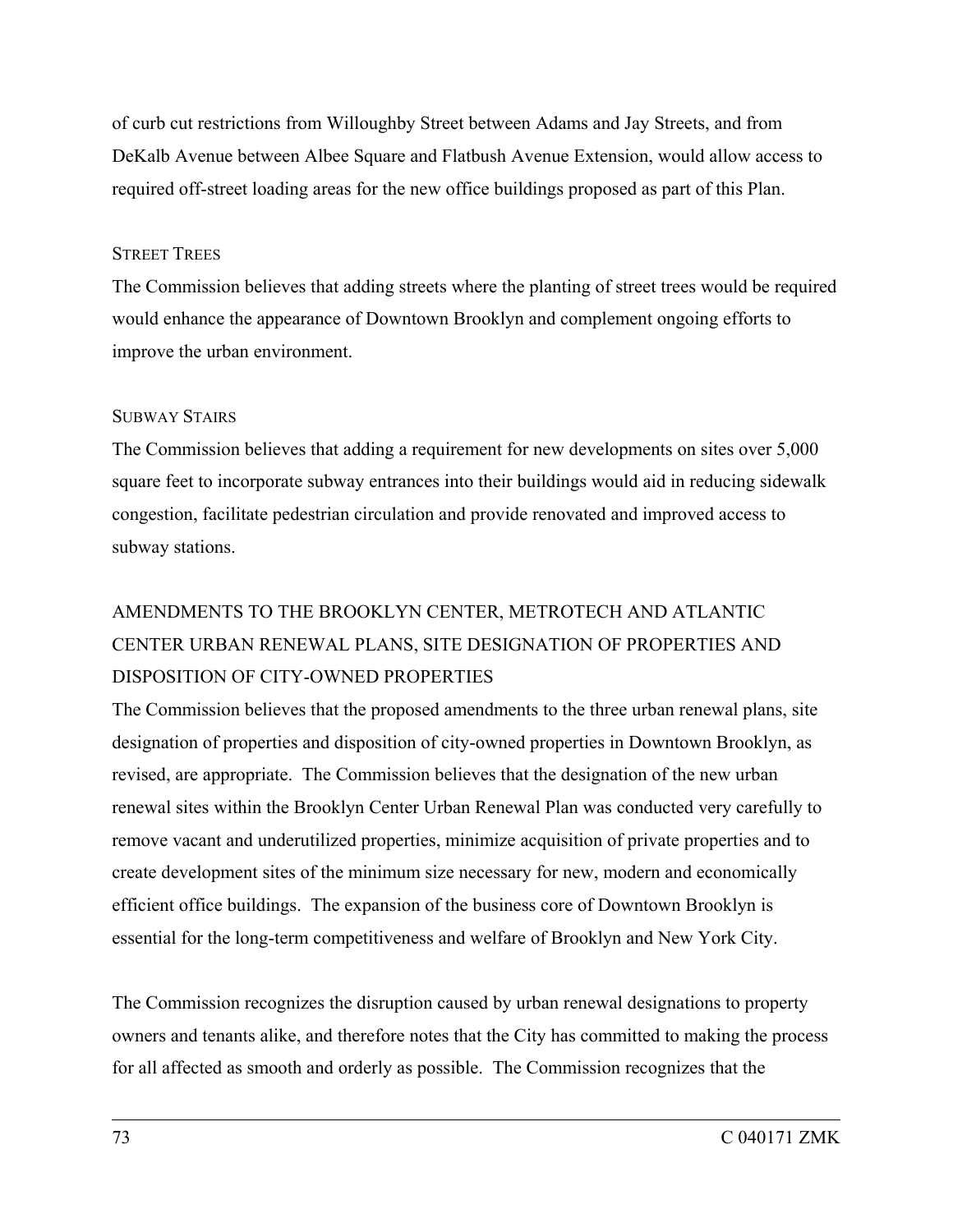Department of Housing Preservation and Development (HPD) has already conducted extensive outreach to affected property owners and tenants. HPD has developed a complete list of all property owners and tenants within the proposed and existing urban renewal sites in Downtown Brooklyn. HPD attended all of the public hearings during the public review process where they met with affected property owners and tenants and anyone with questions and concerns about the proposed urban renewal changes. HPD has also been available by telephone calls for questions.

The Commission acknowledges that the Cornerstone Group, a private company specializing in relocation assistance with a proven track record during the development of MetroTech, has been hired by the City to assist all affected by the urban renewal changes. Cornerstone has already had contact with businesses and residents to assess their needs. They will be able to help all those affected with finding new, suitable replacement space.

In addition, the DSBS has established a NYC Business Solutions Center in Downtown Brooklyn to specifically help small businesses by disseminating information, providing access to business counselors, referring businesses to third-party providers and creating networking opportunities. DSBS staff have already worked closely with EDC and HPD to conduct outreach to businesses and to give assistance.

The Commission notes that all property owners and tenants receive fair market compensation for all property taken, based on the evaluation by independent appraisers and according to law. The City will make every effort to offer appropriate replacement housing and commercial space. Financial assistance will include moving expenses, dislocation allowances and replacement housing payments or down payment assistance. Finally, condemnation of private property will not occur until a developer with a feasible development program has been identified.

Nonetheless, the Commission stresses that the Downtown Brooklyn Development Plan is a comprehensive set of actions that includes many new retail, office and housing opportunities that can serve as relocation resources for those who might be displaced by the proposed urban renewal actions. The Plan has the potential for almost 1,000 units of new housing, some of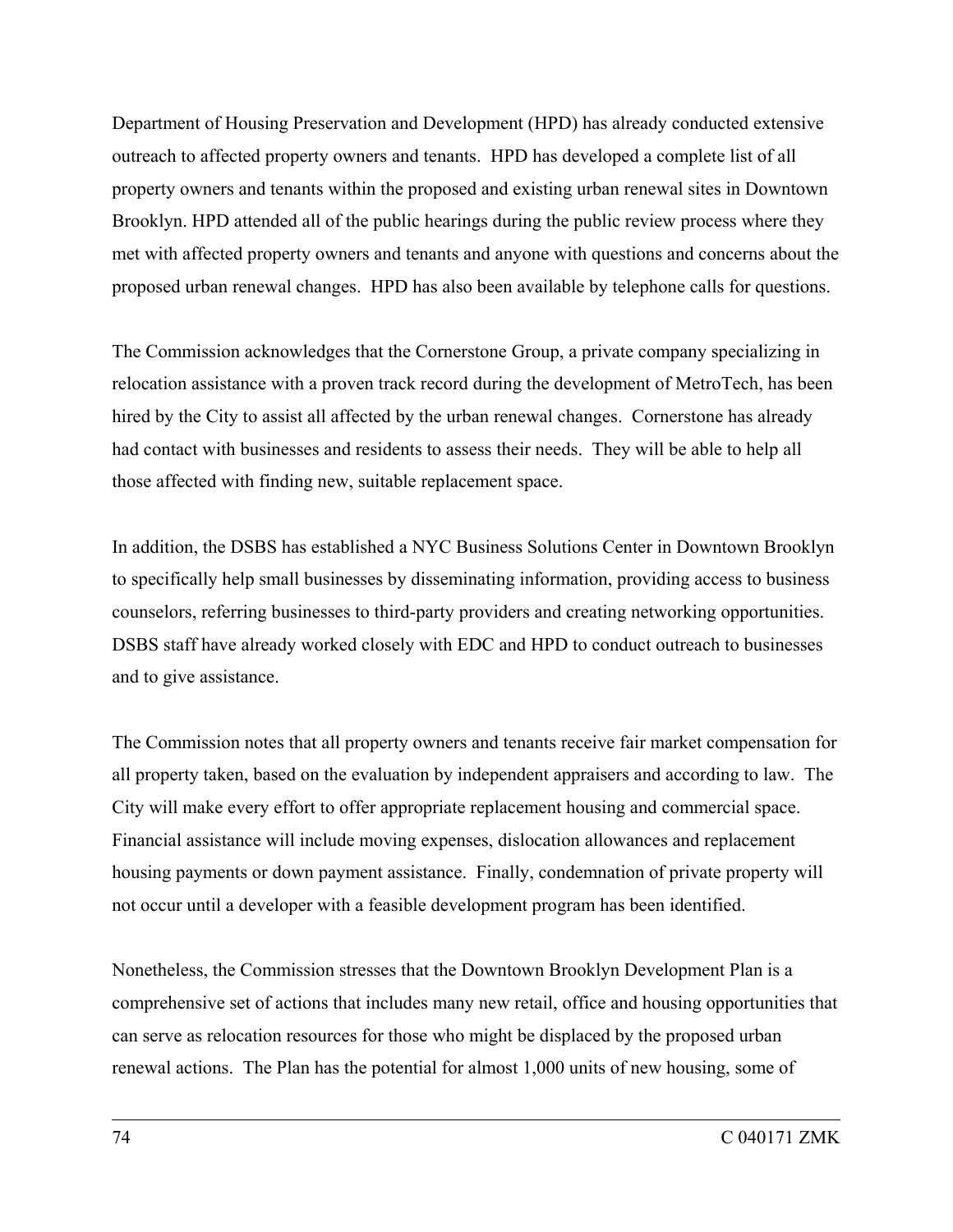which are likely to be affordable housing, 900,000 square feet of new retail space and 4,5 million square feet of office space.

Furthermore, several affordable housing developments are currently going forward within the area and would be available for eligible tenants and homeowners when the earliest urban renewal proceedings are to commence. They include the Atlantic and Court apartment project with 64 units of moderate-income housing scheduled to be completed in 2005, the Empire State Development Corporation-sponsored housing along Schermerhorn Street with 216 units of moderate-income and 44 units of low-income housing, and a Cornerstone Program development on Atlantic Avenue and South Oxford Street with 61 units of moderate-income housing.

The Commission notes that, after review by DCP and HPD of the lists submitted by two of the attorneys representing Asian businesses potentially affected by the proposed urban renewal actions, it was determined that of the 32 businesses submitted, 15 are not on urban renewal sites and 17 are on urban renewal sites. Of the 17 businesses on urban renewal sites, 13 are on newlydesignated sites but only one business is on the site of the Willoughby Square open space and parking garage and envisioned for early condemnation. The Commission notes that EDC, DBS and HPD will work closely with the businesses to minimize the disruption caused by the urban renewal actions, address their needs to the fullest extent possible and assist them in finding alternative locations.

The Commission notes that the Plan foresees a substantial portion of development devoted to such facilities including Polytechnic University and the New York City College of Technology, the development of sites within the BAM Cultural District by the BAM LDC on sites of the Brooklyn Center Urban Renewal Plan and the construction of a new public performing arts library on a site of the Atlantic Terminal Urban Renewal Plan.

The Commission notes that a large technology company is currently located on a previouslydesignated urban renewal site that is proposed to have its expiration date extended as part of this Plan. The site is part of the Brooklyn Academy of Music Local Development Corporation's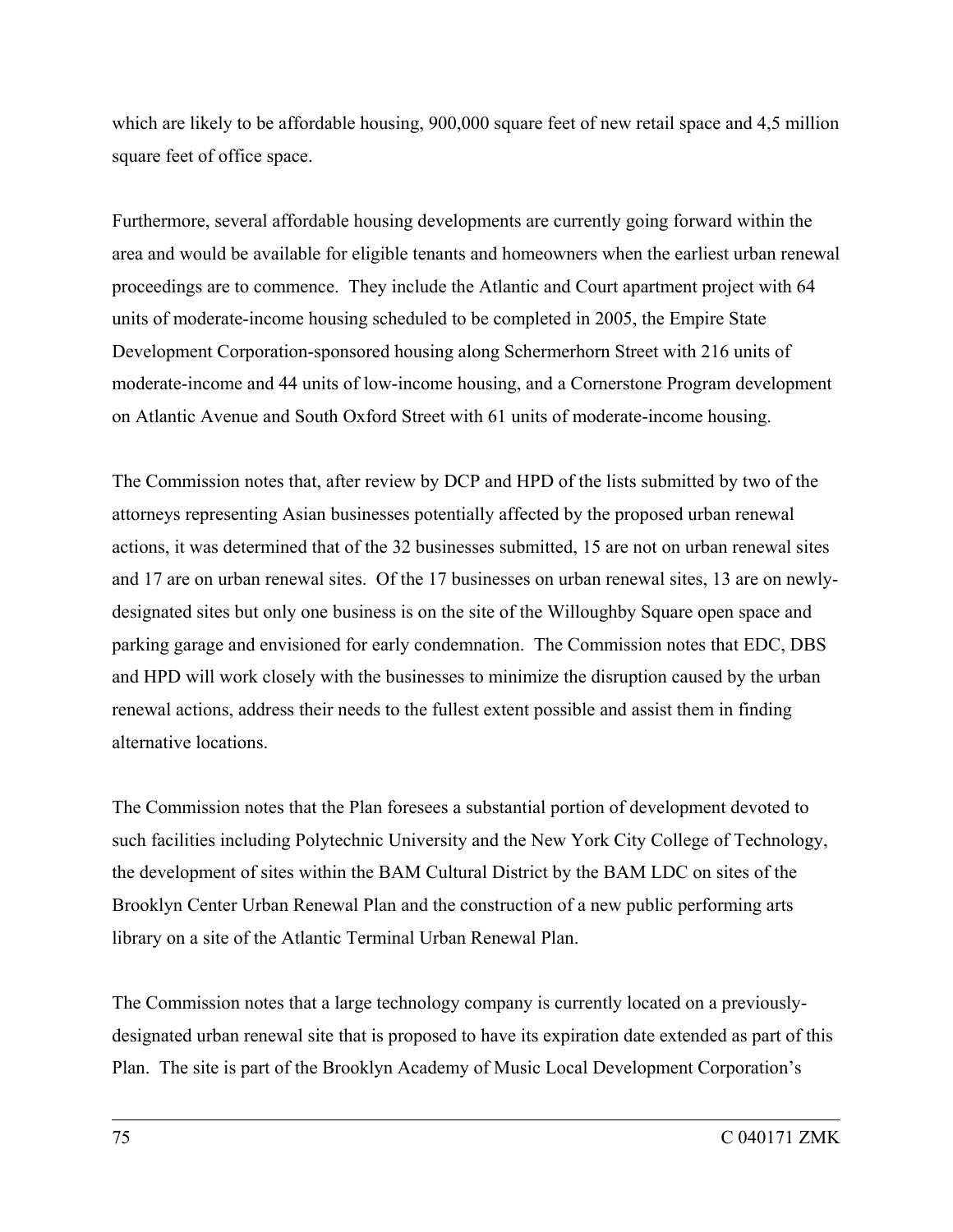"North" site for which the development program has not yet been finalized. The City is committed to working with the company to either relocate it to appropriate office space at the time of actual site redevelopment or allow it to remain at its current location.

# AMENDMENT TO THE BROOKLYN CENTER URBAN RENEWAL PLAN (BCURP) (C040173 HUK), DESIGNATION OF ADDITIONAL PROPERTIES (N 040176 HGK), AND DISPOSITION OF CITY-OWNED PROPERTY (C040177 HDK)

The Commission believes that this amendment to the BCURP, as revised, the designation of 59 lots within 14 newly proposed sites and the disposition of 26 sites, as revised, is appropriate. The designations of new urban renewal sites, changes to the land use controls, extension of the duration of the BCURP and other adjustments, in concert with the related applications, are essential to facilitate the construction of new residential, commercial, public parking and public space uses on long under-utilized and vacant properties in Downtown Brooklyn.

The Commission notes that, in response to comments received during the public review process, the Department of Housing Preservation and Development revised the applications for the Brooklyn Center Urban Renewal Plan (C040173 HUK, N040176 HGK and C040177 HDK). The revisions include the removal from the BCURP of previously-designated urban renewal Sites 3B and 3C, and Block 160, Lots 1 and 4, which are no longer required redevelopment and the deletion of proposed new urban renewal Site 20 on Block 2060, the site of the Institute of Design and Construction. Furthermore, controls have been added to Sites 14, 14A, 15, 15A and 15B to require that they be developed as a single project and to include no less than 100,000 square feet of floor area for a post-graduate educational center. Finally, proposed controls have been added to require that each redeveloper perform all mitigation measures identified in the FEIS for the BCURP prior to issuance of a Certificate of Occupancy.

The Commission notes that HPD and other Plan sponsors have already had discussions with several property owners and developers about the construction of new affordable housing in Downtown Brooklyn on both privately-owned sites as well as urban renewal sites. The City is looking forward to meeting a significant portion of its goal of constructing 65,000 units of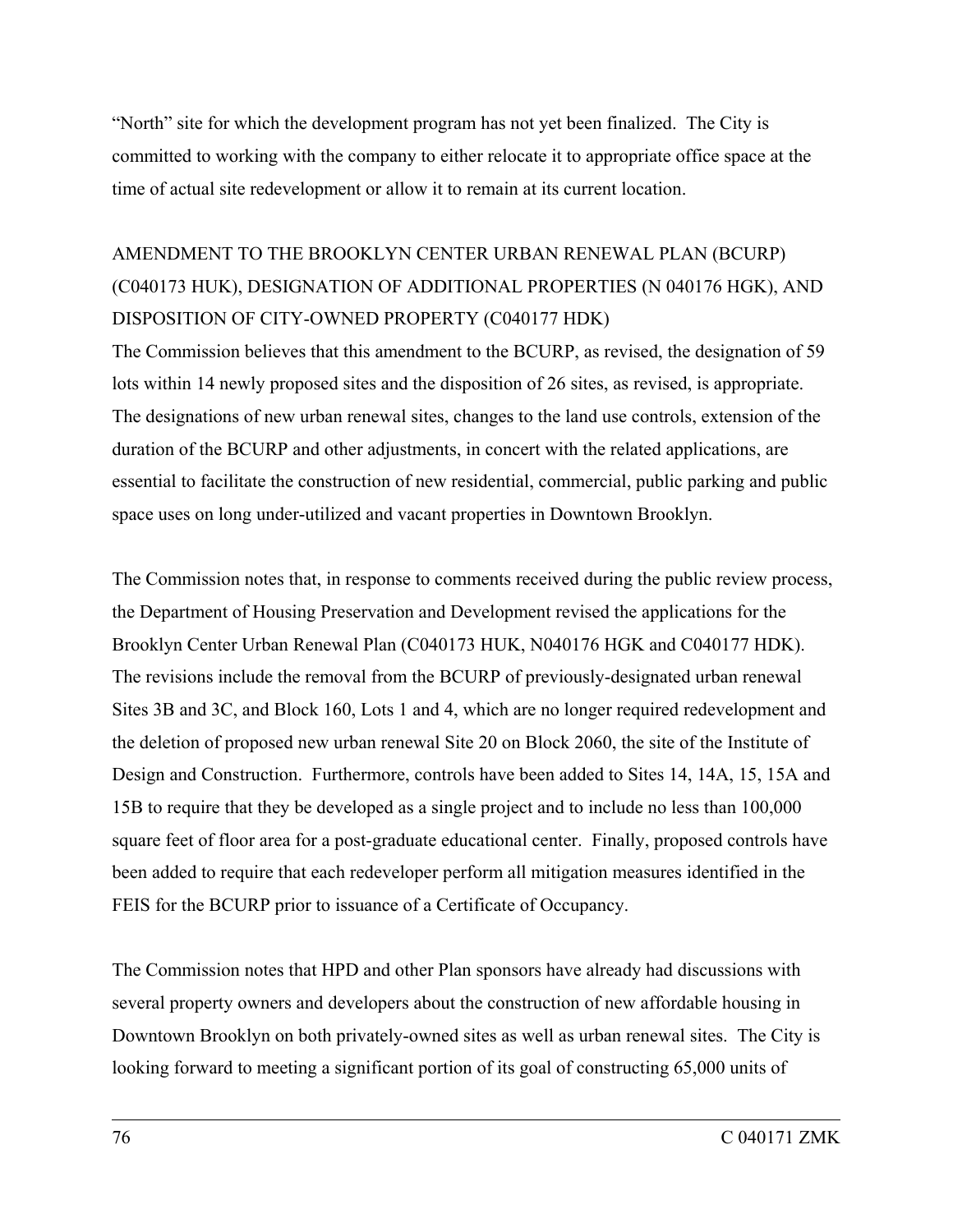affordable housing citywide in Downtown Brooklyn within the next few years. Therefore, a condition in the urban renewal plan mandating affordable housing is unnecessary and would unduly restrict financing flexibility.

The Commission notes that the Quality Housing Program has been widely used throughout the city to produce new housing and will be an option in the zoning districts in Downtown Brooklyn. However, mandating this program in the urban renewal plan would greatly limit building design options in Downtown Brooklyn because the program's height and setback regulations may not be suitable to some of the more irregular development sites.

The Commission believes that the urban renewal plan controls allow sufficient flexibility to permit properties that may not be needed for redevelopment to remain. Relocating entire buildings to alternative locations could also be an option if determined to be financially feasible and acceptable to the affected property owners.

The Commission notes that the Landmarks Preservation Commission (LPC) has carefully reviewed the buildings within the acquisition sites of the urban renewal plan. LPC has identified several buildings of architectural or historical significance and established a protocol for their recordation if and when they are to be redeveloped.

The Commission notes that the Department of City Planning and the Economic Development Corporation conducted extensive research on the possible presence of the Underground Railroad at 227 and 233 Duffield Street, and at 436 Albee Square West. The research included contact with over 16 historians and institutions with information about the Underground Railroad or the homes. Furthermore, numerous maps and records were consulted in order to establish the construction dates of the homes and gather additional facts. The research has indicated that, while the homes were proven to exist prior to the Civil War, there was no physical or other evidence to link them to the Underground Railroad.

The Commission recognizes the legacy of the Underground Railroad, especially in Downtown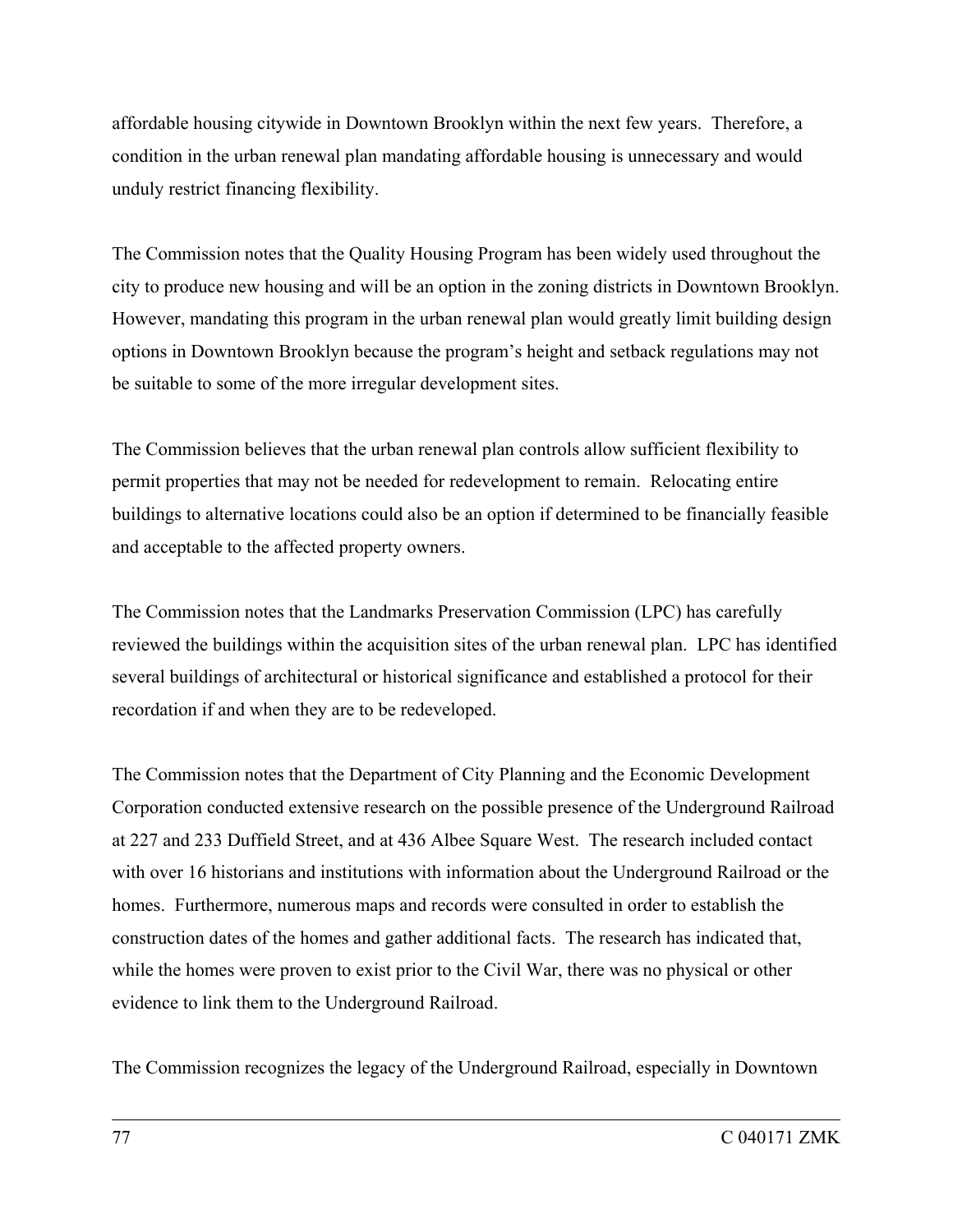Brooklyn. Results regarding the Duffield Street and Albee Square West homes so far have been inconclusive but if further evidence is presented it will be considered. Nonetheless, the Final Environmental Impact Statement (FEIS) for these actions states that additional work, first in the form of a visual inspection of the interiors of the buildings after condemnation to ascertain the existence of other artifacts and, second, in the form of new continuous soil borings, would need to be undertaken at the sites. Soil borings would be conducted to determine subsurface conditions, to be approved by an archaeologist prior to their execution. If the soil borings indicated a potential for archeologically sensitive areas, Stage 1B testing would be undertaken. The testing phase will first include the preparation of a testing protocol by a professional archaeologist, to be reviewed and approved by LPC prior to implementation.

The Commission further notes, that, should the Stage 1B testing indicate that an association of one or all of these buildings with the Underground Railroad is established, and the National Park Service criteria for eligibility of Underground Railroad properties for National Historic Landmark designation or for listing in the National Register of Historic Places are met, HABSlevel documentation and/or an exhibit in an appropriate location would be performed.

Furthermore, the Commission notes that the Brooklyn Center Urban Renewal Plan has been revised with specific language that requires the redeveloper of any property in the urban renewal plan to completely perform all required mitigation measures identified in the FEIS.

### AMENDMENT TO THE METROTECH URBAN RENEWAL PLAN (MTURP) (C 040174 HUK) AND DISPOSITION OF CITY-OWNED PROPERTY (C040178 HDK)

The Commission believes that the proposed urban renewal plan amendment and disposition of Block 2060, Lot 8, at the southeast corner of Gold Street and Flatbush Avenue Extension is appropriate. The property, a small triangular lot used as a parking lot at the intersection of Gold Street and Flatbush Avenue, is currently designated for street widening but is no longer needed for that purpose. Redevelopment of the site for open space would permit the creation of new public space which would enhance Flatbush Avenue Extension as the gateway to Downtown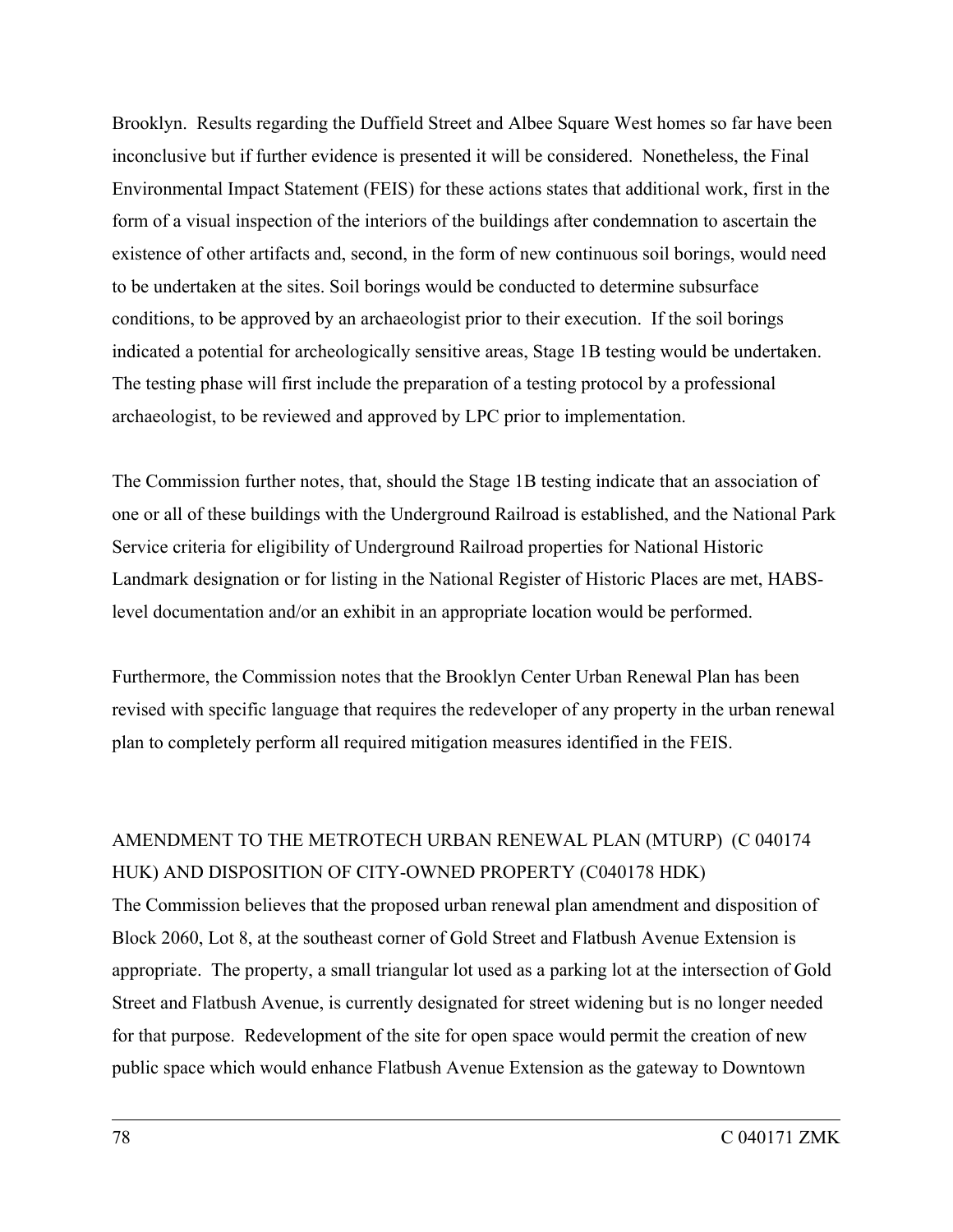Brooklyn and provide a visual connection to the corporate office district and the new Willoughby Square public space to the west.

AMENDMENT TO THE ATLANTIC TERMINAL URBAN RENEWAL PLAN (ATURP) (C040175 HUK), AND DISPOSITION OF CITY-OWNED PROPERTY (C040179 HKD) The Commission believes that the proposed urban renewal plan amendment and disposition of city-owned property, as revised, is appropriate. The changes and actions would facilitate development of a public performing arts library and other community facility uses with belowgrade parking on Site 20, Block 2110, Lot 3, zoned C6-1. The subject property is currently used for parking and an outdoor flower market. The Commission believes that the library would be a centerpiece of the BAM Cultural District and is described in detail in a related application for site selection for a public facility.

The Commission notes that, in response to comments received during the public review process, on April 29, 2004, HPD revised the applications for an amendment to the ATURP and the related disposition of city-owned properties (C 040175 HUK and C 040179 HDK) to retain the 'Commercial' land use designation of Site 6A and remove the site from the disposition application.

### DISPOSITION OF CITY-OWNED PROPERTY (C040180 PPK)

The Commission believes that the disposition of one city-owned property at 370 Jay Street is appropriate.

After the MTA has vacated the building, DCAS intends to dispose of it to the Economic Development Corporation. The proposed disposition, pursuant to zoning, facilitates the return of 370 Jay Street to the City's tax rolls, enhances the mixed-use character of Downtown Brooklyn and complements future plans for the area's revitalization.

SPECIAL PERMITS PURSUANT TO SECTION 74-52 (Public Garages or Public Parking Lots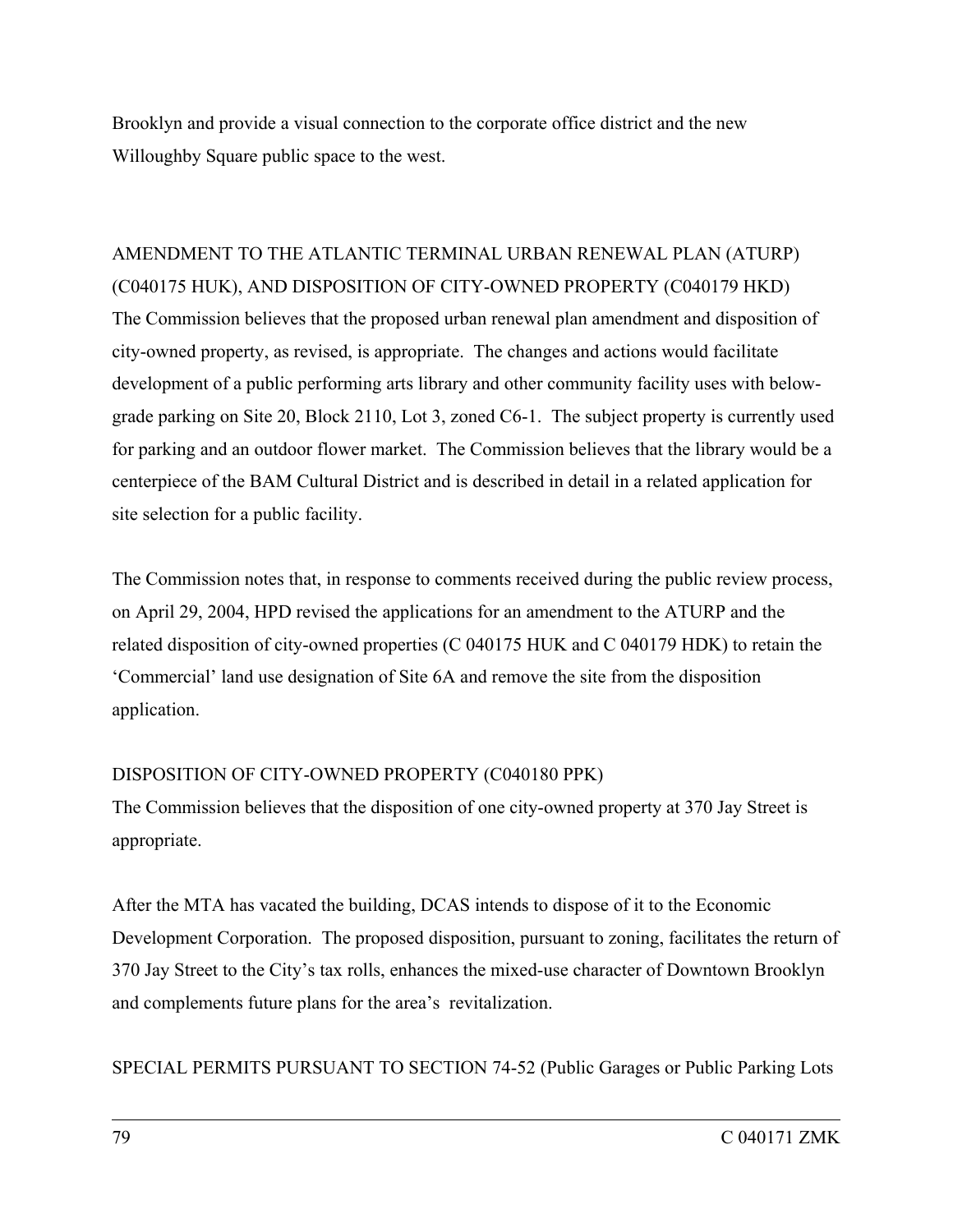in High Density Central Areas) (C040181 ZSK, C040182 ZSK, C040183 ZSK and C040184 ZSK)

The Commission believes that the grant of four special permits for public parking garages is appropriate.

The Commission notes that the four garages are located in strategic locations throughout Downtown Brooklyn below or adjacent to major proposed development sites. The garages would replace public parking lots and garages displaced by the new development and open space envisioned as part of the Plan and would accommodate additional parking demand by these same developments. Three of the garages would be below-ground; the garage at Willoughby Square would be below the new Willoughby Square open space, the garage at Lafayette Avenue would be below a new public library and a performing arts center, and the garage at Fulton Street would be below a mixed cultural, retail and residential project. The garage at Fleet Place would be above-ground but would be surrounded on three sides by retail on the ground floor and residential above. The garages are designed with adequate reservoir spaces to prevent cars from queuing on adjoining streets and have sufficiently wide curb cuts to allow easy access. Their entrances are so located as to provide efficient access to major transportation routes in Downtown Brooklyn and avoid residential neighborhood streets.

### WILLOUGHBY SQUARE (C040181 ZSK)

The proposed public parking garage at Willoughby Square would be compatible with the surrounding mixed-use area of high-density office, retail, educational and residential uses. The 694 spaces would meet the needs of the new office buildings envisioned resulting from the proposed actions and would help to address future public parking needs in Downtown Brooklyn.

The garage would be bounded by three public streets and would not create or contribute to serious traffic congestion and would not inhibit traffic and pedestrian flow. The directions of surrounding streets would be reconfigured to allow easy access to and from the garage. The garage entrance would be mid-block on Duffield Street south of Willoughby Street, and its exit would be mid-block on Albee Square West south of Willoughby Street. Willoughby Street,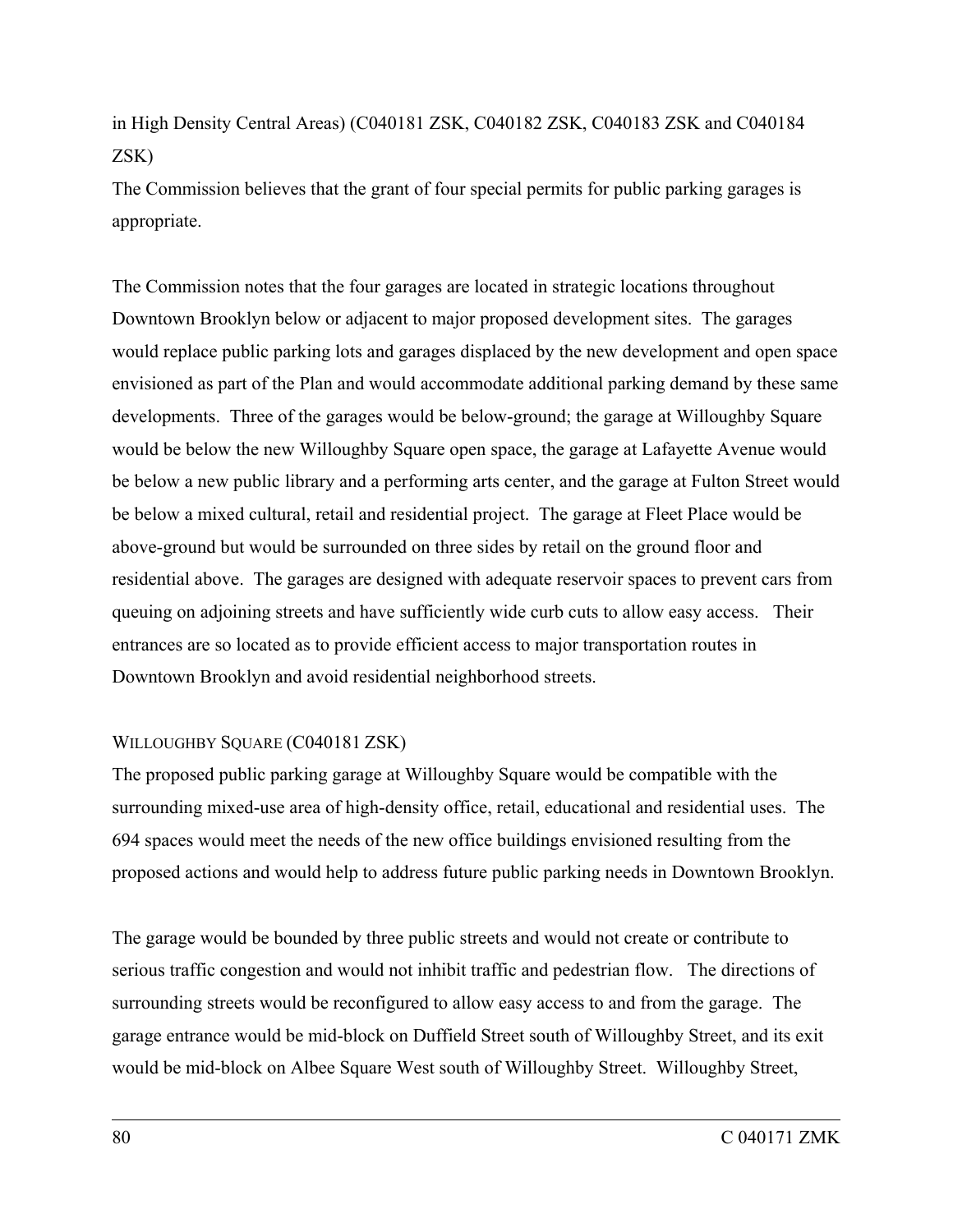between Flatbush Avenue Extension and Albee Square West, would be widened in a related action for an amendment to the City Map to allow for any increased traffic flow to and from the garage. Traffic to and from the garage would utilize nearby Flatbush Avenue to the east and would not travel through any of the nearby residential neighborhoods. The surrounding sidewalks and crosswalks would be improved as part of the new Willoughby Square open space and the garage entrance and exit would be designed to provide clear sight lines to pedestrians and to minimize potential conflicts between vehicles and pedestrians. The proposed facility would have 35 reservoir spaces, five percent of the total parking spaces provided in the parking garage, which would be adequate to accommodate expected demand at peak times.

### FULTON STREET (C040182 ZSK) AND LAFAYETTE AVENUE (C040183 ZSK)

Two parking garages are proposed in close proximity to each other at Fulton Street and at Lafayette Avenue. Both proposed garages would be compatible with the surrounding area that includes the Brooklyn Academy of Music, the residential area of Fort Greene to the east and highly active retail stores on Fulton Street to the north. The 465 spaces in the garage at Fulton Street and the 466 spaces in the garage at Lafayette Avenue would meet the needs of the new mixed-use cultural, retail and residential development envisioned resulting from the proposed actions and would help to address future public parking needs in Downtown Brooklyn.

The garages would be bounded by public streets which would provide convenient access and would not contribute to traffic congestion or inhibit traffic and pedestrian flow. The entrances and exits for the garage at Fulton Street would be located mid-block on Ashland Place south of Fulton Street, and for the garage at Lafayette Avenue would be on Ashland Place south of Lafayette Avenue. The entrances and exits would be designed to provide clear sight lines to pedestrians and minimize potential conflicts between vehicles and pedestrians. Traffic to and from the proposed garages would primarily utilize Flatbush Avenue and would not have to travel through any of the nearby residential neighborhoods. The proposed facilities would each have 23 reservoir spaces, five percent of the total parking spaces provided in the garages, which would be adequate to accommodate expected demand at peak times.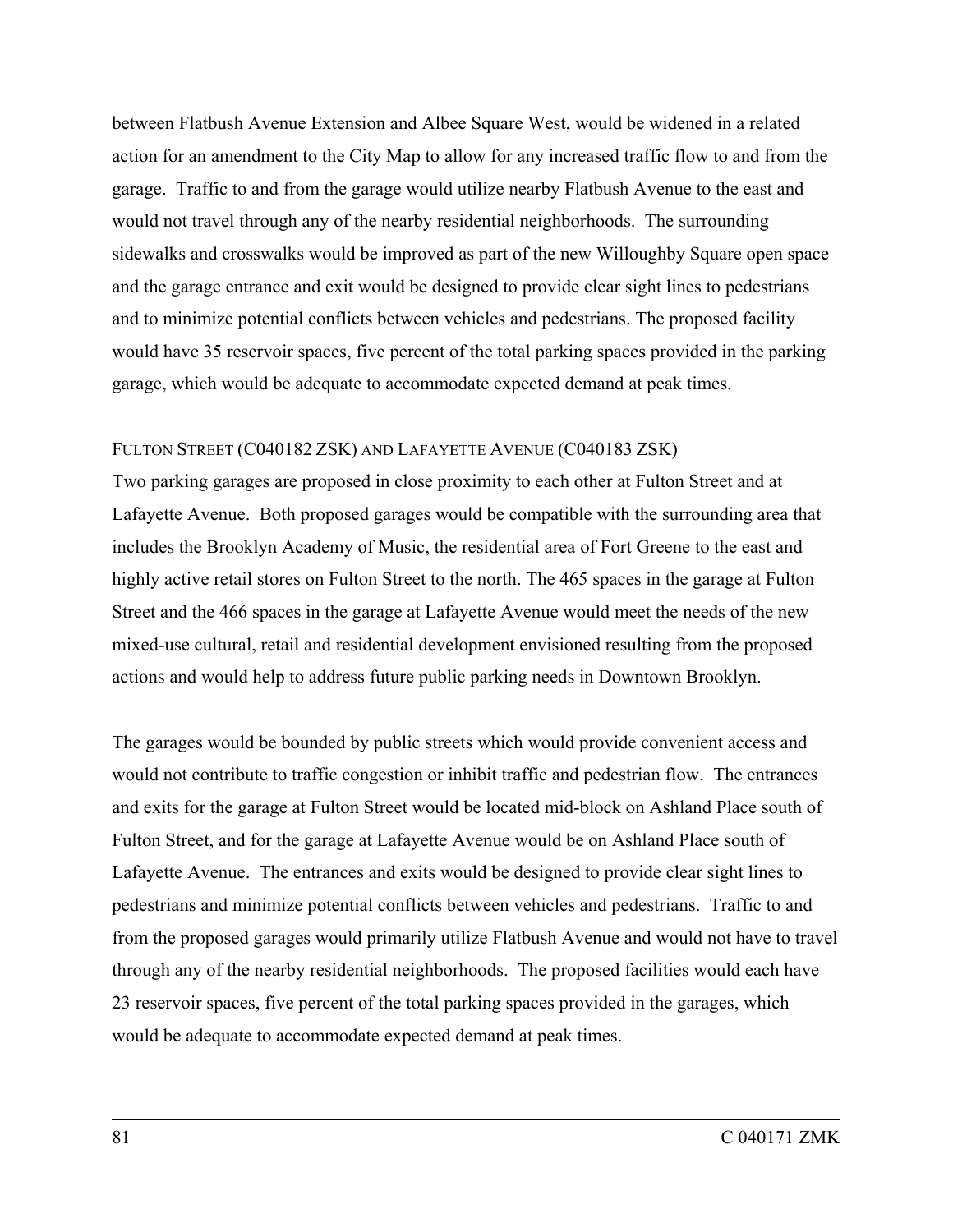#### FLEET PLACE (C040184 ZSK)

The proposed public parking garage at Fleet Place would be compatible with the surrounding area that includes commercial office buildings, large-scale residential buildings and retail stores. To the west of the site, across Flatbush Avenue Extension, is the commercial office and academic MetroTech campus and to the east is the residential community of Fort Greene. The 457 spaces requested would meet the needs of the new mixed-use cultural, retail and residential development envisioned resulting from the proposed actions and would help to address future public parking needs in Downtown Brooklyn.

The garage would be bounded by Myrtle Avenue, Flatbush Avenue Extension and Fleet Place which would provide convenient access and would neither contribute to serious traffic congestion and nor inhibit traffic and pedestrian flow. The garage entrance and exit would be mid-block on Fleet Place south of Myrtle Avenue and would be designed to provide clear sight lines to pedestrians and minimize potential conflicts between vehicles and pedestrians. Traffic to and from the proposed parking garage would primarily utilize Flatbush Avenue to the west and would not have to travel through any of the nearby residential neighborhoods. The proposed facility would have 23 reservoir spaces, five percent of the total parking spaces provided in the garage, which would be adequate to accommodate expected demand at peak times. The Commission notes that the exemption of floor area is warranted in order to provide off-street parking and relieve traffic congestion. The Downtown Brooklyn Development Plan envisions that the site surrounding this proposed public parking garage be redeveloped with a new apartment building. Furthermore, the proposed garage is to replace an existing public parking garage at the same location.

## SITE SELECTION (C040185 PSK) FOR A PUBLIC VISUAL AND PERFORMING ARTS LIBRARY

The Commission believes that the application of the Brooklyn Public Library and the Department of Citywide Administrative Services for site selection of (Block 2110, Lot 3), Borough of Brooklyn, Community District 2, for use as public library, is appropriate.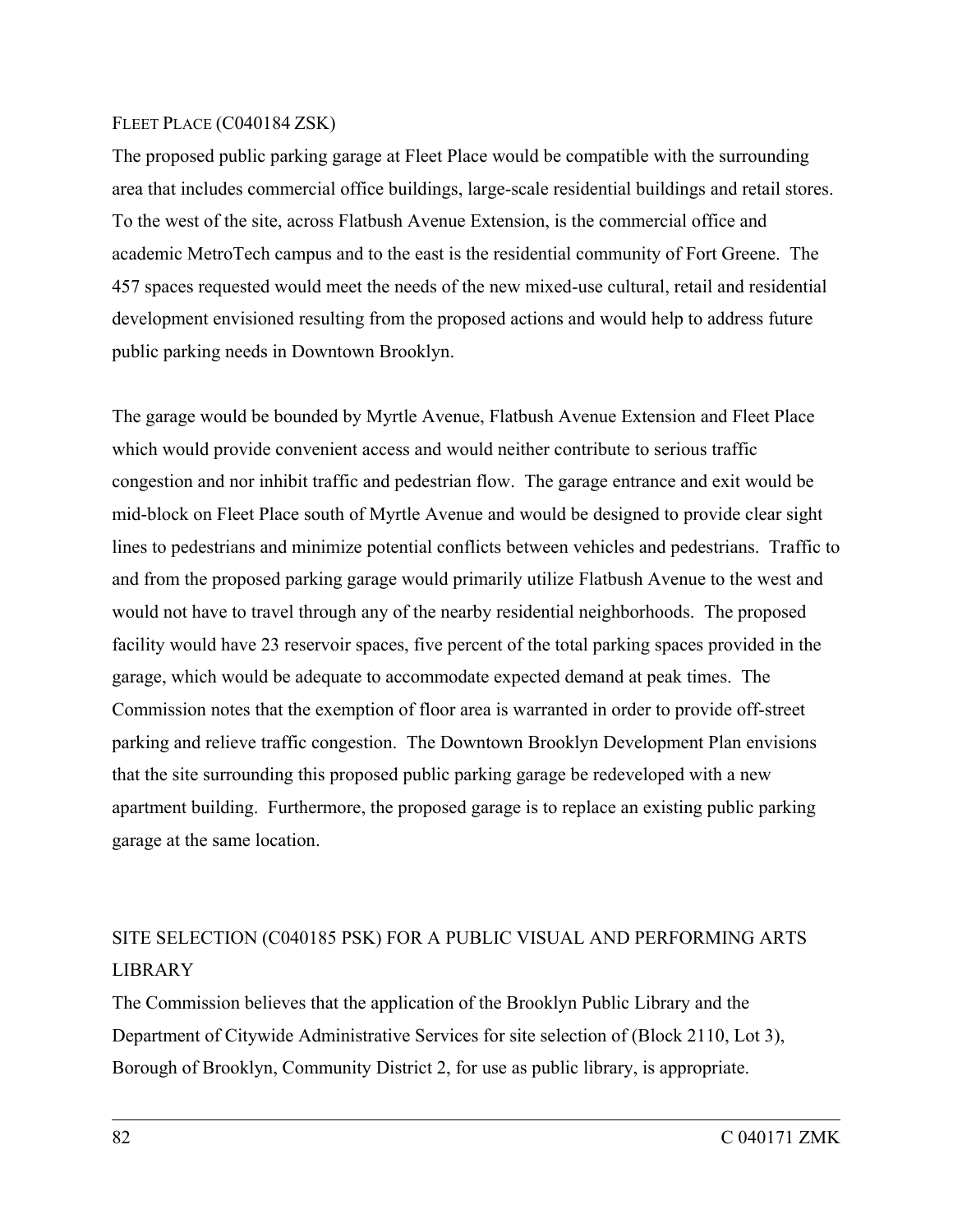The proposed site (Block 2110, Lot 3) lies within the heart of the BAM Cultural District surrounded by a mix of residential, commercial, cultural and office uses. The site is zoned C6-1 which permits the public library. The library would occupy the southern portion of the lot with the northern portion of the lot developed separately as a performing arts building.

The new building is intended to complement the other cultural uses in the District and is directly across the street from the Brooklyn Academy of Music Opera House. The Library would serve as a resource for research, exploration and cultural interchange and as a venue for performance, arts education and other arts-related activities. The library has been sited at this location because of its prominence and significance as well as because of its easy access to the nearby transportation hubs and would not introduce incompatible land use to the area. It is intended to have a 24-hour media lounge accessible seven days a week to better serve diverse, multi-cultural constituent groups.

## AMENDMENTS TO THE CITY MAP (C030514 MMK, C030515 MMK, C030516 MMK, C030517 MMK)

Four amendments to the City Map a proposed to merge several blocks to create larger and more viable development sites in Downtown Brooklyn. The former built and improved streets are in city ownership and would be added to the site area of proposed urban renewal sites. The actions also include the proposed mapping and widening of two streets, Willoughby Street and Fleet Place.

### PEARL STREET (C030514 MMK)

This action would eliminate, discontinue and close Pearl Street between Willoughby Street and Jay Street. The Commission notes that the street is approximately 105 feet long, 50 feet wide, and is not needed for vehicular or pedestrian traffic. The proposed action would create the necessary footprint for future commercial development through an assemblage of properties fronting the street.

RED HOOK LANE (C030515 MMK)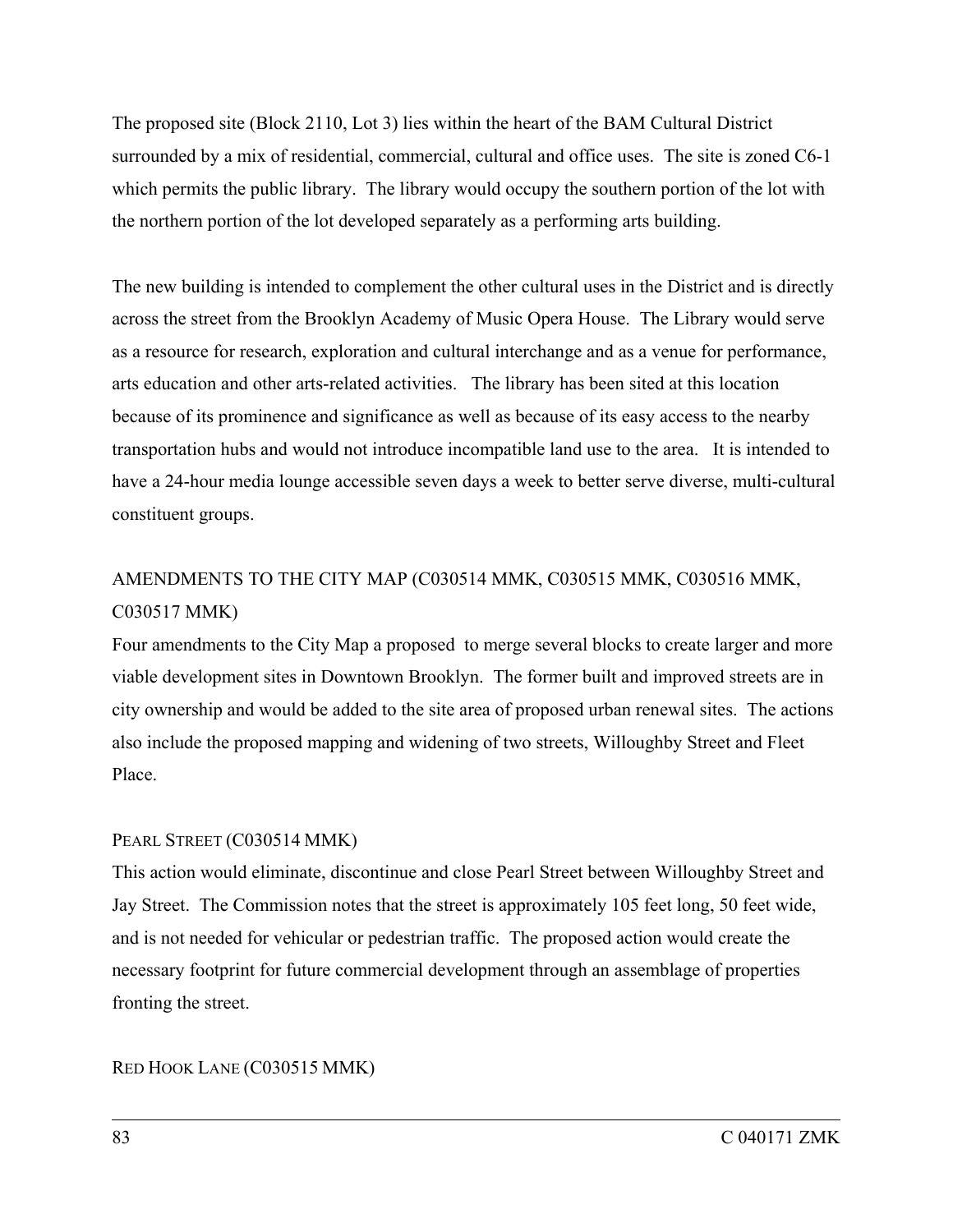This action would eliminate, discontinue and close Red Hook Lane between Boerum Place and Fulton Street. The Commission notes that the street is approximately 331 feet long, 33 feet wide, and is not needed for vehicular or pedestrian traffic. The proposed demapping would create the necessary footprint for future commercial development through an assemblage of properties fronting the street.

### WILLOUGHBY STREET (C030516 MMK)

Willoughby Street is proposed to be widened from 60 feet to 95 feet between Albee Square / Gold Street and Flatbush Avenue and would occur on the south side of the street where there is an above grade parking garage. The Commission notes that the proposed widening would provide space for installation of a landscaped median and to facilitate traffic flow. The Commission believes that the new median would serve as a visual enhancement to encourage north-south pedestrian movement along Flatbush Avenue, and as a traffic calming device at the intersection with Flatbush Avenue. In addition, this landscaped gateway to the new development would provide a larger view corridor from Flatbush Avenue to the proposed Willoughby Square public space.

#### MYRTLE AVENUE, FLEET PLACE, FAIR AND PRINCE STREETS (C030517 MMK)

The elimination, discontinuance and closing of Fair Street between Prince Street and Flatbush Avenue Extension and of Prince Street between Flatbush Avenue Extension and Myrtle Avenue is proposed. The Commission notes that the streets are no longer needed for traffic purposes and that the proposed changes would create the necessary footprint for commercial and residential development and assembling of properties fronting the streets.

Fleet Place would be widened from 50 feet to 60 feet and would be extended north to Myrtle Avenue. This widening would occur on the west side of the street and would create a more economically efficient development block and provide space for traffic between Willoughby Street and Myrtle Avenue. The Commission believes that the proposed street widening and extension is appropriate as it would to facilitate rational vehicular traffic flow.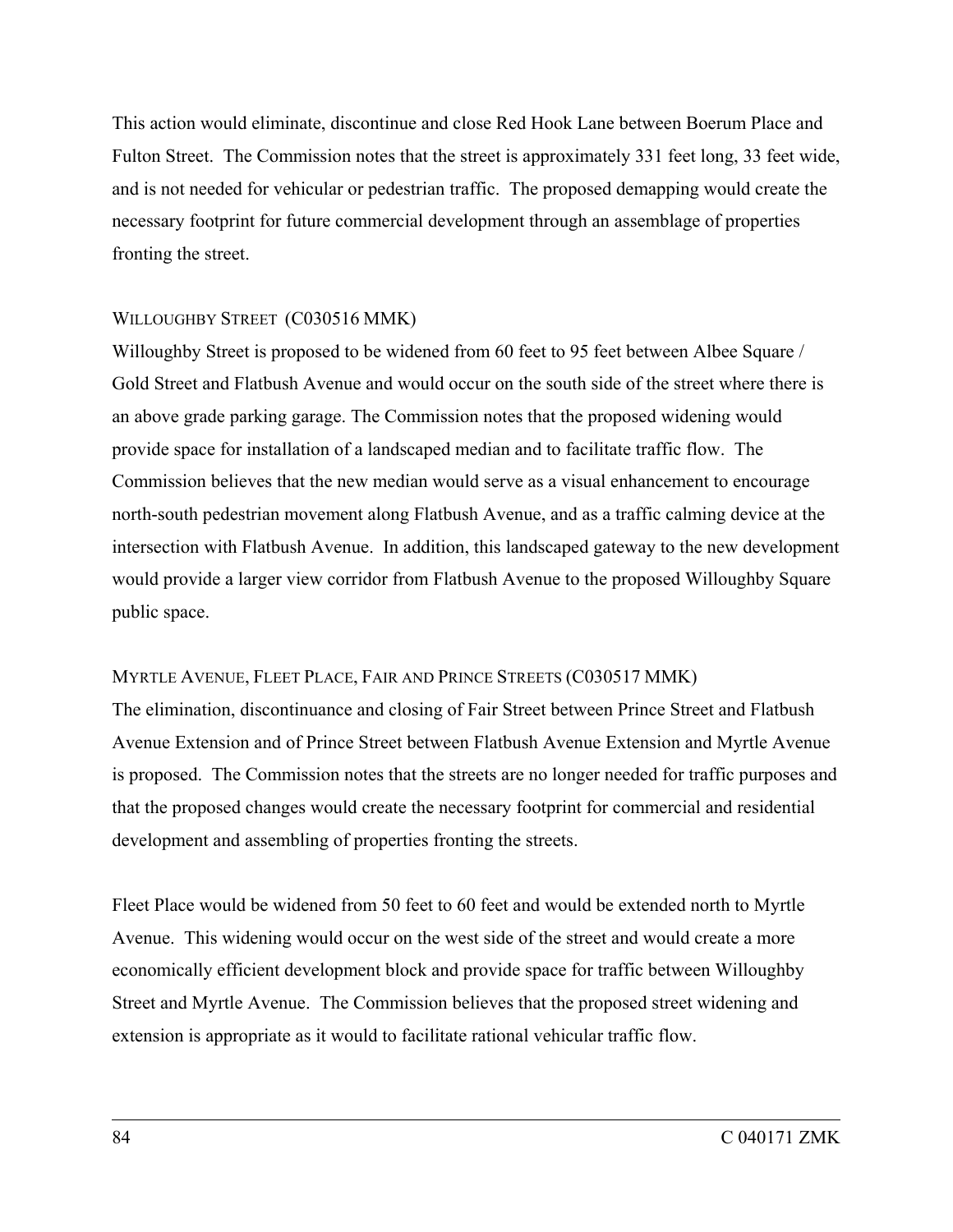Myrtle Avenue would be widened to 100 feet at Flatbush Avenue Extension and taper to the existing 75-foot width at the proposed extension of Fleet Place to provide space for a landscaped median, wider sidewalks and to create a gateway for the Myrtle Avenue retail strip leading to Fort Greene. This widening would occur on the south side of the street and would allow construction on a new landscaped median. The Commission believes that the median would serve as a visual enhancement to encourage pedestrians to walk along Flatbush Avenue Extension, serve as a traffic calming device at the intersection with Flatbush Avenue Extension and strengthen the entrance to the Myrtle Avenue retail corridor.

MODIFICATION OF GENERAL LARGE-SCALE DEVELOPMENT SPECIAL PERMITS FOR METROTECH (M000592(A) ZSK, M860689(B) ZSK and M930481(E) ZSK) The Commission believes that the modification of the General Large-Scale Development (GLSD) Special Permits to increase the maximum permitted floor area at the GLSD at MetroTech, remove unused floor area from Building D and to allocate the increased floor area and existing excess floor area to Polytechnic University's Site L for development of a proposed new mixed, academic and commercial building by Polytechnic University is appropriate.

### **RESOLUTION**

**RESOLVED,** that having considered the Final Environmental Impact Statement (FEIS), for which a Notice of Completion was issued on April 29, 2004, with respect to this application (CEQR No. 03DME016K), the City Planning Commission finds that the requirements of the New York State Environmental Quality Review Act and regulations, have been met and that, consistent with social, economic and other essential considerations:

- 1. From among the reasonable alternatives thereto, the action(s) to be approved (is)(are) ones which minimize(s) or avoid(s) adverse environmental impacts to the maximum extent practicable; and
- 2. The adverse environmental impacts revealed in the environmental impact statement will be minimized or avoided to the maximum extent practicable by incorporating as conditions to the approval those mitigative measures that were identified as practicable.

The report of the City Planning Commission, together with the FEIS, constitutes the written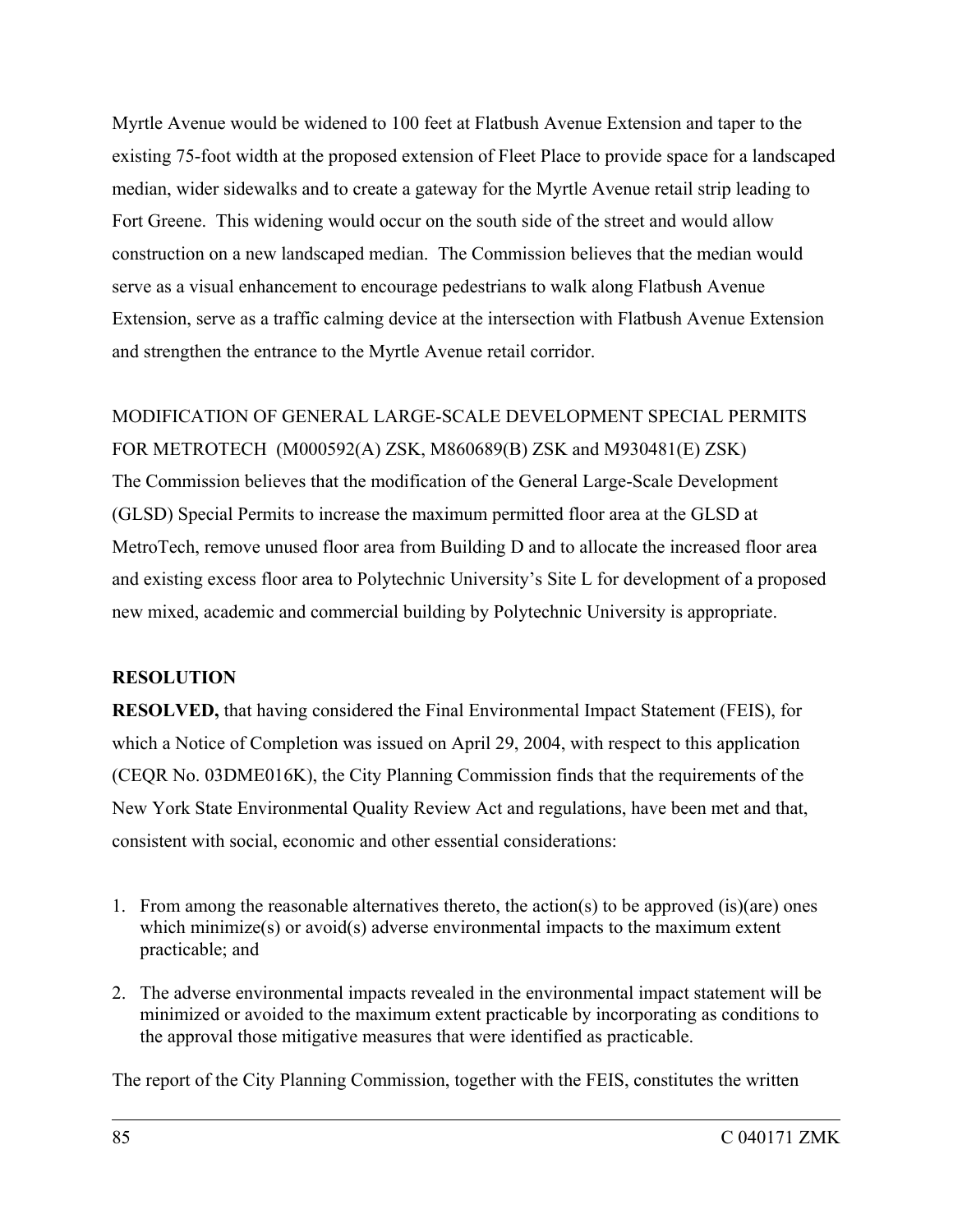statement of facts, and of social, economic and other factors and standards, that form the basis of the decision, pursuant to Section 617.11(d) of the SEQRA regulations; and be it further

**RESOLVED,** by the City Planning Commission, pursuant to Sections 197-c and 200 of the New York City Charter, that based on the environmental determination and the consideration described in this report, the Zoning Resolution of the City of New York, effective as of December 15, 1961, and as subsequently amended, is further amended by changing the Zoning Map, Section Nos. 12d and 16c:

- 1. eliminating from an existing R6 District a C1-3 District bounded by a line 200 feet northerly of Myrtle Avenue, Prince Street, Myrtle Avenue, a line 100 feet easterly of Prince Street, Fair Street, Fleet Place, a line 85 feet southerly of Fair Street, Prince Street, the westerly centerline prolongation of Fair Street, Flatbush Avenue Extension, and Gold Street;
- 2. changing from an R6 District to an R7-1 District property bounded by Myrtle Avenue, Ashland Place, the easterly centerline prolongation of former Fair Street, and Fleet Place;
- 3. changing from an R6 District to a C6-4 District property bounded by a line 200 feet northerly of Myrtle Avenue, Prince Street, Myrtle Avenue, Fleet Place, Willoughby Street, a line midway between Fleet Street and the former Prince Street and its southerly prolongation, a line 85 feet southerly of the former Fair Street, the former Prince Street and its southerly centerline prolongation, the westerly centerline prolongation of the former Fair Street, and Flatbush Avenue Extension;
- 4. changing from a C5-4 District to a C6-4.5 District property bounded by Willoughby Street, Jay Street, a line 200 feet northeasterly of Fulton Street, Duffield Street, Fulton Street, Smith Street, Livingston Street, and Boerum Place;
- 5. changing from a C6-1 District to a C6-2 District property bounded by the westerly centerline prolongation of Lafayette Avenue, Flatbush Avenue, State Street, and 3rd Avenue;
- 6. changing from a C6-1 District to a C6-4 District property bounded by:
	- a. Tillary Street, Bridge Street, Johnson Street/Tech Place, and Adams Street;
	- b. Willoughby Street, the easterly street line of the former University Plaza, a line 230 feet northerly of DeKalb Avenue, the northerly centerline prolongation of Hudson Avenue, DeKalb Avenue, a line 250 feet westerly of the westerly street line of Rockwell Place, Fulton Street, Flatbush Avenue Extension, and Fleet Street; and
	- c. Livingston Street, Bond Street, Fulton Street, Flatbush Avenue, the westerly centerline prolongation of Lafayette Avenue, Schermerhorn Street, and Smith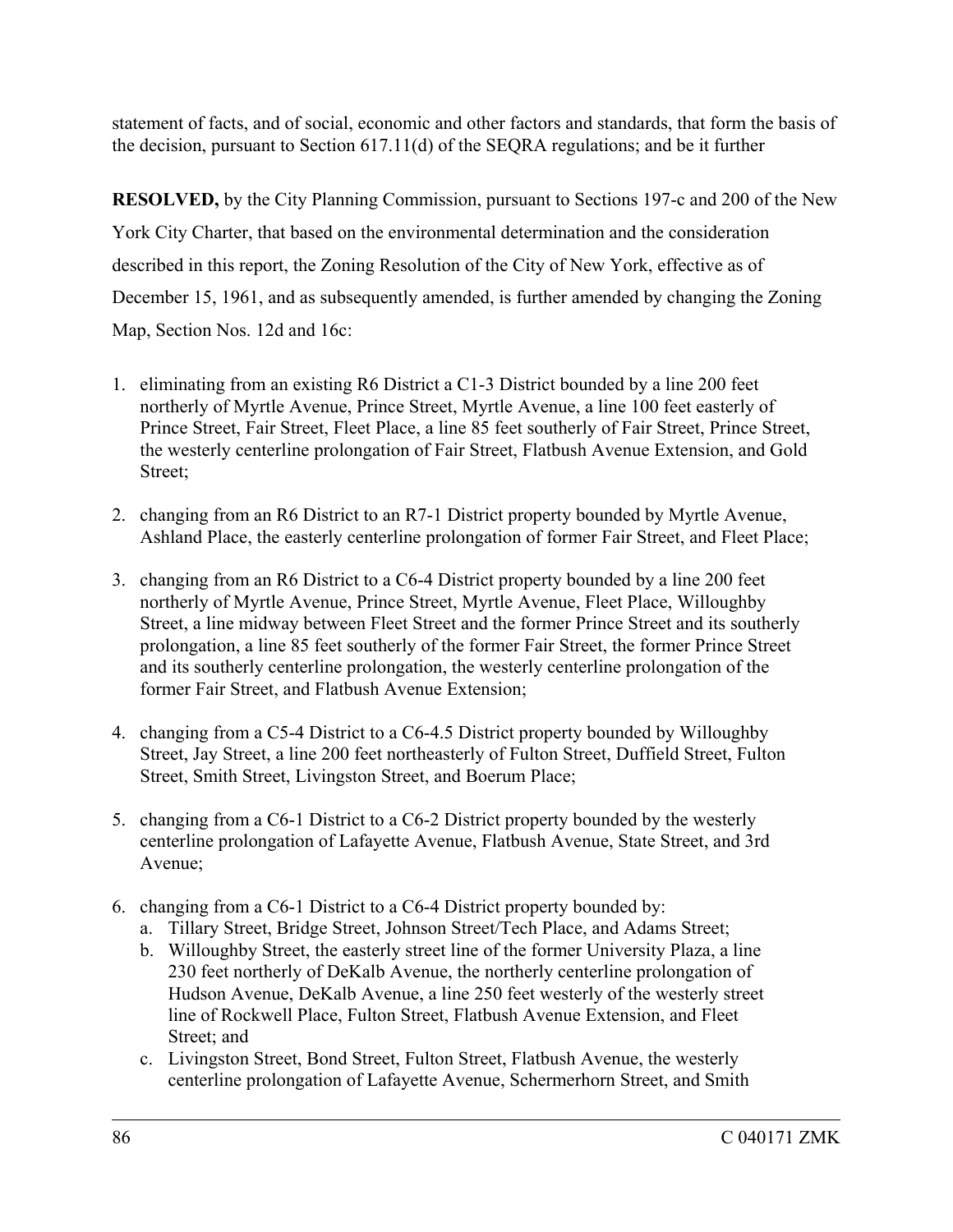Street;

- 7. changing from a C6-1 District to a C6-4.5 District property bounded by a line 125 feet northerly of Willoughby Street, a line midway between Jay Street and Lawrence Street, a line 175 feet northerly of Willoughby Street, Lawrence Street, a line 250 feet northerly of Willoughby Street, Duffield Street, Willoughby Street, Flatbush Avenue Extension, Fulton Street, Duffield Street, a line 200 feet northeasterly of Fulton Street, and Jay Street;
- 8. changing from a C6-1A District to a C6-4 District property bounded by Johnson Street/Tech Place, the southerly centerline prolongation of Bridge Street, a line 150 feet southerly of Johnson Street/Tech Place, a line 215 feet easterly of Jay Street, a line 360 feet southerly of Johnson Street/Tech Place, and Jay Street;
- 9. changing from a C8-2 District to a C6-4 District property bounded by the westerly centerline prolongation of the former Fair Street, the former Prince Street and its southerly centerline prolongation, a line 85 feet southerly of the former Fair Street, a line midway between Fleet Street and the former Prince Street and its southerly prolongation, Willoughby Street, Fleet Street, and Flatbush Avenue Extension;
- 10. changing from an M1-1 District to a C6-4 District property bounded by Tillary Street, Gold Street, a line 225 feet southerly of Tillary Street, Prince Street, a line 200 feet northerly of Myrtle Avenue, and Flatbush Avenue Extension;
- 11. changing from an M1-4 District to a C6-4 District property bounded by Tillary Street, Prince Street, a line 225 feet southerly of Tillary Street, and Gold Street; and
- 12. establishing a Special Downtown Brooklyn District (DB) bounded by Myrtle Avenue, Ashland Place, the centerline of the former Fair Street and its easterly prolongation, and the centerline of former Prince Street;

Borough of Brooklyn, Community District 2, as shown on a diagram (for illustrative purposes only) dated December 1, 2003, revised on April 29, 2004, and which includes the CEQR designation E-124.

The above resolution (C 040171 ZMK), duly adopted by the City Planning Commission on May 10, 2004 (Calendar No. 5), is filed with the Office of the Speaker, City Council, and the Borough President in accordance with the requirements of Section 197-d of the New York City Charter.

### **AMANDA M. BURDEN, AICP,** Chair